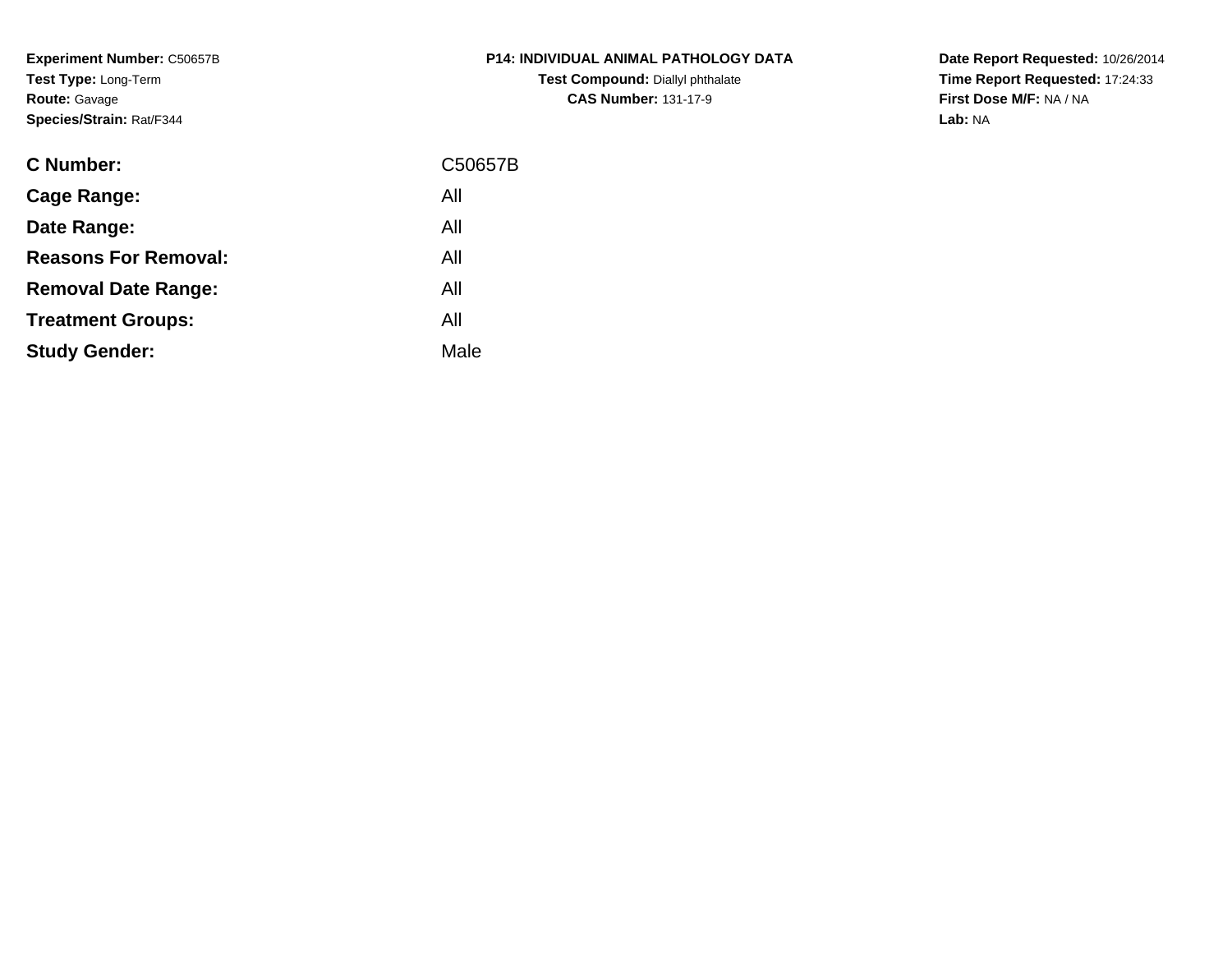**Test Type:** Long-Term

**Route:** Gavage

**Species/Strain:** Rat/F344

## **P14: INDIVIDUAL ANIMAL PATHOLOGY DATA**

**Test Compound:** Diallyl phthalate**CAS Number:** 131-17-9

| <b>ANIMAL ID: 1_501</b> | <b>TRT#: 1</b>              | <b>SEX: Male</b>                      | DAY ON TEST: |  |
|-------------------------|-----------------------------|---------------------------------------|--------------|--|
|                         | <b>DOSE: 100.0 MG/KG</b>    | <b>DISP: Terminal Sacrifice</b>       | HISTO:       |  |
| <b>OBSERVATIONS</b>     |                             |                                       |              |  |
| Blood vessel            | <b>Pulmonary Artery Nos</b> | Mineralization                        |              |  |
| Heart                   | Myocardium Nos              | Fibrosis                              |              |  |
| Kidney                  |                             | Hemorrhage                            |              |  |
|                         |                             | Nephropathy                           |              |  |
| Liver                   | Periportal                  | Fibrosis                              |              |  |
|                         | <b>Bile Duct</b>            | Hyperplasia, Nos                      |              |  |
|                         | Periportal                  | Pigmentation, Nos                     |              |  |
| Lung                    | Alveoli                     | Histiocytosis                         |              |  |
| Parathyroid gland       |                             | Adenoma, Nos                          |              |  |
| Testis                  |                             | <b>Interstitial-Cell Tumor</b>        |              |  |
|                         |                             | Mineralization                        |              |  |
| Thymus                  |                             | <b>Persistent Embryonic Structure</b> |              |  |
| PRIMARY CAUSE OF DEATH  | $\overline{\phantom{a}}$    |                                       |              |  |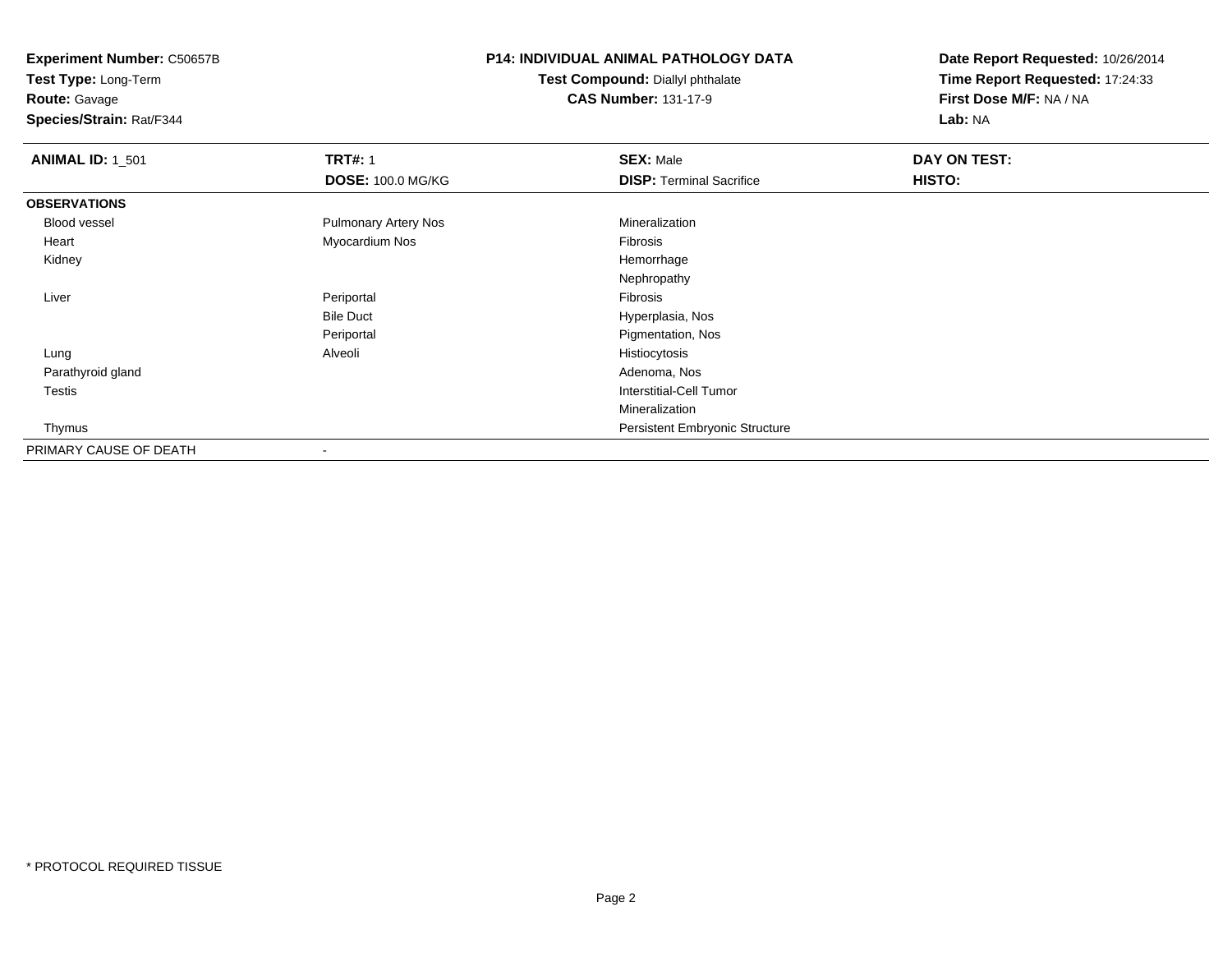**Test Type:** Long-Term

**Route:** Gavage

**Species/Strain:** Rat/F344

#### **P14: INDIVIDUAL ANIMAL PATHOLOGY DATA**

#### **Test Compound:** Diallyl phthalate**CAS Number:** 131-17-9

| <b>ANIMAL ID: 1_502</b> | <b>TRT#: 1</b><br><b>DOSE: 100.0 MG/KG</b> | <b>SEX: Male</b><br><b>DISP: Terminal Sacrifice</b> | DAY ON TEST:<br>HISTO: |
|-------------------------|--------------------------------------------|-----------------------------------------------------|------------------------|
| <b>OBSERVATIONS</b>     |                                            |                                                     |                        |
| Adrenal gland           |                                            | Pheochromocytoma                                    |                        |
| <b>Blood vessel</b>     | <b>Pulmonary Artery Nos</b>                | Mineralization                                      |                        |
| Kidney                  |                                            | Hemorrhage                                          |                        |
|                         |                                            | Nephropathy                                         |                        |
| Liver                   | Periportal                                 | Fibrosis                                            |                        |
|                         | <b>Bile Duct</b>                           | Hyperplasia, Nos                                    |                        |
|                         | Periportal                                 | Pigmentation, Nos                                   |                        |
| Lung                    |                                            | Inflammation, Interstitial                          |                        |
| Lymph node              | Mediastinal Lymph Node                     | Hemorrhage                                          |                        |
|                         | Pancreatic Lymph Node                      | Histiocytosis                                       |                        |
|                         | Pancreatic Lymph Node                      | Pigmentation, Nos                                   |                        |
| Pancreas                | Acinus                                     | Atrophy, Nos                                        |                        |
| Pituitary gland         | <b>Anterior Pituitary</b>                  | Angiectasis                                         |                        |
| Testis                  |                                            | Interstitial-Cell Tumor                             |                        |
| Thymus                  |                                            | Persistent Embryonic Structure                      |                        |
| Unspecified             | <b>Abdominal Cavity</b>                    | Necrosis, Fat                                       |                        |
| PRIMARY CAUSE OF DEATH  | $\overline{\phantom{a}}$                   |                                                     |                        |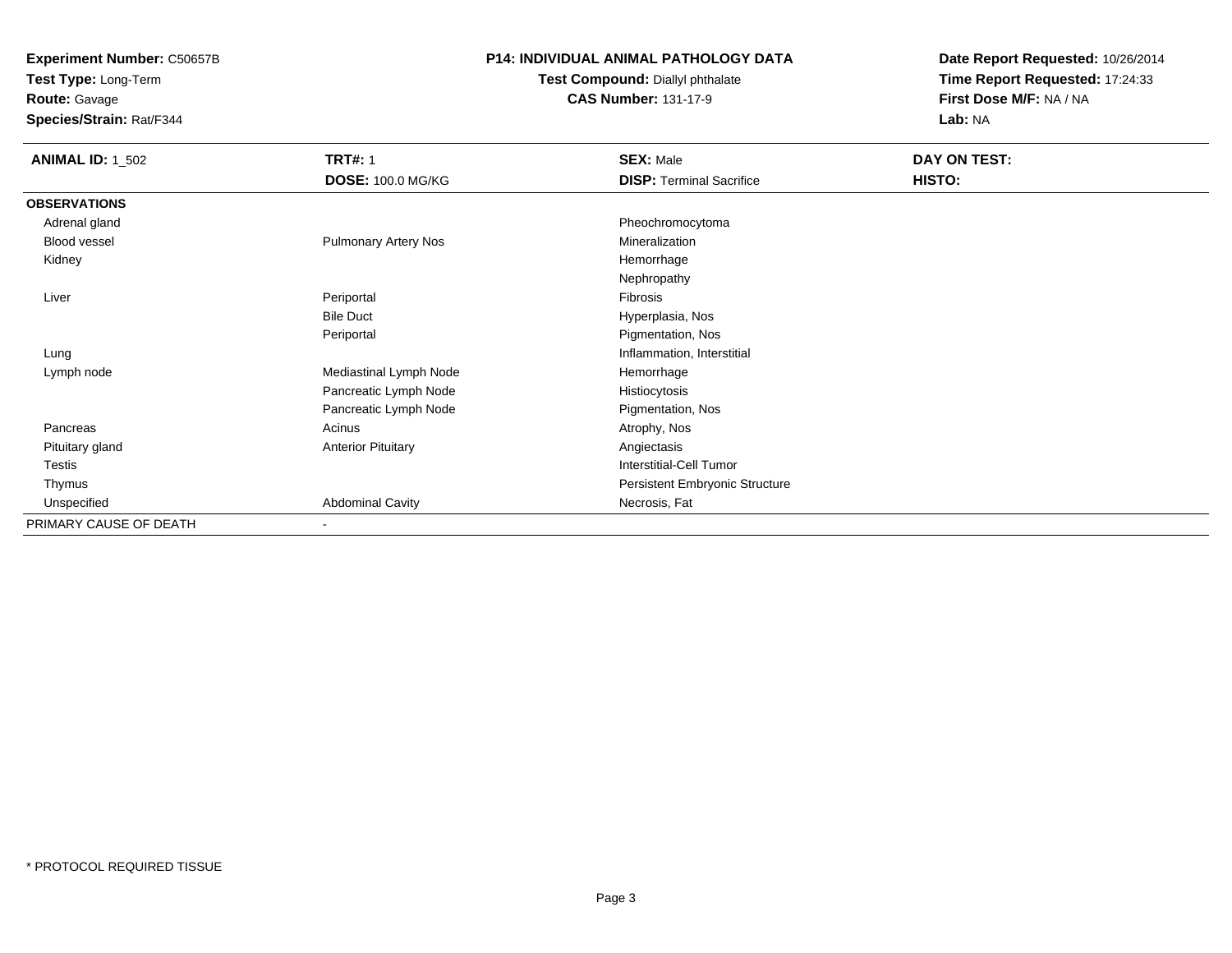**Test Type:** Long-Term

**Route:** Gavage

**Species/Strain:** Rat/F344

## **P14: INDIVIDUAL ANIMAL PATHOLOGY DATA**

#### **Test Compound:** Diallyl phthalate**CAS Number:** 131-17-9

| <b>ANIMAL ID: 1_503</b> | <b>TRT#: 1</b>           | <b>SEX: Male</b>                | DAY ON TEST: |
|-------------------------|--------------------------|---------------------------------|--------------|
|                         | <b>DOSE: 100.0 MG/KG</b> | <b>DISP: Terminal Sacrifice</b> | HISTO:       |
| <b>OBSERVATIONS</b>     |                          |                                 |              |
| Heart                   | Myocardium Nos           | Fibrosis                        |              |
| Kidney                  |                          | Hemorrhage                      |              |
|                         |                          | Nephropathy                     |              |
| Liver                   |                          | Angiectasis                     |              |
|                         | Periportal               | Fibrosis                        |              |
|                         | <b>Bile Duct</b>         | Hyperplasia, Nos                |              |
|                         | Periportal               | Pigmentation, Nos               |              |
| Lung                    |                          | Perivascular Cuffing            |              |
| Prostate                |                          | Hyperplasia, Epithelial         |              |
|                         |                          | Inflammation, Chronic           |              |
| Testis                  |                          | Interstitial-Cell Tumor         |              |
| Unspecified             | Groin                    | Abscess, Nos                    |              |
| PRIMARY CAUSE OF DEATH  | $\,$                     |                                 |              |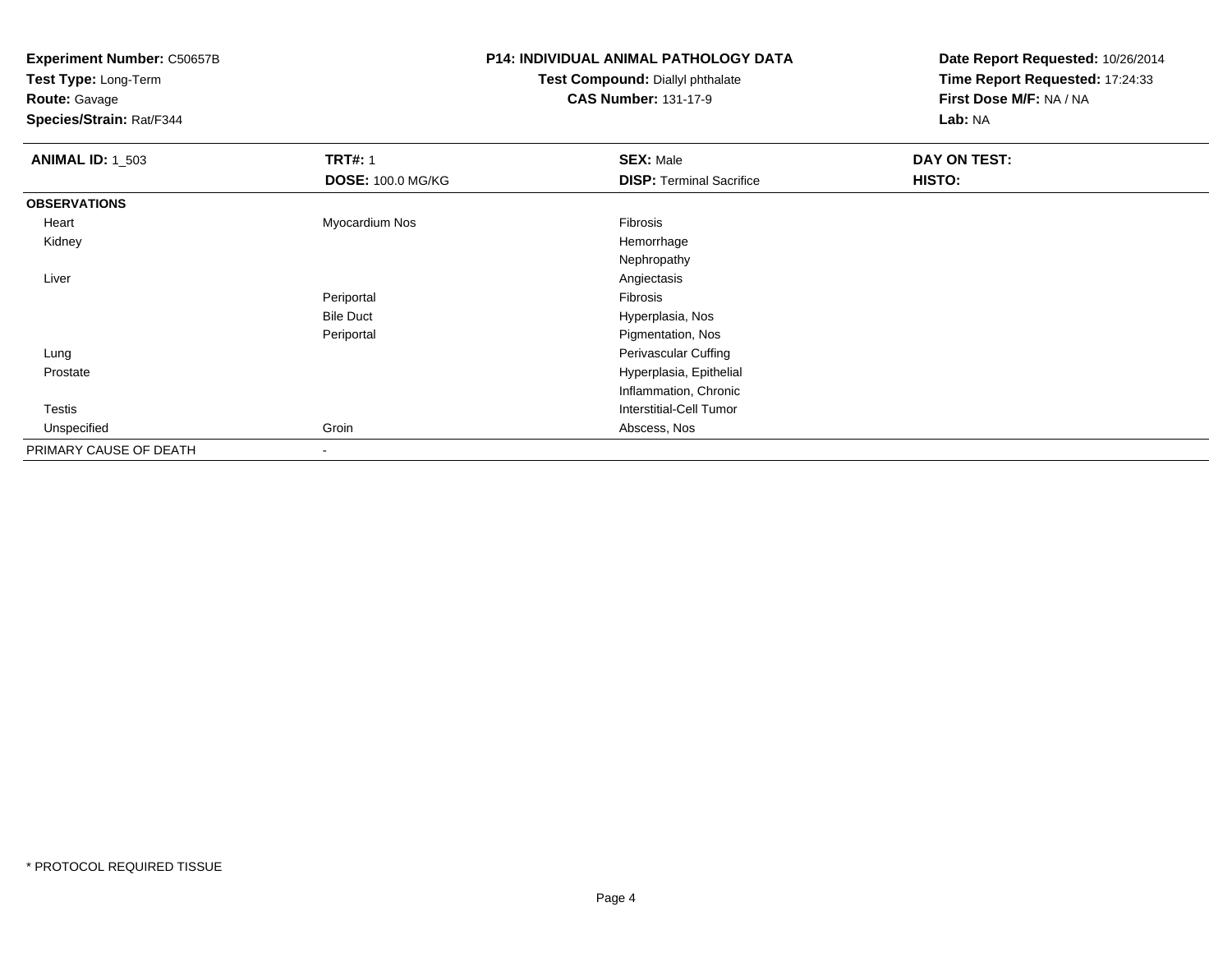| <b>Experiment Number: C50657B</b><br>Test Type: Long-Term<br><b>Route: Gavage</b><br>Species/Strain: Rat/F344 |                          | <b>P14: INDIVIDUAL ANIMAL PATHOLOGY DATA</b><br>Test Compound: Diallyl phthalate<br><b>CAS Number: 131-17-9</b> | Date Report Requested: 10/26/2014<br>Time Report Requested: 17:24:33<br>First Dose M/F: NA / NA<br>Lab: NA |
|---------------------------------------------------------------------------------------------------------------|--------------------------|-----------------------------------------------------------------------------------------------------------------|------------------------------------------------------------------------------------------------------------|
| <b>ANIMAL ID: 1 504</b>                                                                                       | <b>TRT#: 1</b>           | <b>SEX: Male</b>                                                                                                | DAY ON TEST:                                                                                               |
|                                                                                                               | <b>DOSE: 100.0 MG/KG</b> | <b>DISP:</b> Terminal Sacrifice                                                                                 | HISTO:                                                                                                     |
| <b>OBSERVATIONS</b>                                                                                           |                          |                                                                                                                 |                                                                                                            |
| Kidney                                                                                                        |                          | Hemorrhage                                                                                                      |                                                                                                            |
|                                                                                                               |                          | Nephropathy                                                                                                     |                                                                                                            |
| Liver                                                                                                         | Periportal               | <b>Fibrosis</b>                                                                                                 |                                                                                                            |
|                                                                                                               | <b>Bile Duct</b>         | Hyperplasia, Nos                                                                                                |                                                                                                            |
|                                                                                                               | Periportal               | Pigmentation, Nos                                                                                               |                                                                                                            |
| Testis                                                                                                        |                          | Interstitial-Cell Tumor                                                                                         |                                                                                                            |
| PRIMARY CAUSE OF DEATH                                                                                        |                          |                                                                                                                 |                                                                                                            |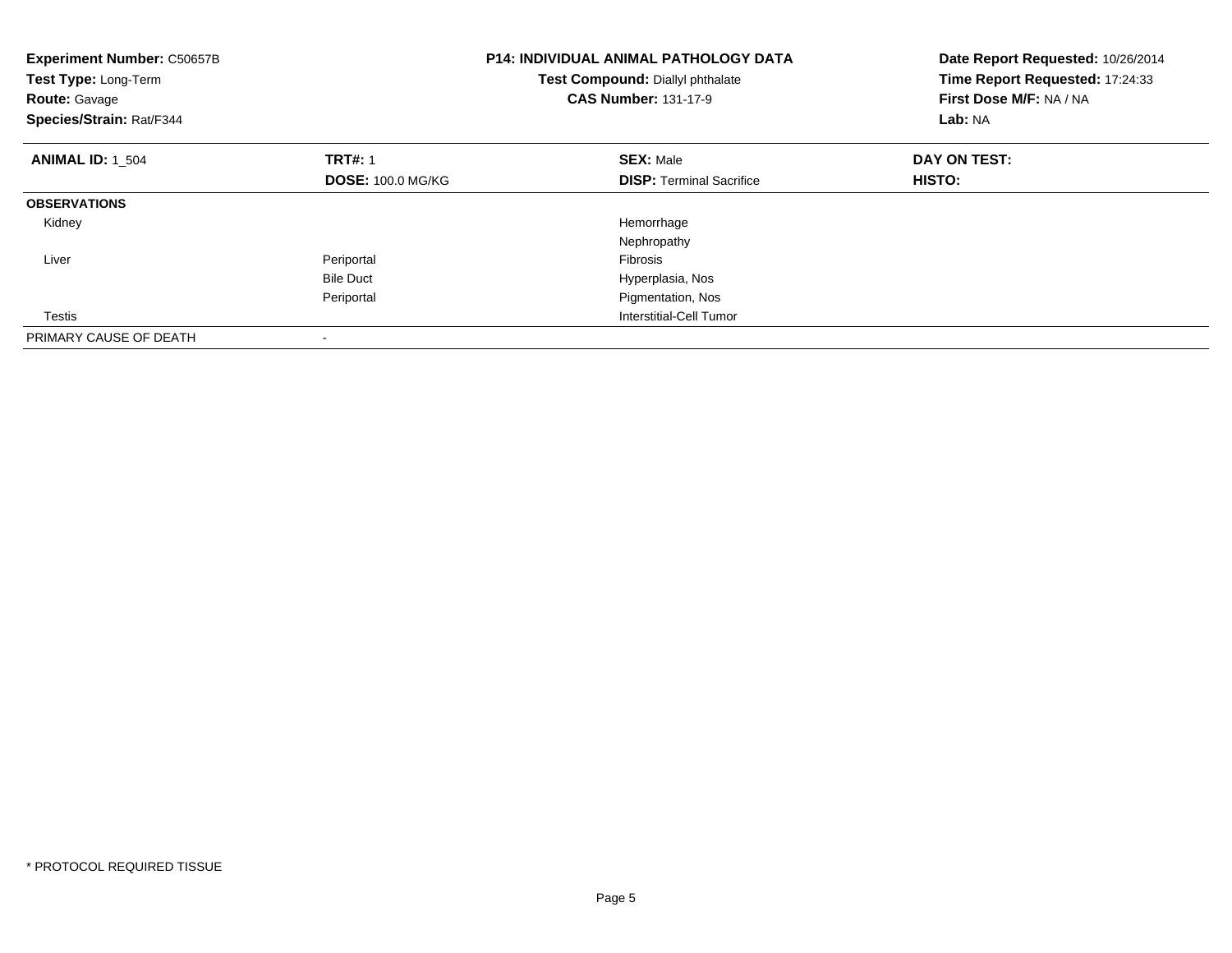**Test Type:** Long-Term**Route:** Gavage

**Species/Strain:** Rat/F344

# **P14: INDIVIDUAL ANIMAL PATHOLOGY DATA**

**Test Compound:** Diallyl phthalate**CAS Number:** 131-17-9

| <b>ANIMAL ID: 1_505</b> | <b>TRT#: 1</b>              | <b>SEX: Male</b>                | DAY ON TEST: |  |
|-------------------------|-----------------------------|---------------------------------|--------------|--|
|                         | <b>DOSE: 100.0 MG/KG</b>    | <b>DISP:</b> Terminal Sacrifice | HISTO:       |  |
| <b>OBSERVATIONS</b>     |                             |                                 |              |  |
| <b>Blood vessel</b>     | <b>Pulmonary Artery Nos</b> | Mineralization                  |              |  |
| Heart                   | Myocardium Nos              | Fibrosis                        |              |  |
| Kidney                  |                             | Hemorrhage                      |              |  |
|                         |                             | Nephropathy                     |              |  |
| Liver                   | Periportal                  | Fibrosis                        |              |  |
|                         | <b>Bile Duct</b>            | Hyperplasia, Nos                |              |  |
|                         | Periportal                  | Pigmentation, Nos               |              |  |
| Lung                    |                             | Inflammation, Interstitial      |              |  |
| Lymph node              | Mandibular Lymph Node       | Degeneration, Cystic            |              |  |
| Prostate                |                             | Hyperplasia, Epithelial         |              |  |
| Testis                  |                             | <b>Interstitial-Cell Tumor</b>  |              |  |
| PRIMARY CAUSE OF DEATH  | $\overline{\phantom{a}}$    |                                 |              |  |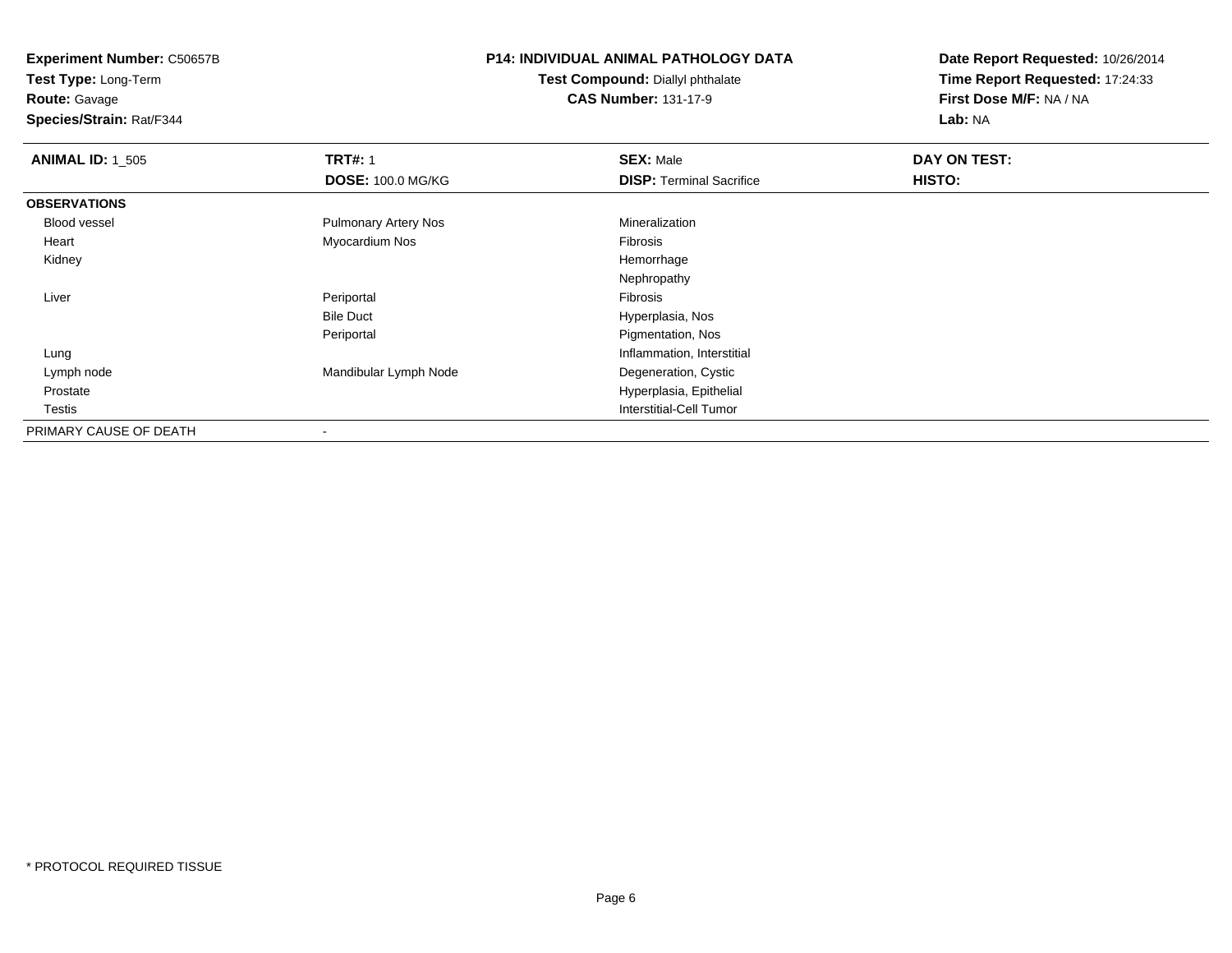| <b>Experiment Number: C50657B</b><br>Test Type: Long-Term<br><b>Route: Gavage</b><br>Species/Strain: Rat/F344 |                          | <b>P14: INDIVIDUAL ANIMAL PATHOLOGY DATA</b><br>Test Compound: Diallyl phthalate<br><b>CAS Number: 131-17-9</b> | Date Report Requested: 10/26/2014<br>Time Report Requested: 17:24:33<br>First Dose M/F: NA / NA<br>Lab: NA |
|---------------------------------------------------------------------------------------------------------------|--------------------------|-----------------------------------------------------------------------------------------------------------------|------------------------------------------------------------------------------------------------------------|
| <b>ANIMAL ID: 1_506</b>                                                                                       | <b>TRT#: 1</b>           | <b>SEX: Male</b>                                                                                                | DAY ON TEST:                                                                                               |
|                                                                                                               | <b>DOSE: 100.0 MG/KG</b> | <b>DISP:</b> Terminal Sacrifice                                                                                 | HISTO:                                                                                                     |
| <b>OBSERVATIONS</b>                                                                                           |                          |                                                                                                                 |                                                                                                            |
| Kidney                                                                                                        |                          | Hemorrhage                                                                                                      |                                                                                                            |
|                                                                                                               |                          | Nephropathy                                                                                                     |                                                                                                            |
| Liver                                                                                                         | Periportal               | Fibrosis                                                                                                        |                                                                                                            |
|                                                                                                               | <b>Bile Duct</b>         | Hyperplasia, Nos                                                                                                |                                                                                                            |
|                                                                                                               | Periportal               | Pigmentation, Nos                                                                                               |                                                                                                            |
| Testis                                                                                                        |                          | Interstitial-Cell Tumor                                                                                         |                                                                                                            |
| PRIMARY CAUSE OF DEATH                                                                                        |                          |                                                                                                                 |                                                                                                            |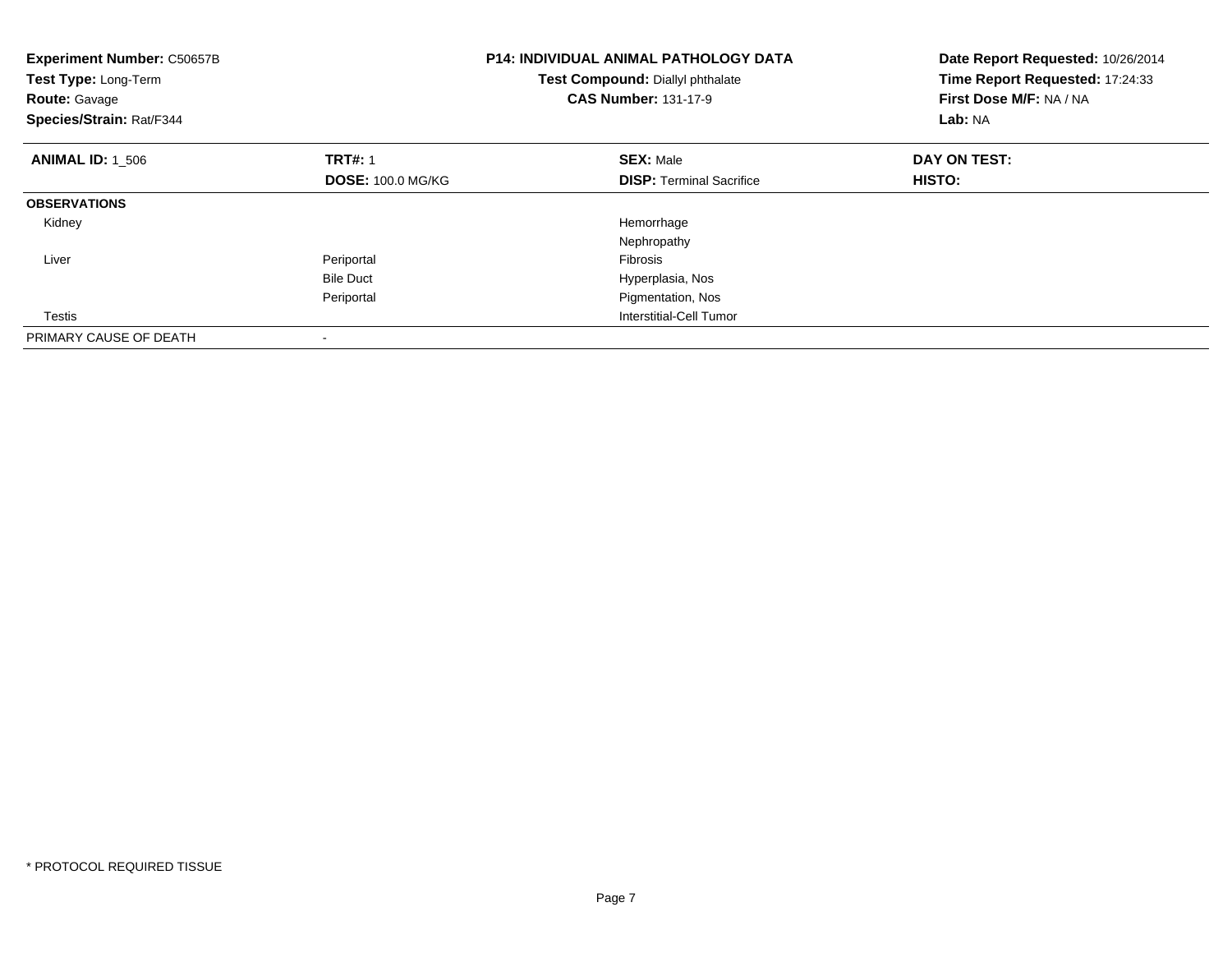| <b>Experiment Number: C50657B</b><br>Test Type: Long-Term<br><b>Route: Gavage</b><br>Species/Strain: Rat/F344 |                          | <b>P14: INDIVIDUAL ANIMAL PATHOLOGY DATA</b><br>Test Compound: Diallyl phthalate<br><b>CAS Number: 131-17-9</b> | Date Report Requested: 10/26/2014<br>Time Report Requested: 17:24:33<br>First Dose M/F: NA / NA<br>Lab: NA |
|---------------------------------------------------------------------------------------------------------------|--------------------------|-----------------------------------------------------------------------------------------------------------------|------------------------------------------------------------------------------------------------------------|
| <b>ANIMAL ID: 1 507</b>                                                                                       | <b>TRT#: 1</b>           | <b>SEX: Male</b>                                                                                                | DAY ON TEST:                                                                                               |
|                                                                                                               | <b>DOSE: 100.0 MG/KG</b> | <b>DISP: Terminal Sacrifice</b>                                                                                 | <b>HISTO:</b>                                                                                              |
| <b>OBSERVATIONS</b>                                                                                           |                          |                                                                                                                 |                                                                                                            |
| Heart                                                                                                         | Myocardium Nos           | Fibrosis                                                                                                        |                                                                                                            |
| Kidney                                                                                                        |                          | Nephropathy                                                                                                     |                                                                                                            |
| Liver                                                                                                         | Periportal               | Fibrosis                                                                                                        |                                                                                                            |
|                                                                                                               | <b>Bile Duct</b>         | Hyperplasia, Nos                                                                                                |                                                                                                            |
|                                                                                                               | Periportal               | Pigmentation, Nos                                                                                               |                                                                                                            |
| Lymph node                                                                                                    | Mediastinal Lymph Node   | Hemorrhage                                                                                                      |                                                                                                            |
| Testis                                                                                                        |                          | Interstitial-Cell Tumor                                                                                         |                                                                                                            |
|                                                                                                               |                          | Mineralization                                                                                                  |                                                                                                            |
| Thymus                                                                                                        |                          | Persistent Embryonic Structure                                                                                  |                                                                                                            |
| PRIMARY CAUSE OF DEATH                                                                                        |                          |                                                                                                                 |                                                                                                            |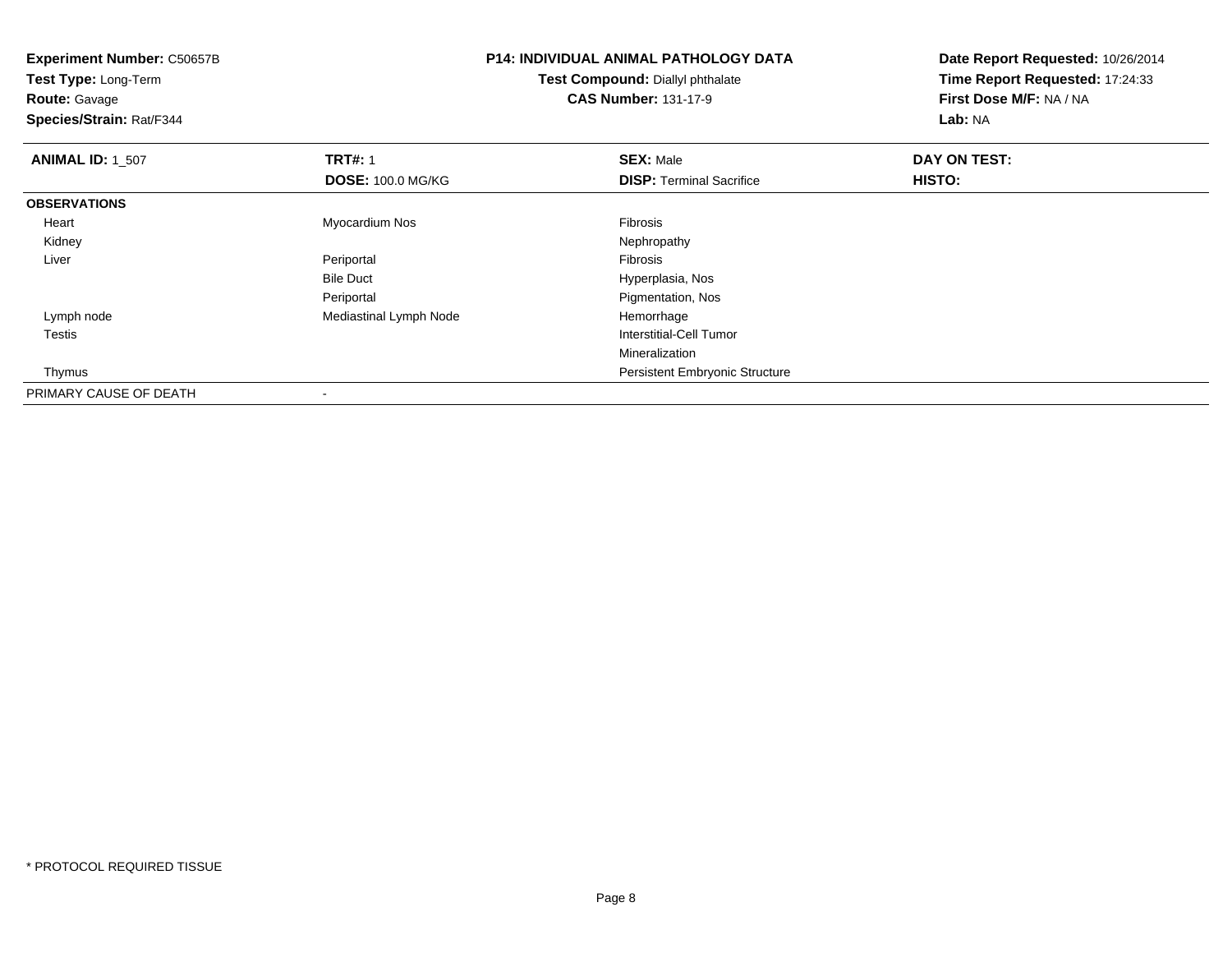**Test Type:** Long-Term

**Route:** Gavage

**Species/Strain:** Rat/F344

## **P14: INDIVIDUAL ANIMAL PATHOLOGY DATA**

#### **Test Compound:** Diallyl phthalate**CAS Number:** 131-17-9

| <b>ANIMAL ID: 1_508</b> | <b>TRT#: 1</b>           | <b>SEX: Male</b>                | DAY ON TEST: |
|-------------------------|--------------------------|---------------------------------|--------------|
|                         | <b>DOSE: 100.0 MG/KG</b> | <b>DISP: Terminal Sacrifice</b> | HISTO:       |
| <b>OBSERVATIONS</b>     |                          |                                 |              |
| Heart                   | Myocardium Nos           | Fibrosis                        |              |
| Kidney                  |                          | Hemorrhage                      |              |
|                         |                          | Nephropathy                     |              |
| Liver                   | Periportal               | Fibrosis                        |              |
|                         | <b>Bile Duct</b>         | Hyperplasia, Nos                |              |
|                         | Periportal               | Pigmentation, Nos               |              |
| Lung                    | Alveoli                  | Histiocytosis                   |              |
|                         |                          | <b>Perivascular Cuffing</b>     |              |
| Lymph node              | Mediastinal Lymph Node   | Hemorrhage                      |              |
| Prostate                |                          | Hyperplasia, Epithelial         |              |
| <b>Testis</b>           |                          | Interstitial-Cell Tumor         |              |
|                         |                          | Mineralization                  |              |
| Thymus                  |                          | Persistent Embryonic Structure  |              |
|                         |                          | Thymoma, Benign                 |              |
| PRIMARY CAUSE OF DEATH  | $\overline{\phantom{a}}$ |                                 |              |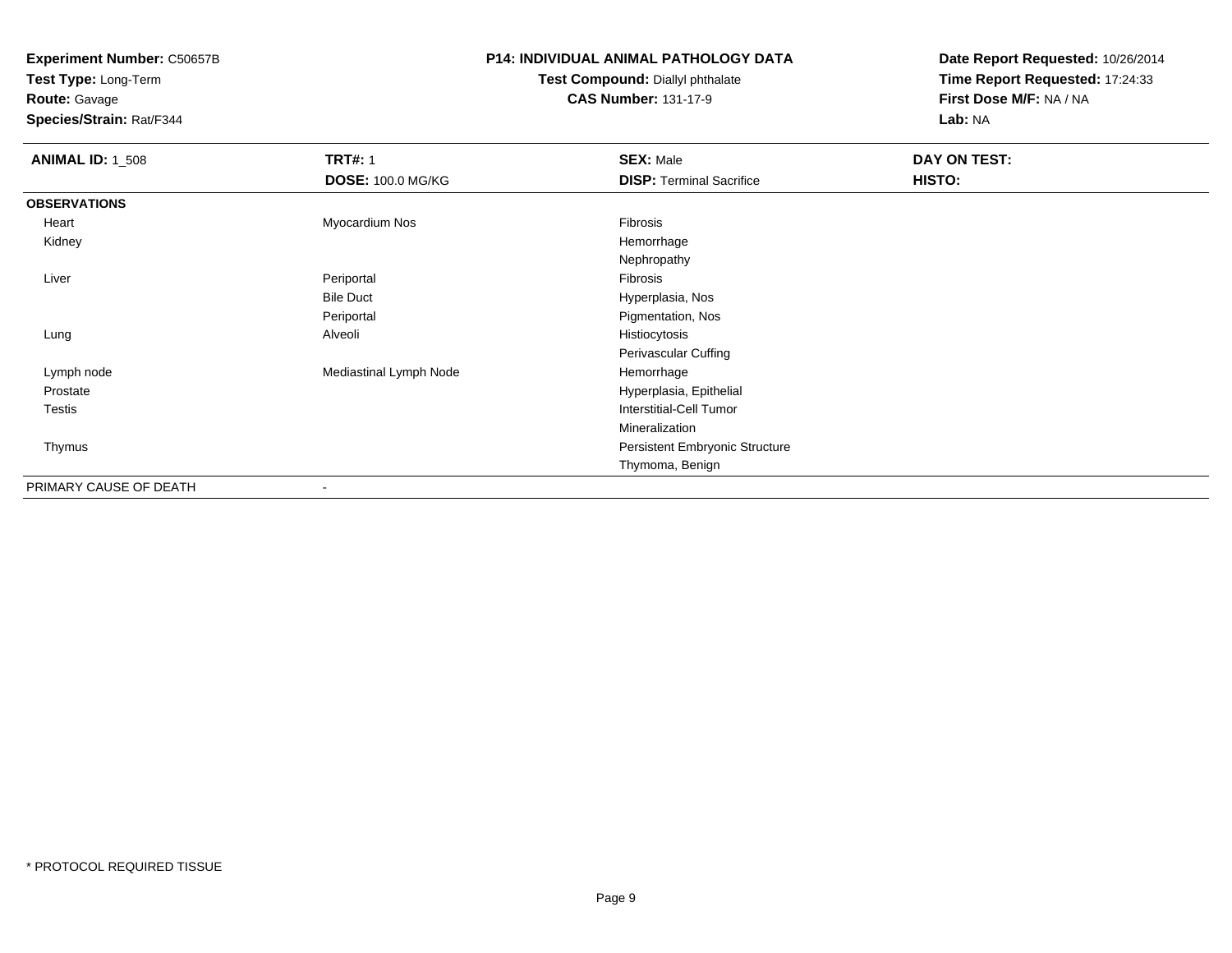| <b>Experiment Number: C50657B</b><br>Test Type: Long-Term<br><b>Route: Gavage</b><br>Species/Strain: Rat/F344 |                          | <b>P14: INDIVIDUAL ANIMAL PATHOLOGY DATA</b><br>Test Compound: Diallyl phthalate<br><b>CAS Number: 131-17-9</b> | Date Report Requested: 10/26/2014<br>Time Report Requested: 17:24:33<br>First Dose M/F: NA / NA<br>Lab: NA |
|---------------------------------------------------------------------------------------------------------------|--------------------------|-----------------------------------------------------------------------------------------------------------------|------------------------------------------------------------------------------------------------------------|
| <b>ANIMAL ID: 1 509</b>                                                                                       | <b>TRT#: 1</b>           | <b>SEX: Male</b>                                                                                                | DAY ON TEST:                                                                                               |
|                                                                                                               | <b>DOSE: 100.0 MG/KG</b> | <b>DISP:</b> Moribund Sacrifice                                                                                 | HISTO:                                                                                                     |
| <b>OBSERVATIONS</b>                                                                                           |                          |                                                                                                                 |                                                                                                            |
| Brain                                                                                                         |                          | Hemorrhage                                                                                                      |                                                                                                            |
| Kidney                                                                                                        |                          | Degeneration, Hyaline                                                                                           |                                                                                                            |
|                                                                                                               |                          | Nephropathy                                                                                                     |                                                                                                            |
| Lung                                                                                                          |                          | Hemorrhage                                                                                                      |                                                                                                            |
| Testis                                                                                                        |                          | Interstitial-Cell Tumor                                                                                         |                                                                                                            |
| Thymus                                                                                                        |                          | Persistent Embryonic Structure                                                                                  |                                                                                                            |
| Unspecified                                                                                                   | Multiple Organs Nos      | Lymphoma, Histiocytic-Malignant Type                                                                            |                                                                                                            |
| PRIMARY CAUSE OF DEATH                                                                                        |                          |                                                                                                                 |                                                                                                            |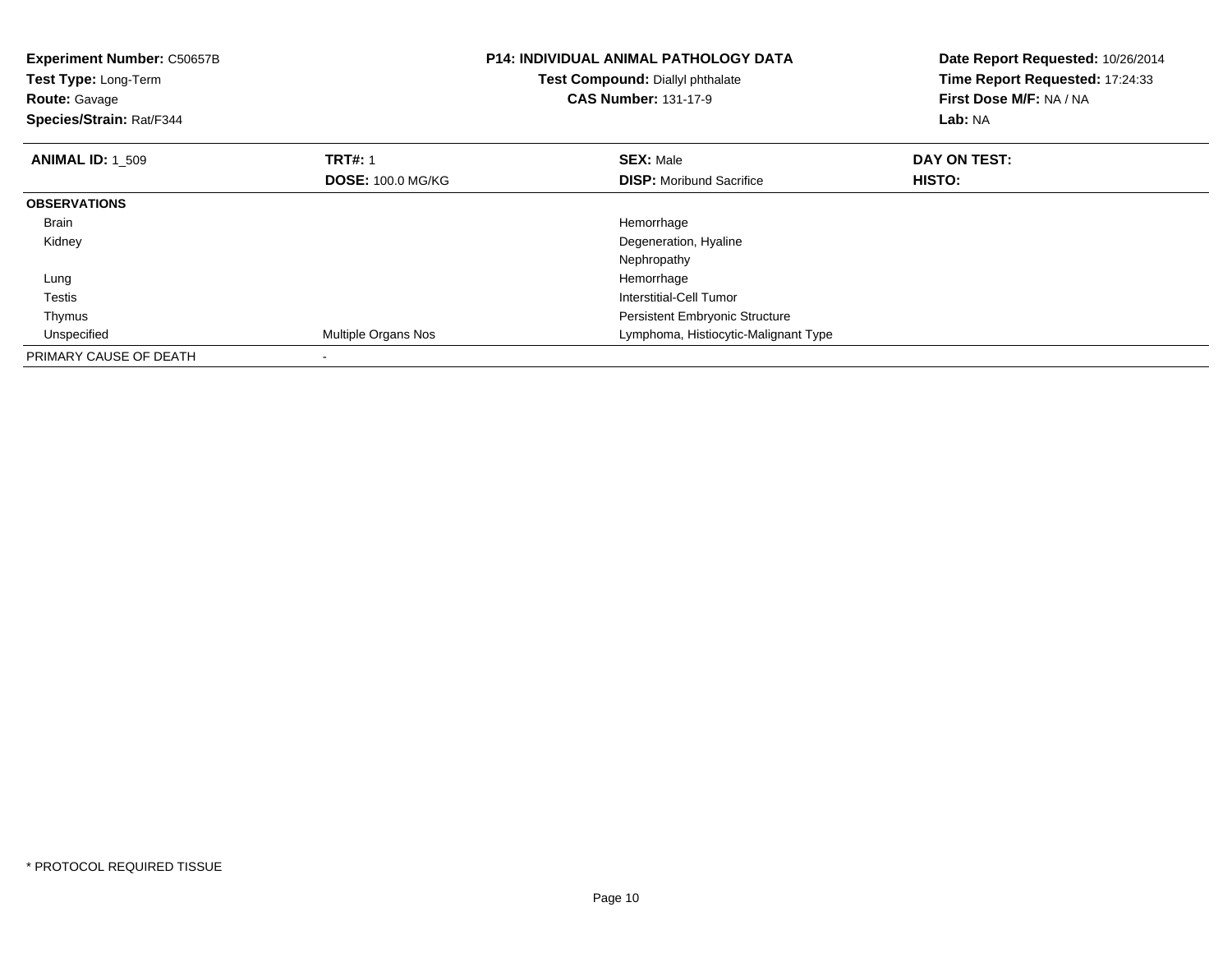**Route:** Gavage

**Species/Strain:** Rat/F344

# **P14: INDIVIDUAL ANIMAL PATHOLOGY DATA**

**Test Compound:** Diallyl phthalate**CAS Number:** 131-17-9

| <b>ANIMAL ID: 1_510</b> | <b>TRT#: 1</b>              | <b>SEX: Male</b>                | DAY ON TEST: |  |
|-------------------------|-----------------------------|---------------------------------|--------------|--|
|                         | <b>DOSE: 100.0 MG/KG</b>    | <b>DISP: Terminal Sacrifice</b> | HISTO:       |  |
| <b>OBSERVATIONS</b>     |                             |                                 |              |  |
| <b>Blood vessel</b>     | <b>Pulmonary Artery Nos</b> | Mineralization                  |              |  |
| Heart                   | Myocardium Nos              | Fibrosis                        |              |  |
| Kidney                  |                             | Nephropathy                     |              |  |
| Liver                   | Periportal                  | Fibrosis                        |              |  |
|                         | <b>Bile Duct</b>            | Hyperplasia, Nos                |              |  |
|                         | Periportal                  | Pigmentation, Nos               |              |  |
| Testis                  |                             | Hyperplasia, Interstitial Cell  |              |  |
|                         |                             | Interstitial-Cell Tumor         |              |  |
|                         |                             | Mineralization                  |              |  |
| Thymus                  |                             | Persistent Embryonic Structure  |              |  |
| Unspecified             | Multiple Organs Nos         | Leukemia, Mononuclear Cell      |              |  |
| PRIMARY CAUSE OF DEATH  |                             |                                 |              |  |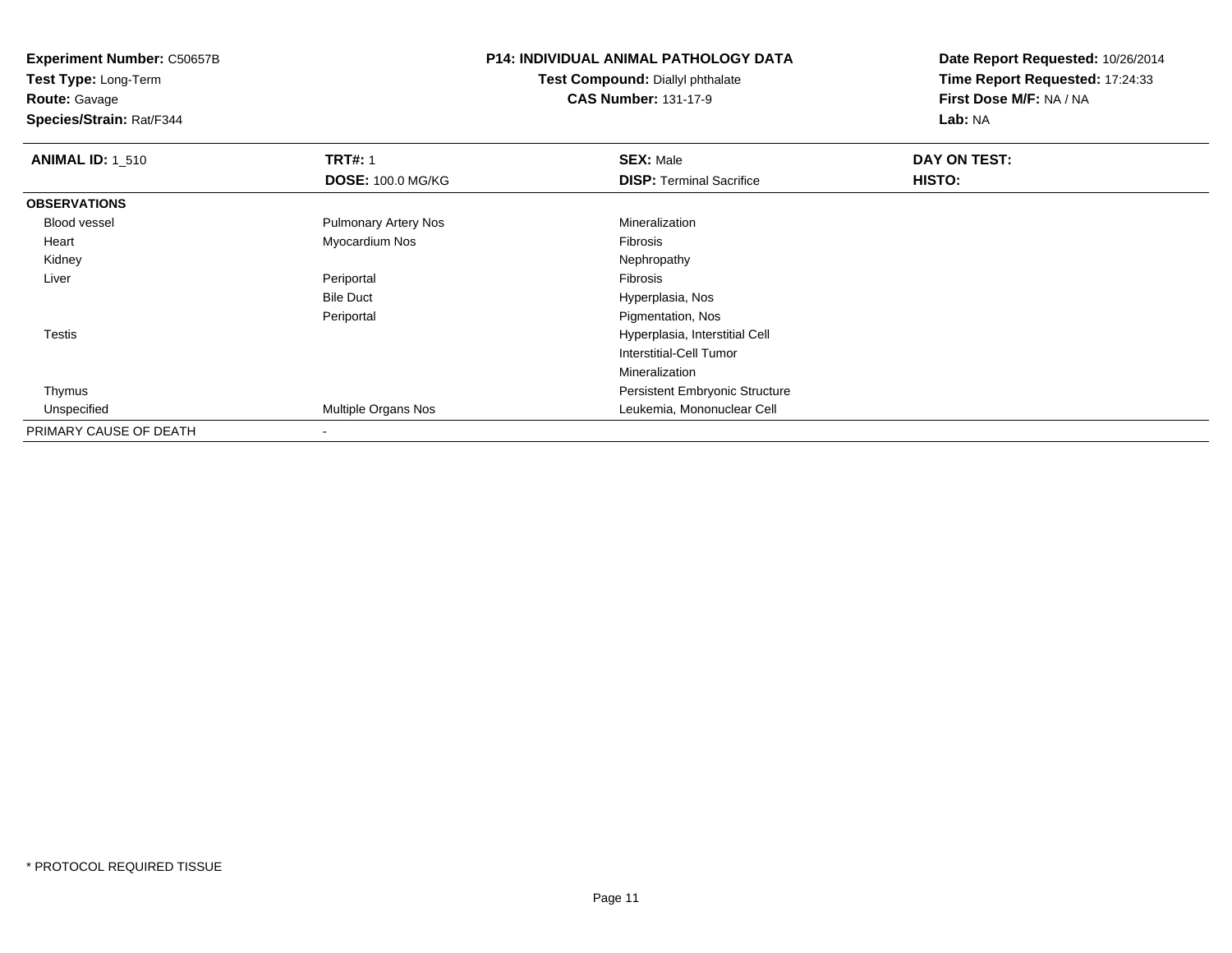| <b>Experiment Number: C50657B</b><br>Test Type: Long-Term<br><b>Route: Gavage</b><br>Species/Strain: Rat/F344 |                          | <b>P14: INDIVIDUAL ANIMAL PATHOLOGY DATA</b><br>Test Compound: Diallyl phthalate<br><b>CAS Number: 131-17-9</b> | Date Report Requested: 10/26/2014<br>Time Report Requested: 17:24:33<br>First Dose M/F: NA / NA<br>Lab: NA |
|---------------------------------------------------------------------------------------------------------------|--------------------------|-----------------------------------------------------------------------------------------------------------------|------------------------------------------------------------------------------------------------------------|
| <b>ANIMAL ID: 1 511</b>                                                                                       | <b>TRT#: 1</b>           | <b>SEX: Male</b>                                                                                                | DAY ON TEST:                                                                                               |
|                                                                                                               | <b>DOSE: 100.0 MG/KG</b> | <b>DISP:</b> Terminal Sacrifice                                                                                 | <b>HISTO:</b>                                                                                              |
| <b>OBSERVATIONS</b>                                                                                           |                          |                                                                                                                 |                                                                                                            |
| Kidney                                                                                                        |                          | Nephropathy                                                                                                     |                                                                                                            |
| Liver                                                                                                         | Periportal               | Fibrosis                                                                                                        |                                                                                                            |
|                                                                                                               | <b>Bile Duct</b>         | Hyperplasia, Nos                                                                                                |                                                                                                            |
|                                                                                                               | Periportal               | Pigmentation, Nos                                                                                               |                                                                                                            |
| Testis                                                                                                        |                          | Interstitial-Cell Tumor                                                                                         |                                                                                                            |
| Thyroid                                                                                                       |                          | Hyperplasia, C Cell                                                                                             |                                                                                                            |
| PRIMARY CAUSE OF DEATH                                                                                        |                          |                                                                                                                 |                                                                                                            |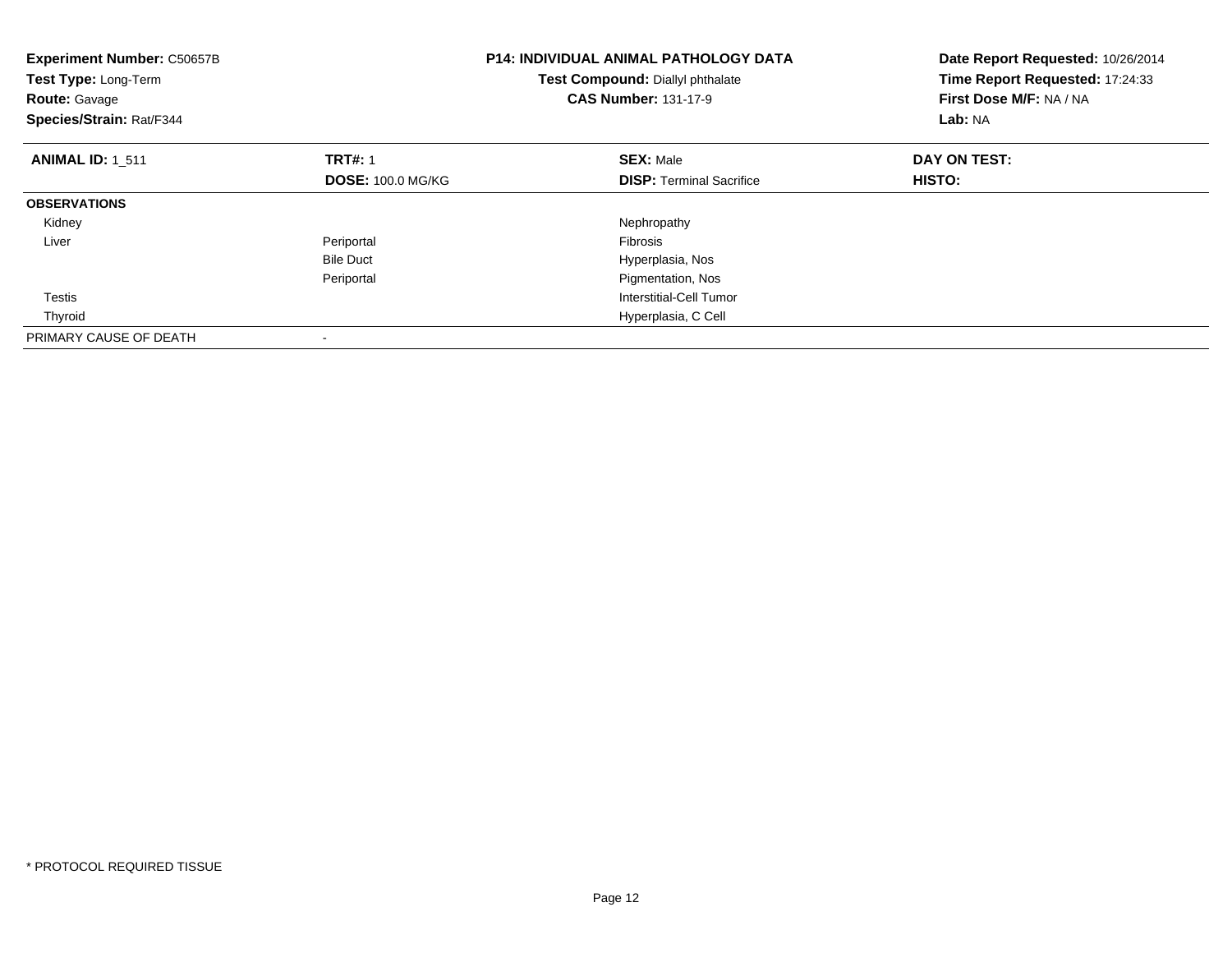| <b>Experiment Number: C50657B</b> |                          | <b>P14: INDIVIDUAL ANIMAL PATHOLOGY DATA</b> | Date Report Requested: 10/26/2014 |  |
|-----------------------------------|--------------------------|----------------------------------------------|-----------------------------------|--|
| Test Type: Long-Term              |                          | Test Compound: Diallyl phthalate             | Time Report Requested: 17:24:33   |  |
| <b>Route: Gavage</b>              |                          | <b>CAS Number: 131-17-9</b>                  | First Dose M/F: NA / NA           |  |
| Species/Strain: Rat/F344          |                          |                                              | Lab: NA                           |  |
| <b>ANIMAL ID: 1 512</b>           | <b>TRT#: 1</b>           | <b>SEX: Male</b>                             | DAY ON TEST:                      |  |
|                                   | <b>DOSE: 100.0 MG/KG</b> | <b>DISP:</b> Natural Death                   | <b>HISTO:</b>                     |  |
| <b>OBSERVATIONS</b>               |                          |                                              |                                   |  |
| Heart                             | Myocardium Nos           | <b>Fibrosis</b>                              |                                   |  |
| Thymus                            |                          | Hemorrhage                                   |                                   |  |
| PRIMARY CAUSE OF DEATH            |                          |                                              |                                   |  |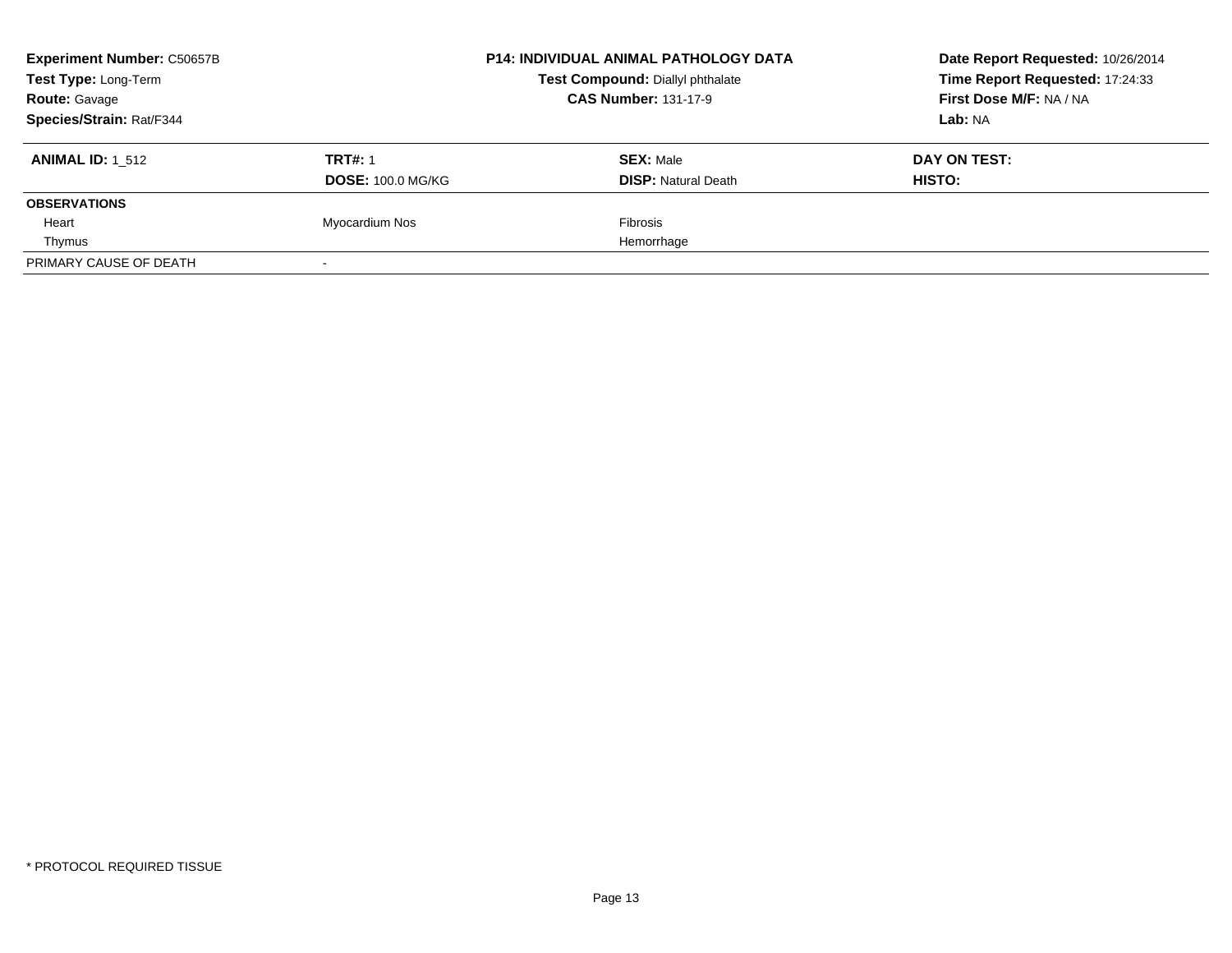| <b>Experiment Number: C50657B</b><br>Test Type: Long-Term<br><b>Route: Gavage</b><br>Species/Strain: Rat/F344 |                           | <b>P14: INDIVIDUAL ANIMAL PATHOLOGY DATA</b><br>Test Compound: Diallyl phthalate<br><b>CAS Number: 131-17-9</b> | Date Report Requested: 10/26/2014<br>Time Report Requested: 17:24:33<br>First Dose M/F: NA / NA<br>Lab: NA |
|---------------------------------------------------------------------------------------------------------------|---------------------------|-----------------------------------------------------------------------------------------------------------------|------------------------------------------------------------------------------------------------------------|
| <b>ANIMAL ID: 1_513</b>                                                                                       | <b>TRT#: 1</b>            | <b>SEX: Male</b>                                                                                                | DAY ON TEST:                                                                                               |
|                                                                                                               | <b>DOSE: 100.0 MG/KG</b>  | <b>DISP:</b> Moribund Sacrifice                                                                                 | HISTO:                                                                                                     |
| <b>OBSERVATIONS</b>                                                                                           |                           |                                                                                                                 |                                                                                                            |
| <b>Brain</b>                                                                                                  |                           | Hemorrhage                                                                                                      |                                                                                                            |
| Kidney                                                                                                        |                           | <b>Hemosiderosis</b>                                                                                            |                                                                                                            |
| Liver                                                                                                         | Periportal                | <b>Fibrosis</b>                                                                                                 |                                                                                                            |
|                                                                                                               | <b>Bile Duct</b>          | Hyperplasia, Nos                                                                                                |                                                                                                            |
|                                                                                                               | Periportal                | Pigmentation, Nos                                                                                               |                                                                                                            |
| Pituitary gland                                                                                               | <b>Anterior Pituitary</b> | <b>Focal Cellular Change</b>                                                                                    |                                                                                                            |
| Unspecified                                                                                                   | Multiple Organs Nos       | Leukemia, Mononuclear Cell                                                                                      |                                                                                                            |
| PRIMARY CAUSE OF DEATH                                                                                        |                           |                                                                                                                 |                                                                                                            |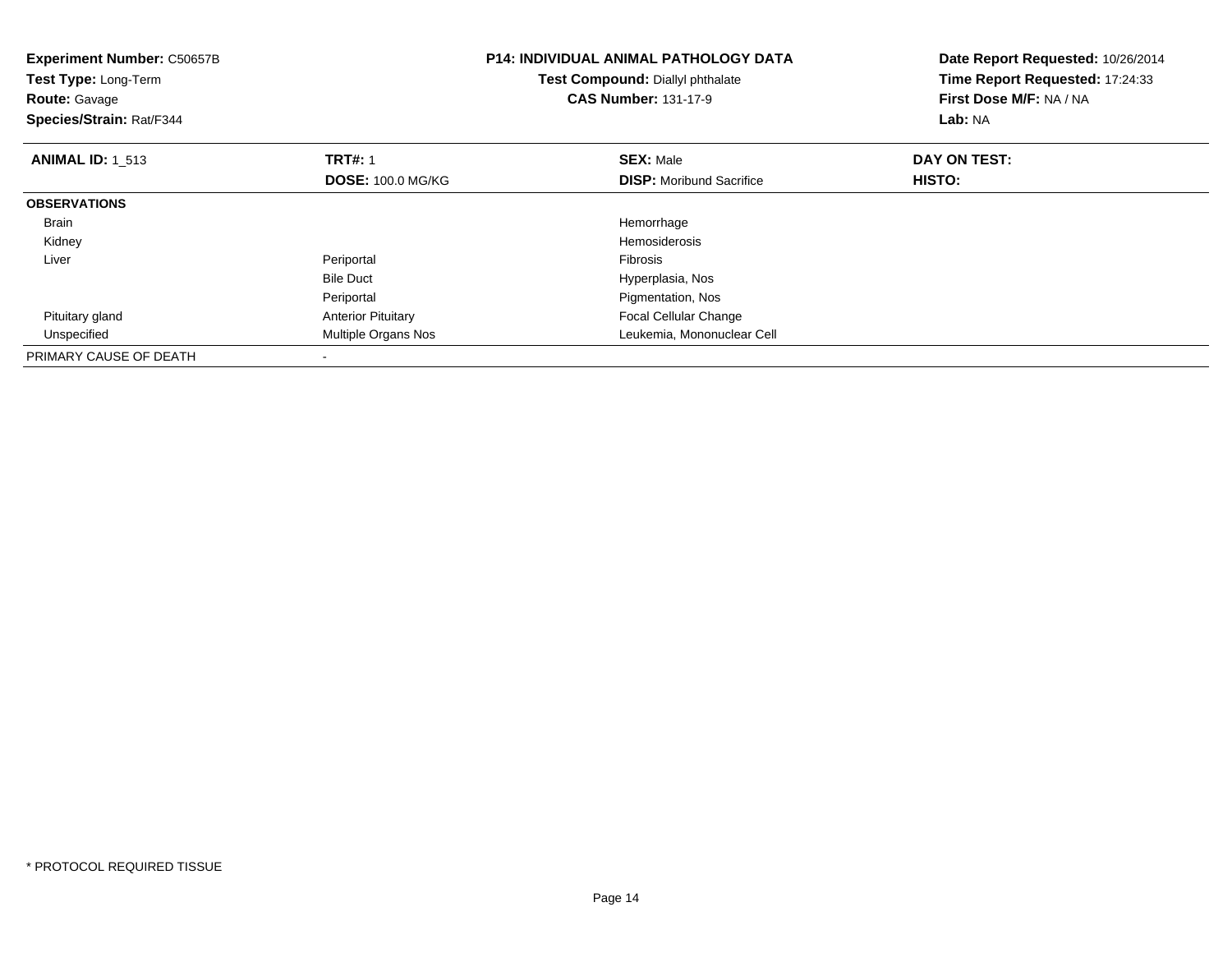**Experiment Number:** C50657B**Test Type:** Long-Term**Route:** Gavage **Species/Strain:** Rat/F344**P14: INDIVIDUAL ANIMAL PATHOLOGY DATATest Compound:** Diallyl phthalate**CAS Number:** 131-17-9**Date Report Requested:** 10/26/2014**Time Report Requested:** 17:24:33**First Dose M/F:** NA / NA**Lab:** NA**ANIMAL ID: 1 514 1 TRT#:** 1 **SEX:** Male **DAY ON TEST: DOSE:** 100.0 MG/KG**DISP:** Dosing Accident **HISTO: OBSERVATIONS** Adrenal gland Embolus, Septic Esophagus Inflammation, Suppurative Heart Epicardium Inflammation, Fibrinous Kidney Embolus, Septic LiverCentrilobular **Necrosis**, Nos **Inflammation, Chronic**  Salivary gland UnspecifiedThoracic Cavity Nos **Foreign Material**, Nos Thoracic Cavity Nos Inflammation, SuppurativePRIMARY CAUSE OF DEATH

-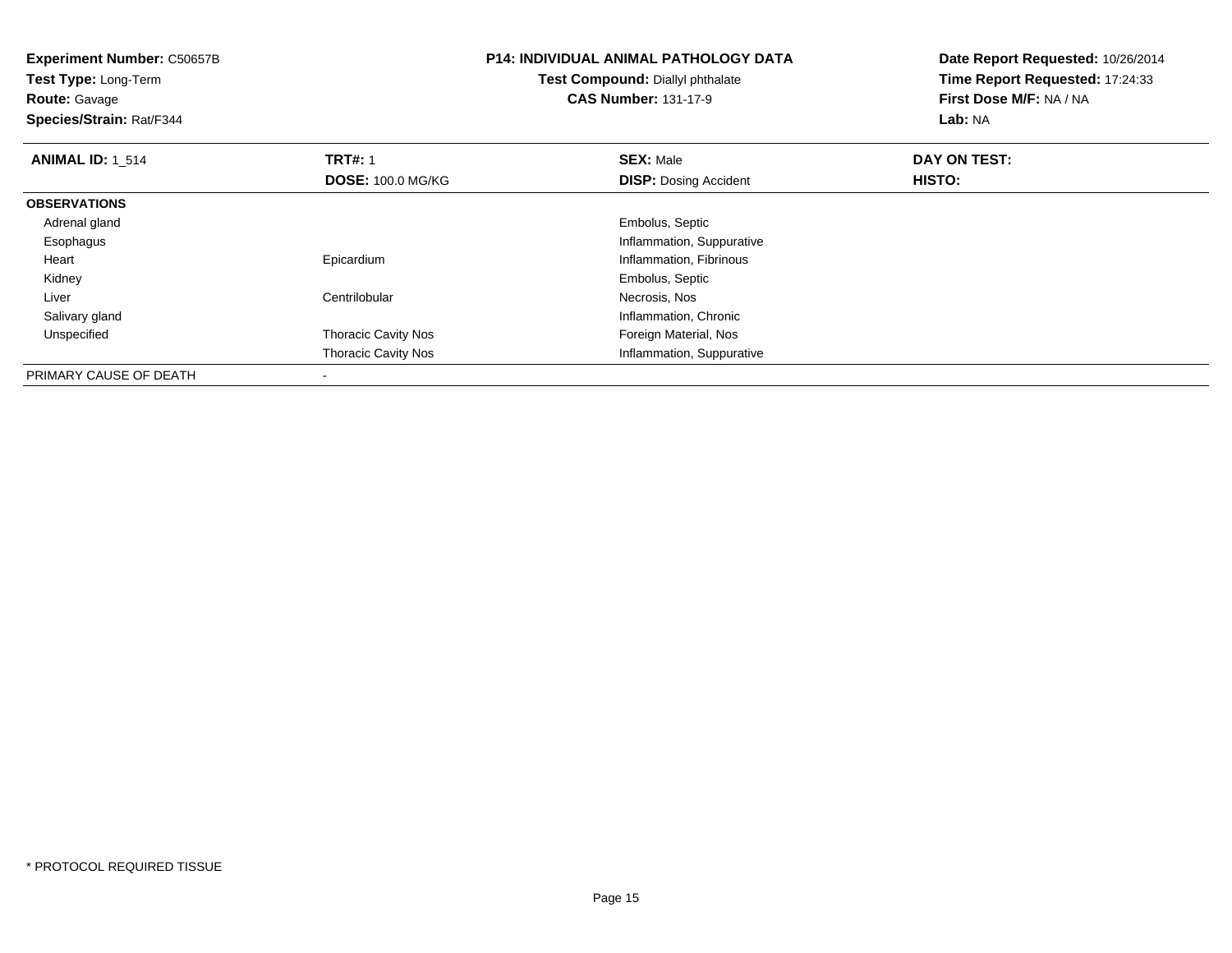| <b>Experiment Number: C50657B</b><br>Test Type: Long-Term<br><b>Route: Gavage</b><br>Species/Strain: Rat/F344 |                          | <b>P14: INDIVIDUAL ANIMAL PATHOLOGY DATA</b><br>Test Compound: Diallyl phthalate<br><b>CAS Number: 131-17-9</b> | Date Report Requested: 10/26/2014<br>Time Report Requested: 17:24:33<br>First Dose M/F: NA / NA<br>Lab: NA |
|---------------------------------------------------------------------------------------------------------------|--------------------------|-----------------------------------------------------------------------------------------------------------------|------------------------------------------------------------------------------------------------------------|
| <b>ANIMAL ID: 1 515</b>                                                                                       | <b>TRT#: 1</b>           | <b>SEX: Male</b>                                                                                                | DAY ON TEST:                                                                                               |
|                                                                                                               | <b>DOSE: 100.0 MG/KG</b> | <b>DISP: Natural Death</b>                                                                                      | <b>HISTO:</b>                                                                                              |
| <b>OBSERVATIONS</b>                                                                                           |                          |                                                                                                                 |                                                                                                            |
| Heart                                                                                                         | Myocardium Nos           | Fibrosis                                                                                                        |                                                                                                            |
| Kidney                                                                                                        |                          | Nephropathy                                                                                                     |                                                                                                            |
| Liver                                                                                                         | Periportal               | <b>Fibrosis</b>                                                                                                 |                                                                                                            |
|                                                                                                               | <b>Bile Duct</b>         | Hyperplasia, Nos                                                                                                |                                                                                                            |
|                                                                                                               | Periportal               | Pigmentation, Nos                                                                                               |                                                                                                            |
| Lung                                                                                                          | Alveoli                  | Histiocytosis                                                                                                   |                                                                                                            |
| Pancreas                                                                                                      | Acinus                   | Atrophy, Nos                                                                                                    |                                                                                                            |
| Testis                                                                                                        |                          | <b>Interstitial-Cell Tumor</b>                                                                                  |                                                                                                            |
| PRIMARY CAUSE OF DEATH                                                                                        |                          |                                                                                                                 |                                                                                                            |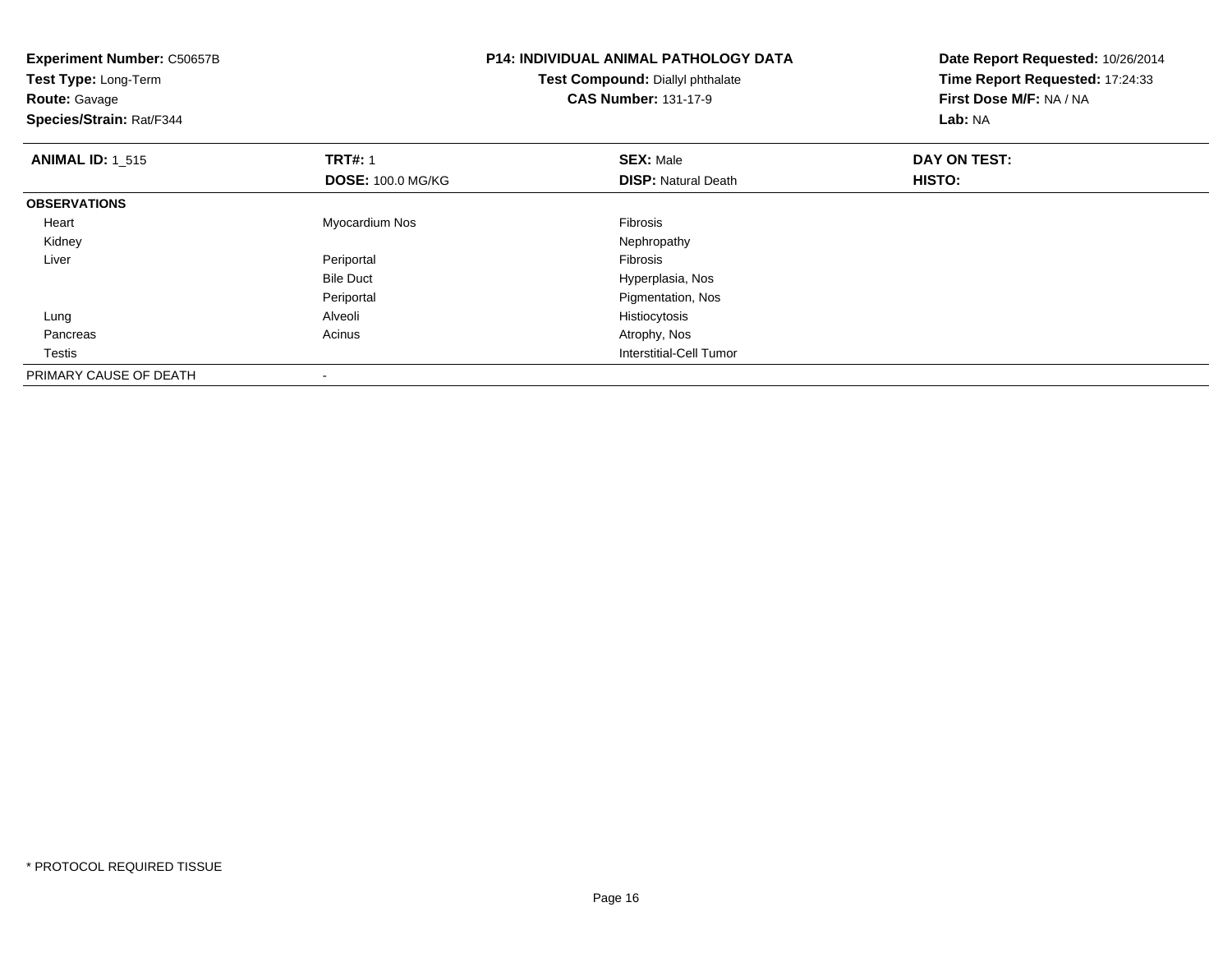| <b>Experiment Number: C50657B</b><br>Test Type: Long-Term<br><b>Route: Gavage</b><br>Species/Strain: Rat/F344 |                          | <b>P14: INDIVIDUAL ANIMAL PATHOLOGY DATA</b><br>Test Compound: Diallyl phthalate<br><b>CAS Number: 131-17-9</b> | Date Report Requested: 10/26/2014<br>Time Report Requested: 17:24:33<br>First Dose M/F: NA / NA<br>Lab: NA |  |
|---------------------------------------------------------------------------------------------------------------|--------------------------|-----------------------------------------------------------------------------------------------------------------|------------------------------------------------------------------------------------------------------------|--|
| <b>ANIMAL ID: 1 516</b>                                                                                       | <b>TRT#: 1</b>           | <b>SEX: Male</b>                                                                                                | DAY ON TEST:                                                                                               |  |
|                                                                                                               | <b>DOSE: 100.0 MG/KG</b> | <b>DISP: Natural Death</b>                                                                                      | <b>HISTO:</b>                                                                                              |  |
| <b>OBSERVATIONS</b>                                                                                           |                          |                                                                                                                 |                                                                                                            |  |
| Heart                                                                                                         | Myocardium Nos           | Fibrosis                                                                                                        |                                                                                                            |  |
| Kidney                                                                                                        |                          | Congestion, Nos                                                                                                 |                                                                                                            |  |
| Liver                                                                                                         | Hepatocytes              | Atrophy, Nos                                                                                                    |                                                                                                            |  |
|                                                                                                               | Periportal               | Fibrosis                                                                                                        |                                                                                                            |  |
|                                                                                                               | <b>Bile Duct</b>         | Hyperplasia, Nos                                                                                                |                                                                                                            |  |
|                                                                                                               | Periportal               | Pigmentation, Nos                                                                                               |                                                                                                            |  |
| Lung                                                                                                          |                          | Congestion, Nos                                                                                                 |                                                                                                            |  |
| Parathyroid gland                                                                                             |                          | Hyperplasia, Nos                                                                                                |                                                                                                            |  |
| Testis                                                                                                        |                          | Interstitial-Cell Tumor                                                                                         |                                                                                                            |  |
| PRIMARY CAUSE OF DEATH                                                                                        |                          |                                                                                                                 |                                                                                                            |  |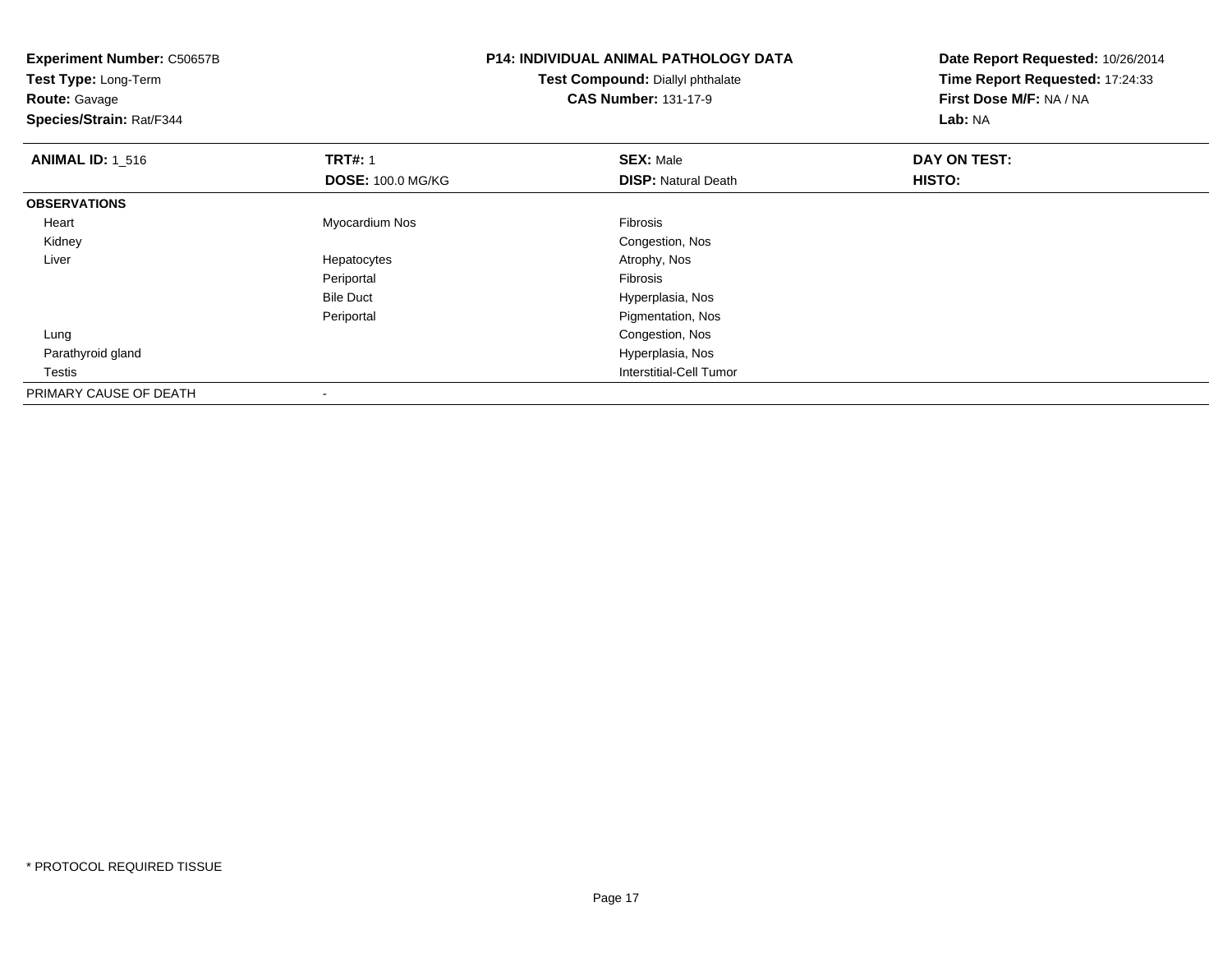| <b>Experiment Number: C50657B</b><br><b>Test Type: Long-Term</b><br><b>Route: Gavage</b><br>Species/Strain: Rat/F344 |                                            | <b>P14: INDIVIDUAL ANIMAL PATHOLOGY DATA</b><br>Test Compound: Diallyl phthalate<br><b>CAS Number: 131-17-9</b> | Date Report Requested: 10/26/2014<br>Time Report Requested: 17:24:33<br>First Dose M/F: NA / NA<br>Lab: NA |
|----------------------------------------------------------------------------------------------------------------------|--------------------------------------------|-----------------------------------------------------------------------------------------------------------------|------------------------------------------------------------------------------------------------------------|
| <b>ANIMAL ID: 1_517</b>                                                                                              | <b>TRT#: 1</b><br><b>DOSE: 100.0 MG/KG</b> | <b>SEX: Male</b><br><b>DISP:</b> Natural Death                                                                  | DAY ON TEST:<br>HISTO:                                                                                     |
| <b>OBSERVATIONS</b>                                                                                                  |                                            |                                                                                                                 |                                                                                                            |
| Adrenal gland                                                                                                        |                                            | Inflammation, Suppurative                                                                                       |                                                                                                            |
| Heart                                                                                                                | Myocardium Nos                             | <b>Fibrosis</b>                                                                                                 |                                                                                                            |
| Kidney                                                                                                               |                                            | Nephropathy                                                                                                     |                                                                                                            |
| Liver                                                                                                                |                                            | Necrosis, Nos                                                                                                   |                                                                                                            |
| Testis                                                                                                               |                                            | Hyperplasia, Interstitial Cell                                                                                  |                                                                                                            |
|                                                                                                                      |                                            | Interstitial-Cell Tumor                                                                                         |                                                                                                            |
| Unspecified                                                                                                          | Multiple Organs Nos                        | Leukemia, Mononuclear Cell                                                                                      |                                                                                                            |
| PRIMARY CAUSE OF DEATH                                                                                               |                                            |                                                                                                                 |                                                                                                            |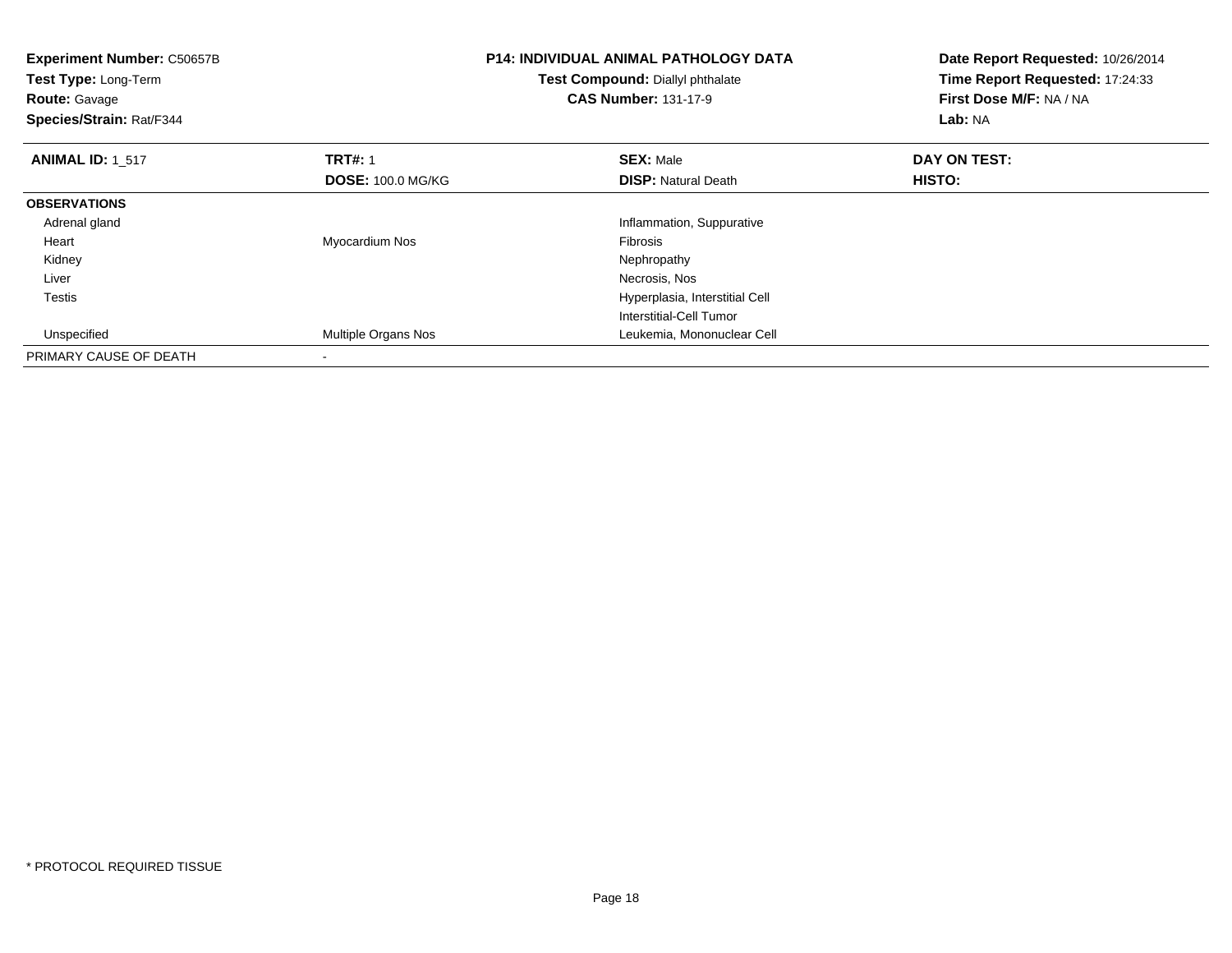| <b>Experiment Number: C50657B</b><br>Test Type: Long-Term<br><b>Route: Gavage</b><br>Species/Strain: Rat/F344 |                          | <b>P14: INDIVIDUAL ANIMAL PATHOLOGY DATA</b><br>Test Compound: Diallyl phthalate<br><b>CAS Number: 131-17-9</b> | Date Report Requested: 10/26/2014<br>Time Report Requested: 17:24:33<br>First Dose M/F: NA / NA<br>Lab: NA |
|---------------------------------------------------------------------------------------------------------------|--------------------------|-----------------------------------------------------------------------------------------------------------------|------------------------------------------------------------------------------------------------------------|
| <b>ANIMAL ID: 1 518</b>                                                                                       | <b>TRT#: 1</b>           | <b>SEX: Male</b>                                                                                                | DAY ON TEST:                                                                                               |
|                                                                                                               | <b>DOSE: 100.0 MG/KG</b> | <b>DISP:</b> Natural Death                                                                                      | HISTO:                                                                                                     |
| <b>OBSERVATIONS</b>                                                                                           |                          |                                                                                                                 |                                                                                                            |
| <b>Brain</b>                                                                                                  |                          | Meningioma                                                                                                      |                                                                                                            |
| Heart                                                                                                         | Myocardium Nos           | Fibrosis                                                                                                        |                                                                                                            |
| Kidney                                                                                                        |                          | Nephropathy                                                                                                     |                                                                                                            |
| Liver                                                                                                         | Periportal               | Fibrosis                                                                                                        |                                                                                                            |
|                                                                                                               | <b>Bile Duct</b>         | Hyperplasia, Nos                                                                                                |                                                                                                            |
|                                                                                                               | Periportal               | Pigmentation, Nos                                                                                               |                                                                                                            |
| Testis                                                                                                        |                          | Hyperplasia, Interstitial Cell                                                                                  |                                                                                                            |
| Trachea                                                                                                       |                          | Inflammation, Acute                                                                                             |                                                                                                            |
| PRIMARY CAUSE OF DEATH                                                                                        |                          |                                                                                                                 |                                                                                                            |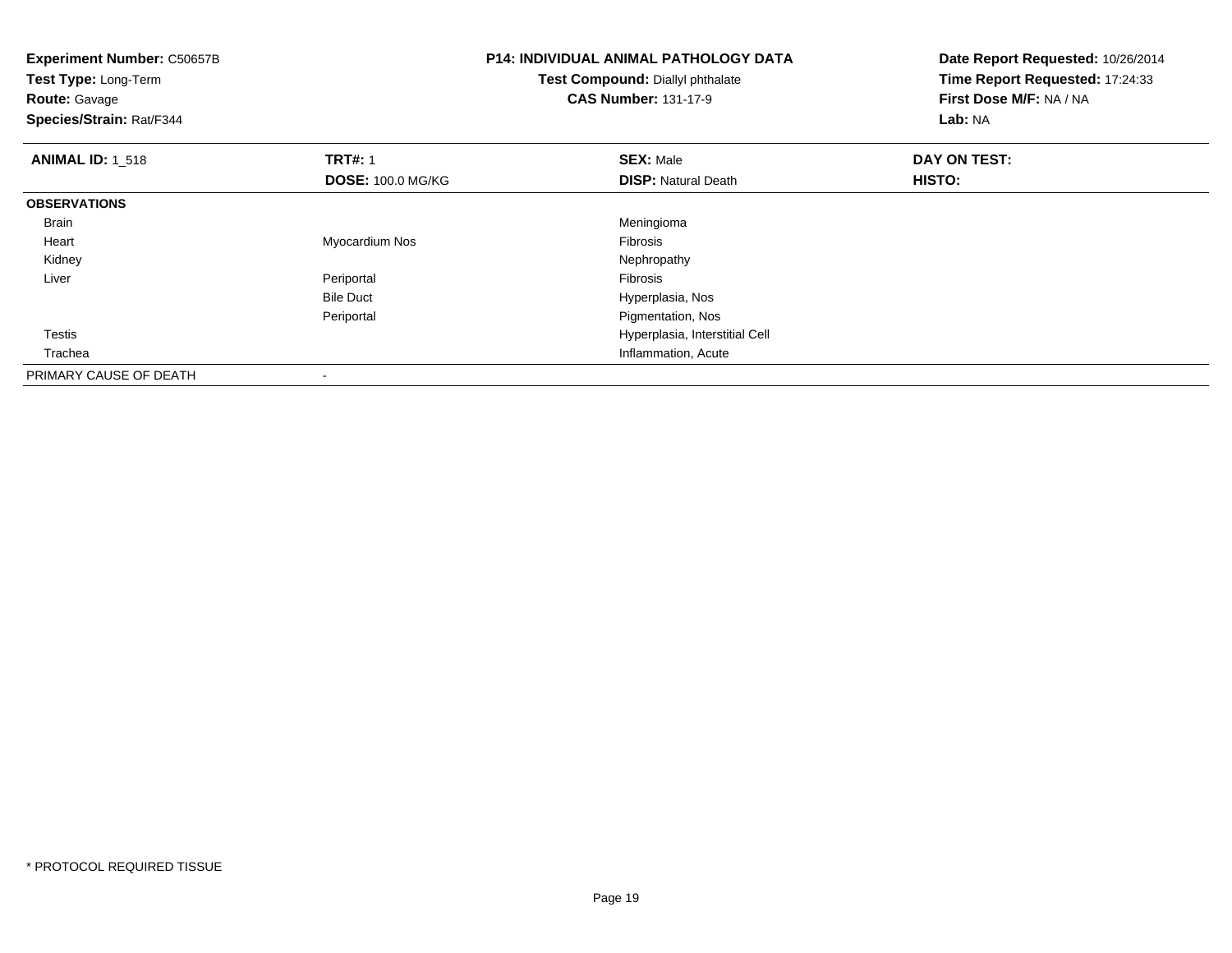**Test Type:** Long-Term

**Route:** Gavage

**Species/Strain:** Rat/F344

## **P14: INDIVIDUAL ANIMAL PATHOLOGY DATA**

**Test Compound:** Diallyl phthalate**CAS Number:** 131-17-9

| <b>ANIMAL ID: 1_519</b> | <b>TRT#: 1</b><br><b>DOSE: 100.0 MG/KG</b> | <b>SEX: Male</b><br><b>DISP: Terminal Sacrifice</b> | DAY ON TEST:<br>HISTO: |
|-------------------------|--------------------------------------------|-----------------------------------------------------|------------------------|
| <b>OBSERVATIONS</b>     |                                            |                                                     |                        |
| Heart                   | Myocardium Nos                             | Fibrosis                                            |                        |
| Kidney                  |                                            | Hemorrhage                                          |                        |
|                         |                                            | Nephropathy                                         |                        |
| Liver                   |                                            | Cytoplasmic Change, Ground-Glass                    |                        |
|                         | Periportal                                 | Fibrosis                                            |                        |
|                         | <b>Bile Duct</b>                           | Hyperplasia, Nos                                    |                        |
|                         | Periportal                                 | Pigmentation, Nos                                   |                        |
| Pituitary gland         | <b>Anterior Pituitary</b>                  | Focal Cellular Change                               |                        |
| Prostate                |                                            | Hyperplasia, Epithelial                             |                        |
| Salivary gland          |                                            | Atrophy, Nos                                        |                        |
| <b>Testis</b>           |                                            | Hyperplasia, Interstitial Cell                      |                        |
|                         |                                            | Hypospermatogenesis                                 |                        |
|                         |                                            | <b>Interstitial-Cell Tumor</b>                      |                        |
| PRIMARY CAUSE OF DEATH  | $\overline{\phantom{a}}$                   |                                                     |                        |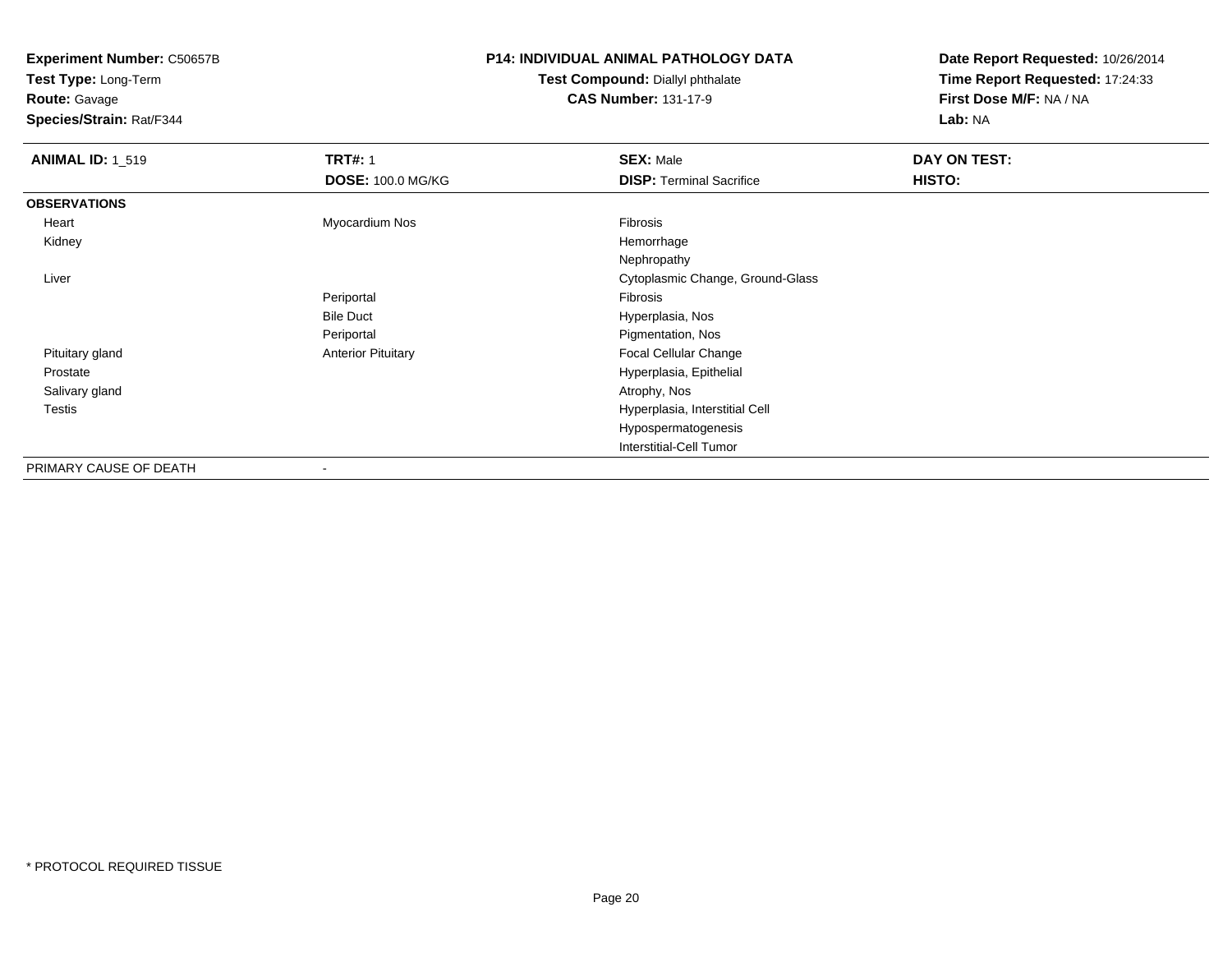| <b>Experiment Number: C50657B</b><br>Test Type: Long-Term<br><b>Route: Gavage</b><br>Species/Strain: Rat/F344 |                          | <b>P14: INDIVIDUAL ANIMAL PATHOLOGY DATA</b><br>Test Compound: Diallyl phthalate<br><b>CAS Number: 131-17-9</b> | Date Report Requested: 10/26/2014<br>Time Report Requested: 17:24:33<br>First Dose M/F: NA / NA<br>Lab: NA |
|---------------------------------------------------------------------------------------------------------------|--------------------------|-----------------------------------------------------------------------------------------------------------------|------------------------------------------------------------------------------------------------------------|
| <b>ANIMAL ID: 1_520</b>                                                                                       | <b>TRT#: 1</b>           | <b>SEX: Male</b>                                                                                                | DAY ON TEST:                                                                                               |
|                                                                                                               | <b>DOSE: 100.0 MG/KG</b> | <b>DISP: Terminal Sacrifice</b>                                                                                 | <b>HISTO:</b>                                                                                              |
| <b>OBSERVATIONS</b>                                                                                           |                          |                                                                                                                 |                                                                                                            |
| Heart                                                                                                         | Myocardium Nos           | Fibrosis                                                                                                        |                                                                                                            |
| Kidney                                                                                                        |                          | Hemorrhage                                                                                                      |                                                                                                            |
|                                                                                                               |                          | Nephropathy                                                                                                     |                                                                                                            |
| Liver                                                                                                         | Periportal               | Fibrosis                                                                                                        |                                                                                                            |
|                                                                                                               | <b>Bile Duct</b>         | Hyperplasia, Nos                                                                                                |                                                                                                            |
|                                                                                                               | Periportal               | Pigmentation, Nos                                                                                               |                                                                                                            |
| Testis                                                                                                        |                          | Interstitial-Cell Tumor                                                                                         |                                                                                                            |
| Thyroid                                                                                                       |                          | Hyperplasia, C Cell                                                                                             |                                                                                                            |
| PRIMARY CAUSE OF DEATH                                                                                        |                          |                                                                                                                 |                                                                                                            |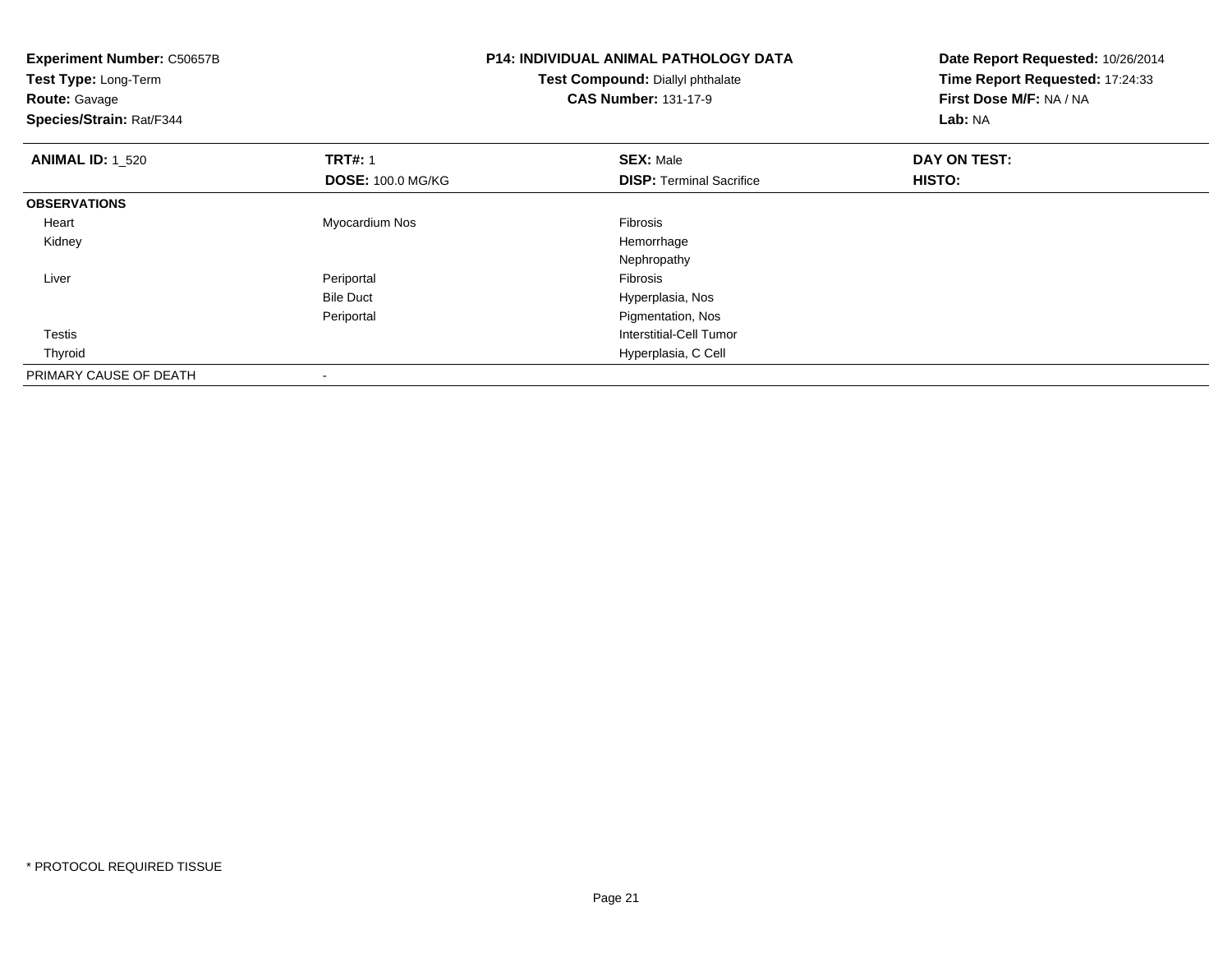**Test Type:** Long-Term

**Route:** Gavage

**Species/Strain:** Rat/F344

# **P14: INDIVIDUAL ANIMAL PATHOLOGY DATA**

**Test Compound:** Diallyl phthalate**CAS Number:** 131-17-9

| <b>ANIMAL ID: 1_521</b> | <b>TRT#: 1</b>           | <b>SEX: Male</b>                | DAY ON TEST: |  |
|-------------------------|--------------------------|---------------------------------|--------------|--|
|                         | <b>DOSE: 100.0 MG/KG</b> | <b>DISP: Terminal Sacrifice</b> | HISTO:       |  |
| <b>OBSERVATIONS</b>     |                          |                                 |              |  |
| Bone                    | Cartilage, Nos           | Necrosis, Nos                   |              |  |
| Eye                     |                          | Cataract                        |              |  |
|                         | Retina                   | Degeneration, Nos               |              |  |
|                         | Sclera                   | Mineralization                  |              |  |
| Heart                   | Myocardium Nos           | Fibrosis                        |              |  |
| Kidney                  |                          | Nephropathy                     |              |  |
| Liver                   | Periportal               | Fibrosis                        |              |  |
|                         | <b>Bile Duct</b>         | Hyperplasia, Nos                |              |  |
|                         | Periportal               | Pigmentation, Nos               |              |  |
| Prostate                |                          | Hyperplasia, Epithelial         |              |  |
| Testis                  |                          | Interstitial-Cell Tumor         |              |  |
| PRIMARY CAUSE OF DEATH  | $\,$                     |                                 |              |  |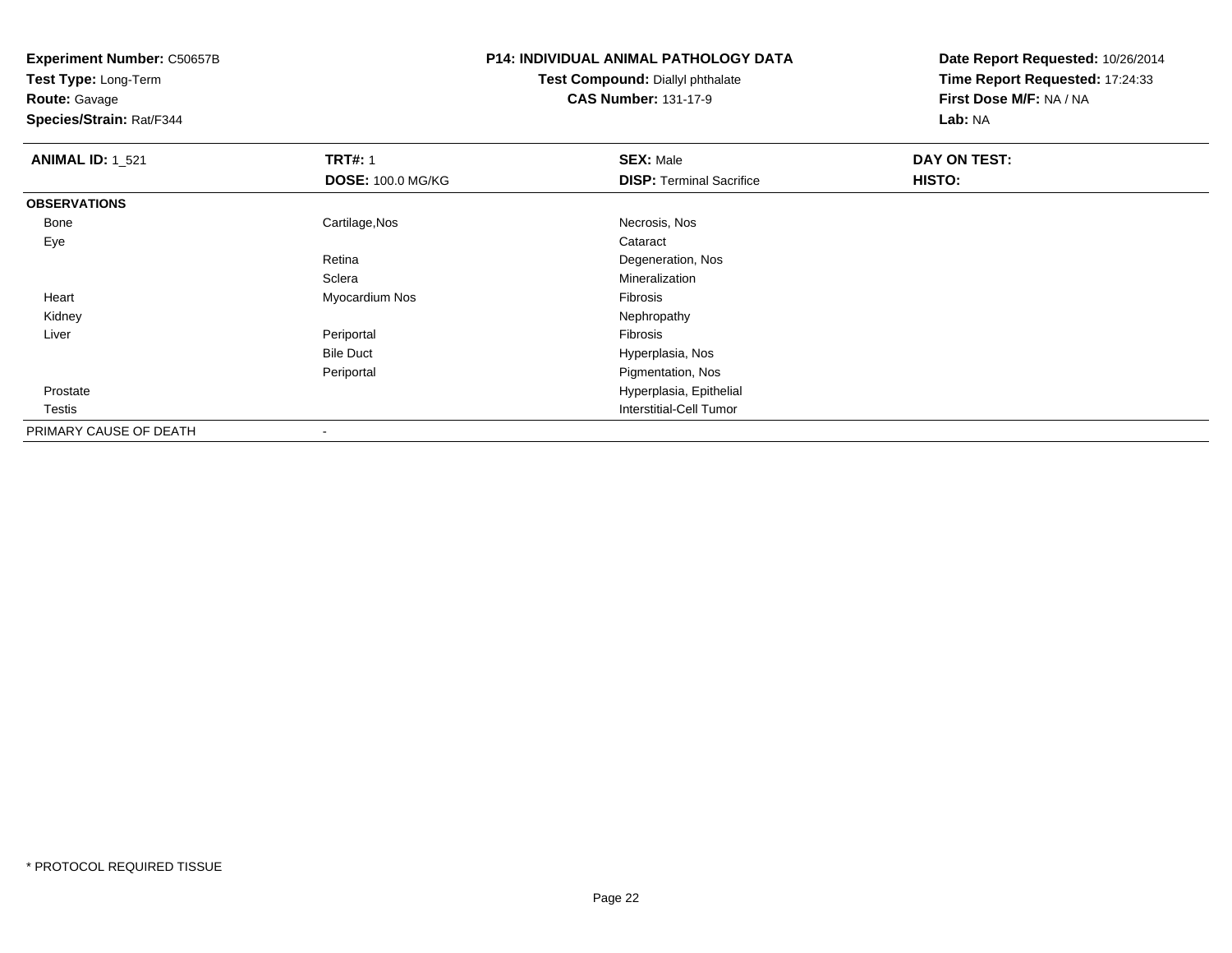| <b>Experiment Number: C50657B</b><br>Test Type: Long-Term<br><b>Route: Gavage</b><br>Species/Strain: Rat/F344 |                          | <b>P14: INDIVIDUAL ANIMAL PATHOLOGY DATA</b><br>Test Compound: Diallyl phthalate<br><b>CAS Number: 131-17-9</b> | Date Report Requested: 10/26/2014<br>Time Report Requested: 17:24:33<br>First Dose M/F: NA / NA<br>Lab: NA |  |
|---------------------------------------------------------------------------------------------------------------|--------------------------|-----------------------------------------------------------------------------------------------------------------|------------------------------------------------------------------------------------------------------------|--|
| <b>ANIMAL ID: 1_522</b>                                                                                       | <b>TRT#: 1</b>           | <b>SEX: Male</b>                                                                                                | DAY ON TEST:                                                                                               |  |
|                                                                                                               | <b>DOSE: 100.0 MG/KG</b> | <b>DISP:</b> Natural Death                                                                                      | HISTO:                                                                                                     |  |
| <b>OBSERVATIONS</b>                                                                                           |                          |                                                                                                                 |                                                                                                            |  |
| Heart                                                                                                         | Myocardium Nos           | <b>Fibrosis</b>                                                                                                 |                                                                                                            |  |
| Kidney                                                                                                        |                          | Nephropathy                                                                                                     |                                                                                                            |  |
| Liver                                                                                                         | Periportal               | <b>Fibrosis</b>                                                                                                 |                                                                                                            |  |
|                                                                                                               | <b>Bile Duct</b>         | Hyperplasia, Nos                                                                                                |                                                                                                            |  |
|                                                                                                               | Periportal               | Pigmentation, Nos                                                                                               |                                                                                                            |  |
| <b>Testis</b>                                                                                                 |                          | Interstitial-Cell Tumor                                                                                         |                                                                                                            |  |
| Unspecified                                                                                                   | Multiple Organs Nos      | Leukemia, Mononuclear Cell                                                                                      |                                                                                                            |  |
| PRIMARY CAUSE OF DEATH                                                                                        |                          |                                                                                                                 |                                                                                                            |  |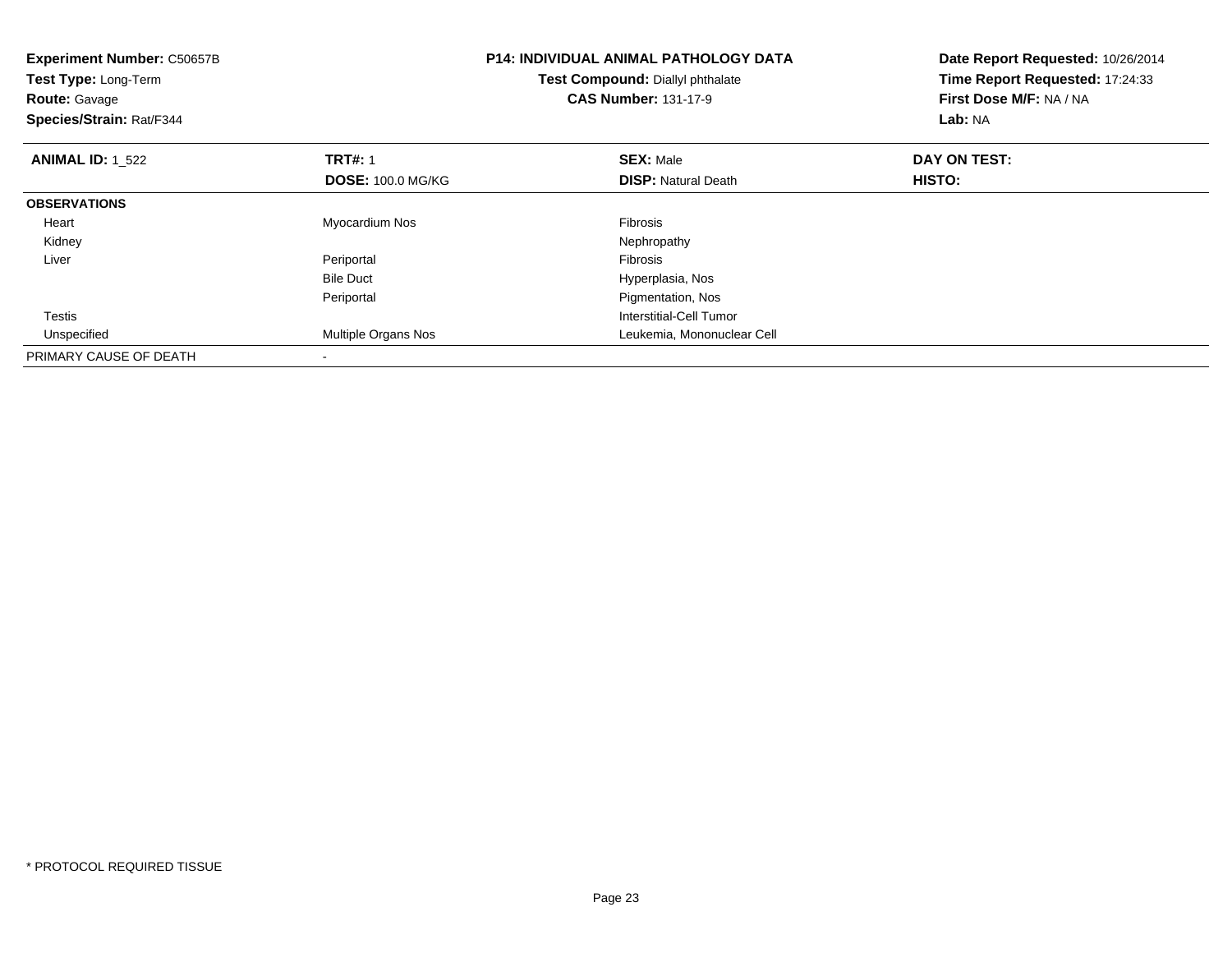**Test Type:** Long-Term

**Route:** Gavage

**Species/Strain:** Rat/F344

## **P14: INDIVIDUAL ANIMAL PATHOLOGY DATA**

**Test Compound:** Diallyl phthalate**CAS Number:** 131-17-9

| <b>ANIMAL ID: 1_523</b> | <b>TRT#: 1</b>              | <b>SEX: Male</b>                | DAY ON TEST: |
|-------------------------|-----------------------------|---------------------------------|--------------|
|                         | <b>DOSE: 100.0 MG/KG</b>    | <b>DISP: Terminal Sacrifice</b> | HISTO:       |
| <b>OBSERVATIONS</b>     |                             |                                 |              |
| Adrenal gland           |                             | Lipoidosis                      |              |
| <b>Blood vessel</b>     | <b>Pulmonary Artery Nos</b> | Mineralization                  |              |
| Heart                   | Myocardium Nos              | Fibrosis                        |              |
| Kidney                  |                             | Hemorrhage                      |              |
|                         |                             | Nephropathy                     |              |
| Liver                   | Periportal                  | Fibrosis                        |              |
|                         | <b>Bile Duct</b>            | Hyperplasia, Nos                |              |
|                         | Periportal                  | Pigmentation, Nos               |              |
| <b>Testis</b>           |                             | <b>Interstitial-Cell Tumor</b>  |              |
| Thymus                  |                             | Hemorrhage                      |              |
| Unspecified             | Groin                       | Fibroma                         |              |
| PRIMARY CAUSE OF DEATH  |                             |                                 |              |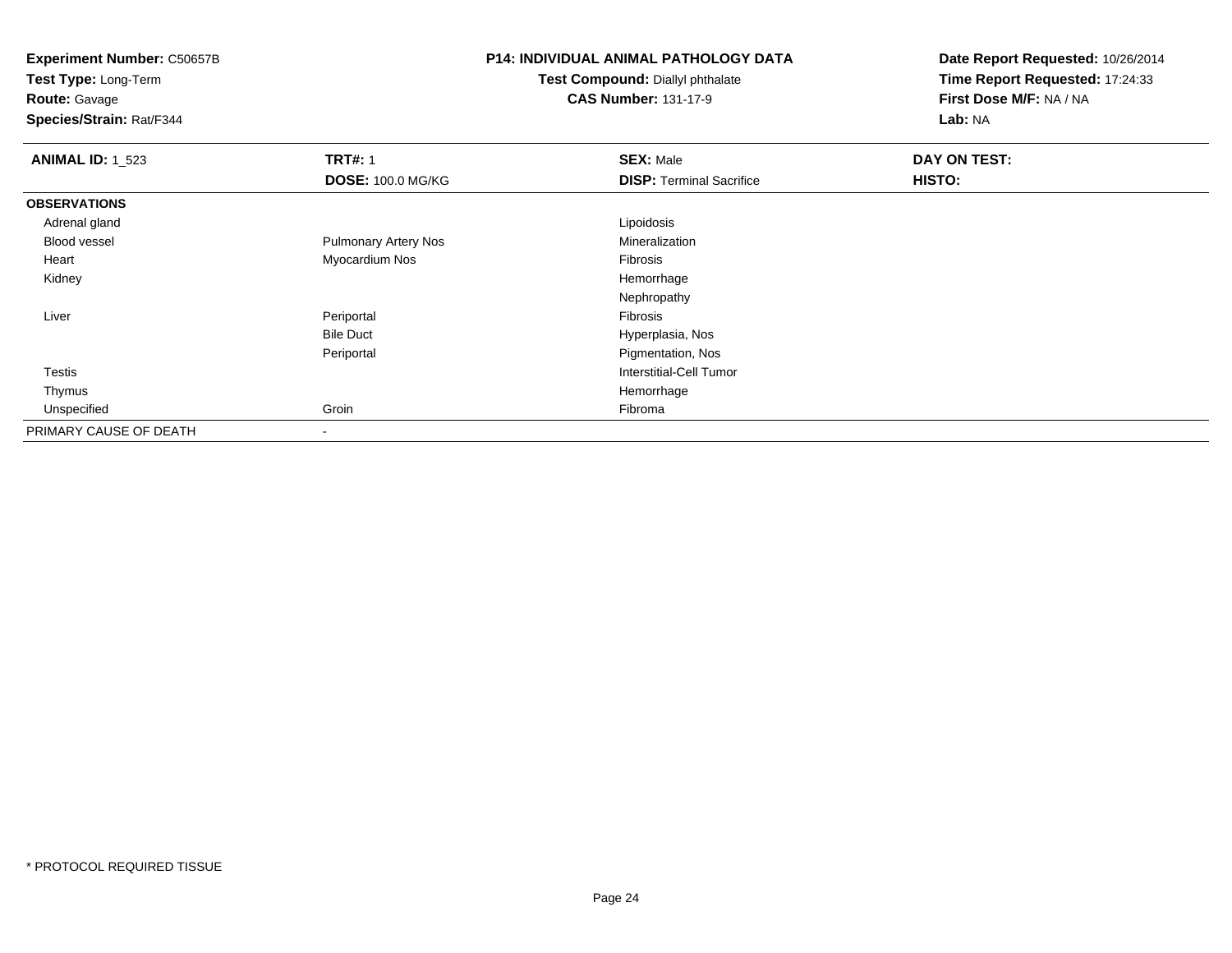**Test Type:** Long-Term

**Route:** Gavage

**Species/Strain:** Rat/F344

### **P14: INDIVIDUAL ANIMAL PATHOLOGY DATA**

**Test Compound:** Diallyl phthalate**CAS Number:** 131-17-9

| <b>ANIMAL ID: 1_524</b> | <b>TRT#: 1</b>           | <b>SEX: Male</b>                      | DAY ON TEST: |  |
|-------------------------|--------------------------|---------------------------------------|--------------|--|
|                         | <b>DOSE: 100.0 MG/KG</b> | <b>DISP: Terminal Sacrifice</b>       | HISTO:       |  |
| <b>OBSERVATIONS</b>     |                          |                                       |              |  |
| Adrenal gland           |                          | Pheochromocytoma                      |              |  |
| Brain                   |                          | Astrocytoma                           |              |  |
| Heart                   | Myocardium Nos           | Fibrosis                              |              |  |
|                         | Cardiac Valve            | Inflammation, Chronic                 |              |  |
| Kidney                  |                          | Nephropathy                           |              |  |
| Liver                   | Periportal               | Fibrosis                              |              |  |
|                         | <b>Bile Duct</b>         | Hyperplasia, Nos                      |              |  |
|                         | Periportal               | Pigmentation, Nos                     |              |  |
| Pituitary gland         |                          | Adenoma, Nos                          |              |  |
| Prostate                |                          | Hyperplasia, Epithelial               |              |  |
| Testis                  |                          | <b>Interstitial-Cell Tumor</b>        |              |  |
| Thymus                  |                          | <b>Persistent Embryonic Structure</b> |              |  |
| PRIMARY CAUSE OF DEATH  | $\overline{\phantom{a}}$ |                                       |              |  |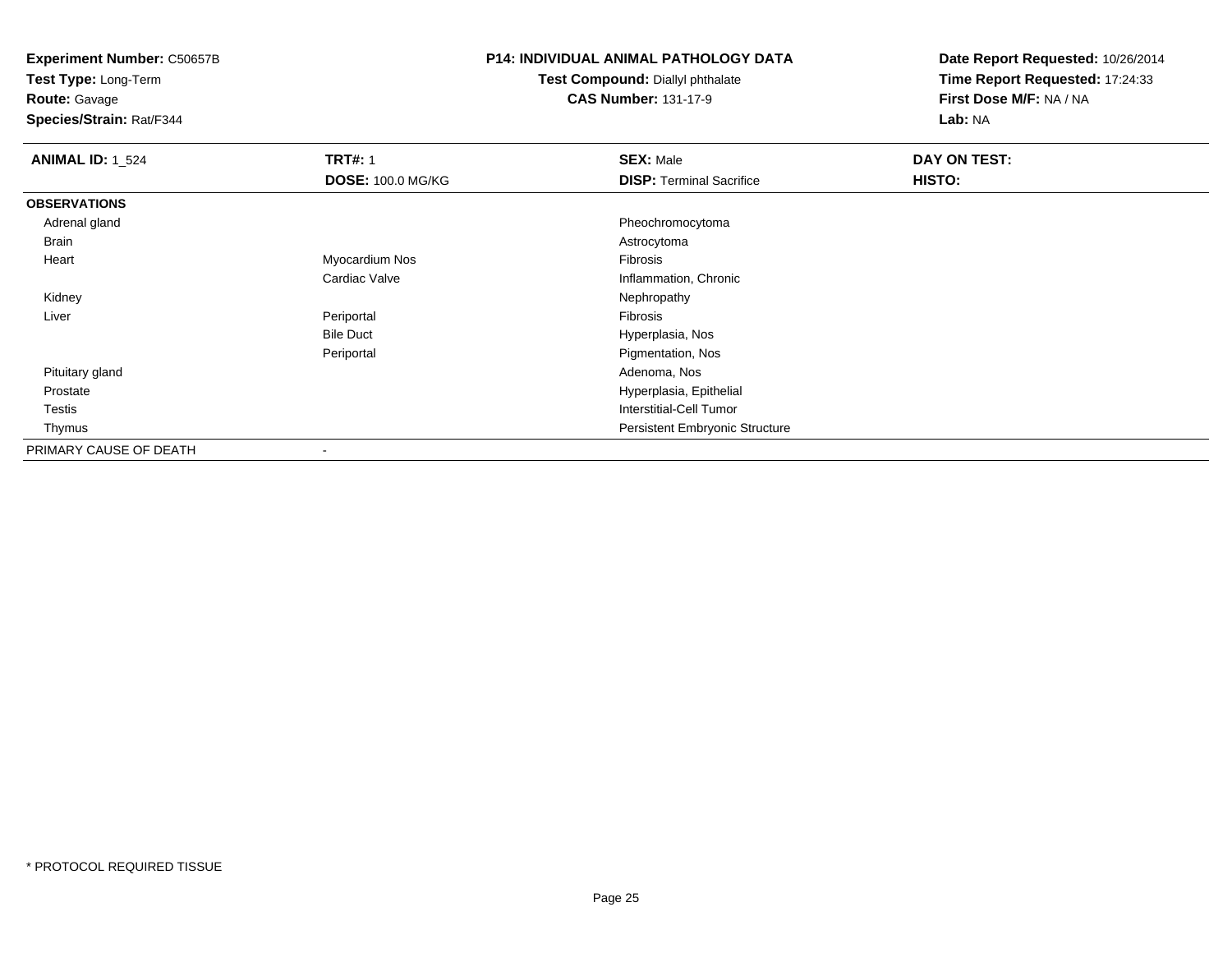| <b>Experiment Number: C50657B</b><br>Test Type: Long-Term<br><b>Route: Gavage</b><br>Species/Strain: Rat/F344 |                          | <b>P14: INDIVIDUAL ANIMAL PATHOLOGY DATA</b><br>Test Compound: Diallyl phthalate<br><b>CAS Number: 131-17-9</b> | Date Report Requested: 10/26/2014<br>Time Report Requested: 17:24:33<br>First Dose M/F: NA / NA<br>Lab: NA |  |
|---------------------------------------------------------------------------------------------------------------|--------------------------|-----------------------------------------------------------------------------------------------------------------|------------------------------------------------------------------------------------------------------------|--|
| <b>ANIMAL ID: 1_525</b>                                                                                       | <b>TRT#: 1</b>           | <b>SEX: Male</b>                                                                                                | DAY ON TEST:                                                                                               |  |
|                                                                                                               | <b>DOSE: 100.0 MG/KG</b> | <b>DISP:</b> Terminal Sacrifice                                                                                 | <b>HISTO:</b>                                                                                              |  |
| <b>OBSERVATIONS</b>                                                                                           |                          |                                                                                                                 |                                                                                                            |  |
| Heart                                                                                                         | Myocardium Nos           | Fibrosis                                                                                                        |                                                                                                            |  |
| Kidney                                                                                                        |                          | Hemorrhage                                                                                                      |                                                                                                            |  |
|                                                                                                               |                          | Nephropathy                                                                                                     |                                                                                                            |  |
| Liver                                                                                                         | Periportal               | Fibrosis                                                                                                        |                                                                                                            |  |
|                                                                                                               | <b>Bile Duct</b>         | Hyperplasia, Nos                                                                                                |                                                                                                            |  |
|                                                                                                               | Periportal               | Pigmentation, Nos                                                                                               |                                                                                                            |  |
| Testis                                                                                                        |                          | Interstitial-Cell Tumor                                                                                         |                                                                                                            |  |
| Thymus                                                                                                        |                          | Persistent Embryonic Structure                                                                                  |                                                                                                            |  |
| PRIMARY CAUSE OF DEATH                                                                                        |                          |                                                                                                                 |                                                                                                            |  |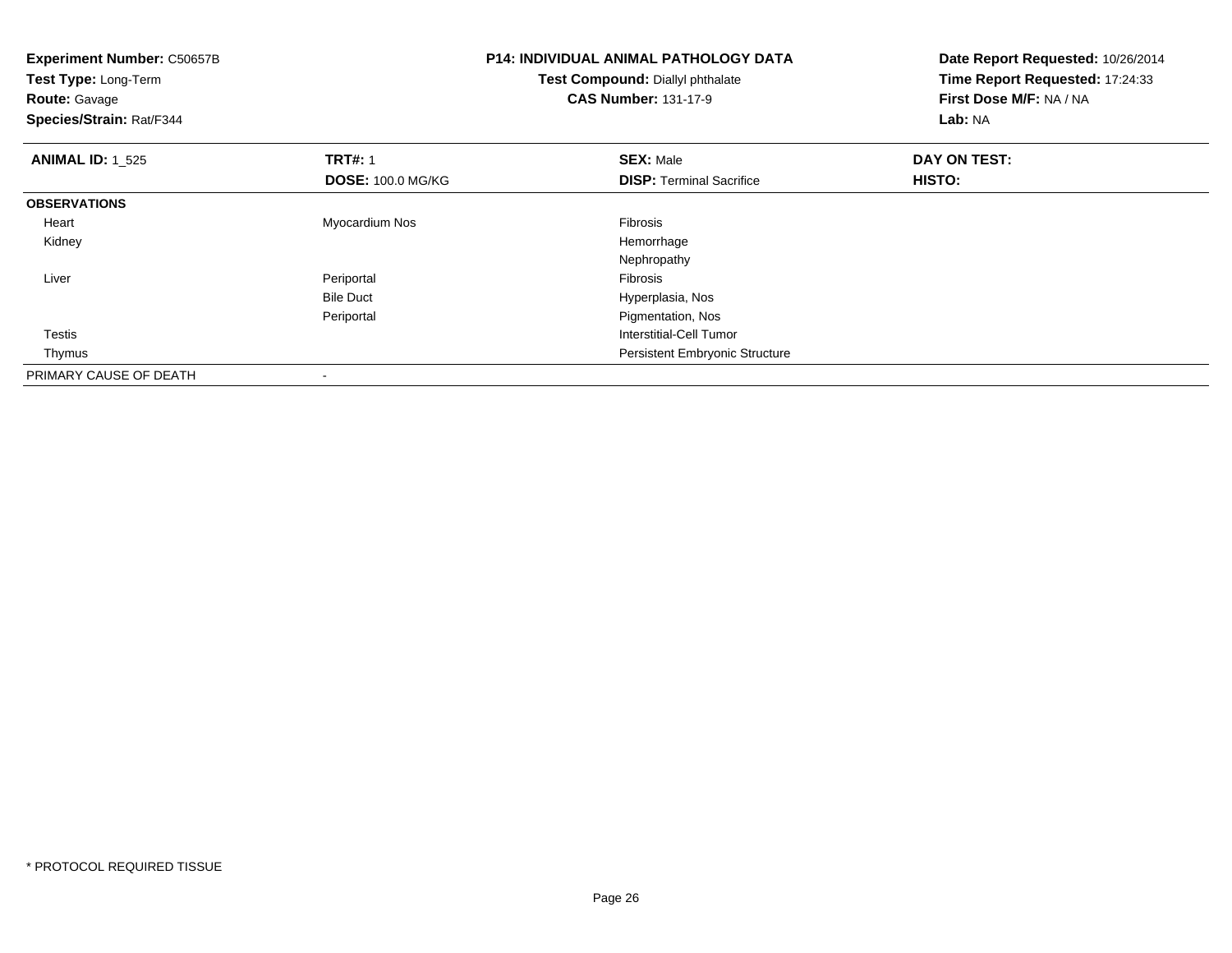**Test Type:** Long-Term

**Route:** Gavage

**Species/Strain:** Rat/F344

## **P14: INDIVIDUAL ANIMAL PATHOLOGY DATA**

**Test Compound:** Diallyl phthalate**CAS Number:** 131-17-9

| <b>ANIMAL ID: 1_526</b> | <b>TRT#: 1</b>            | <b>SEX: Male</b>                | DAY ON TEST: |
|-------------------------|---------------------------|---------------------------------|--------------|
|                         | <b>DOSE: 100.0 MG/KG</b>  | <b>DISP: Terminal Sacrifice</b> | HISTO:       |
| <b>OBSERVATIONS</b>     |                           |                                 |              |
| Kidney                  |                           | Hemorrhage                      |              |
|                         |                           | Nephropathy                     |              |
| Liver                   | Periportal                | Fibrosis                        |              |
|                         | <b>Bile Duct</b>          | Hyperplasia, Nos                |              |
|                         | Periportal                | Pigmentation, Nos               |              |
| Lung                    |                           | Perivascular Cuffing            |              |
| Pituitary gland         | <b>Anterior Pituitary</b> | Cyst, Nos                       |              |
| Prostate                |                           | Hyperplasia, Epithelial         |              |
|                         |                           | Inflammation, Chronic           |              |
| Testis                  |                           | Interstitial-Cell Tumor         |              |
|                         |                           | Mineralization                  |              |
| PRIMARY CAUSE OF DEATH  | ۰                         |                                 |              |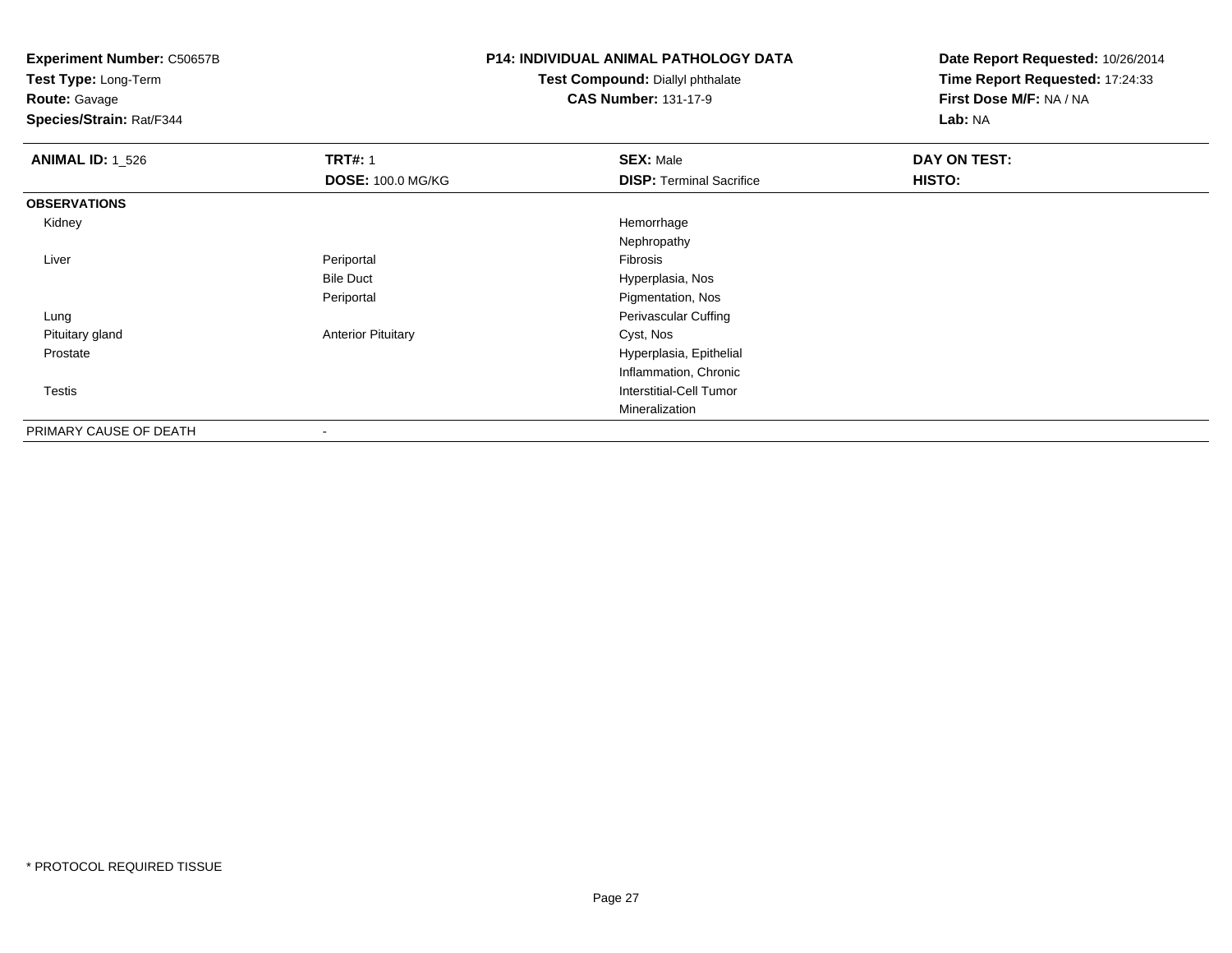**Route:** Gavage

**Species/Strain:** Rat/F344

# **P14: INDIVIDUAL ANIMAL PATHOLOGY DATA**

**Test Compound:** Diallyl phthalate**CAS Number:** 131-17-9

| <b>ANIMAL ID: 1 527</b> | <b>TRT#: 1</b>              | <b>SEX: Male</b>           | DAY ON TEST: |  |
|-------------------------|-----------------------------|----------------------------|--------------|--|
|                         | <b>DOSE: 100.0 MG/KG</b>    | <b>DISP:</b> Natural Death | HISTO:       |  |
| <b>OBSERVATIONS</b>     |                             |                            |              |  |
| Blood vessel            | <b>Pulmonary Artery Nos</b> | Mineralization             |              |  |
| Heart                   | Myocardium Nos              | Fibrosis                   |              |  |
| Kidney                  |                             | Nephropathy                |              |  |
| Liver                   | Periportal                  | Fibrosis                   |              |  |
|                         | <b>Bile Duct</b>            | Hyperplasia, Nos           |              |  |
|                         | Periportal                  | Necrosis, Nos              |              |  |
|                         | Periportal                  | Pigmentation, Nos          |              |  |
| Testis                  |                             | Interstitial-Cell Tumor    |              |  |
| Unspecified             | <b>Abdominal Cavity</b>     | Necrosis, Fat              |              |  |
|                         |                             | Sarcoma, Nos               |              |  |
| PRIMARY CAUSE OF DEATH  | -                           |                            |              |  |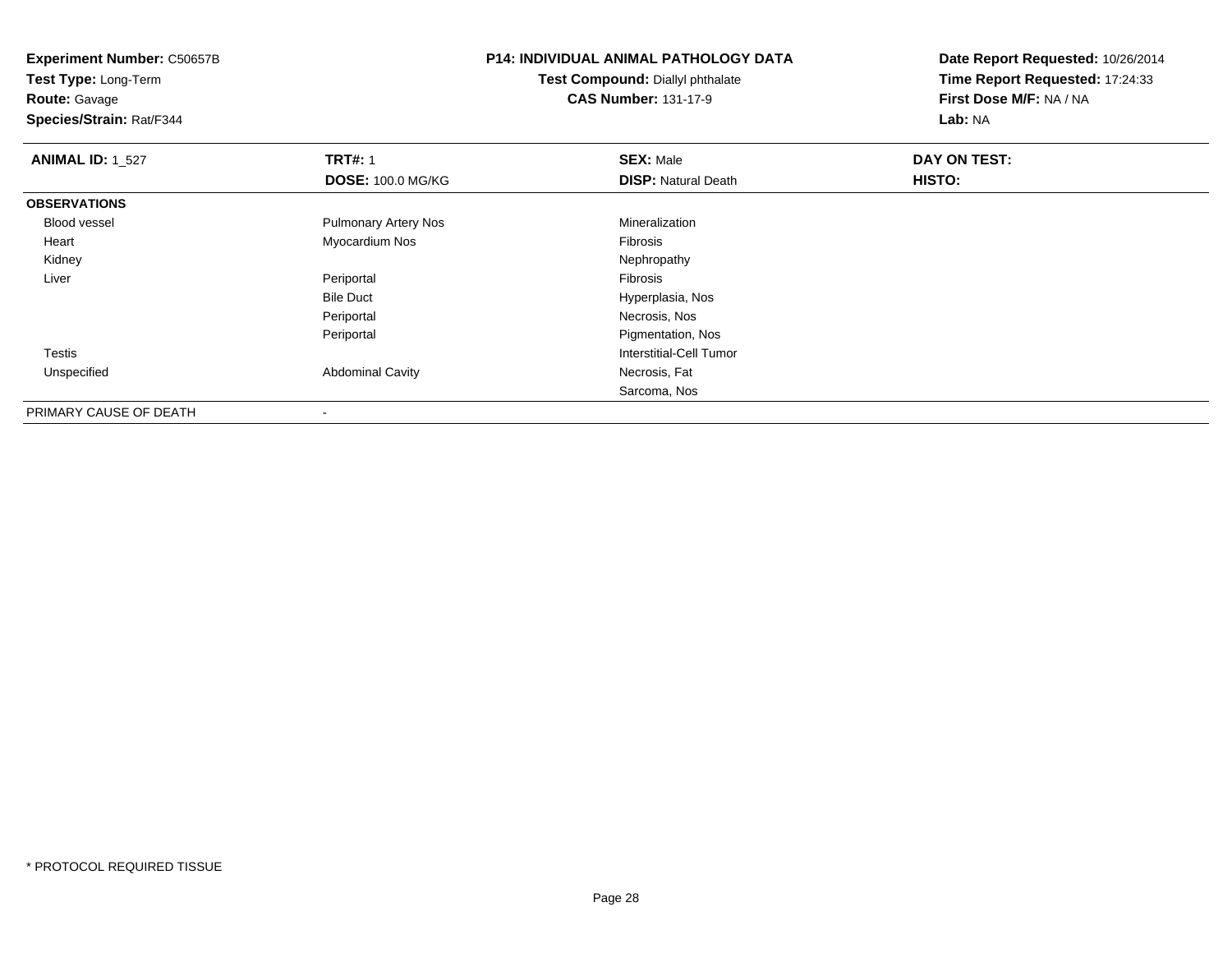**Test Type:** Long-Term

**Route:** Gavage

**Species/Strain:** Rat/F344

## **P14: INDIVIDUAL ANIMAL PATHOLOGY DATA**

**Test Compound:** Diallyl phthalate**CAS Number:** 131-17-9

| <b>ANIMAL ID: 1_528</b> | <b>TRT#: 1</b>              | <b>SEX: Male</b>                | DAY ON TEST: |  |
|-------------------------|-----------------------------|---------------------------------|--------------|--|
|                         | <b>DOSE: 100.0 MG/KG</b>    | <b>DISP: Terminal Sacrifice</b> | HISTO:       |  |
| <b>OBSERVATIONS</b>     |                             |                                 |              |  |
| Adrenal gland           |                             | Pheochromocytoma                |              |  |
| <b>Blood vessel</b>     | <b>Pulmonary Artery Nos</b> | Mineralization                  |              |  |
| Heart                   | Myocardium Nos              | Fibrosis                        |              |  |
| Kidney                  |                             | Hemorrhage                      |              |  |
|                         |                             | Nephropathy                     |              |  |
| Liver                   | Periportal                  | Fibrosis                        |              |  |
|                         | <b>Bile Duct</b>            | Hyperplasia, Nos                |              |  |
|                         | Periportal                  | Pigmentation, Nos               |              |  |
| Prostate                |                             | Inflammation, Chronic           |              |  |
| Testis                  |                             | Interstitial-Cell Tumor         |              |  |
| Thyroid                 |                             | C-Cell Adenoma                  |              |  |
| PRIMARY CAUSE OF DEATH  |                             |                                 |              |  |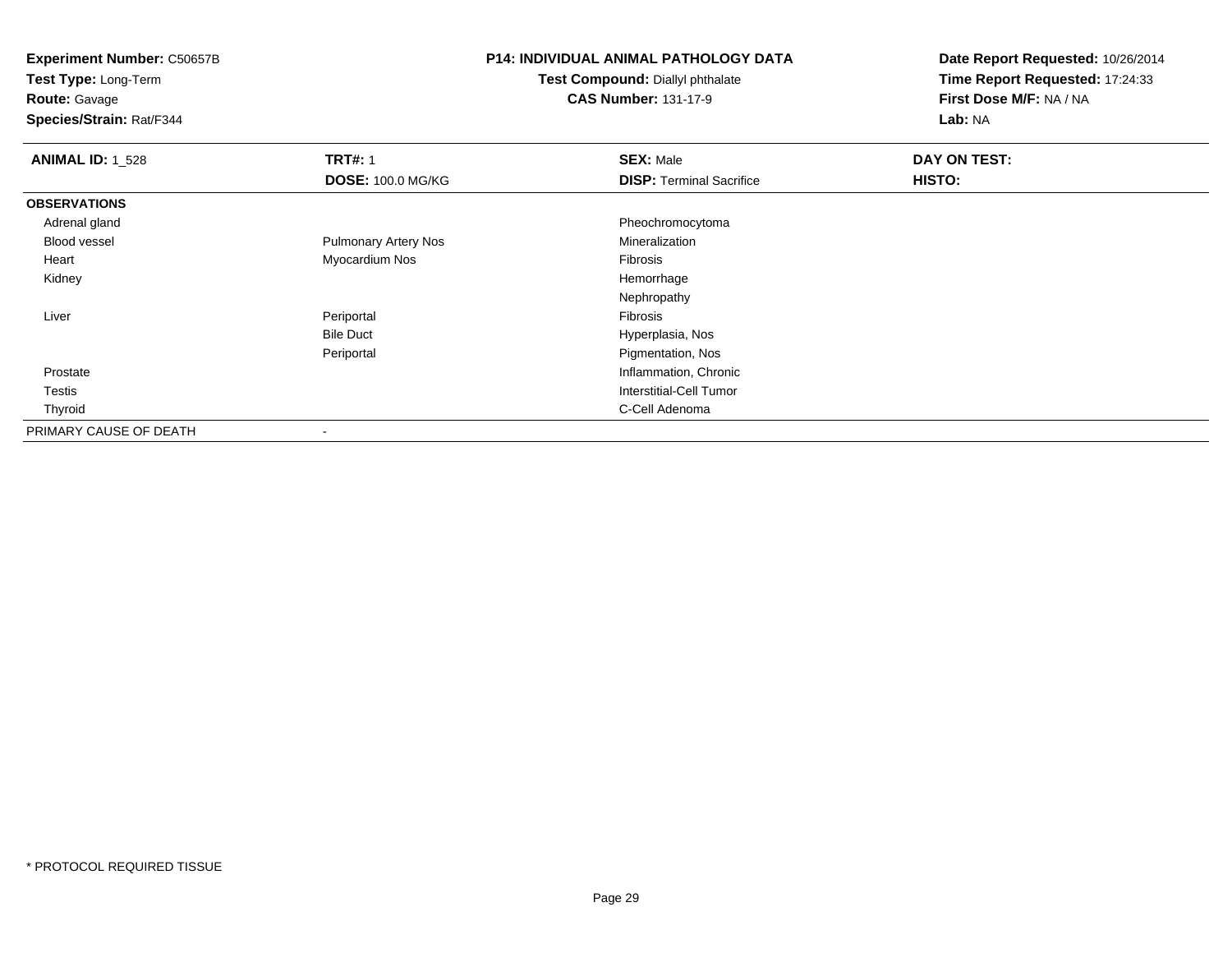| <b>Experiment Number: C50657B</b><br>Test Type: Long-Term<br><b>Route: Gavage</b><br>Species/Strain: Rat/F344 |                            | <b>P14: INDIVIDUAL ANIMAL PATHOLOGY DATA</b><br><b>Test Compound: Diallyl phthalate</b><br><b>CAS Number: 131-17-9</b> | Date Report Requested: 10/26/2014<br>Time Report Requested: 17:24:33<br>First Dose M/F: NA / NA<br>Lab: NA |  |
|---------------------------------------------------------------------------------------------------------------|----------------------------|------------------------------------------------------------------------------------------------------------------------|------------------------------------------------------------------------------------------------------------|--|
| <b>ANIMAL ID: 1_529</b>                                                                                       | <b>TRT#: 1</b>             | <b>SEX: Male</b>                                                                                                       | DAY ON TEST:                                                                                               |  |
|                                                                                                               | <b>DOSE: 100.0 MG/KG</b>   | <b>DISP: Natural Death</b>                                                                                             | <b>HISTO:</b>                                                                                              |  |
| <b>OBSERVATIONS</b>                                                                                           |                            |                                                                                                                        |                                                                                                            |  |
| Heart                                                                                                         | Myocardium Nos             | Fibrosis                                                                                                               |                                                                                                            |  |
| Kidney                                                                                                        |                            | Nephropathy                                                                                                            |                                                                                                            |  |
| Liver                                                                                                         | Periportal                 | Fibrosis                                                                                                               |                                                                                                            |  |
|                                                                                                               | <b>Bile Duct</b>           | Hyperplasia, Nos                                                                                                       |                                                                                                            |  |
|                                                                                                               | Centrilobular              | Metamorphosis, Fatty                                                                                                   |                                                                                                            |  |
|                                                                                                               | Periportal                 | Pigmentation, Nos                                                                                                      |                                                                                                            |  |
| <b>Testis</b>                                                                                                 |                            | Interstitial-Cell Tumor                                                                                                |                                                                                                            |  |
| Thymus                                                                                                        |                            | <b>Persistent Embryonic Structure</b>                                                                                  |                                                                                                            |  |
| Unspecified                                                                                                   | <b>Multiple Organs Nos</b> | Leukemia, Mononuclear Cell                                                                                             |                                                                                                            |  |
| PRIMARY CAUSE OF DEATH                                                                                        |                            |                                                                                                                        |                                                                                                            |  |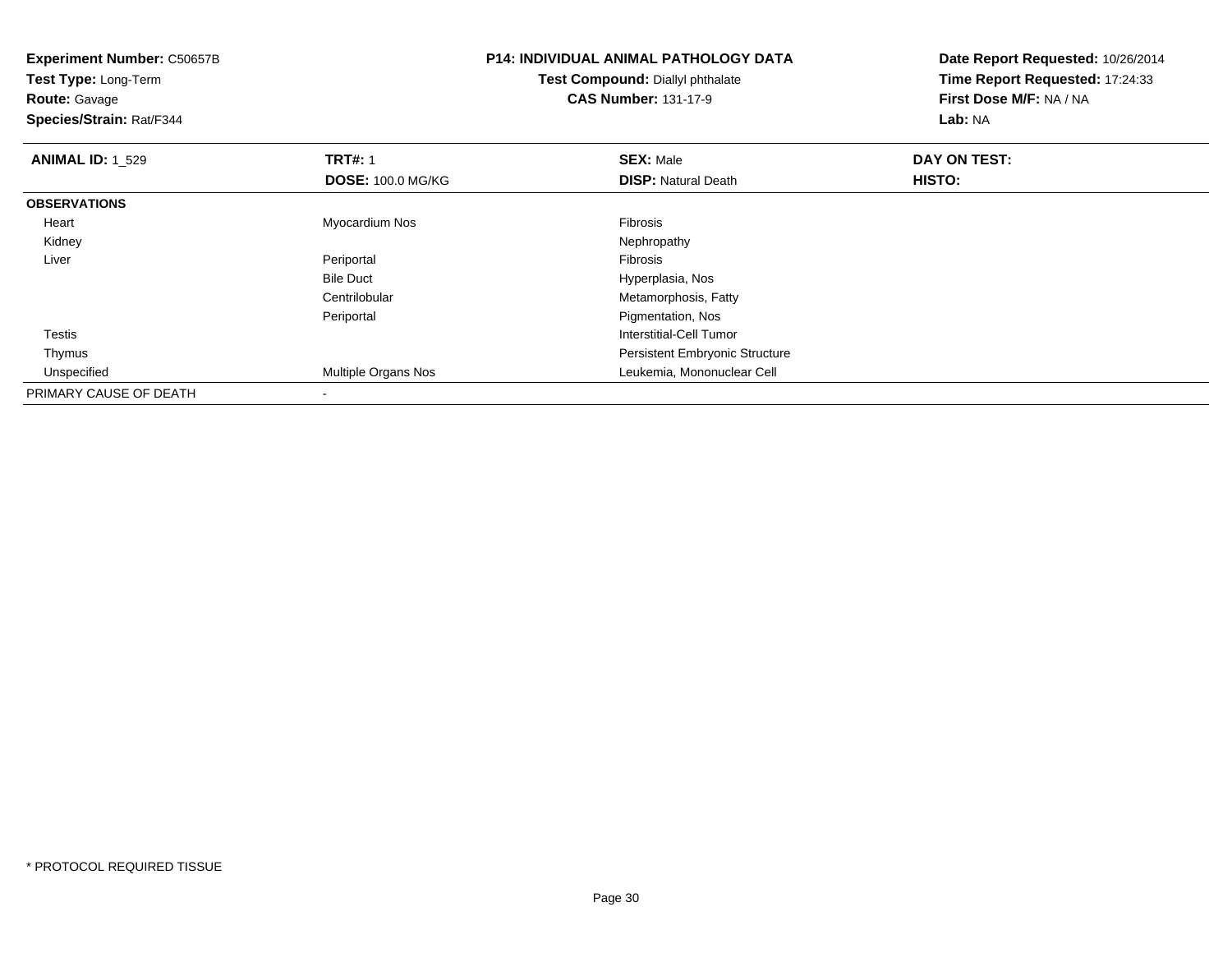| <b>Experiment Number: C50657B</b><br>Test Type: Long-Term<br><b>Route: Gavage</b><br>Species/Strain: Rat/F344 |                          | <b>P14: INDIVIDUAL ANIMAL PATHOLOGY DATA</b><br>Test Compound: Diallyl phthalate<br><b>CAS Number: 131-17-9</b> | Date Report Requested: 10/26/2014<br>Time Report Requested: 17:24:33<br>First Dose M/F: NA / NA<br>Lab: NA |  |
|---------------------------------------------------------------------------------------------------------------|--------------------------|-----------------------------------------------------------------------------------------------------------------|------------------------------------------------------------------------------------------------------------|--|
| <b>ANIMAL ID: 1_530</b>                                                                                       | <b>TRT#: 1</b>           | <b>SEX: Male</b>                                                                                                | DAY ON TEST:                                                                                               |  |
|                                                                                                               | <b>DOSE: 100.0 MG/KG</b> | <b>DISP: Terminal Sacrifice</b>                                                                                 | HISTO:                                                                                                     |  |
| <b>OBSERVATIONS</b>                                                                                           |                          |                                                                                                                 |                                                                                                            |  |
| Heart                                                                                                         | Myocardium Nos           | Fibrosis                                                                                                        |                                                                                                            |  |
| Kidney                                                                                                        |                          | Nephropathy                                                                                                     |                                                                                                            |  |
| Liver                                                                                                         | Periportal               | <b>Fibrosis</b>                                                                                                 |                                                                                                            |  |
|                                                                                                               | <b>Bile Duct</b>         | Hyperplasia, Nos                                                                                                |                                                                                                            |  |
|                                                                                                               | Periportal               | Pigmentation, Nos                                                                                               |                                                                                                            |  |
| Lung                                                                                                          |                          | Perivascular Cuffing                                                                                            |                                                                                                            |  |
| Lymph node                                                                                                    | Mandibular Lymph Node    | Hemorrhage                                                                                                      |                                                                                                            |  |
| Testis                                                                                                        |                          | Interstitial-Cell Tumor                                                                                         |                                                                                                            |  |
| Thymus                                                                                                        |                          | Persistent Embryonic Structure                                                                                  |                                                                                                            |  |
| PRIMARY CAUSE OF DEATH                                                                                        |                          |                                                                                                                 |                                                                                                            |  |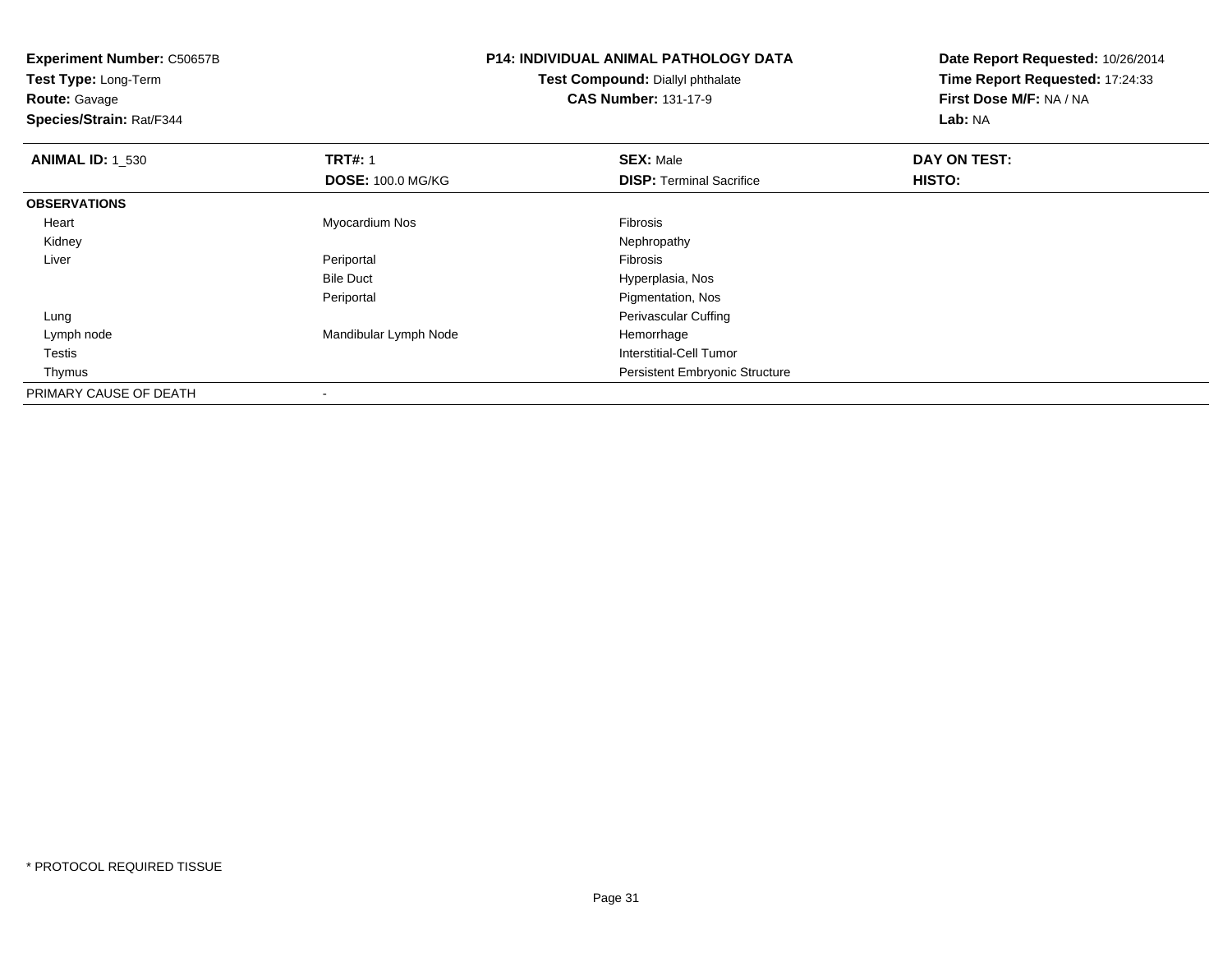**Experiment Number:** C50657B**Test Type:** Long-Term**Route:** Gavage **Species/Strain:** Rat/F344**P14: INDIVIDUAL ANIMAL PATHOLOGY DATATest Compound:** Diallyl phthalate**CAS Number:** 131-17-9**Date Report Requested:** 10/26/2014**Time Report Requested:** 17:24:33**First Dose M/F:** NA / NA**Lab:** NA**ANIMAL ID:** 1\_531**TRT#:** 1 **SEX:** Male **DAY ON TEST: DOSE:** 100.0 MG/KG**DISP:** Natural Death **HISTO: OBSERVATIONS** Brainn and the state of the state of the state of the state of the state of the state of the state of the state of the state of the state of the state of the state of the state of the state of the state of the state of the stat Heart Myocardium Nos Fibrosis Kidneyy the control of the control of the control of the control of the control of the control of the control of the control of the control of the control of the control of the control of the control of the control of the contro Liver Periportal Fibrosis Hyperplasia, NosBile Duct**Pigmentation, Nos** Periportal Lungg and the state of the state of the state of the state of the state of the state of the state of the state of the state of the state of the state of the state of the state of the state of the state of the state of the stat Hemorrhage**Interstitial-Cell Tumor**  Testis Unspecified Multiple Organs Nos Leukemia, Mononuclear Cell PRIMARY CAUSE OF DEATH-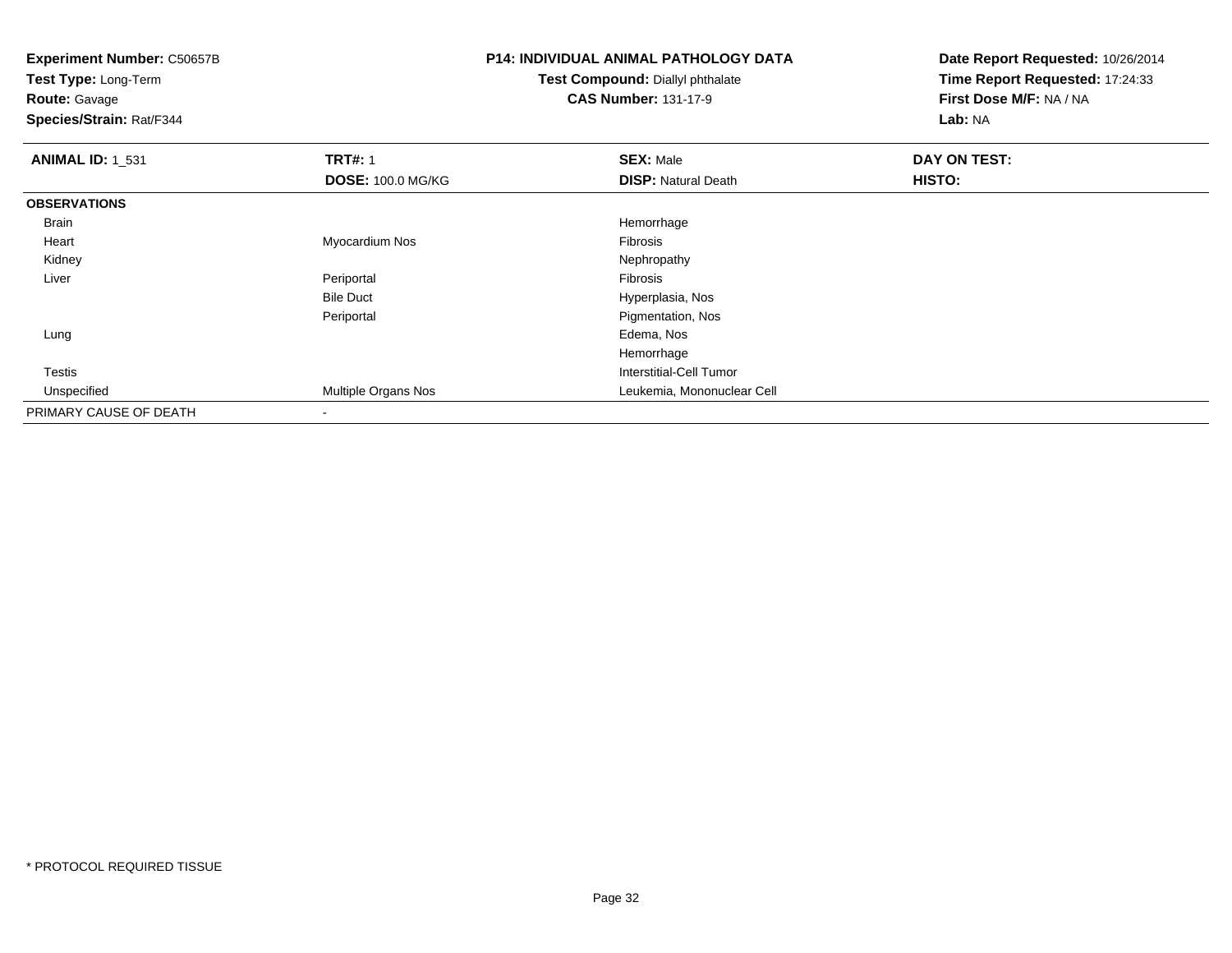**Experiment Number:** C50657B**Test Type:** Long-Term**Route:** Gavage **Species/Strain:** Rat/F344**P14: INDIVIDUAL ANIMAL PATHOLOGY DATATest Compound:** Diallyl phthalate**CAS Number:** 131-17-9**Date Report Requested:** 10/26/2014**Time Report Requested:** 17:24:33**First Dose M/F:** NA / NA**Lab:** NA**ANIMAL ID:** 1\_532**2 DAY ON TRT#:** 1 **SEX:** Male **SEX:** Male **DAY ON TEST: DOSE:** 100.0 MG/KG**DISP:** Moribund Sacrifice **HISTO: OBSERVATIONS** Heart Myocardium Nos Degeneration, Nos Kidneyy the control of the control of the control of the control of the control of the control of the control of the control of the control of the control of the control of the control of the control of the control of the contro Liver Hepatocellular CarcinomaPeriportal Pigmentation, Nos**Stomach** h ann an t-India ann an t-Iomraid ann an t-Iomraid ann an t-Iomraid ann an t-Iomraid ann an t-Iomraid ann an t- Testis Hyperplasia, Interstitial Cell Interstitial-Cell Tumor Unspecified Multiple Organs Nos Leukemia, Mononuclear Cell PRIMARY CAUSE OF DEATH-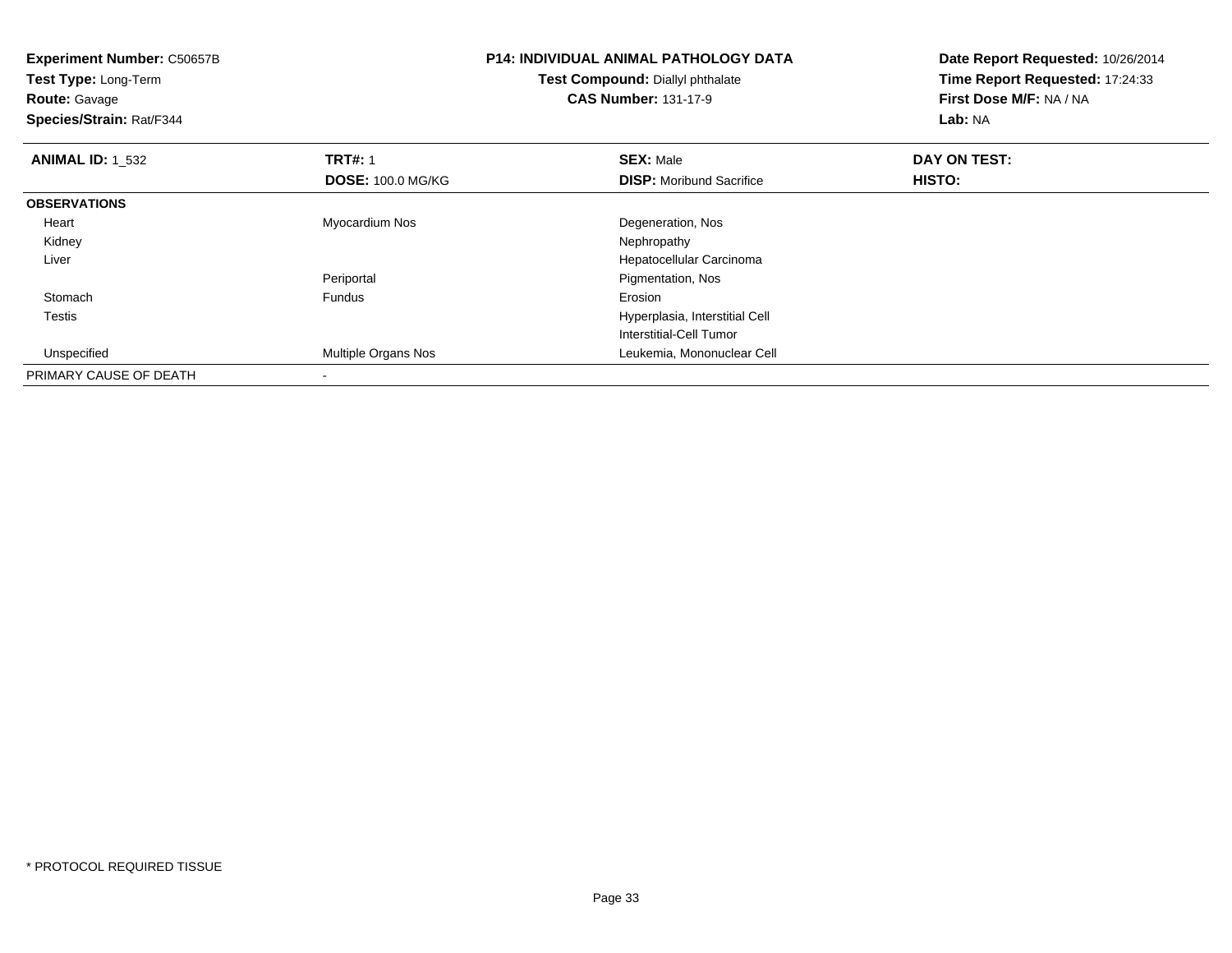**Route:** Gavage

**Species/Strain:** Rat/F344

#### **P14: INDIVIDUAL ANIMAL PATHOLOGY DATA**

#### **Test Compound:** Diallyl phthalate**CAS Number:** 131-17-9

| <b>ANIMAL ID: 1 533</b> | <b>TRT#: 1</b>              | <b>SEX: Male</b>                | DAY ON TEST: |
|-------------------------|-----------------------------|---------------------------------|--------------|
|                         | <b>DOSE: 100.0 MG/KG</b>    | <b>DISP: Terminal Sacrifice</b> | HISTO:       |
| <b>OBSERVATIONS</b>     |                             |                                 |              |
| Adrenal gland           |                             | Pheochromocytoma                |              |
| Blood vessel            | <b>Pulmonary Artery Nos</b> | Mineralization                  |              |
| Epididymis              |                             | Inflammation, Chronic           |              |
| Heart                   | Myocardium Nos              | Fibrosis                        |              |
| Kidney                  | Papilla                     | Mineralization                  |              |
|                         |                             | Nephropathy                     |              |
| Liver                   | Periportal                  | Fibrosis                        |              |
|                         | <b>Bile Duct</b>            | Hyperplasia, Nos                |              |
|                         | Periportal                  | Pigmentation, Nos               |              |
| Lung                    |                             | Inflammation, Interstitial      |              |
| Lymph node              | Hepatic Lymph Node          | Degeneration, Cystic            |              |
|                         | Hepatic Lymph Node          | Hemorrhage                      |              |
| Testis                  |                             | Interstitial-Cell Tumor         |              |
| Thyroid                 |                             | Hyperplasia, C Cell             |              |
| Unspecified             | <b>Abdominal Cavity</b>     | Necrosis, Fat                   |              |
| PRIMARY CAUSE OF DEATH  | $\,$                        |                                 |              |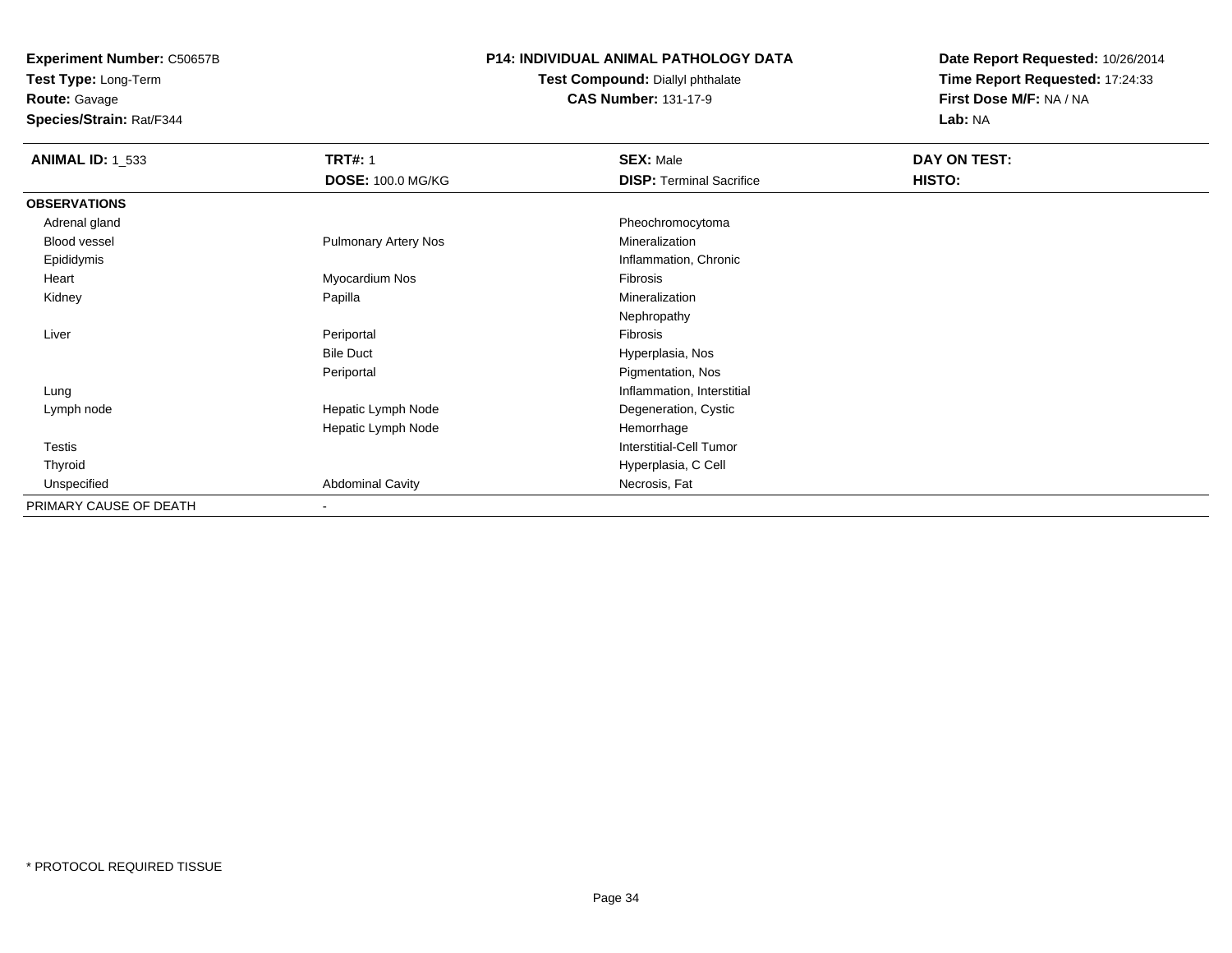**Test Type:** Long-Term

### **Route:** Gavage

**Species/Strain:** Rat/F344

# **P14: INDIVIDUAL ANIMAL PATHOLOGY DATA**

#### **Test Compound:** Diallyl phthalate**CAS Number:** 131-17-9

| <b>ANIMAL ID: 1_534</b> | <b>TRT#: 1</b>              | <b>SEX: Male</b>                      | DAY ON TEST: |
|-------------------------|-----------------------------|---------------------------------------|--------------|
|                         | <b>DOSE: 100.0 MG/KG</b>    | <b>DISP: Terminal Sacrifice</b>       | HISTO:       |
| <b>OBSERVATIONS</b>     |                             |                                       |              |
| Blood vessel            | <b>Pulmonary Artery Nos</b> | Mineralization                        |              |
| Heart                   | Myocardium Nos              | Fibrosis                              |              |
| Kidney                  |                             | Hemorrhage                            |              |
|                         |                             | Nephropathy                           |              |
| Liver                   |                             | Cytoplasmic Change, Nos               |              |
|                         | Periportal                  | Fibrosis                              |              |
|                         | <b>Bile Duct</b>            | Hyperplasia, Nos                      |              |
|                         | Periportal                  | Pigmentation, Nos                     |              |
| Lung                    | Alveoli                     | Histiocytosis                         |              |
| Testis                  |                             | Interstitial-Cell Tumor               |              |
| Thymus                  |                             | <b>Persistent Embryonic Structure</b> |              |
| PRIMARY CAUSE OF DEATH  | $\,$ $\,$                   |                                       |              |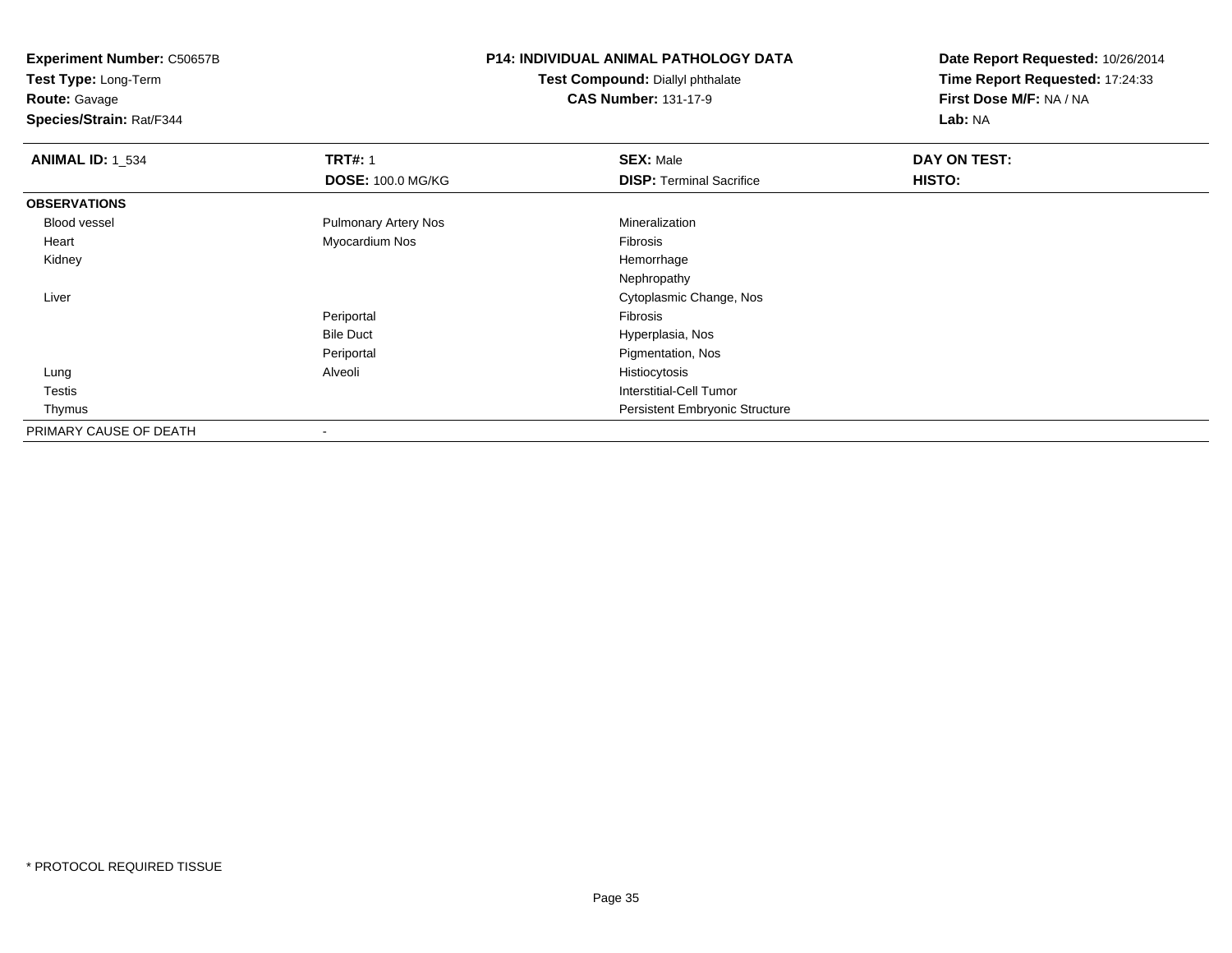**Route:** Gavage

**Species/Strain:** Rat/F344

#### **P14: INDIVIDUAL ANIMAL PATHOLOGY DATA**

**Test Compound:** Diallyl phthalate**CAS Number:** 131-17-9

| <b>ANIMAL ID: 1_535</b> | <b>TRT#: 1</b>              | <b>SEX: Male</b>                | DAY ON TEST: |
|-------------------------|-----------------------------|---------------------------------|--------------|
|                         | <b>DOSE: 100.0 MG/KG</b>    | <b>DISP: Terminal Sacrifice</b> | HISTO:       |
| <b>OBSERVATIONS</b>     |                             |                                 |              |
| Blood vessel            | <b>Pulmonary Artery Nos</b> | Mineralization                  |              |
| Heart                   | Myocardium Nos              | Fibrosis                        |              |
| Kidney                  |                             | Nephropathy                     |              |
| Liver                   | Periportal                  | Fibrosis                        |              |
|                         | <b>Bile Duct</b>            | Hyperplasia, Nos                |              |
|                         | Periportal                  | Pigmentation, Nos               |              |
| Lymph node              | Hepatic Lymph Node          | Histiocytosis                   |              |
|                         | Hepatic Lymph Node          | Pigmentation, Nos               |              |
| Salivary gland          |                             | Atrophy, Nos                    |              |
| <b>Testis</b>           |                             | Hyperplasia, Interstitial Cell  |              |
|                         |                             | Hypospermatogenesis             |              |
|                         |                             | <b>Interstitial-Cell Tumor</b>  |              |
| Thymus                  |                             | Cystadenoma, Nos                |              |
|                         |                             | Persistent Embryonic Structure  |              |
| Unspecified             | Multiple Organs Nos         | Leukemia, Mononuclear Cell      |              |
| PRIMARY CAUSE OF DEATH  | $\blacksquare$              |                                 |              |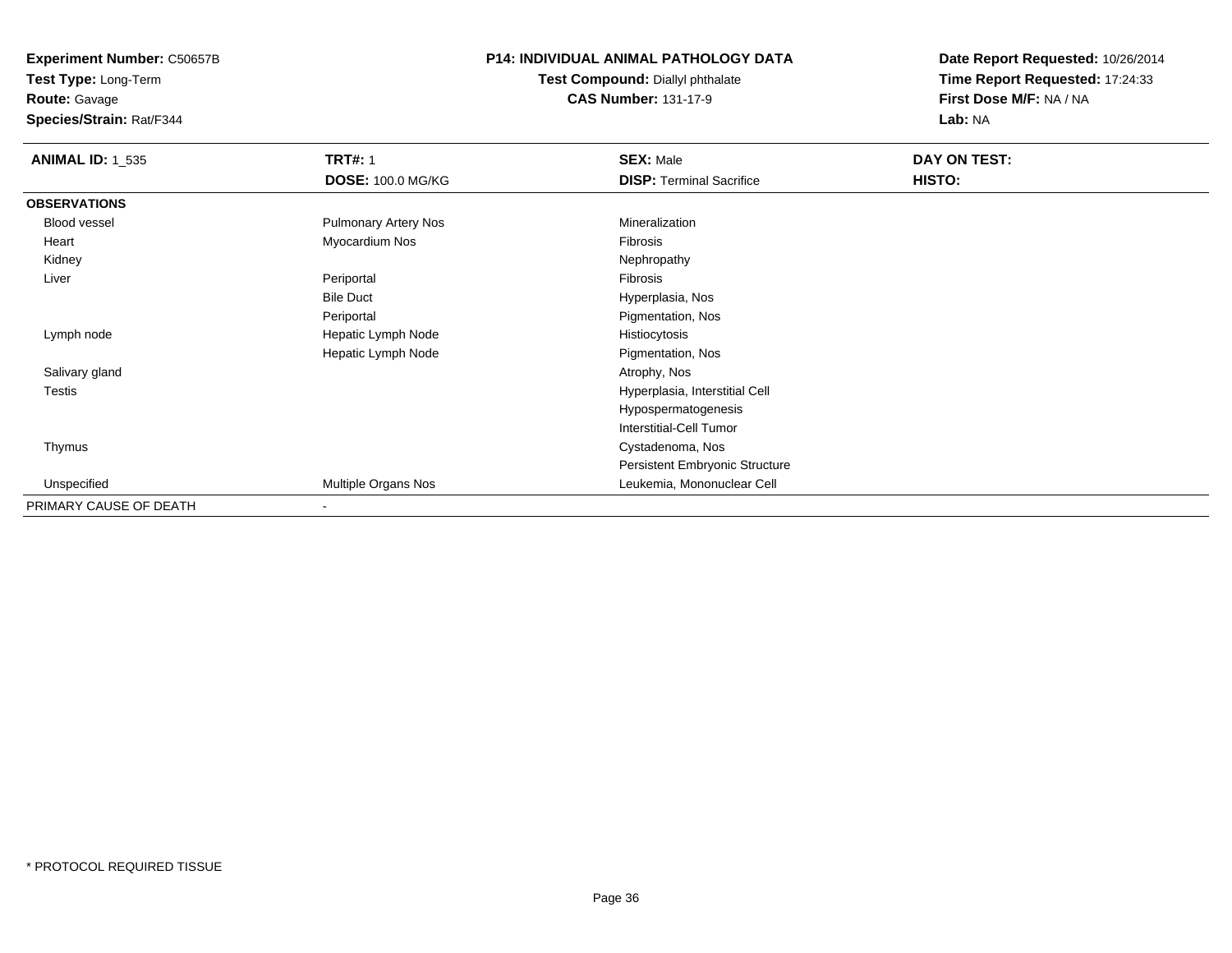| <b>Experiment Number: C50657B</b><br><b>Test Type: Long-Term</b><br><b>Route: Gavage</b><br>Species/Strain: Rat/F344 |                             | <b>P14: INDIVIDUAL ANIMAL PATHOLOGY DATA</b><br>Test Compound: Diallyl phthalate<br><b>CAS Number: 131-17-9</b> | Date Report Requested: 10/26/2014<br>Time Report Requested: 17:24:33<br>First Dose M/F: NA / NA<br>Lab: NA |
|----------------------------------------------------------------------------------------------------------------------|-----------------------------|-----------------------------------------------------------------------------------------------------------------|------------------------------------------------------------------------------------------------------------|
| <b>ANIMAL ID: 1 536</b>                                                                                              | <b>TRT#: 1</b>              | <b>SEX: Male</b>                                                                                                | DAY ON TEST:                                                                                               |
|                                                                                                                      | <b>DOSE: 100.0 MG/KG</b>    | <b>DISP: Natural Death</b>                                                                                      | HISTO:                                                                                                     |
| <b>OBSERVATIONS</b>                                                                                                  |                             |                                                                                                                 |                                                                                                            |
| <b>Blood vessel</b>                                                                                                  | <b>Pulmonary Artery Nos</b> | Mineralization                                                                                                  |                                                                                                            |
| Heart                                                                                                                | Myocardium Nos              | Fibrosis                                                                                                        |                                                                                                            |
| Kidney                                                                                                               |                             | Nephropathy                                                                                                     |                                                                                                            |
| Testis                                                                                                               |                             | Interstitial-Cell Tumor                                                                                         |                                                                                                            |
| Unspecified                                                                                                          | <b>Multiple Organs Nos</b>  | Leukemia, Mononuclear Cell                                                                                      |                                                                                                            |
| PRIMARY CAUSE OF DEATH                                                                                               |                             |                                                                                                                 |                                                                                                            |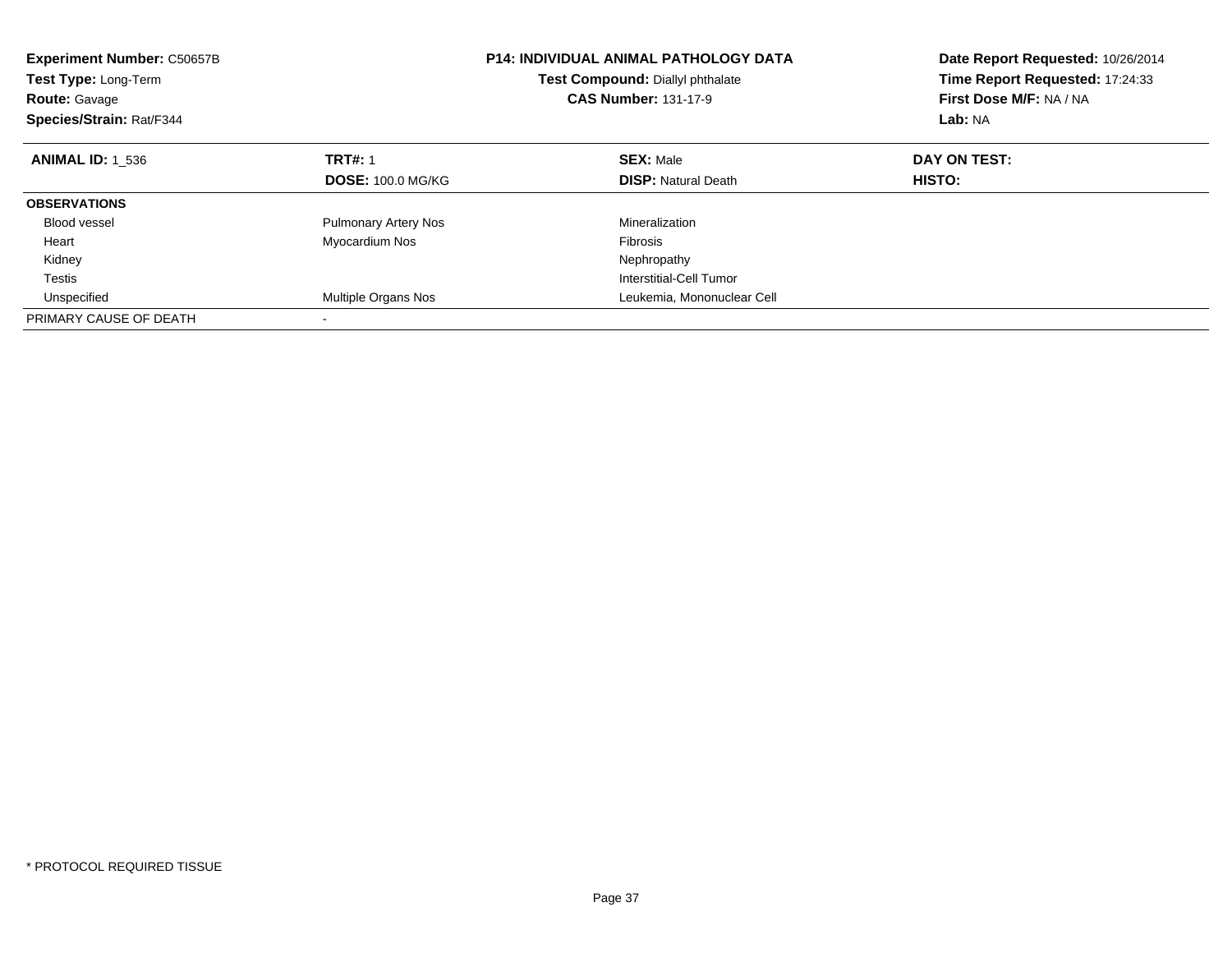**Test Type:** Long-Term

**Route:** Gavage

**Species/Strain:** Rat/F344

# **P14: INDIVIDUAL ANIMAL PATHOLOGY DATA**

**Test Compound:** Diallyl phthalate**CAS Number:** 131-17-9

| <b>ANIMAL ID: 1 537</b> | <b>TRT#: 1</b>            | <b>SEX: Male</b>                      | DAY ON TEST: |
|-------------------------|---------------------------|---------------------------------------|--------------|
|                         | <b>DOSE: 100.0 MG/KG</b>  | <b>DISP: Terminal Sacrifice</b>       | HISTO:       |
| <b>OBSERVATIONS</b>     |                           |                                       |              |
| Heart                   | Myocardium Nos            | Fibrosis                              |              |
| Kidney                  |                           | Hemorrhage                            |              |
|                         |                           | Nephropathy                           |              |
| Liver                   |                           | Cytoplasmic Change, Ground-Glass      |              |
|                         | Periportal                | Fibrosis                              |              |
|                         | <b>Bile Duct</b>          | Hyperplasia, Nos                      |              |
|                         | Periportal                | Pigmentation, Nos                     |              |
| Lung                    | Alveoli                   | Histiocytosis                         |              |
| Pituitary gland         | <b>Anterior Pituitary</b> | Angiectasis                           |              |
| Prostate                |                           | Inflammation, Chronic                 |              |
| Testis                  |                           | <b>Interstitial-Cell Tumor</b>        |              |
| Thymus                  |                           | <b>Persistent Embryonic Structure</b> |              |
| PRIMARY CAUSE OF DEATH  |                           |                                       |              |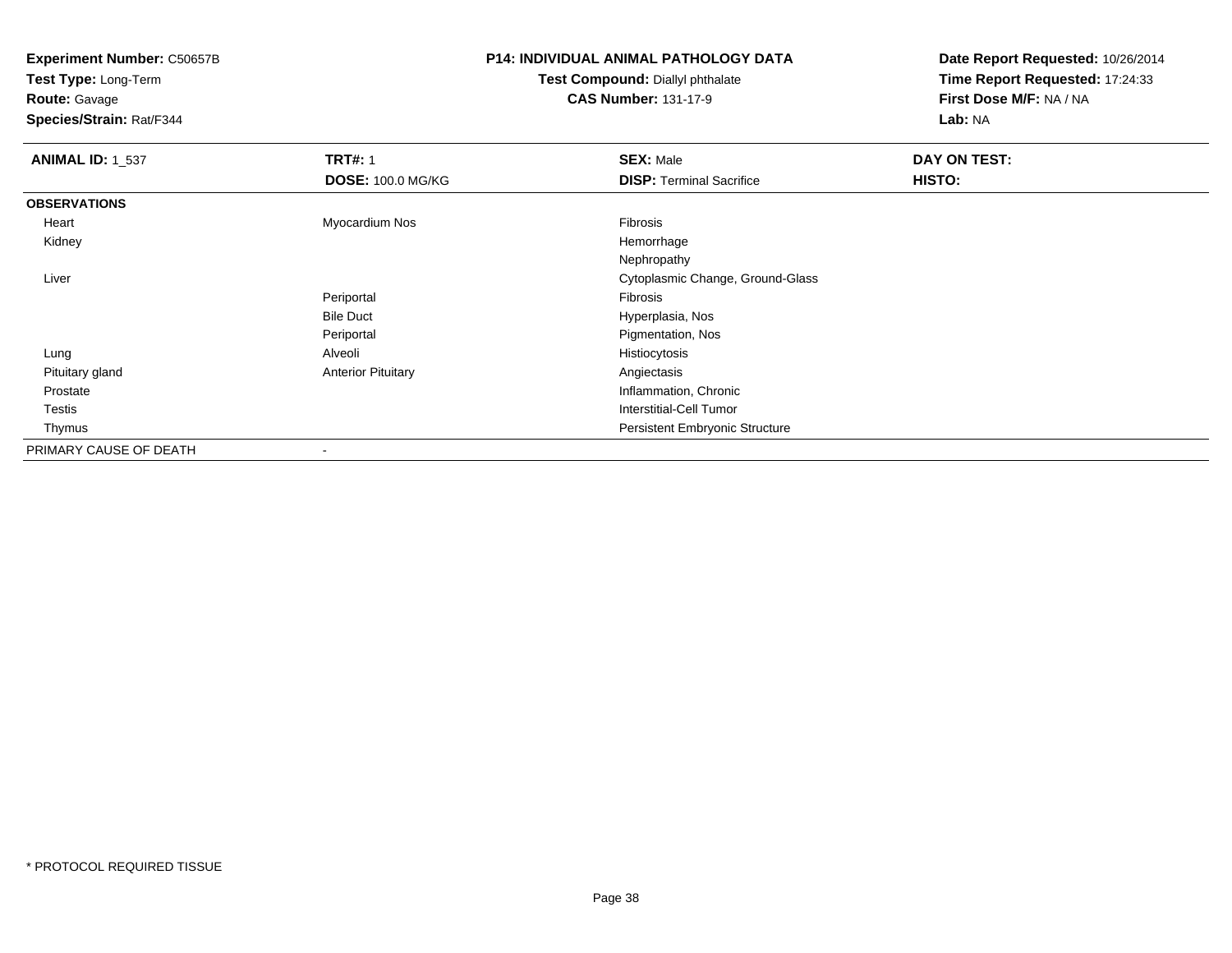**Test Type:** Long-Term

**Route:** Gavage

**Species/Strain:** Rat/F344

## **P14: INDIVIDUAL ANIMAL PATHOLOGY DATA**

**Test Compound:** Diallyl phthalate**CAS Number:** 131-17-9

| <b>ANIMAL ID: 1_538</b> | <b>TRT#: 1</b>           | <b>SEX: Male</b>                      | DAY ON TEST: |
|-------------------------|--------------------------|---------------------------------------|--------------|
|                         | <b>DOSE: 100.0 MG/KG</b> | <b>DISP: Terminal Sacrifice</b>       | HISTO:       |
| <b>OBSERVATIONS</b>     |                          |                                       |              |
| Adrenal gland           |                          | Lipoidosis                            |              |
| Heart                   | Myocardium Nos           | Fibrosis                              |              |
| Kidney                  |                          | Hemorrhage                            |              |
|                         |                          | Nephropathy                           |              |
| Liver                   | Periportal               | Fibrosis                              |              |
|                         | <b>Bile Duct</b>         | Hyperplasia, Nos                      |              |
|                         | Periportal               | Pigmentation, Nos                     |              |
| Lung                    | Alveoli                  | Histiocytosis                         |              |
| Lymph node              | Hepatic Lymph Node       | Histiocytosis                         |              |
|                         | Hepatic Lymph Node       | Pigmentation, Nos                     |              |
| Testis                  |                          | Interstitial-Cell Tumor               |              |
| Thymus                  |                          | <b>Persistent Embryonic Structure</b> |              |
| PRIMARY CAUSE OF DEATH  |                          |                                       |              |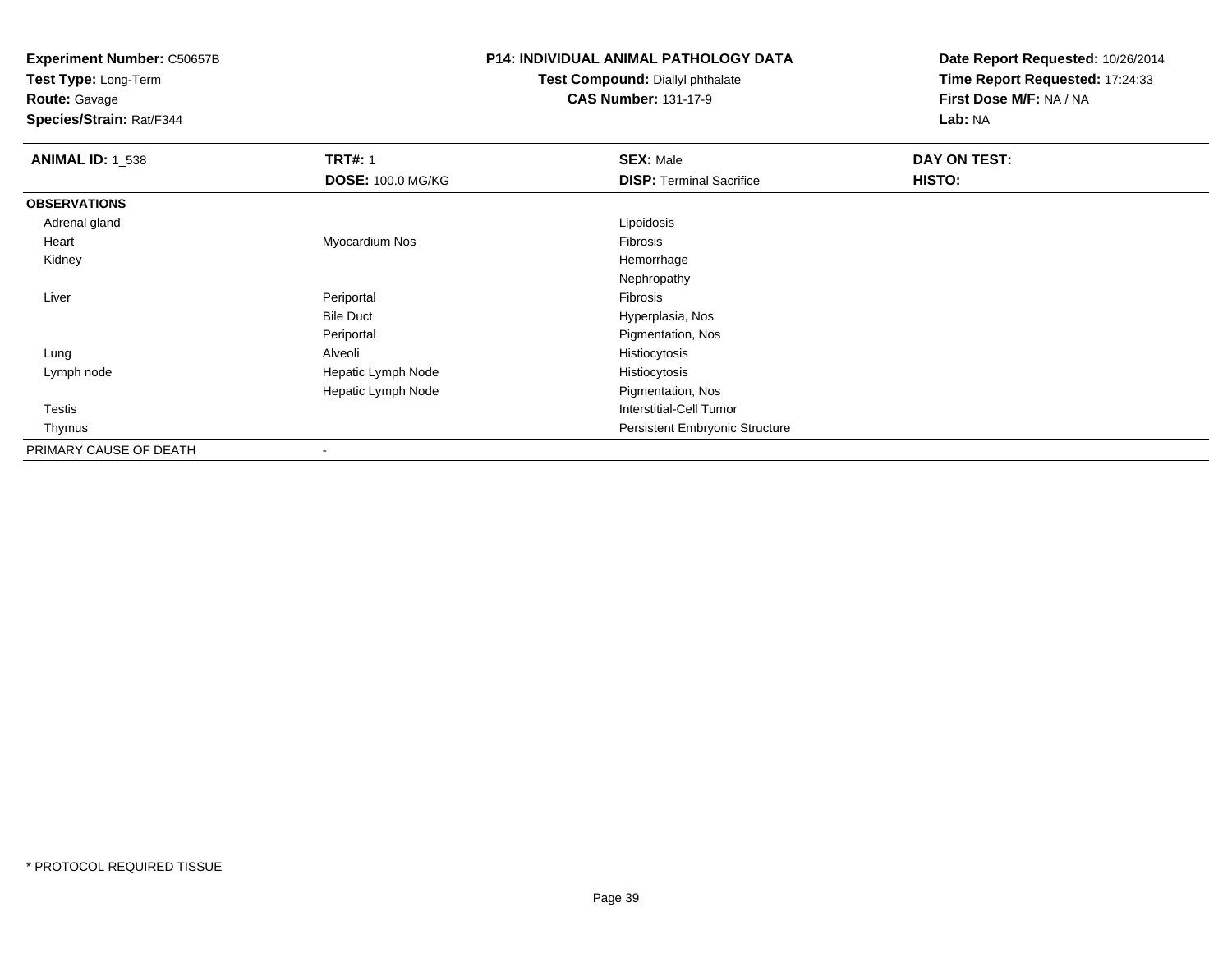**Test Type:** Long-Term

**Route:** Gavage

**Species/Strain:** Rat/F344

## **P14: INDIVIDUAL ANIMAL PATHOLOGY DATA**

#### **Test Compound:** Diallyl phthalate**CAS Number:** 131-17-9

| <b>ANIMAL ID: 1_539</b> | <b>TRT#: 1</b>      | <b>SEX: Male</b>                | DAY ON TEST: |  |
|-------------------------|---------------------|---------------------------------|--------------|--|
|                         | DOSE: 100.0 MG/KG   | <b>DISP: Terminal Sacrifice</b> | HISTO:       |  |
| <b>OBSERVATIONS</b>     |                     |                                 |              |  |
| Adrenal gland           | Cortex Nos          | Hyperplasia, Focal              |              |  |
| Bone                    | Cartilage, Nos      | Necrosis, Nos                   |              |  |
| Kidney                  |                     | Nephropathy                     |              |  |
| Liver                   | Periportal          | Fibrosis                        |              |  |
|                         | <b>Bile Duct</b>    | Hyperplasia, Nos                |              |  |
|                         | Periportal          | Pigmentation, Nos               |              |  |
| Prostate                |                     | Hyperplasia, Epithelial         |              |  |
| <b>Testis</b>           |                     | Hyperplasia, Interstitial Cell  |              |  |
|                         |                     | Hypospermatogenesis             |              |  |
|                         |                     | <b>Interstitial-Cell Tumor</b>  |              |  |
| Thymus                  |                     | Persistent Embryonic Structure  |              |  |
| Unspecified             | Tail                | Fibroma                         |              |  |
|                         | Multiple Organs Nos | Leukemia, Mononuclear Cell      |              |  |
| PRIMARY CAUSE OF DEATH  |                     |                                 |              |  |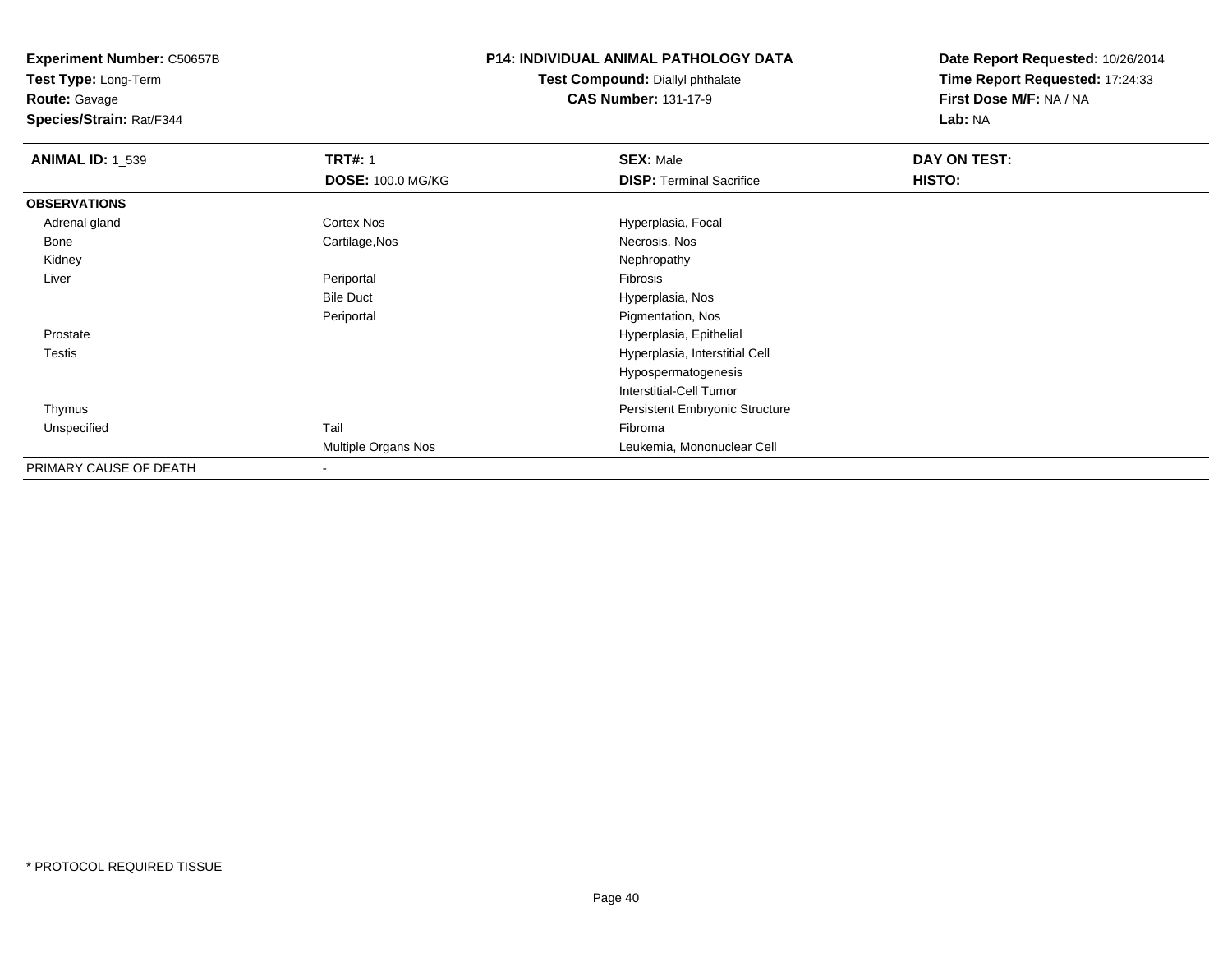| <b>Experiment Number: C50657B</b><br>Test Type: Long-Term<br><b>Route: Gavage</b><br>Species/Strain: Rat/F344 |                          | <b>P14: INDIVIDUAL ANIMAL PATHOLOGY DATA</b><br>Test Compound: Diallyl phthalate<br><b>CAS Number: 131-17-9</b> | Date Report Requested: 10/26/2014<br>Time Report Requested: 17:24:33<br>First Dose M/F: NA / NA<br>Lab: NA |
|---------------------------------------------------------------------------------------------------------------|--------------------------|-----------------------------------------------------------------------------------------------------------------|------------------------------------------------------------------------------------------------------------|
| <b>ANIMAL ID:</b> 1 540                                                                                       | <b>TRT#: 1</b>           | <b>SEX: Male</b>                                                                                                | DAY ON TEST:                                                                                               |
|                                                                                                               | <b>DOSE: 100.0 MG/KG</b> | <b>DISP: Natural Death</b>                                                                                      | <b>HISTO:</b>                                                                                              |
| <b>OBSERVATIONS</b>                                                                                           |                          |                                                                                                                 |                                                                                                            |
| Heart                                                                                                         | Myocardium Nos           | Fibrosis                                                                                                        |                                                                                                            |
| Kidney                                                                                                        |                          | Nephropathy                                                                                                     |                                                                                                            |
| Liver                                                                                                         | Periportal               | <b>Fibrosis</b>                                                                                                 |                                                                                                            |
|                                                                                                               | <b>Bile Duct</b>         | Hyperplasia, Nos                                                                                                |                                                                                                            |
|                                                                                                               | Periportal               | Pigmentation, Nos                                                                                               |                                                                                                            |
| Stomach                                                                                                       | Forestomach              | Squamous Cell Carcinoma                                                                                         |                                                                                                            |
| Testis                                                                                                        |                          | Interstitial-Cell Tumor                                                                                         |                                                                                                            |
| Unspecified                                                                                                   | Multiple Organs Nos      | Leukemia, Mononuclear Cell                                                                                      |                                                                                                            |
| PRIMARY CAUSE OF DEATH                                                                                        |                          |                                                                                                                 |                                                                                                            |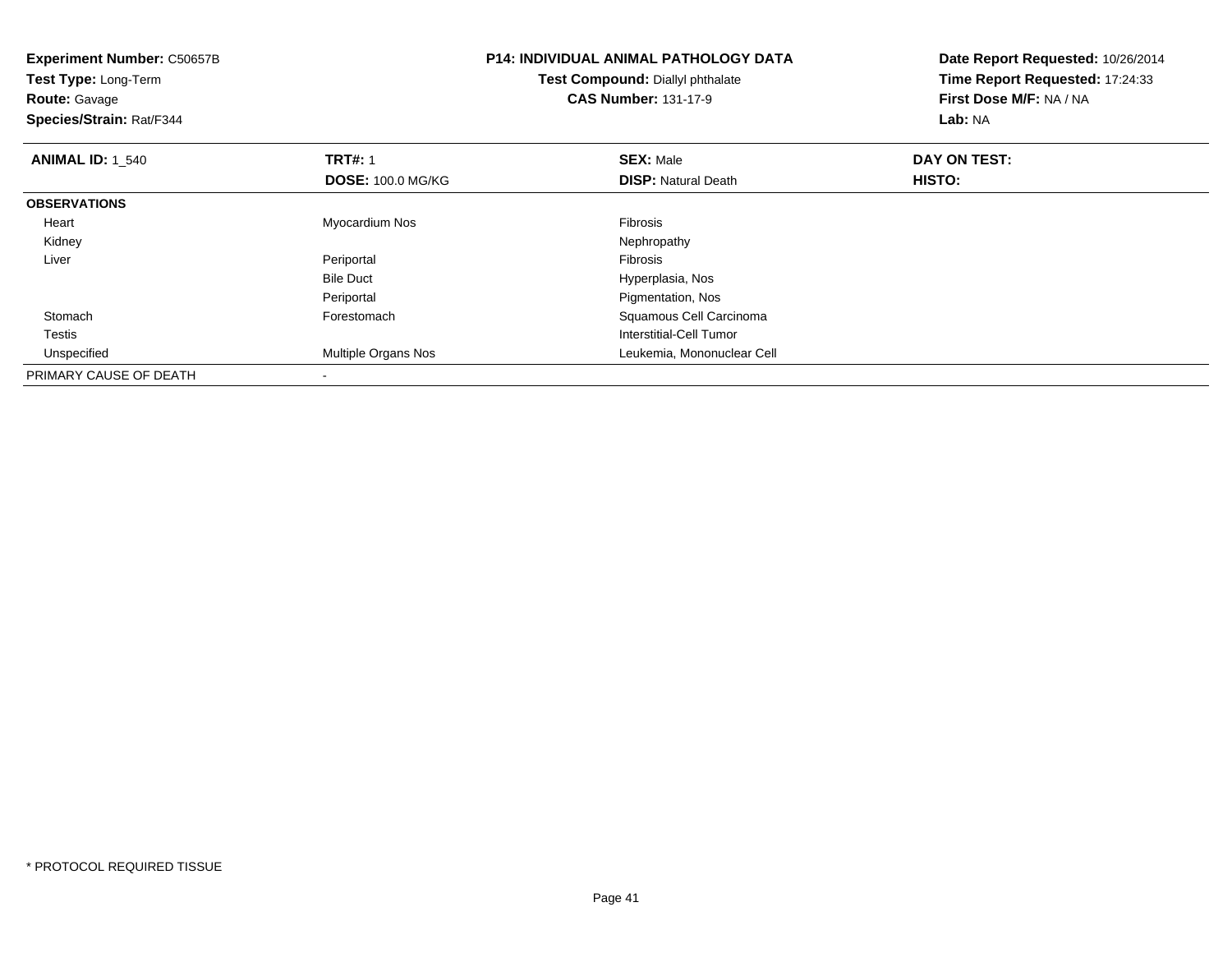**Experiment Number:** C50657B**Test Type:** Long-Term**Route:** Gavage **Species/Strain:** Rat/F344**P14: INDIVIDUAL ANIMAL PATHOLOGY DATATest Compound:** Diallyl phthalate**CAS Number:** 131-17-9**Date Report Requested:** 10/26/2014**Time Report Requested:** 17:24:33**First Dose M/F:** NA / NA**Lab:** NA**ANIMAL ID: 1 541 TRT#:** 1 **SEX:** Male **DAY ON TEST: DOSE:** 100.0 MG/KG**DISP:** Natural Death **HISTO: OBSERVATIONS** Blood vessel Pulmonary Artery Nos Mineralization Heart Myocardium NosFibrosis<br>Nephropathy Kidneyy the control of the control of the control of the control of the control of the control of the control of the control of the control of the control of the control of the control of the control of the control of the contro Liver Periportal Fibrosis Hyperplasia, NosBile Duct**Pigmentation, Nos** Periportal Mammary glandd and the control of the control of the control of the control of the control of the control of the control of the control of the control of the control of the control of the control of the control of the control of the co Prostate Hyperplasia, Epithelial **Testis**  Interstitial-Cell Tumor PRIMARY CAUSE OF DEATH-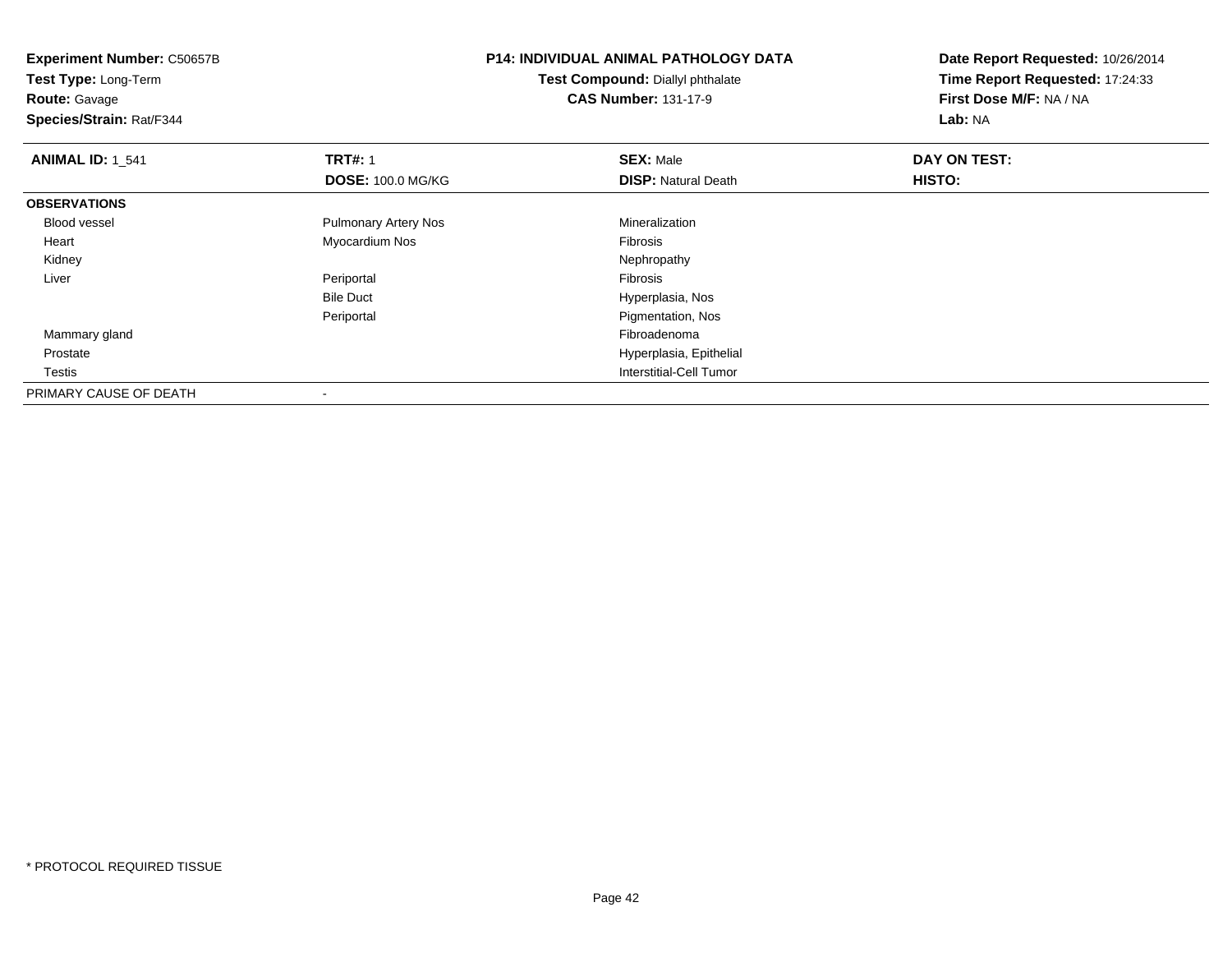| <b>Experiment Number: C50657B</b> |                          | <b>P14: INDIVIDUAL ANIMAL PATHOLOGY DATA</b> | Date Report Requested: 10/26/2014 |  |
|-----------------------------------|--------------------------|----------------------------------------------|-----------------------------------|--|
| Test Type: Long-Term              |                          | Test Compound: Diallyl phthalate             | Time Report Requested: 17:24:33   |  |
| <b>Route: Gavage</b>              |                          | <b>CAS Number: 131-17-9</b>                  | First Dose M/F: NA / NA           |  |
| Species/Strain: Rat/F344          |                          |                                              | Lab: NA                           |  |
| <b>ANIMAL ID: 1_542</b>           | <b>TRT#: 1</b>           | <b>SEX: Male</b>                             | DAY ON TEST:                      |  |
|                                   | <b>DOSE: 100.0 MG/KG</b> | <b>DISP: Terminal Sacrifice</b>              | HISTO:                            |  |
| <b>OBSERVATIONS</b>               |                          |                                              |                                   |  |
| Heart                             | Myocardium Nos           | Fibrosis                                     |                                   |  |
| Kidney                            |                          | Hemorrhage                                   |                                   |  |
|                                   |                          | Nephropathy                                  |                                   |  |
| Liver                             | Periportal               | Fibrosis                                     |                                   |  |
|                                   | <b>Bile Duct</b>         | Hyperplasia, Nos                             |                                   |  |
|                                   | Periportal               | Pigmentation, Nos                            |                                   |  |
| Prostate                          |                          | Hyperplasia, Epithelial                      |                                   |  |
| Testis                            |                          | Interstitial-Cell Tumor                      |                                   |  |
|                                   |                          | Mineralization                               |                                   |  |
| Thymus                            |                          | Persistent Embryonic Structure               |                                   |  |
| PRIMARY CAUSE OF DEATH            |                          |                                              |                                   |  |

-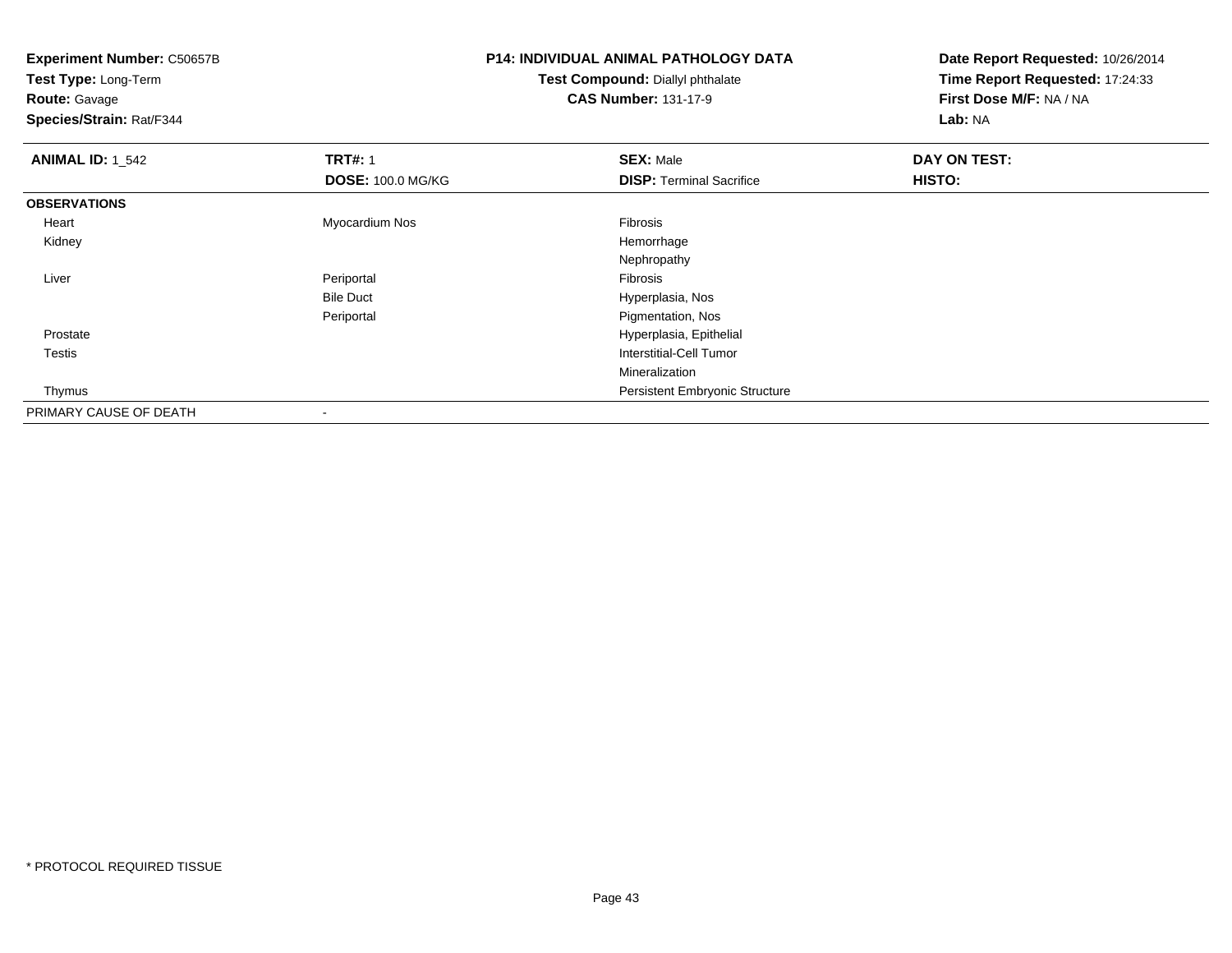**Test Type:** Long-Term

**Route:** Gavage

**Species/Strain:** Rat/F344

### **P14: INDIVIDUAL ANIMAL PATHOLOGY DATA**

#### **Test Compound:** Diallyl phthalate**CAS Number:** 131-17-9

| <b>ANIMAL ID: 1_543</b> | <b>TRT#: 1</b>           | <b>SEX: Male</b>                | DAY ON TEST: |  |
|-------------------------|--------------------------|---------------------------------|--------------|--|
|                         | <b>DOSE: 100.0 MG/KG</b> | <b>DISP: Terminal Sacrifice</b> | HISTO:       |  |
| <b>OBSERVATIONS</b>     |                          |                                 |              |  |
| Adrenal gland           |                          | Degeneration, Lipoid            |              |  |
| Blood vessel            | Pulmonary Artery Nos     | Mineralization                  |              |  |
| Heart                   | Myocardium Nos           | Fibrosis                        |              |  |
| Kidney                  |                          | Hemorrhage                      |              |  |
|                         |                          | Nephropathy                     |              |  |
| Liver                   | Periportal               | Fibrosis                        |              |  |
|                         | <b>Bile Duct</b>         | Hyperplasia, Nos                |              |  |
|                         | Periportal               | Pigmentation, Nos               |              |  |
| Pancreas                | Acinus                   | Atrophy, Nos                    |              |  |
| Prostate                |                          | Hyperplasia, Epithelial         |              |  |
|                         |                          | Inflammation, Chronic           |              |  |
| <b>Testis</b>           |                          | <b>Interstitial-Cell Tumor</b>  |              |  |
| Unspecified             | Multiple Organs Nos      | Leukemia, Mononuclear Cell      |              |  |
|                         | <b>Abdominal Cavity</b>  | Necrosis, Fat                   |              |  |
| PRIMARY CAUSE OF DEATH  | $\overline{\phantom{a}}$ |                                 |              |  |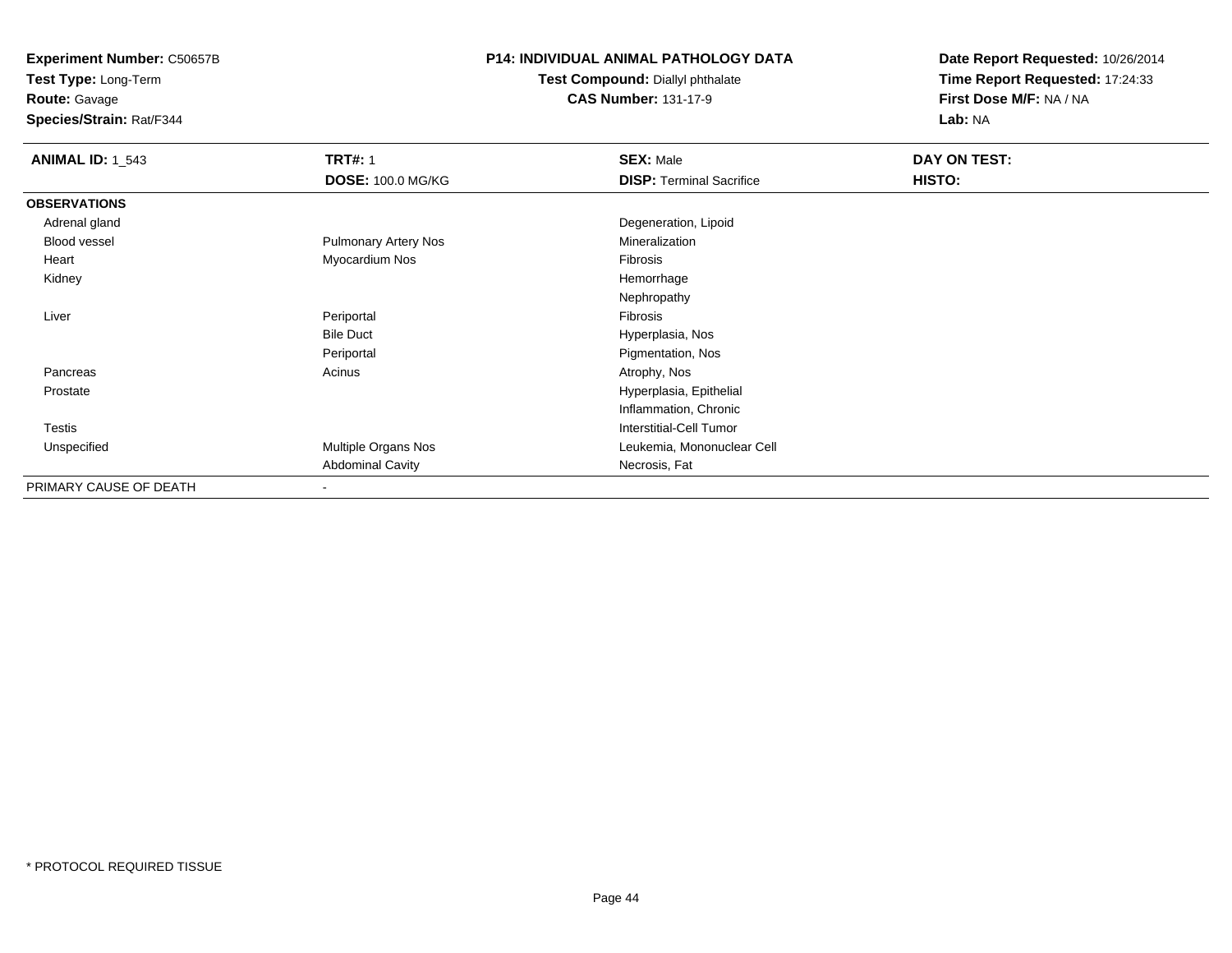**Test Type:** Long-Term**Route:** Gavage

**Species/Strain:** Rat/F344

## **P14: INDIVIDUAL ANIMAL PATHOLOGY DATA**

**Test Compound:** Diallyl phthalate**CAS Number:** 131-17-9

| <b>ANIMAL ID: 1 544</b> | <b>TRT#: 1</b>              | <b>SEX: Male</b>                | DAY ON TEST: |
|-------------------------|-----------------------------|---------------------------------|--------------|
|                         | <b>DOSE: 100.0 MG/KG</b>    | <b>DISP: Terminal Sacrifice</b> | HISTO:       |
| <b>OBSERVATIONS</b>     |                             |                                 |              |
| Blood vessel            | <b>Pulmonary Artery Nos</b> | Mineralization                  |              |
| Eye                     |                             | Cataract                        |              |
|                         | Retina                      | Degeneration, Nos               |              |
| Kidney                  |                             | Nephropathy                     |              |
| Liver                   | Periportal                  | Fibrosis                        |              |
|                         | <b>Bile Duct</b>            | Hyperplasia, Nos                |              |
|                         | Periportal                  | Pigmentation, Nos               |              |
| Lymph node              | Hepatic Lymph Node          | Histiocytosis                   |              |
|                         | Hepatic Lymph Node          | Pigmentation, Nos               |              |
| Pancreas                | Islets                      | Islet-Cell Adenoma              |              |
| Prostate                |                             | Hyperplasia, Epithelial         |              |
| Testis                  |                             | <b>Interstitial-Cell Tumor</b>  |              |
| Thymus                  |                             | Cyst, Nos                       |              |
|                         |                             | Persistent Embryonic Structure  |              |
| PRIMARY CAUSE OF DEATH  | $\overline{\phantom{a}}$    |                                 |              |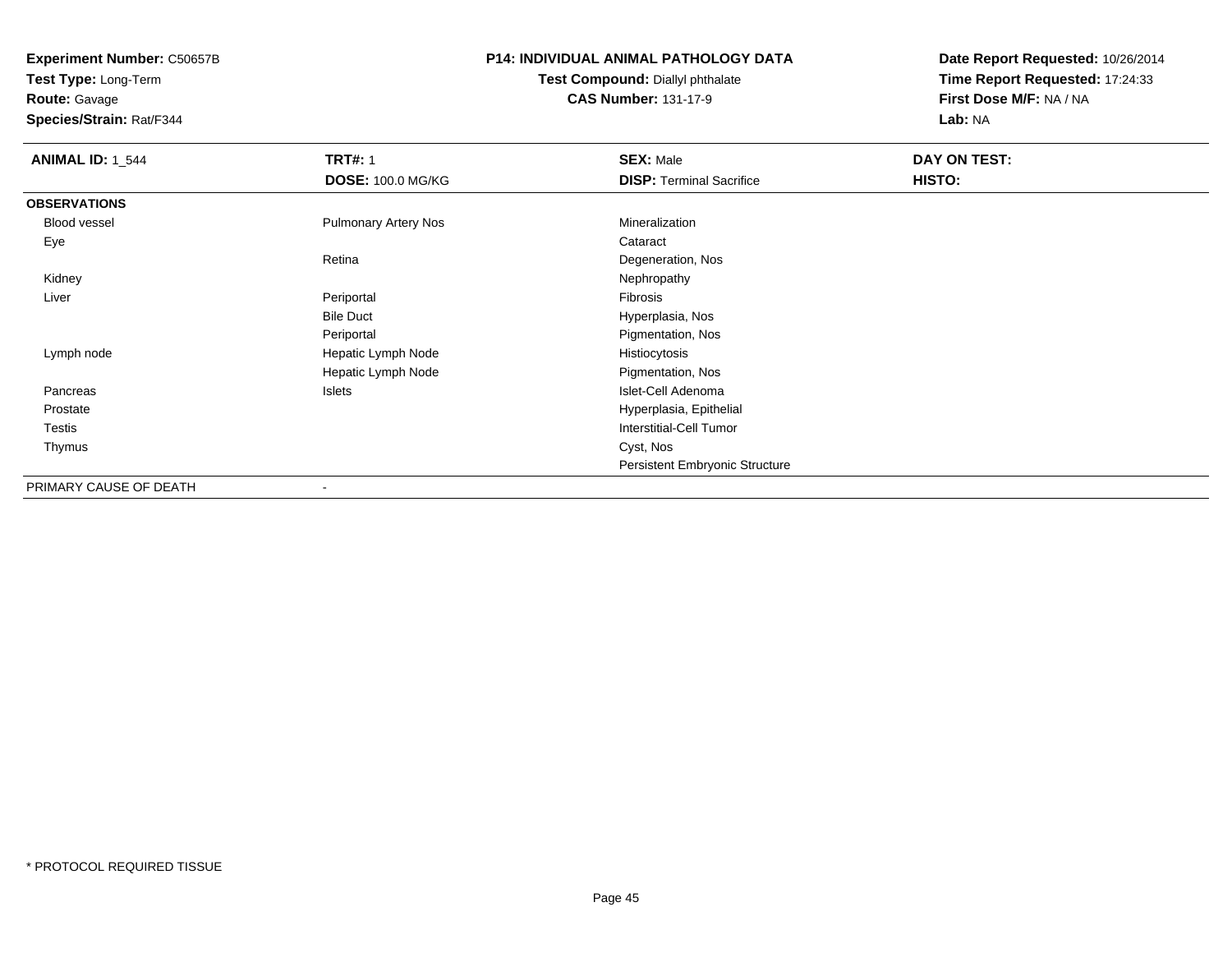**Test Type:** Long-Term

**Route:** Gavage

**Species/Strain:** Rat/F344

### **P14: INDIVIDUAL ANIMAL PATHOLOGY DATA**

**Test Compound:** Diallyl phthalate**CAS Number:** 131-17-9

| <b>ANIMAL ID: 1_545</b> | <b>TRT#: 1</b>              | <b>SEX: Male</b>                      | DAY ON TEST: |  |
|-------------------------|-----------------------------|---------------------------------------|--------------|--|
|                         | <b>DOSE: 100.0 MG/KG</b>    | <b>DISP: Natural Death</b>            | HISTO:       |  |
| <b>OBSERVATIONS</b>     |                             |                                       |              |  |
| Adrenal gland           | <b>Cortex Nos</b>           | Hyperplasia, Focal                    |              |  |
| Blood vessel            | <b>Pulmonary Artery Nos</b> | Mineralization                        |              |  |
| Heart                   | Myocardium Nos              | Fibrosis                              |              |  |
| Kidney                  |                             | Nephropathy                           |              |  |
| Liver                   | Periportal                  | Fibrosis                              |              |  |
|                         | <b>Bile Duct</b>            | Hyperplasia, Nos                      |              |  |
|                         | Periportal                  | Pigmentation, Nos                     |              |  |
| Lung                    |                             | Congestion, Nos                       |              |  |
| Pancreas                | Acinus                      | Atrophy, Nos                          |              |  |
| Testis                  |                             | <b>Interstitial-Cell Tumor</b>        |              |  |
|                         |                             | Mineralization                        |              |  |
| Thymus                  |                             | <b>Persistent Embryonic Structure</b> |              |  |
| PRIMARY CAUSE OF DEATH  | $\overline{\phantom{a}}$    |                                       |              |  |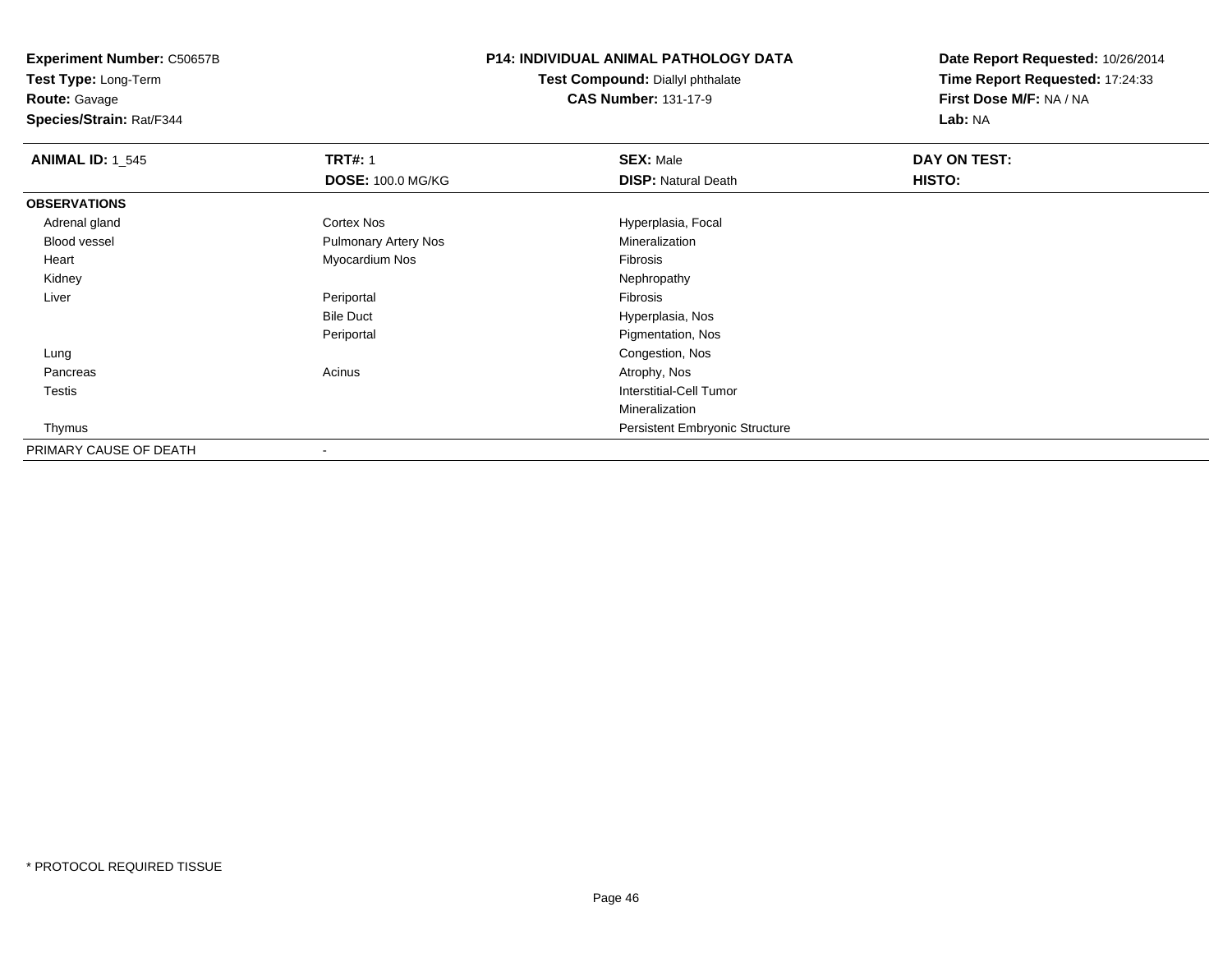**Test Type:** Long-Term

**Route:** Gavage

**Species/Strain:** Rat/F344

## **P14: INDIVIDUAL ANIMAL PATHOLOGY DATA**

**Test Compound:** Diallyl phthalate**CAS Number:** 131-17-9

| <b>ANIMAL ID: 1_546</b> | <b>TRT#: 1</b>              | <b>SEX: Male</b>           | DAY ON TEST: |  |
|-------------------------|-----------------------------|----------------------------|--------------|--|
|                         | <b>DOSE: 100.0 MG/KG</b>    | <b>DISP: Natural Death</b> | HISTO:       |  |
| <b>OBSERVATIONS</b>     |                             |                            |              |  |
| Adrenal gland           |                             | Pheochromocytoma           |              |  |
| <b>Blood vessel</b>     | <b>Pulmonary Artery Nos</b> | Mineralization             |              |  |
| Heart                   | Myocardium Nos              | Fibrosis                   |              |  |
| Kidney                  |                             | Nephropathy                |              |  |
| Liver                   | Periportal                  | Fibrosis                   |              |  |
|                         | <b>Bile Duct</b>            | Hyperplasia, Nos           |              |  |
|                         | Periportal                  | Pigmentation, Nos          |              |  |
| Lymph node              | Mediastinal Lymph Node      | Hemorrhage                 |              |  |
| Testis                  |                             | Interstitial-Cell Tumor    |              |  |
| Thyroid                 |                             | Follicular-Cell Adenoma    |              |  |
| Unspecified             | <b>Multiple Organs Nos</b>  | Leukemia, Mononuclear Cell |              |  |
| PRIMARY CAUSE OF DEATH  |                             |                            |              |  |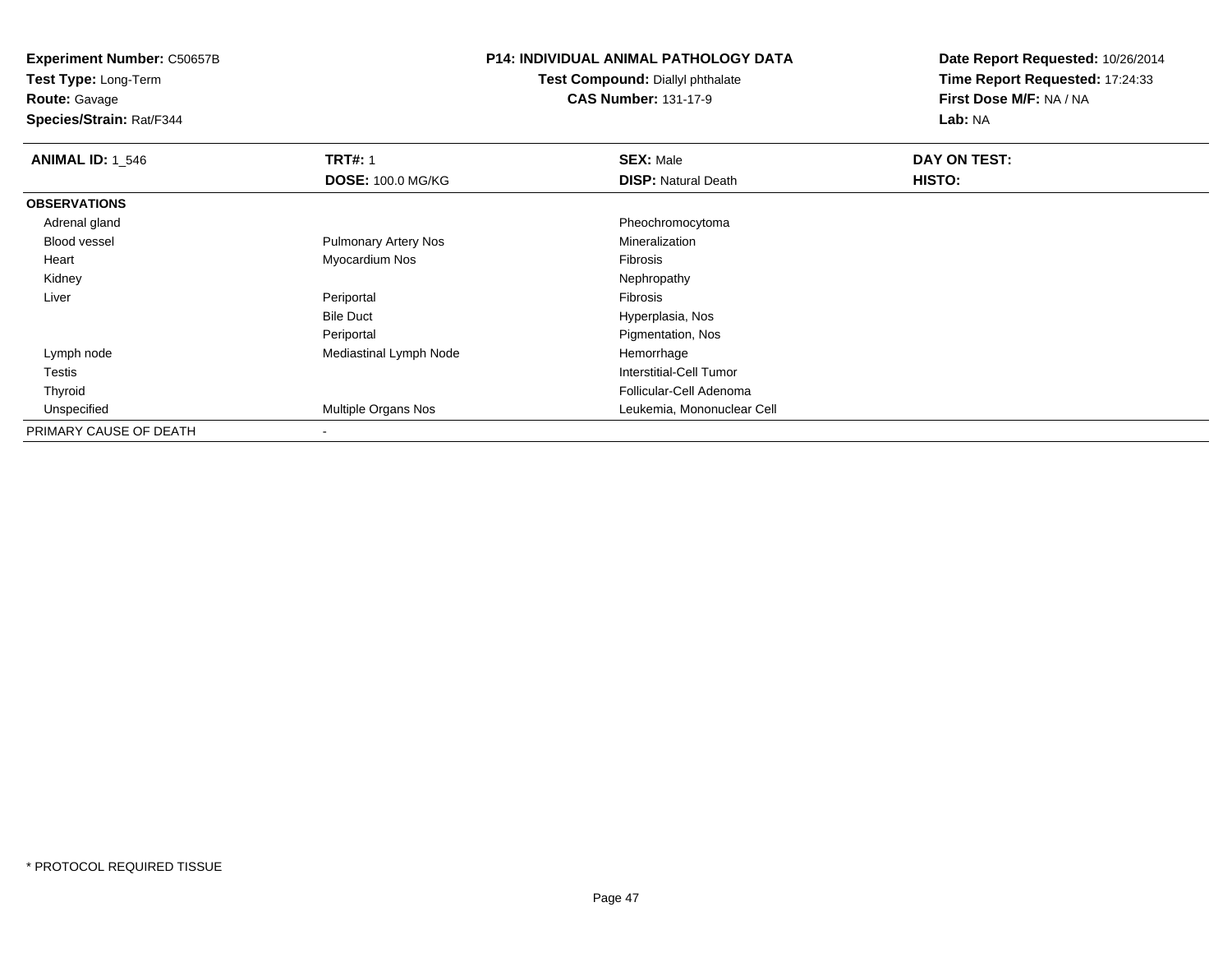| <b>Experiment Number: C50657B</b><br>Test Type: Long-Term<br><b>Route: Gavage</b><br>Species/Strain: Rat/F344 |                          | <b>P14: INDIVIDUAL ANIMAL PATHOLOGY DATA</b><br>Test Compound: Diallyl phthalate<br><b>CAS Number: 131-17-9</b> | Date Report Requested: 10/26/2014<br>Time Report Requested: 17:24:33<br>First Dose M/F: NA / NA<br>Lab: NA |
|---------------------------------------------------------------------------------------------------------------|--------------------------|-----------------------------------------------------------------------------------------------------------------|------------------------------------------------------------------------------------------------------------|
| <b>ANIMAL ID: 1_547</b>                                                                                       | <b>TRT#: 1</b>           | <b>SEX: Male</b>                                                                                                | DAY ON TEST:                                                                                               |
|                                                                                                               | <b>DOSE: 100.0 MG/KG</b> | <b>DISP: Terminal Sacrifice</b>                                                                                 | HISTO:                                                                                                     |
| <b>OBSERVATIONS</b>                                                                                           |                          |                                                                                                                 |                                                                                                            |
| Adrenal gland                                                                                                 |                          | Pheochromocytoma                                                                                                |                                                                                                            |
| Kidney                                                                                                        |                          | Hemorrhage                                                                                                      |                                                                                                            |
|                                                                                                               |                          | Nephropathy                                                                                                     |                                                                                                            |
| Liver                                                                                                         | Periportal               | Fibrosis                                                                                                        |                                                                                                            |
|                                                                                                               | <b>Bile Duct</b>         | Hyperplasia, Nos                                                                                                |                                                                                                            |
|                                                                                                               | Periportal               | Pigmentation, Nos                                                                                               |                                                                                                            |
| Pancreas                                                                                                      | Acinus                   | Atrophy, Nos                                                                                                    |                                                                                                            |
| Prostate                                                                                                      |                          | Inflammation, Chronic                                                                                           |                                                                                                            |
| Testis                                                                                                        |                          | <b>Interstitial-Cell Tumor</b>                                                                                  |                                                                                                            |
| PRIMARY CAUSE OF DEATH                                                                                        |                          |                                                                                                                 |                                                                                                            |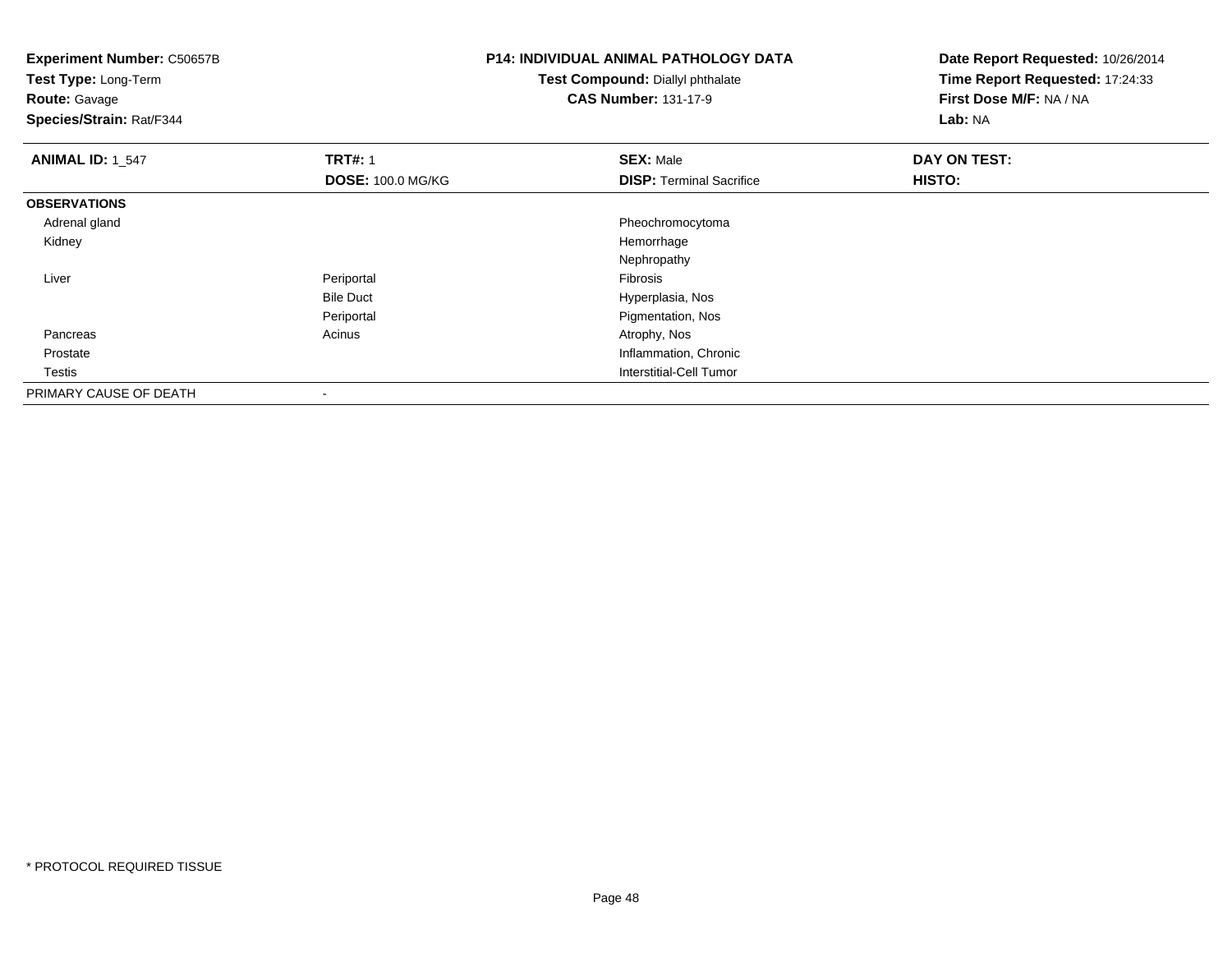**Experiment Number:** C50657B**Test Type:** Long-Term**Route:** Gavage **Species/Strain:** Rat/F344**P14: INDIVIDUAL ANIMAL PATHOLOGY DATATest Compound:** Diallyl phthalate**CAS Number:** 131-17-9**Date Report Requested:** 10/26/2014**Time Report Requested:** 17:24:33**First Dose M/F:** NA / NA**Lab:** NA**ANIMAL ID: 1 548 REX:** Male **DAY ON TEST: TRT#:** 1 **SEX:** Male **SEX:** Male **DOSE:** 100.0 MG/KG**DISP:** Moribund Sacrifice **HISTO: OBSERVATIONS** Eyee and the settlement of the Sclera Sclera and the settlement of the Mineralization of the Science of the Science of the Science of the Science of the Science of the Science of the Science of the Science of the Science of t Heart Myocardium Nos Fibrosis Kidneyy the control of the control of the control of the control of the control of the control of the control of the control of the control of the control of the control of the control of the control of the control of the contro LiverBile Duct **Hyperplasia**, Nos Necrosis, CoagulativePeriportal Pigmentation, Nos Pancreass and the contract of the contract of the contract of the contract of the contract  $\mathsf{A}$  at  $\mathsf{A}$  and  $\mathsf{A}$  and  $\mathsf{A}$  and  $\mathsf{A}$  and  $\mathsf{A}$  are contract of  $\mathsf{A}$  and  $\mathsf{A}$  and  $\mathsf{A}$  are contract of Preputial gland Carcinoma, Nos Testis Interstitial-Cell Tumor PRIMARY CAUSE OF DEATH-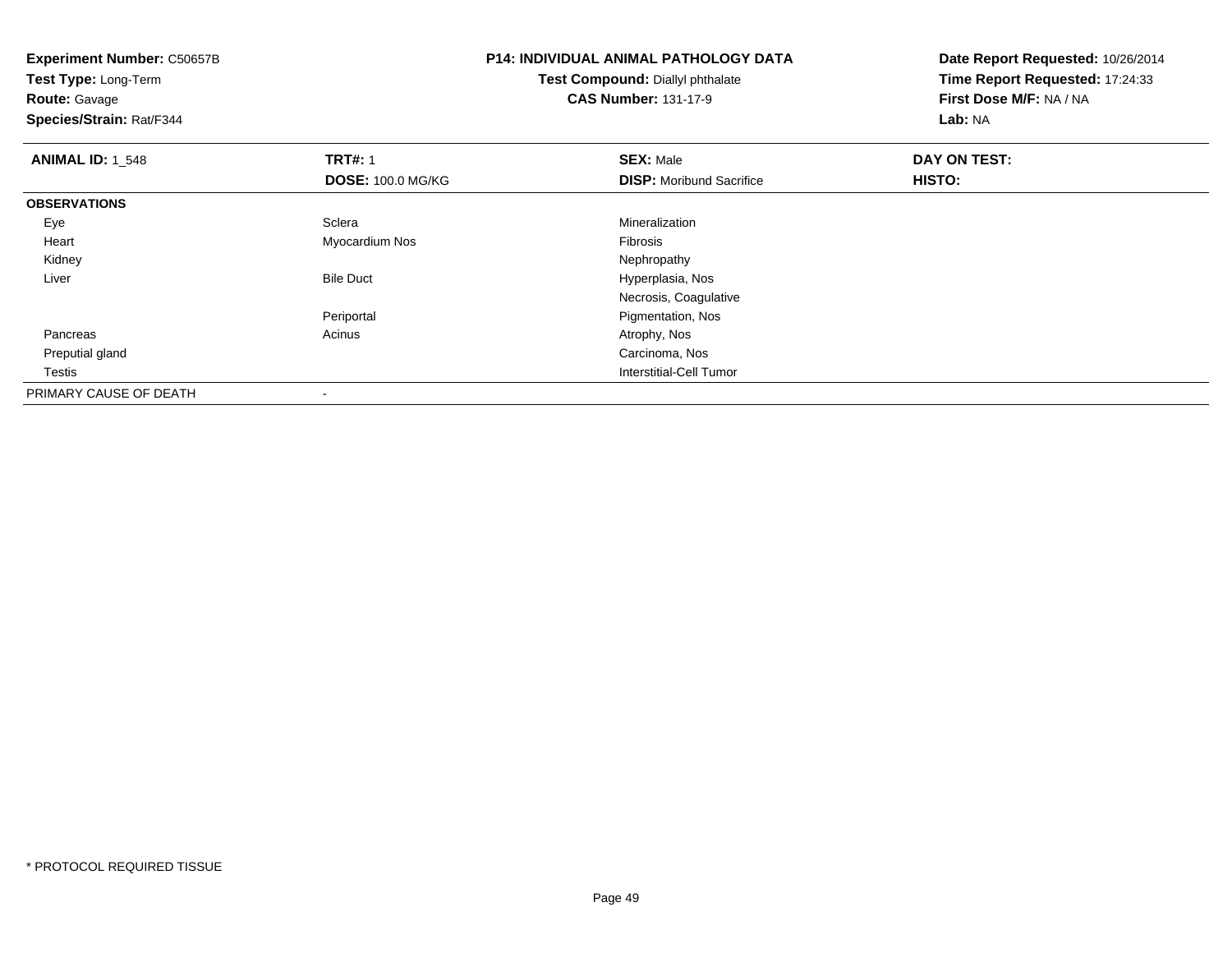**Experiment Number:** C50657B**Test Type:** Long-Term

**Route:** Gavage

**Species/Strain:** Rat/F344

## **P14: INDIVIDUAL ANIMAL PATHOLOGY DATA**

**Test Compound:** Diallyl phthalate**CAS Number:** 131-17-9

| <b>ANIMAL ID: 1_549</b> | <b>TRT#: 1</b>              | <b>SEX: Male</b>                | DAY ON TEST: |  |
|-------------------------|-----------------------------|---------------------------------|--------------|--|
|                         | <b>DOSE: 100.0 MG/KG</b>    | <b>DISP: Terminal Sacrifice</b> | HISTO:       |  |
| <b>OBSERVATIONS</b>     |                             |                                 |              |  |
| Blood vessel            | <b>Pulmonary Artery Nos</b> | Mineralization                  |              |  |
| Heart                   | Myocardium Nos              | Fibrosis                        |              |  |
| Kidney                  |                             | Nephropathy                     |              |  |
| Liver                   | Periportal                  | Fibrosis                        |              |  |
|                         | <b>Bile Duct</b>            | Hyperplasia, Nos                |              |  |
|                         | Periportal                  | Pigmentation, Nos               |              |  |
| Pancreas                | Acinus                      | Atrophy, Nos                    |              |  |
| Pituitary gland         | <b>Anterior Pituitary</b>   | Angiectasis                     |              |  |
| Prostate                |                             | Hyperplasia, Epithelial         |              |  |
| <b>Testis</b>           |                             | Interstitial-Cell Tumor         |              |  |
|                         |                             | Mineralization                  |              |  |
| Thymus                  |                             | Hemorrhage                      |              |  |
|                         |                             | Persistent Embryonic Structure  |              |  |
| Unspecified             | Multiple Organs Nos         | Leukemia, Mononuclear Cell      |              |  |
| PRIMARY CAUSE OF DEATH  | $\blacksquare$              |                                 |              |  |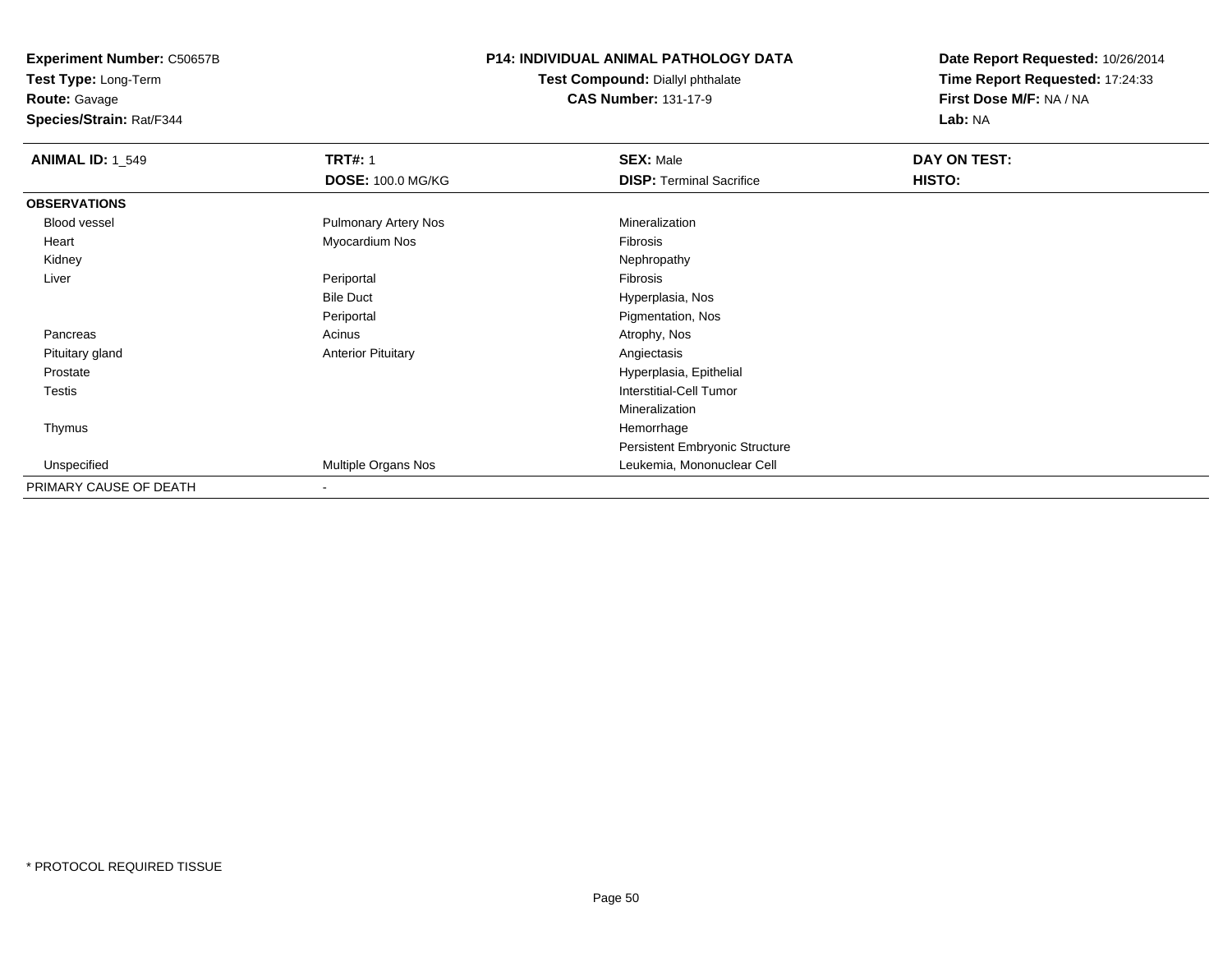**Test Type:** Long-Term

**Route:** Gavage

**Species/Strain:** Rat/F344

## **P14: INDIVIDUAL ANIMAL PATHOLOGY DATA**

#### **Test Compound:** Diallyl phthalate**CAS Number:** 131-17-9

| <b>ANIMAL ID: 1 550</b> | <b>TRT#: 1</b>            | <b>SEX: Male</b>                      | DAY ON TEST: |  |
|-------------------------|---------------------------|---------------------------------------|--------------|--|
|                         | <b>DOSE: 100.0 MG/KG</b>  | <b>DISP: Terminal Sacrifice</b>       | HISTO:       |  |
| <b>OBSERVATIONS</b>     |                           |                                       |              |  |
| Bone                    | Cartilage, Nos            | Necrosis, Nos                         |              |  |
| Kidney                  |                           | Nephropathy                           |              |  |
| Liver                   | Periportal                | Fibrosis                              |              |  |
|                         | <b>Bile Duct</b>          | Hyperplasia, Nos                      |              |  |
|                         | Periportal                | Pigmentation, Nos                     |              |  |
| Lung                    |                           | Alveolar/Bronchiolar Carcinoma        |              |  |
|                         |                           | Epithelialization                     |              |  |
| Pancreas                | Acinus                    | Atrophy, Nos                          |              |  |
| Pituitary gland         | <b>Anterior Pituitary</b> | <b>Focal Cellular Change</b>          |              |  |
| Skin                    | Nose                      | Squamous Cell Papilloma               |              |  |
| <b>Testis</b>           |                           | <b>Interstitial-Cell Tumor</b>        |              |  |
| Thymus                  |                           | <b>Persistent Embryonic Structure</b> |              |  |
| PRIMARY CAUSE OF DEATH  | $\,$                      |                                       |              |  |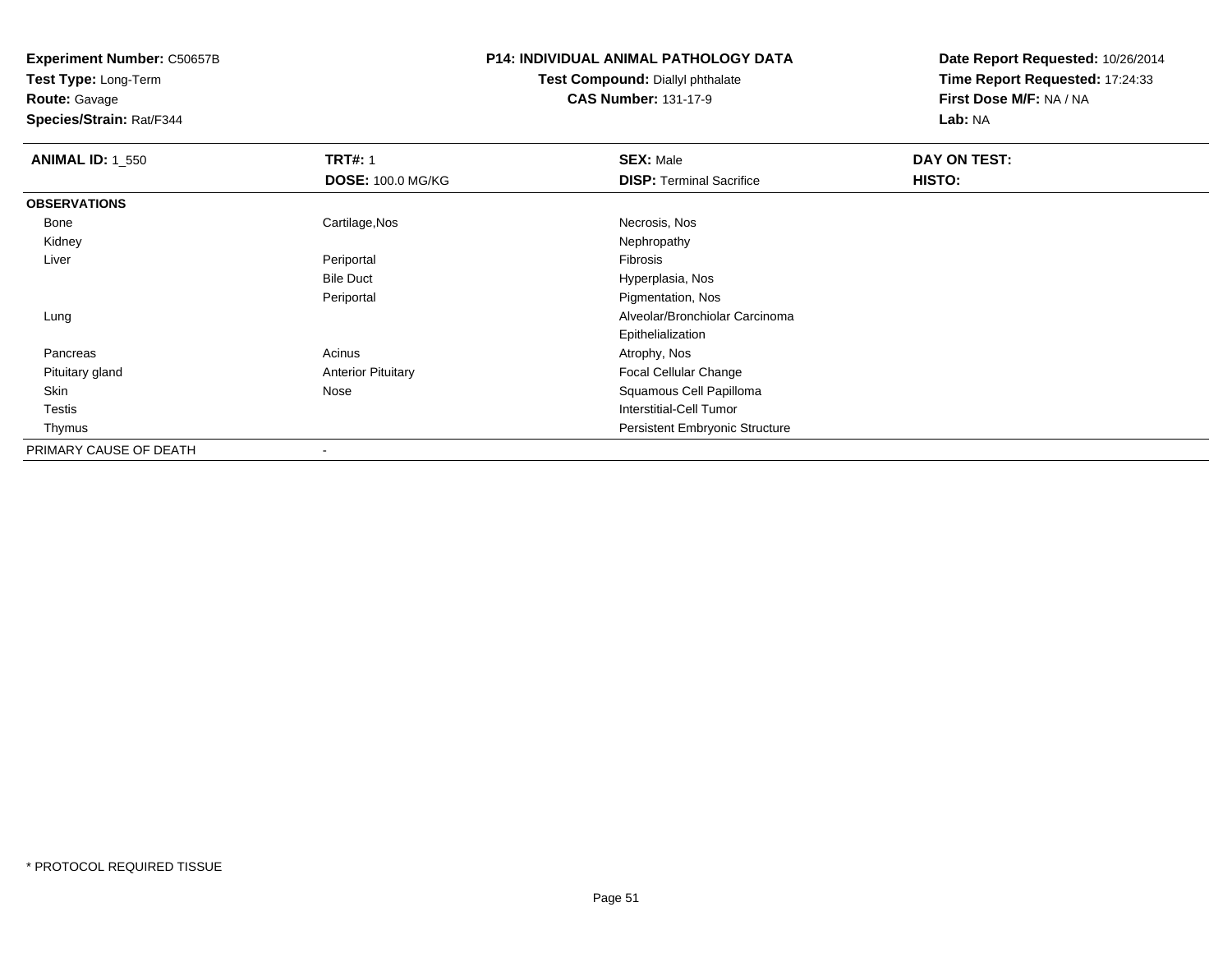| <b>Experiment Number: C50657B</b><br>Test Type: Long-Term<br><b>Route: Gavage</b><br>Species/Strain: Rat/F344 |                                     | <b>P14: INDIVIDUAL ANIMAL PATHOLOGY DATA</b><br>Test Compound: Diallyl phthalate<br><b>CAS Number: 131-17-9</b> | Date Report Requested: 10/26/2014<br>Time Report Requested: 17:24:33<br>First Dose M/F: NA / NA<br>Lab: NA |
|---------------------------------------------------------------------------------------------------------------|-------------------------------------|-----------------------------------------------------------------------------------------------------------------|------------------------------------------------------------------------------------------------------------|
| <b>ANIMAL ID: 2_501</b>                                                                                       | TRT#: 2<br><b>DOSE: 050.0 MG/KG</b> | <b>SEX: Male</b><br><b>DISP:</b> Terminal Sacrifice                                                             | DAY ON TEST:<br>HISTO:                                                                                     |
| <b>OBSERVATIONS</b>                                                                                           |                                     |                                                                                                                 |                                                                                                            |
| Blood vessel                                                                                                  | <b>Pulmonary Artery Nos</b>         | Mineralization                                                                                                  |                                                                                                            |
| Heart                                                                                                         | Myocardium Nos                      | <b>Fibrosis</b>                                                                                                 |                                                                                                            |
| Kidney                                                                                                        |                                     | Nephropathy                                                                                                     |                                                                                                            |
| Liver                                                                                                         | <b>Bile Duct</b>                    | Hyperplasia, Nos                                                                                                |                                                                                                            |
|                                                                                                               | Periportal                          | Pigmentation, Nos                                                                                               |                                                                                                            |
| <b>Testis</b>                                                                                                 |                                     | Interstitial-Cell Tumor                                                                                         |                                                                                                            |
| Thyroid                                                                                                       |                                     | Hyperplasia, C Cell                                                                                             |                                                                                                            |
| PRIMARY CAUSE OF DEATH                                                                                        |                                     |                                                                                                                 |                                                                                                            |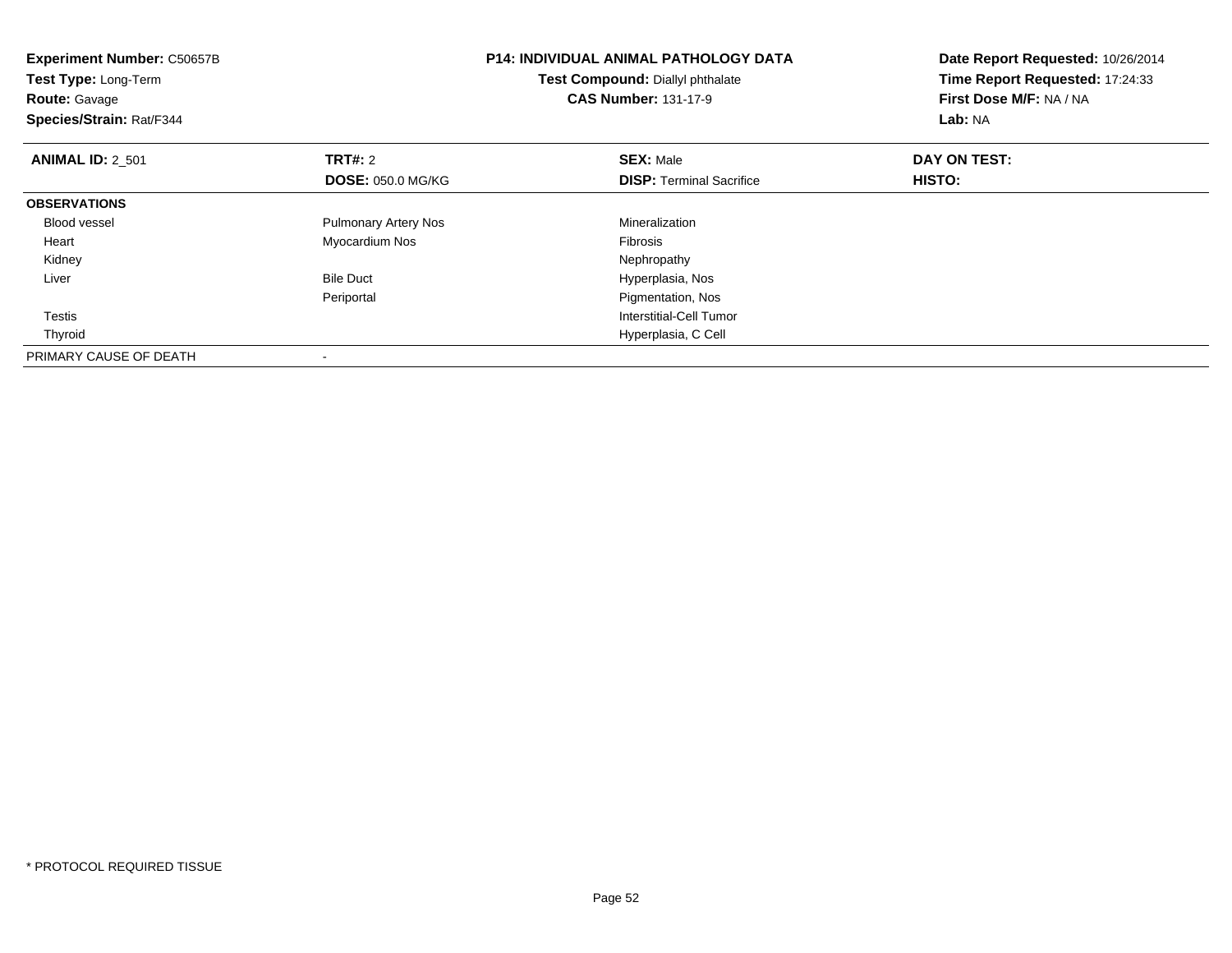**Experiment Number:** C50657B**Test Type:** Long-Term**Route:** Gavage **Species/Strain:** Rat/F344**P14: INDIVIDUAL ANIMAL PATHOLOGY DATATest Compound:** Diallyl phthalate**CAS Number:** 131-17-9**Date Report Requested:** 10/26/2014**Time Report Requested:** 17:24:33**First Dose M/F:** NA / NA**Lab:** NA**ANIMAL ID:** 2\_502 **TRT#:** <sup>2</sup> **SEX:** Male **DAY ON TEST: DOSE:** 050.0 MG/KG**DISP:** Terminal Sacrifice **HISTO: OBSERVATIONS** Adrenal gland Pheochromocytoma Heart Myocardium Nos Fibrosis Kidneyy the control of the control of the control of the control of the control of the control of the control of the control of the control of the control of the control of the control of the control of the control of the contro Nephropathy Bile Duct Hyperplasia, Nos Liver Pancreass and the contract of the contract of the contract of the contract of the contract  $\mathsf{A}$  at  $\mathsf{A}$  and  $\mathsf{A}$  and  $\mathsf{A}$  and  $\mathsf{A}$  and  $\mathsf{A}$  are contract of  $\mathsf{A}$  and  $\mathsf{A}$  and  $\mathsf{A}$  are contract of Prostate Inflammation, Chronic Testis Interstitial-Cell Tumor Thyroid Hyperplasia, C Cell PRIMARY CAUSE OF DEATH-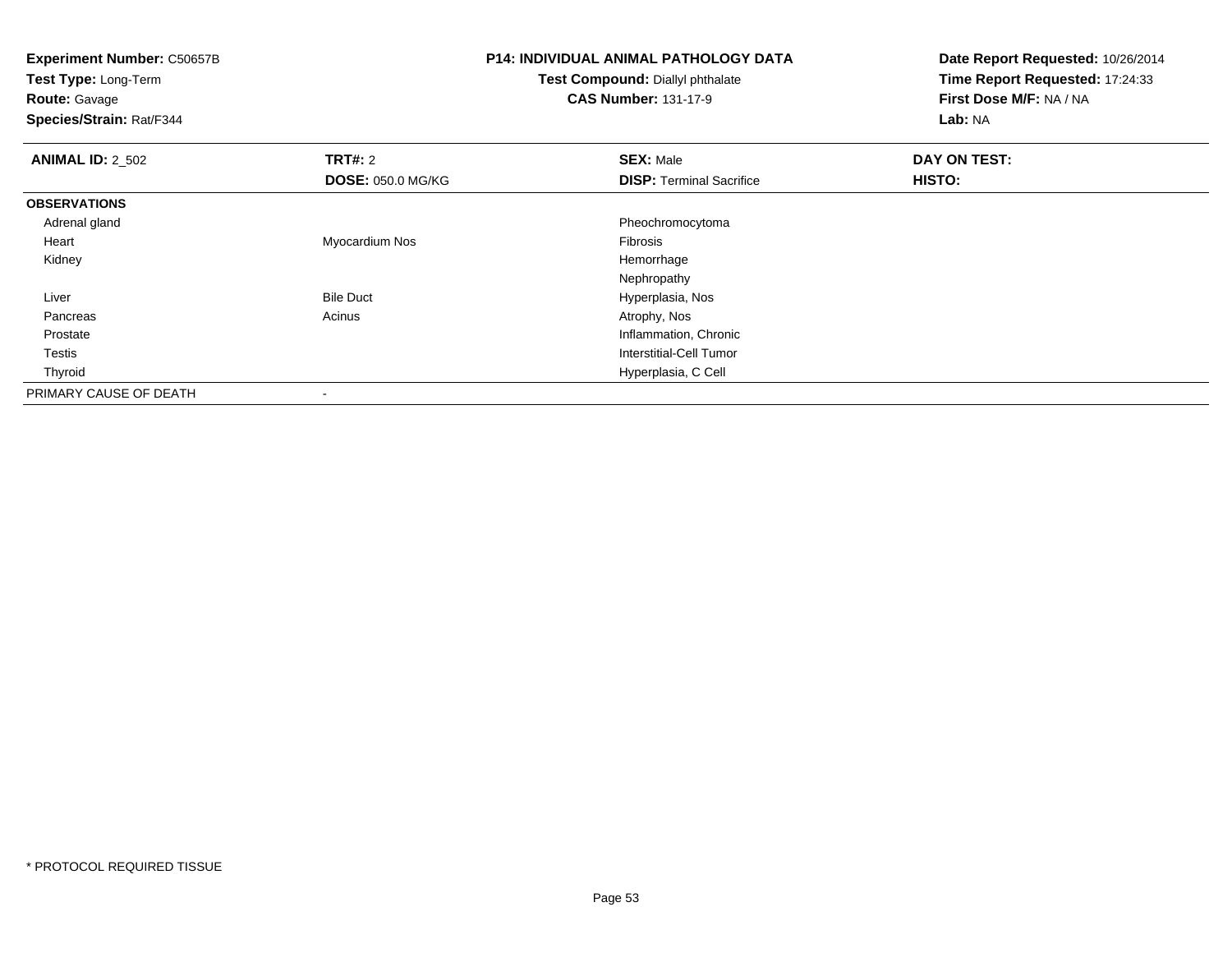**Test Type:** Long-Term**Route:** Gavage

**Species/Strain:** Rat/F344

#### **P14: INDIVIDUAL ANIMAL PATHOLOGY DATATest Compound:** Diallyl phthalate

**CAS Number:** 131-17-9

| <b>ANIMAL ID: 2_503</b> | TRT#: 2                     | <b>SEX: Male</b>                      | DAY ON TEST: |  |
|-------------------------|-----------------------------|---------------------------------------|--------------|--|
|                         | <b>DOSE: 050.0 MG/KG</b>    | <b>DISP: Terminal Sacrifice</b>       | HISTO:       |  |
| <b>OBSERVATIONS</b>     |                             |                                       |              |  |
| <b>Blood vessel</b>     | <b>Pulmonary Artery Nos</b> | Mineralization                        |              |  |
| Heart                   | Myocardium Nos              | Fibrosis                              |              |  |
| Kidney                  |                             | Hemorrhage                            |              |  |
|                         |                             | Nephropathy                           |              |  |
| Liver                   | Periportal                  | Pigmentation, Nos                     |              |  |
| Lung                    |                             | Alveolar/Bronchiolar Adenoma          |              |  |
| Lymph node              | Mediastinal Lymph Node      | Hemorrhage                            |              |  |
| Prostate                |                             | Hyperplasia, Epithelial               |              |  |
| Testis                  |                             | Interstitial-Cell Tumor               |              |  |
| Thymus                  |                             | <b>Persistent Embryonic Structure</b> |              |  |
| PRIMARY CAUSE OF DEATH  | $\,$                        |                                       |              |  |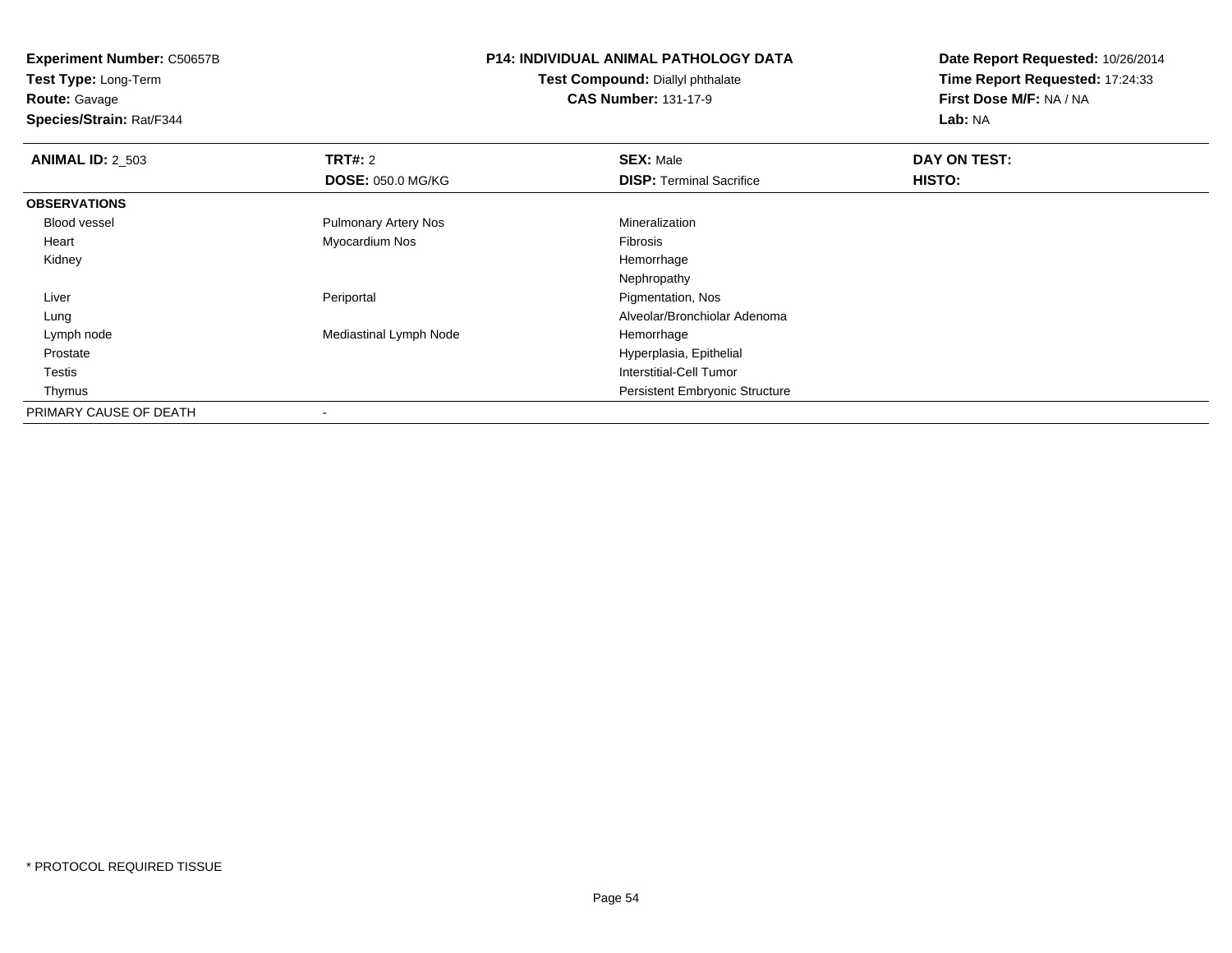| Experiment Number: C50657B<br>Test Type: Long-Term<br><b>Route: Gavage</b><br>Species/Strain: Rat/F344 |                           | <b>P14: INDIVIDUAL ANIMAL PATHOLOGY DATA</b><br>Test Compound: Diallyl phthalate<br><b>CAS Number: 131-17-9</b> | Date Report Requested: 10/26/2014<br>Time Report Requested: 17:24:33<br>First Dose M/F: NA / NA<br>Lab: NA |
|--------------------------------------------------------------------------------------------------------|---------------------------|-----------------------------------------------------------------------------------------------------------------|------------------------------------------------------------------------------------------------------------|
| <b>ANIMAL ID: 2 504</b>                                                                                | TRT#: 2                   | <b>SEX: Male</b>                                                                                                | DAY ON TEST:                                                                                               |
|                                                                                                        | <b>DOSE: 050.0 MG/KG</b>  | <b>DISP:</b> Terminal Sacrifice                                                                                 | <b>HISTO:</b>                                                                                              |
| <b>OBSERVATIONS</b>                                                                                    |                           |                                                                                                                 |                                                                                                            |
| Kidney                                                                                                 |                           | Hemorrhage                                                                                                      |                                                                                                            |
|                                                                                                        |                           | Nephropathy                                                                                                     |                                                                                                            |
| Liver                                                                                                  |                           | Cytoplasmic Change, Nos                                                                                         |                                                                                                            |
|                                                                                                        | <b>Bile Duct</b>          | Hyperplasia, Nos                                                                                                |                                                                                                            |
| Pituitary gland                                                                                        | <b>Anterior Pituitary</b> | Focal Cellular Change                                                                                           |                                                                                                            |
| Testis                                                                                                 |                           | Interstitial-Cell Tumor                                                                                         |                                                                                                            |
| PRIMARY CAUSE OF DEATH                                                                                 |                           |                                                                                                                 |                                                                                                            |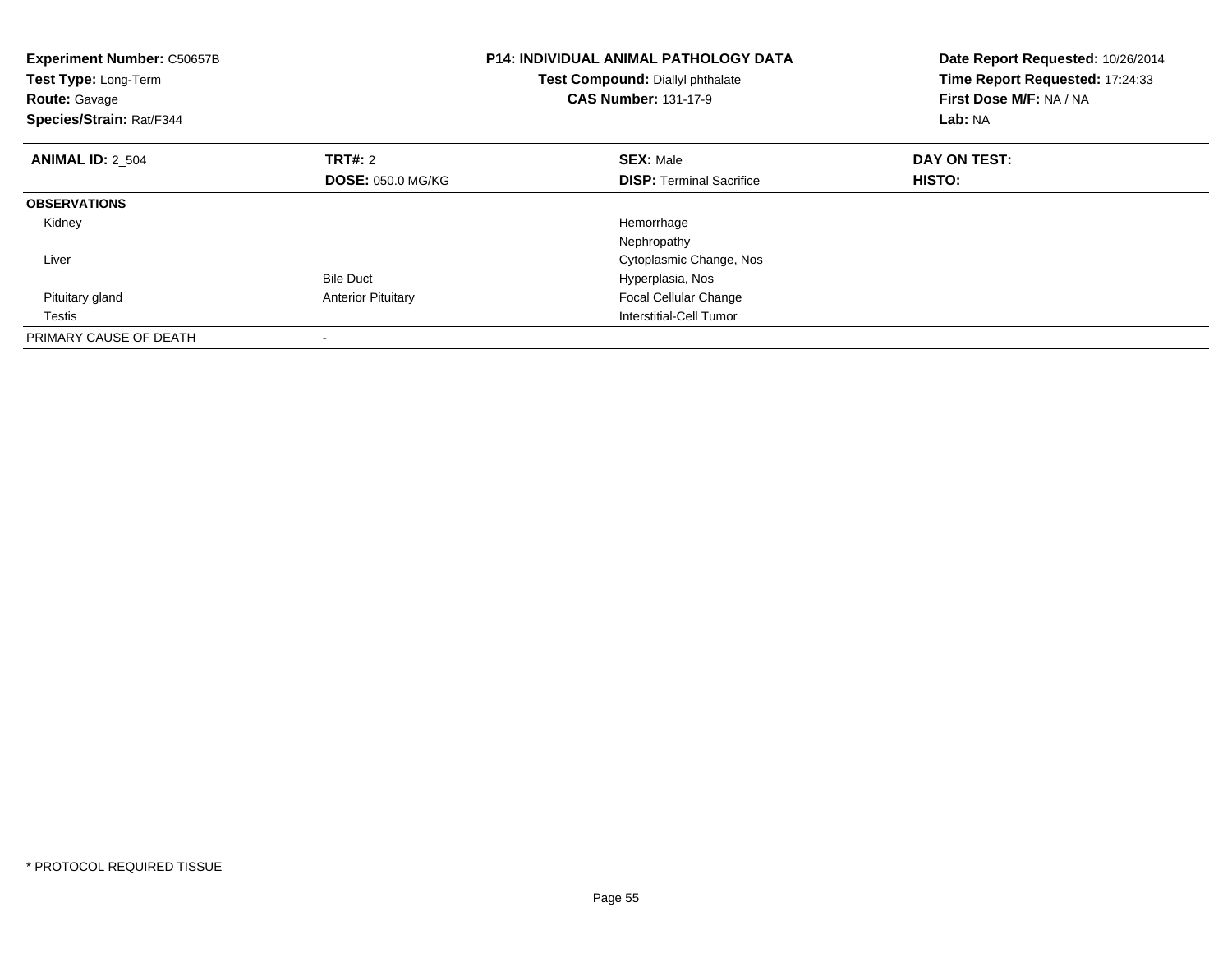**Experiment Number:** C50657B**Test Type:** Long-Term**Route:** Gavage

**Species/Strain:** Rat/F344

# **P14: INDIVIDUAL ANIMAL PATHOLOGY DATA**

**Test Compound:** Diallyl phthalate**CAS Number:** 131-17-9

| <b>ANIMAL ID: 2_505</b> | TRT#: 2                     | <b>SEX: Male</b>           | DAY ON TEST: |
|-------------------------|-----------------------------|----------------------------|--------------|
|                         |                             |                            |              |
|                         | <b>DOSE: 050.0 MG/KG</b>    | <b>DISP: Natural Death</b> | HISTO:       |
| <b>OBSERVATIONS</b>     |                             |                            |              |
| Blood vessel            | <b>Pulmonary Artery Nos</b> | Mineralization             |              |
| <b>Intestine Small</b>  | Duodenum                    | Hemorrhage                 |              |
| Liver                   | Centrilobular               | Congestion, Nos            |              |
| Lymph node              | Mediastinal Lymph Node      | Depletion, Lymphoid        |              |
|                         | Mediastinal Lymph Node      | Hemorrhage                 |              |
| Testis                  |                             | Interstitial-Cell Tumor    |              |
| Thyroid                 |                             | C-Cell Carcinoma           |              |
| Unspecified             | Groin                       | Hemorrhage                 |              |
|                         | <b>Abdominal Cavity</b>     | Myxosarcoma                |              |
|                         | <b>Abdominal Cavity</b>     | Necrosis, Fat              |              |
| PRIMARY CAUSE OF DEATH  | ٠                           |                            |              |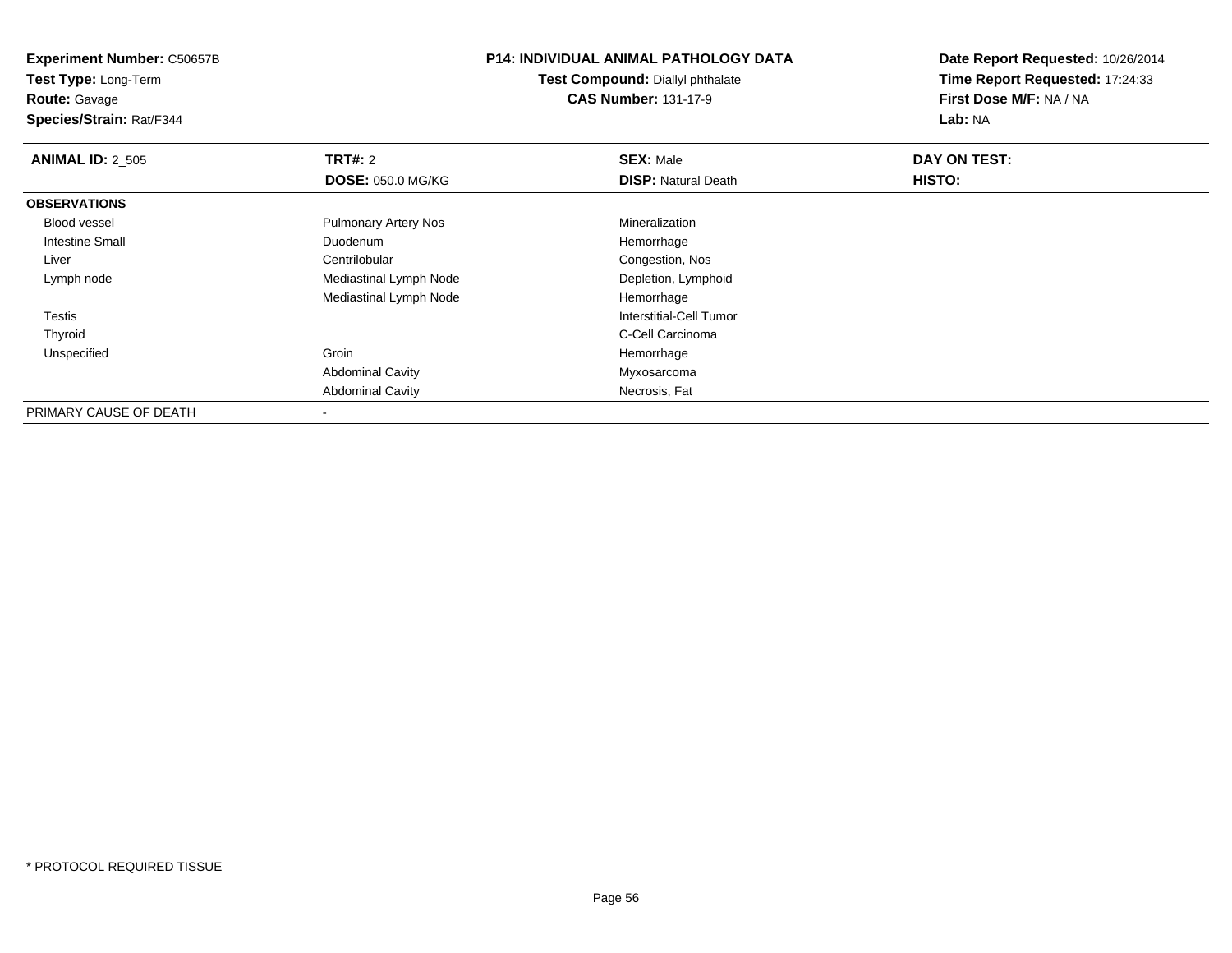**Experiment Number:** C50657B**Test Type:** Long-Term

**Route:** Gavage

**Species/Strain:** Rat/F344

# **P14: INDIVIDUAL ANIMAL PATHOLOGY DATA**

**Test Compound:** Diallyl phthalate**CAS Number:** 131-17-9

| <b>ANIMAL ID: 2_506</b> | <b>TRT#: 2</b>              | <b>SEX: Male</b>                | DAY ON TEST: |  |
|-------------------------|-----------------------------|---------------------------------|--------------|--|
|                         | <b>DOSE: 050.0 MG/KG</b>    | <b>DISP:</b> Moribund Sacrifice | HISTO:       |  |
| <b>OBSERVATIONS</b>     |                             |                                 |              |  |
| Blood vessel            | <b>Pulmonary Artery Nos</b> | Mineralization                  |              |  |
| Eye                     | Sclera                      | Mineralization                  |              |  |
| Heart                   | Myocardium Nos              | Fibrosis                        |              |  |
| Kidney                  |                             | Hemorrhage                      |              |  |
|                         |                             | Hemosiderosis                   |              |  |
|                         |                             | Nephropathy                     |              |  |
| Lymph node              | Mediastinal Lymph Node      | Hemosiderosis                   |              |  |
| Mammary gland           |                             | Fibroadenoma                    |              |  |
|                         |                             | Galactocele                     |              |  |
| Prostate                |                             | Hyperplasia, Epithelial         |              |  |
| <b>Testis</b>           |                             | Interstitial-Cell Tumor         |              |  |
| Unspecified             | Multiple Organs Nos         | Mesothelioma, Nos               |              |  |
| PRIMARY CAUSE OF DEATH  | $\blacksquare$              |                                 |              |  |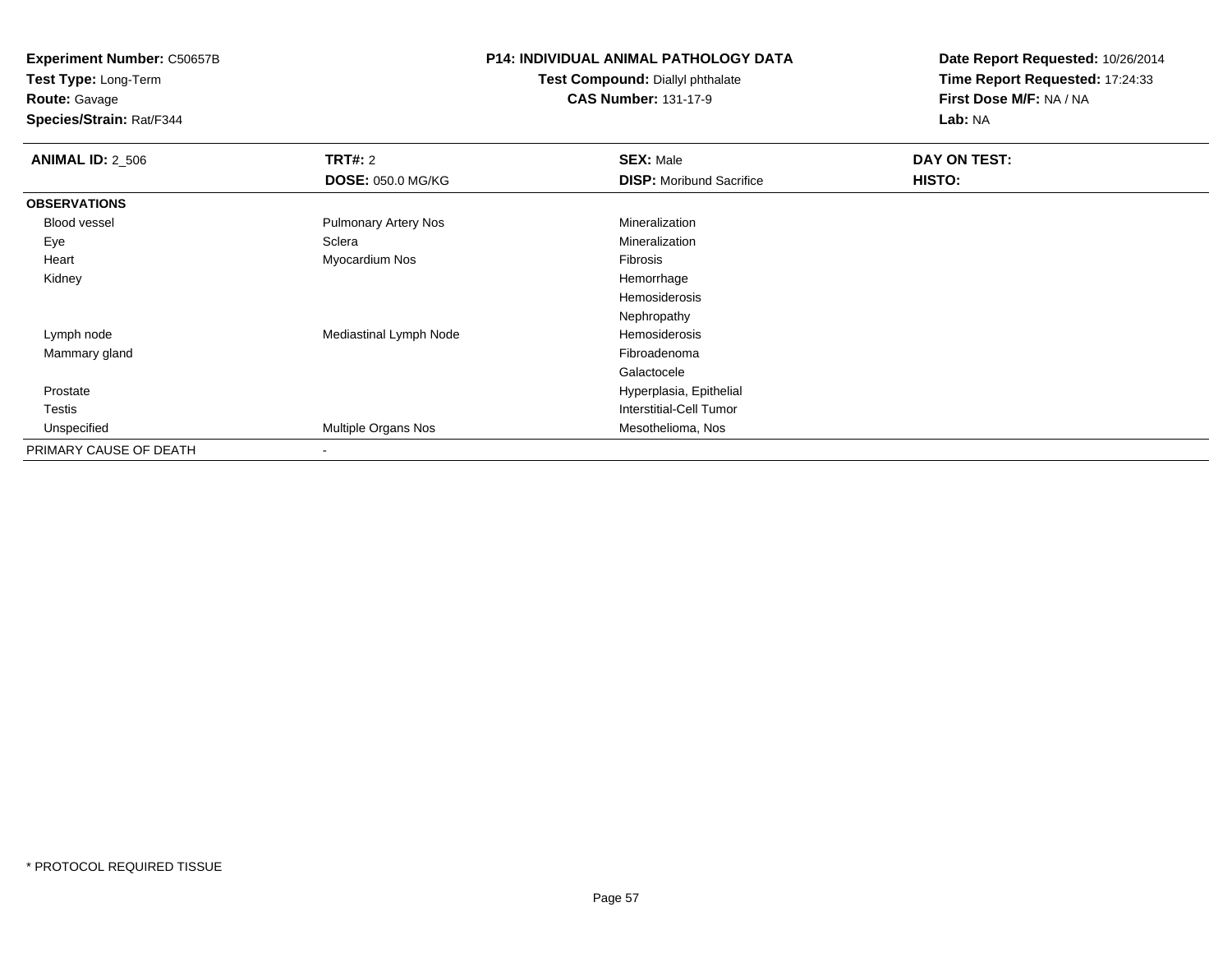**Test Type:** Long-Term

**Route:** Gavage

**Species/Strain:** Rat/F344

### **P14: INDIVIDUAL ANIMAL PATHOLOGY DATA**

#### **Test Compound:** Diallyl phthalate**CAS Number:** 131-17-9

| <b>ANIMAL ID: 2_507</b> | <b>TRT#: 2</b>           | <b>SEX: Male</b>                | <b>DAY ON TEST:</b> |  |
|-------------------------|--------------------------|---------------------------------|---------------------|--|
|                         | DOSE: 050.0 MG/KG        | <b>DISP:</b> Moribund Sacrifice | HISTO:              |  |
| <b>OBSERVATIONS</b>     |                          |                                 |                     |  |
| Adrenal gland           |                          | Necrosis, Nos                   |                     |  |
| Heart                   | Myocardium Nos           | Fibrosis                        |                     |  |
| Kidney                  |                          | Nephropathy                     |                     |  |
| Lung                    |                          | Hemorrhage                      |                     |  |
| Lymph node              | Mandibular Lymph Node    | Degeneration, Cystic            |                     |  |
|                         | Renal Lymph Node         | Hemorrhage                      |                     |  |
|                         | Renal Lymph Node         | Hemosiderosis                   |                     |  |
|                         | Renal Lymph Node         | Histiocytosis                   |                     |  |
|                         | Mediastinal Lymph Node   | Mesothelioma, Metastatic        |                     |  |
| Pancreas                | Acinus                   | Atrophy, Nos                    |                     |  |
| Prostate                |                          | Hyperplasia, Epithelial         |                     |  |
|                         |                          | Inflammation, Chronic           |                     |  |
| Testis                  |                          | Hyperplasia, Interstitial Cell  |                     |  |
|                         |                          | Hypospermatogenesis             |                     |  |
|                         |                          | <b>Interstitial-Cell Tumor</b>  |                     |  |
| Thymus                  |                          | Persistent Embryonic Structure  |                     |  |
| Unspecified             | Multiple Organs Nos      | Mesothelioma, Malignant         |                     |  |
| PRIMARY CAUSE OF DEATH  | $\overline{\phantom{0}}$ |                                 |                     |  |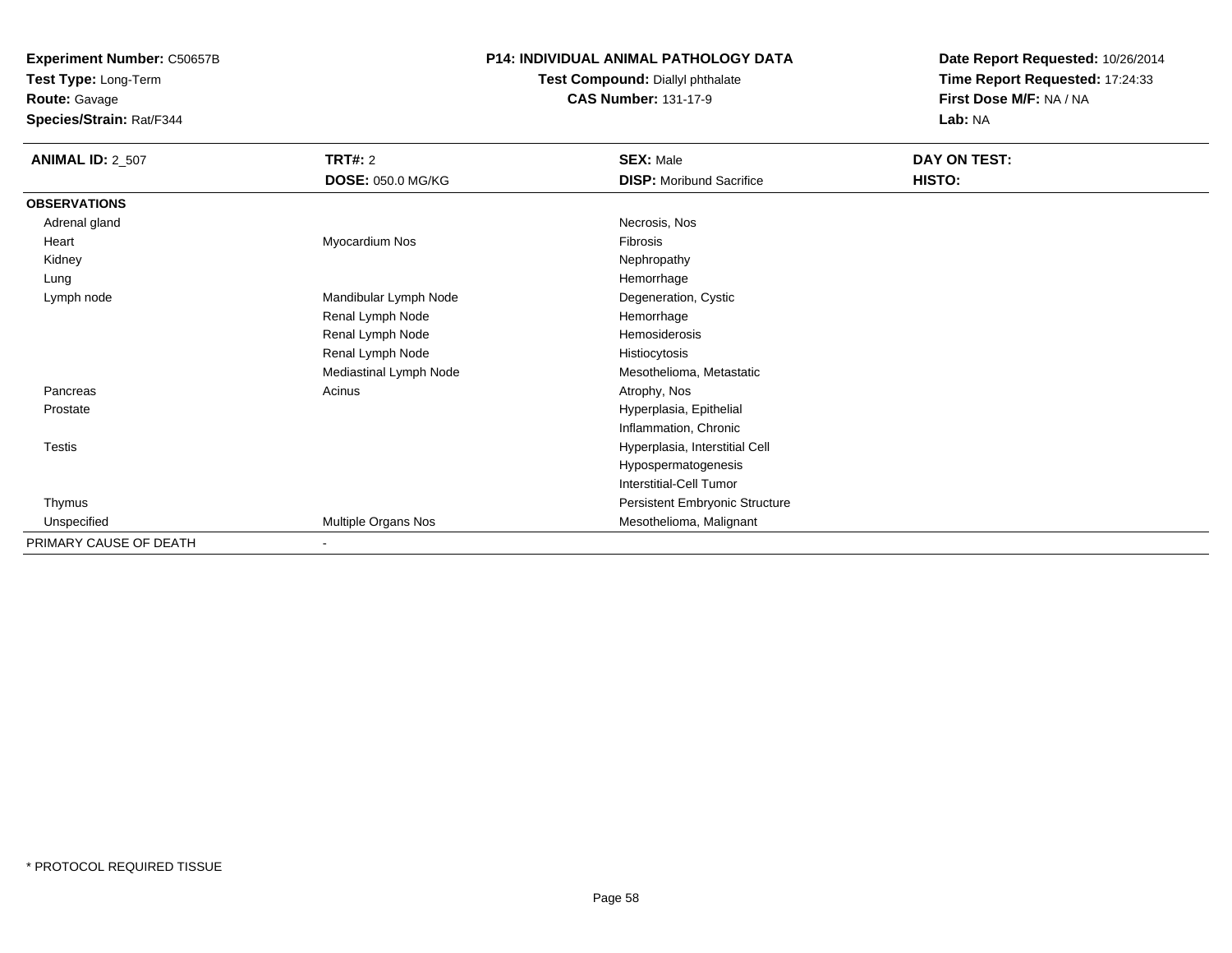**Experiment Number:** C50657B**Test Type:** Long-Term**Route:** Gavage **Species/Strain:** Rat/F344**P14: INDIVIDUAL ANIMAL PATHOLOGY DATATest Compound:** Diallyl phthalate**CAS Number:** 131-17-9**Date Report Requested:** 10/26/2014**Time Report Requested:** 17:24:33**First Dose M/F:** NA / NA**Lab:** NA**ANIMAL ID:** 2\_508**REX:** Male **DAY ON TEST: CONSIST: SEX:** Male **DOSE:** 050.0 MG/KG**DISP:** Terminal Sacrifice **HISTO: OBSERVATIONS** Adrenal gland Pheochromocytoma Heart Myocardium Nos Fibrosis Kidneyy the control of the control of the control of the control of the control of the control of the control of the control of the control of the control of the control of the control of the control of the control of the contro Liver Cytoplasmic Change, Nos Preputial glandCarcinoma, Nos<br>
Cyst, Epidermal SkinCyst, Epidermal Inclusion Testis Interstitial-Cell Tumor Thyroid Hyperplasia, C Cell PRIMARY CAUSE OF DEATH-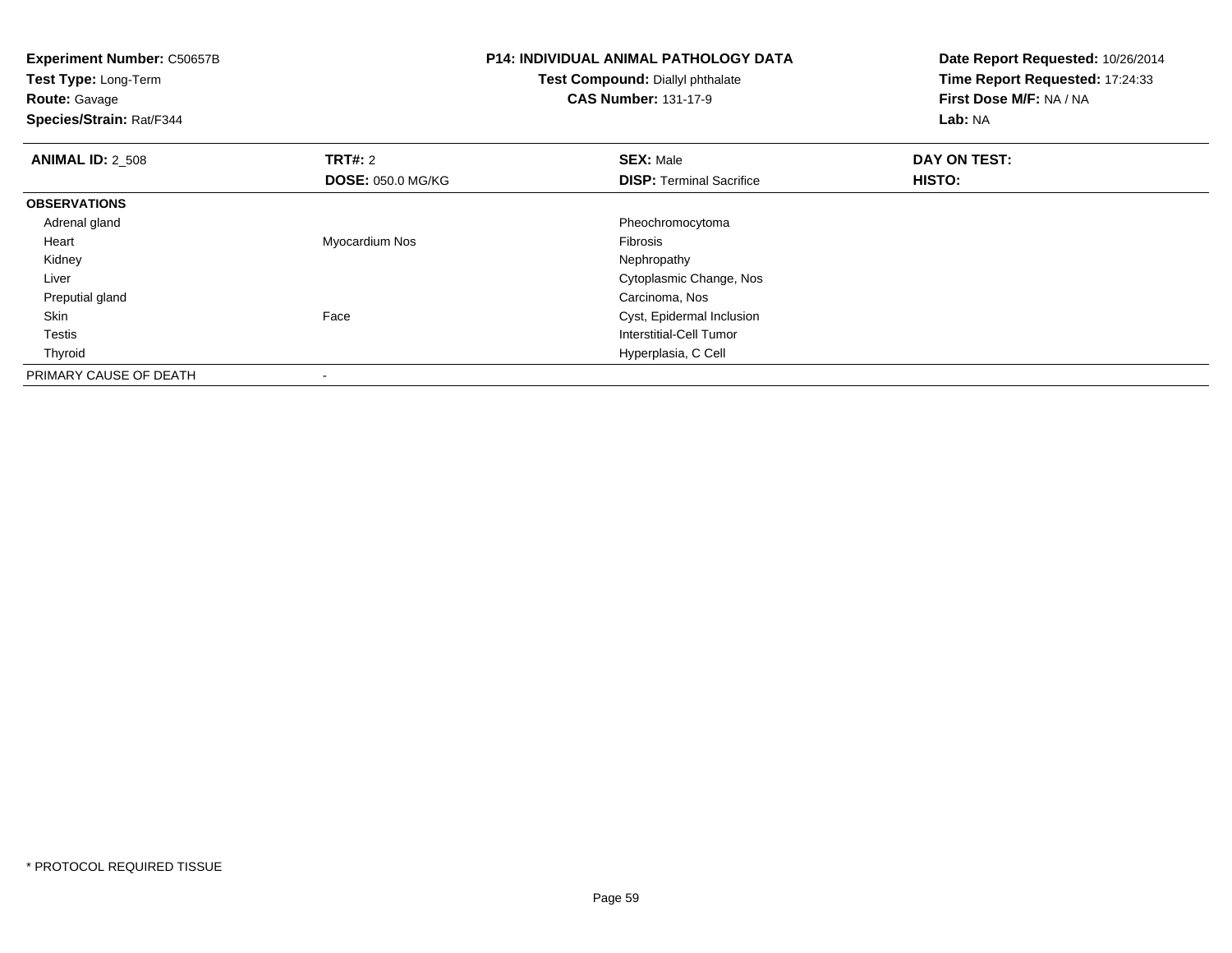**Test Type:** Long-Term

## **Route:** Gavage

**Species/Strain:** Rat/F344

# **P14: INDIVIDUAL ANIMAL PATHOLOGY DATA**

**Test Compound:** Diallyl phthalate**CAS Number:** 131-17-9

| <b>ANIMAL ID: 2 509</b> | TRT#: 2                  | <b>SEX: Male</b>                                | DAY ON TEST:  |
|-------------------------|--------------------------|-------------------------------------------------|---------------|
|                         | <b>DOSE: 050.0 MG/KG</b> | <b>DISP: Terminal Sacrifice</b>                 | <b>HISTO:</b> |
| <b>OBSERVATIONS</b>     |                          |                                                 |               |
| Adrenal gland           |                          | Angiectasis                                     |               |
| Heart                   | Myocardium Nos           | Fibrosis                                        |               |
| Kidney                  |                          | Nephropathy                                     |               |
| Liver                   | <b>Bile Duct</b>         | Hyperplasia, Nos                                |               |
| Lymph node              | Abdominal Lymph Node     | Carcinosarcoma, Uncertain Primary Or Metastatic |               |
|                         | Mesenteric Lymph Node    | Carcinosarcoma, Uncertain Primary Or Metastatic |               |
|                         | Mediastinal Lymph Node   | Hemorrhage                                      |               |
| Testis                  |                          | Interstitial-Cell Tumor                         |               |
| Thymus                  |                          | <b>Persistent Embryonic Structure</b>           |               |
| Thyroid                 |                          | C-Cell Adenoma                                  |               |
| PRIMARY CAUSE OF DEATH  |                          |                                                 |               |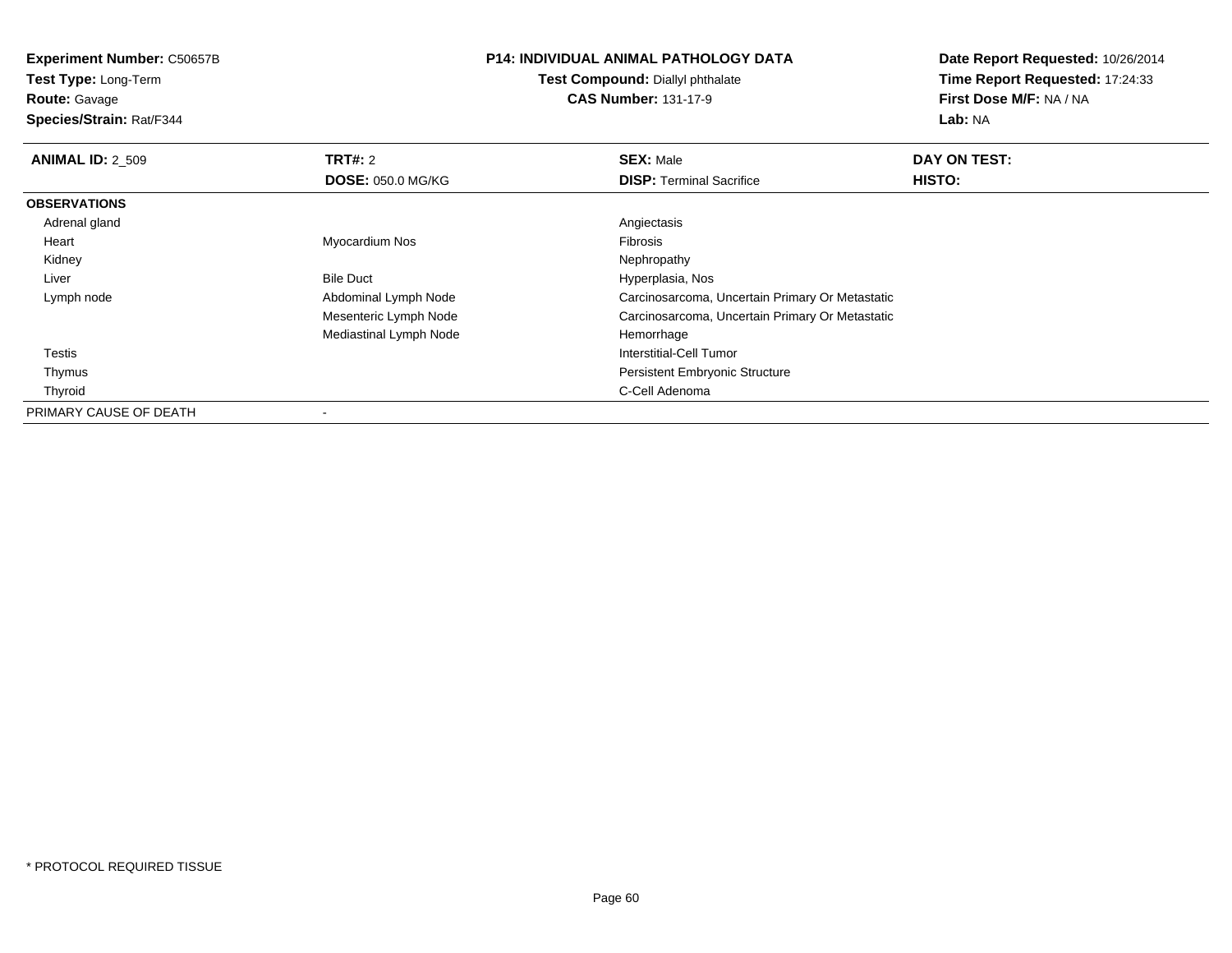**Test Type:** Long-Term**Route:** Gavage

**Species/Strain:** Rat/F344

# **P14: INDIVIDUAL ANIMAL PATHOLOGY DATA**

**Test Compound:** Diallyl phthalate**CAS Number:** 131-17-9

| <b>ANIMAL ID: 2_510</b> | TRT#: 2                   | <b>SEX: Male</b>                 | DAY ON TEST: |  |
|-------------------------|---------------------------|----------------------------------|--------------|--|
|                         | <b>DOSE: 050.0 MG/KG</b>  | <b>DISP:</b> Terminal Sacrifice  | HISTO:       |  |
| <b>OBSERVATIONS</b>     |                           |                                  |              |  |
| Bone                    | Cartilage, Nos            | Necrosis, Nos                    |              |  |
| Heart                   | Myocardium Nos            | Fibrosis                         |              |  |
| Kidney                  |                           | Nephropathy                      |              |  |
| Liver                   |                           | Cytoplasmic Change, Ground-Glass |              |  |
|                         | <b>Bile Duct</b>          | Hyperplasia, Nos                 |              |  |
|                         |                           | Inflammation, Multifocal         |              |  |
| Pituitary gland         | <b>Anterior Pituitary</b> | <b>Focal Cellular Change</b>     |              |  |
| Prostate                |                           | Hyperplasia, Epithelial          |              |  |
| Testis                  |                           | Hyperplasia, Interstitial Cell   |              |  |
|                         |                           | Interstitial-Cell Tumor          |              |  |
| PRIMARY CAUSE OF DEATH  | -                         |                                  |              |  |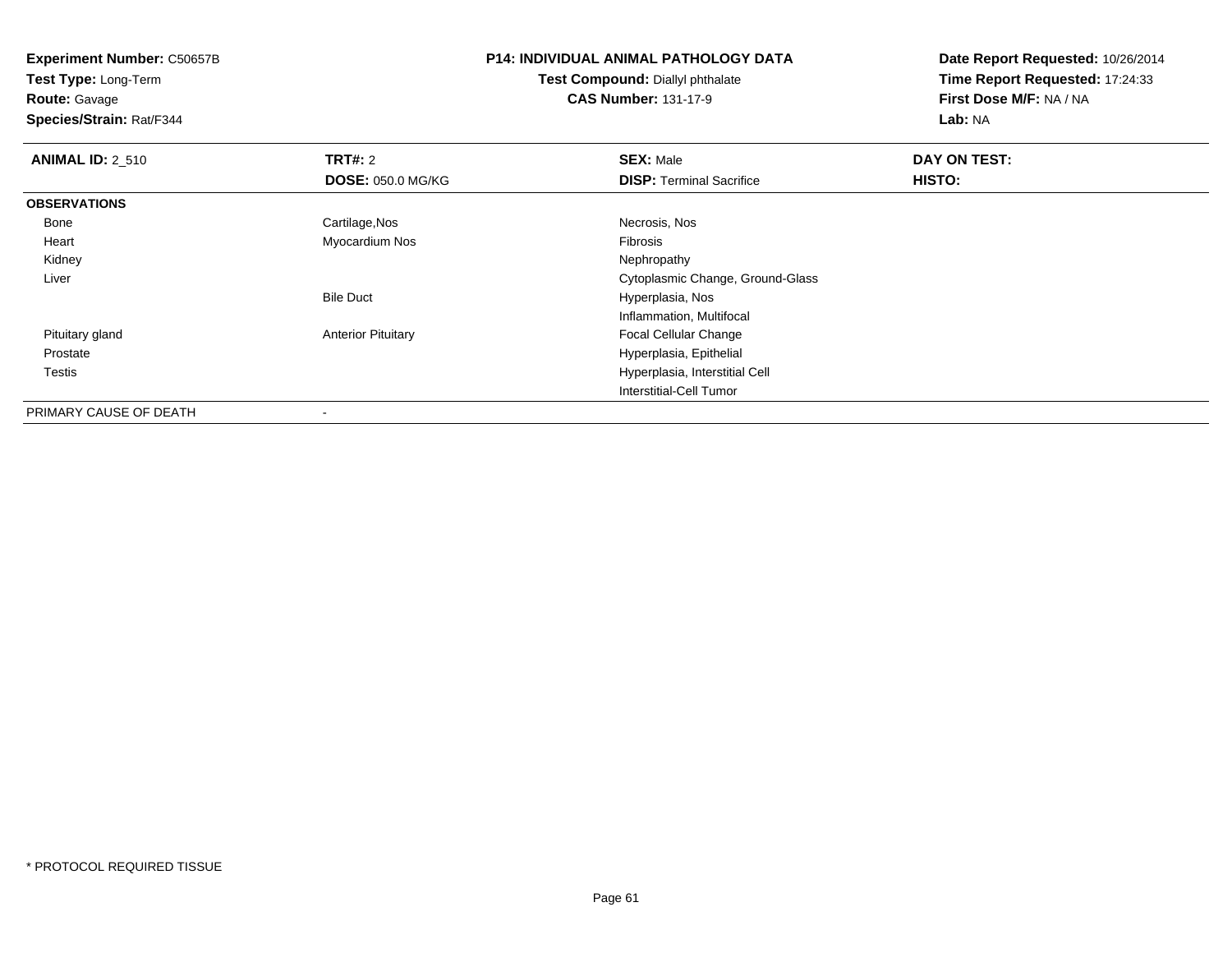**Test Type:** Long-Term

**Route:** Gavage

**Species/Strain:** Rat/F344

# **P14: INDIVIDUAL ANIMAL PATHOLOGY DATA**

**Test Compound:** Diallyl phthalate**CAS Number:** 131-17-9

| <b>ANIMAL ID: 2_511</b> | <b>TRT#: 2</b>              | <b>SEX: Male</b>                 | DAY ON TEST: |  |
|-------------------------|-----------------------------|----------------------------------|--------------|--|
|                         | <b>DOSE: 050.0 MG/KG</b>    | <b>DISP: Terminal Sacrifice</b>  | HISTO:       |  |
| <b>OBSERVATIONS</b>     |                             |                                  |              |  |
| Blood vessel            | <b>Pulmonary Artery Nos</b> | Mineralization                   |              |  |
| Heart                   | Atrium                      | Thrombosis, Nos                  |              |  |
| Kidney                  |                             | Hemorrhage                       |              |  |
|                         |                             | Nephropathy                      |              |  |
| Liver                   |                             | Angiectasis                      |              |  |
|                         |                             | Cytoplasmic Change, Eosinophilic |              |  |
|                         | <b>Bile Duct</b>            | Hyperplasia, Nos                 |              |  |
| Lung                    |                             | Hemorrhage                       |              |  |
| Prostate                |                             | Hyperplasia, Epithelial          |              |  |
| Testis                  |                             | Interstitial-Cell Tumor          |              |  |
| PRIMARY CAUSE OF DEATH  |                             |                                  |              |  |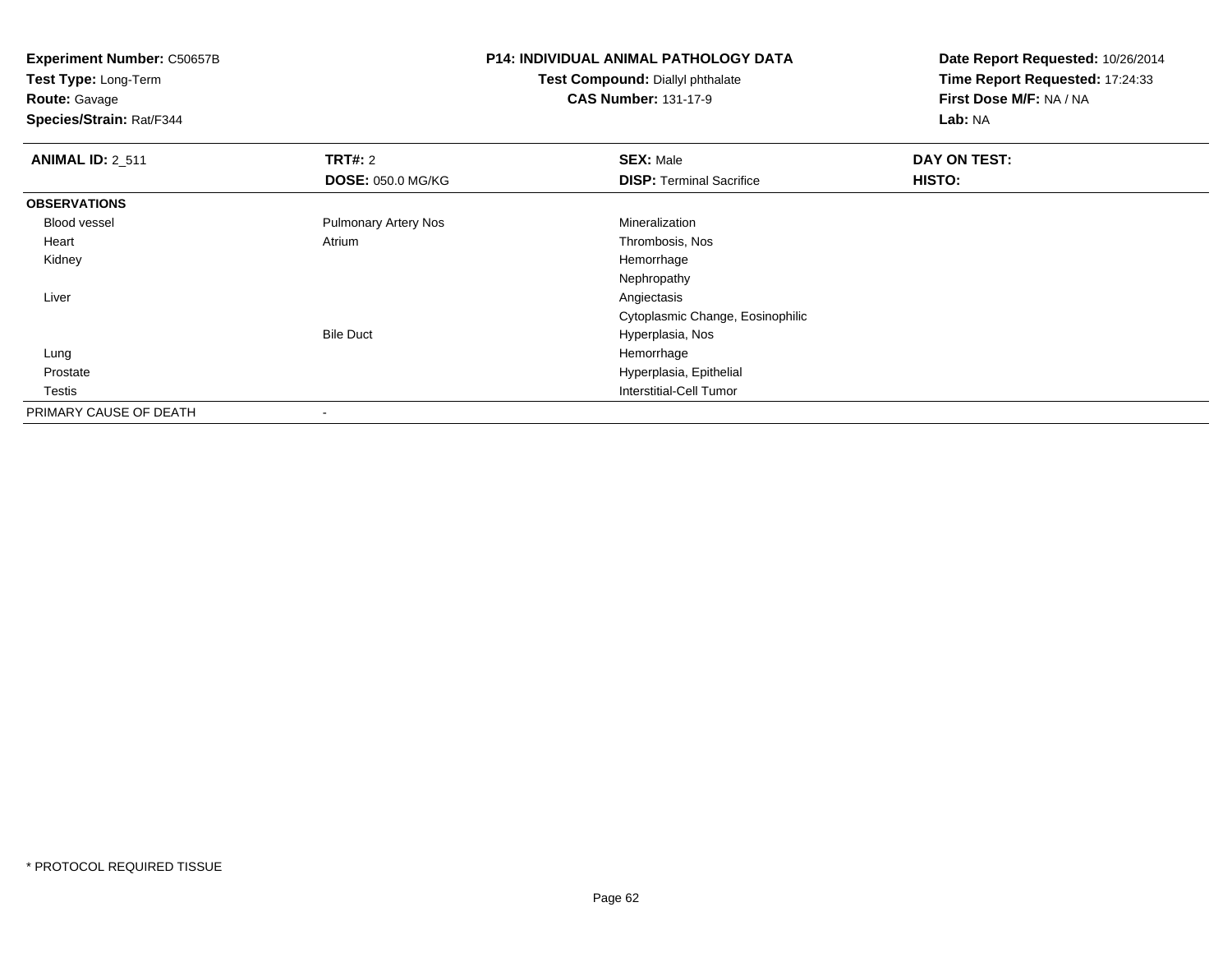**Test Type:** Long-Term**Route:** Gavage

**Species/Strain:** Rat/F344

# **P14: INDIVIDUAL ANIMAL PATHOLOGY DATA**

**Test Compound:** Diallyl phthalate**CAS Number:** 131-17-9

| <b>ANIMAL ID: 2 512</b> | <b>TRT#: 2</b>              | <b>SEX: Male</b>                      | DAY ON TEST: |  |
|-------------------------|-----------------------------|---------------------------------------|--------------|--|
|                         | <b>DOSE: 050.0 MG/KG</b>    | <b>DISP: Terminal Sacrifice</b>       | HISTO:       |  |
| <b>OBSERVATIONS</b>     |                             |                                       |              |  |
| Blood vessel            | <b>Pulmonary Artery Nos</b> | Mineralization                        |              |  |
| Heart                   | Myocardium Nos              | <b>Fibrosis</b>                       |              |  |
| Kidney                  |                             | Hemorrhage                            |              |  |
|                         |                             | Nephropathy                           |              |  |
| Pancreas                |                             | <b>Focal Cellular Change</b>          |              |  |
| Pituitary gland         | <b>Anterior Pituitary</b>   | Carcinoma, Nos                        |              |  |
| Prostate                |                             | Hyperplasia, Epithelial               |              |  |
| Testis                  |                             | Interstitial-Cell Tumor               |              |  |
| Thymus                  |                             | <b>Persistent Embryonic Structure</b> |              |  |
| Unspecified             | Abdomen                     | Granular-Cell Tumor, Nos              |              |  |
| PRIMARY CAUSE OF DEATH  |                             |                                       |              |  |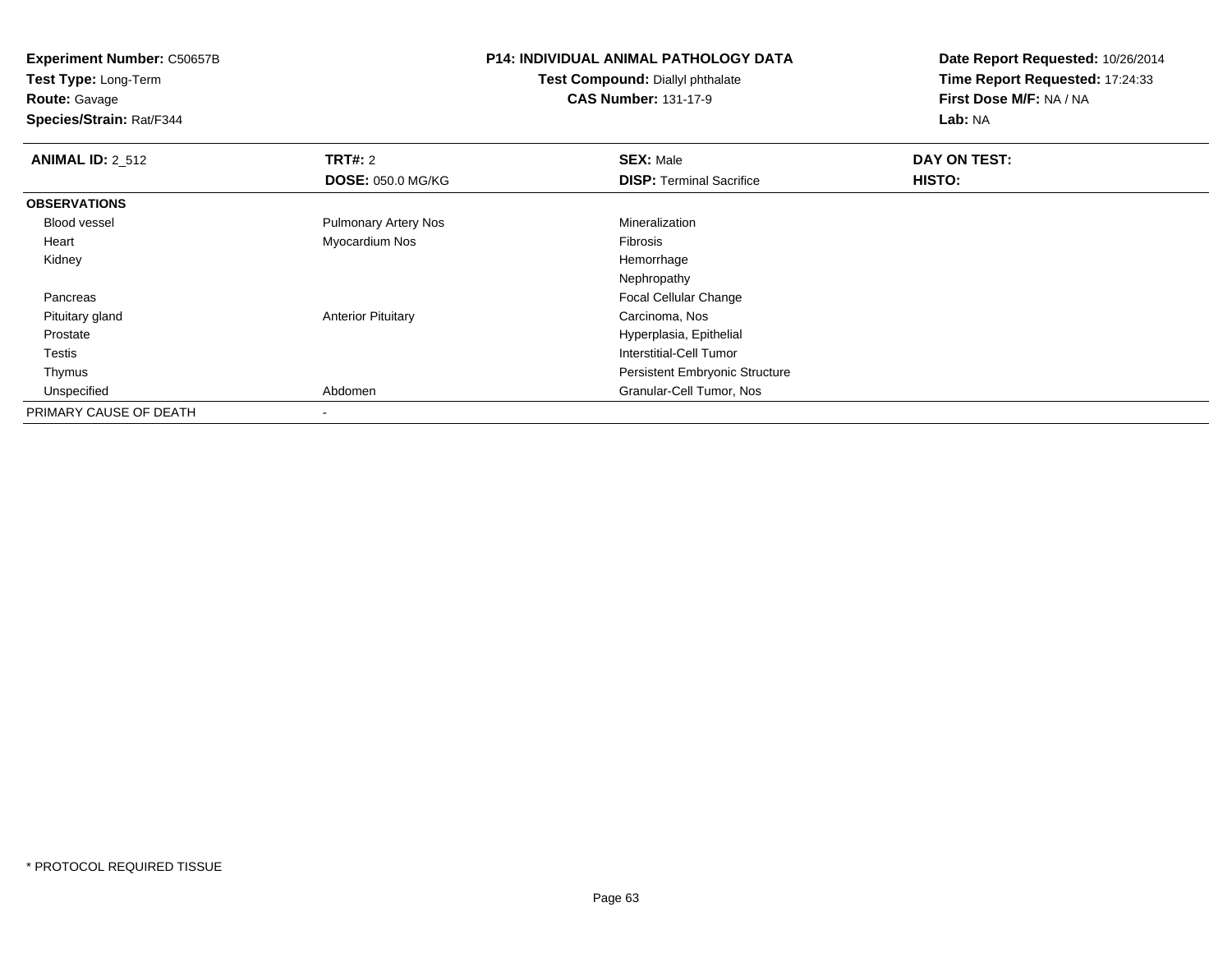| <b>Experiment Number: C50657B</b><br>Test Type: Long-Term |                             | <b>P14: INDIVIDUAL ANIMAL PATHOLOGY DATA</b> | Date Report Requested: 10/26/2014 |
|-----------------------------------------------------------|-----------------------------|----------------------------------------------|-----------------------------------|
|                                                           |                             | Test Compound: Diallyl phthalate             | Time Report Requested: 17:24:33   |
| <b>Route: Gavage</b>                                      |                             | <b>CAS Number: 131-17-9</b>                  | First Dose M/F: NA / NA           |
| Species/Strain: Rat/F344                                  |                             |                                              | Lab: NA                           |
| <b>ANIMAL ID: 2_513</b>                                   | <b>TRT#: 2</b>              | <b>SEX: Male</b>                             | DAY ON TEST:                      |
|                                                           | <b>DOSE: 050.0 MG/KG</b>    | <b>DISP: Terminal Sacrifice</b>              | HISTO:                            |
| <b>OBSERVATIONS</b>                                       |                             |                                              |                                   |
| <b>Blood vessel</b>                                       | <b>Pulmonary Artery Nos</b> | Mineralization                               |                                   |
| Heart                                                     | Myocardium Nos              | <b>Fibrosis</b>                              |                                   |
| Kidney                                                    |                             | Nephropathy                                  |                                   |
| Liver                                                     |                             | Angiectasis                                  |                                   |
|                                                           | <b>Bile Duct</b>            | Hyperplasia, Nos                             |                                   |
| Lung                                                      |                             | Hemorrhage                                   |                                   |
| Pituitary gland                                           |                             | Adenoma, Nos                                 |                                   |
| Testis                                                    |                             | <b>Interstitial-Cell Tumor</b>               |                                   |
| Thymus                                                    |                             | <b>Persistent Embryonic Structure</b>        |                                   |
| PRIMARY CAUSE OF DEATH                                    |                             |                                              |                                   |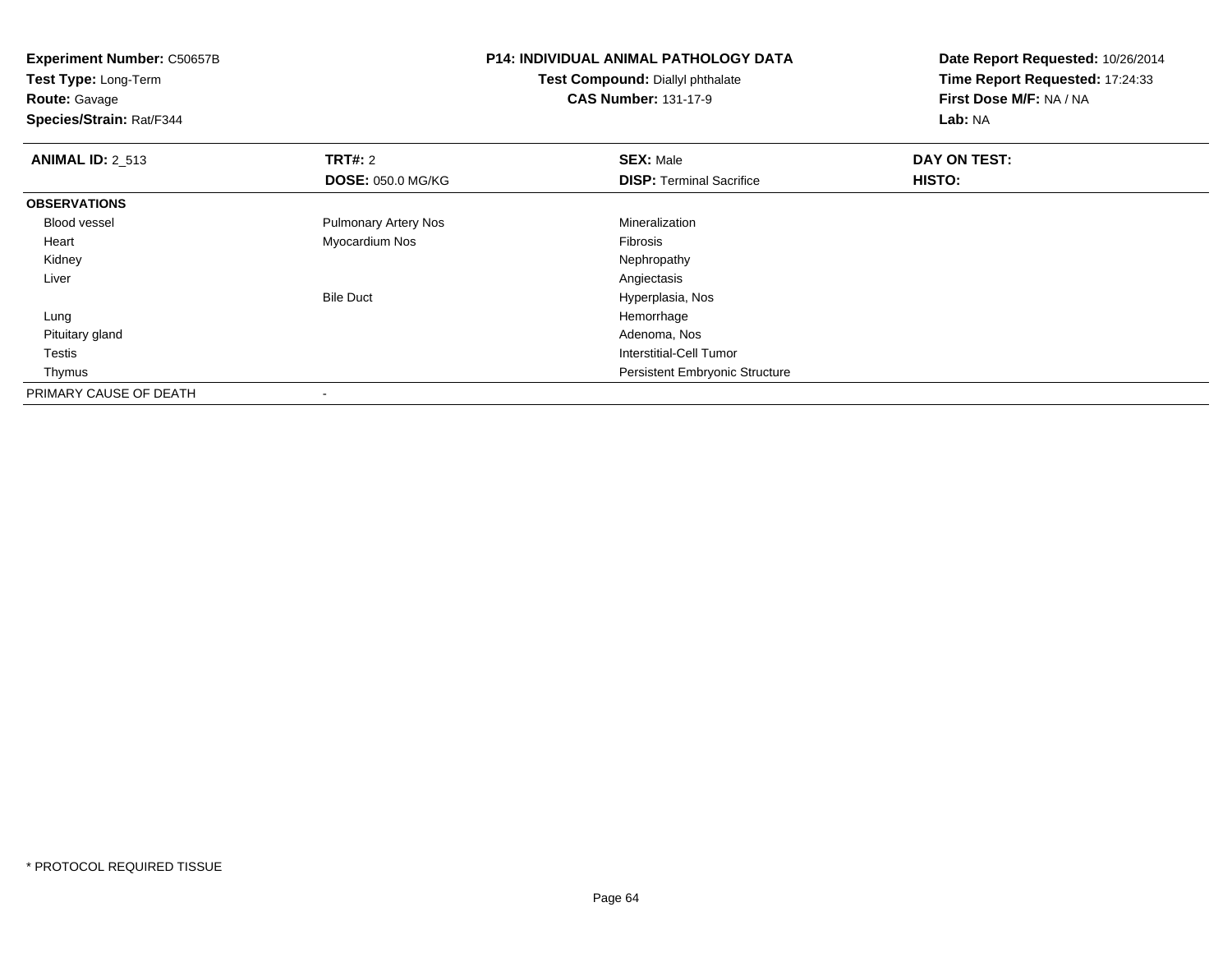**Test Type:** Long-Term**Route:** Gavage

**Species/Strain:** Rat/F344

# **P14: INDIVIDUAL ANIMAL PATHOLOGY DATA**

**Test Compound:** Diallyl phthalate**CAS Number:** 131-17-9

| <b>ANIMAL ID: 2_514</b> | <b>TRT#: 2</b>           | <b>SEX: Male</b>                      | DAY ON TEST: |  |
|-------------------------|--------------------------|---------------------------------------|--------------|--|
|                         | <b>DOSE: 050.0 MG/KG</b> | <b>DISP:</b> Moribund Sacrifice       | HISTO:       |  |
| <b>OBSERVATIONS</b>     |                          |                                       |              |  |
| Adrenal gland           |                          | Degeneration, Lipoid                  |              |  |
| Heart                   | Myocardium Nos           | Fibrosis                              |              |  |
| Kidney                  |                          | Nephropathy                           |              |  |
| Liver                   | <b>Bile Duct</b>         | Hyperplasia, Nos                      |              |  |
| Mammary gland           |                          | Hemoglobin Pigment                    |              |  |
| <b>Testis</b>           |                          | Hyperplasia, Interstitial Cell        |              |  |
|                         |                          | Hypospermatogenesis                   |              |  |
|                         |                          | Interstitial-Cell Tumor               |              |  |
| Thymus                  |                          | <b>Persistent Embryonic Structure</b> |              |  |
| Unspecified             | Multiple Organs Nos      | Leukemia, Mononuclear Cell            |              |  |
| PRIMARY CAUSE OF DEATH  |                          |                                       |              |  |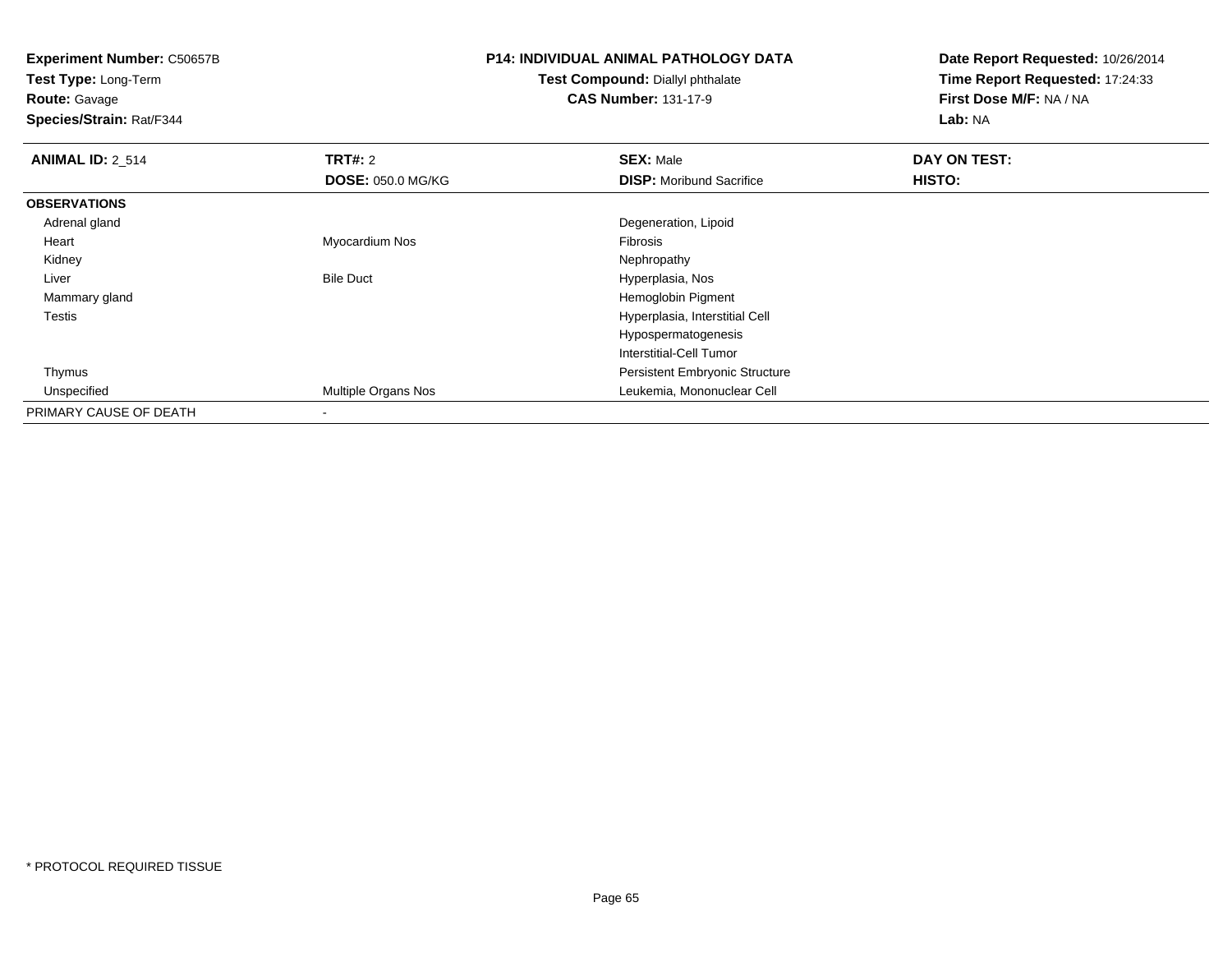**Experiment Number:** C50657B**Test Type:** Long-Term**Route:** Gavage **Species/Strain:** Rat/F344**P14: INDIVIDUAL ANIMAL PATHOLOGY DATATest Compound:** Diallyl phthalate**CAS Number:** 131-17-9**Date Report Requested:** 10/26/2014**Time Report Requested:** 17:24:33**First Dose M/F:** NA / NA**Lab:** NA**ANIMAL ID: 2 515 TRT#:** <sup>2</sup> **SEX:** Male **DAY ON TEST: DOSE:** 050.0 MG/KG**DISP:** Moribund Sacrifice **HISTO: OBSERVATIONS** Blood vessel Pulmonary Artery Nos MineralizationNecrosis, Nos Kidneyy and the control of the control of the control of the control of the control of the control of the control of the control of the control of the control of the control of the control of the control of the control of the co NephropathyAtrophy, Nos Pancreass and the contract of the contract of the contract of the contract of the contract  $\mathsf{A}$  at  $\mathsf{A}$  and  $\mathsf{A}$  and  $\mathsf{A}$  and  $\mathsf{A}$  and  $\mathsf{A}$  are contract of  $\mathsf{A}$  and  $\mathsf{A}$  and  $\mathsf{A}$  are contract of Pituitary glandAnterior Pituitary **Focal Cellular Change**  Testis Interstitial-Cell Tumor Thymus Persistent Embryonic Structure Unspecified Multiple Organs Nos Leukemia, Mononuclear Cell PRIMARY CAUSE OF DEATH-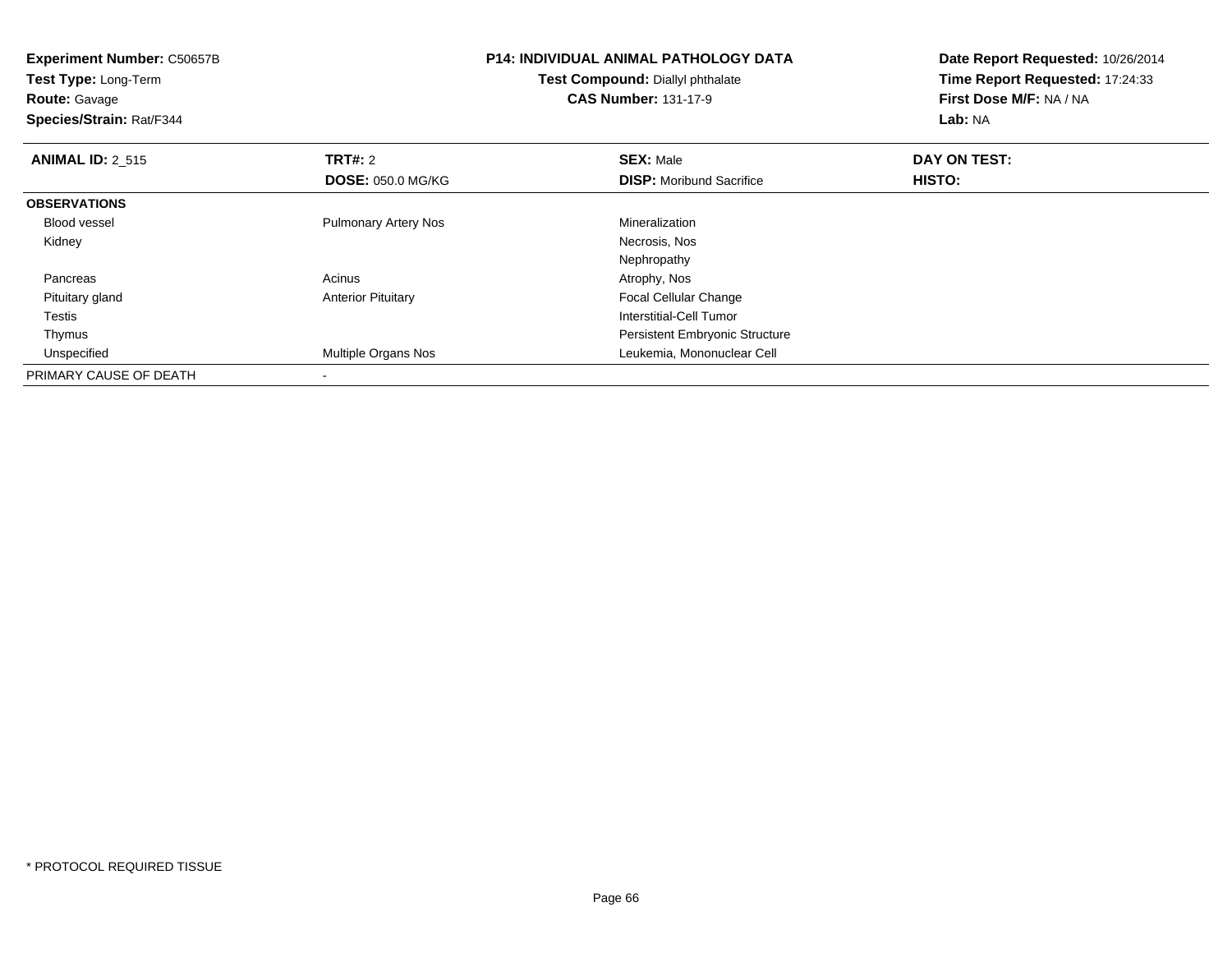| <b>Experiment Number: C50657B</b><br>Test Type: Long-Term<br><b>Route: Gavage</b><br>Species/Strain: Rat/F344 |                             | <b>P14: INDIVIDUAL ANIMAL PATHOLOGY DATA</b><br>Test Compound: Diallyl phthalate<br><b>CAS Number: 131-17-9</b> | Date Report Requested: 10/26/2014<br>Time Report Requested: 17:24:34<br>First Dose M/F: NA / NA<br>Lab: NA |  |
|---------------------------------------------------------------------------------------------------------------|-----------------------------|-----------------------------------------------------------------------------------------------------------------|------------------------------------------------------------------------------------------------------------|--|
| <b>ANIMAL ID: 2_516</b>                                                                                       | <b>TRT#:</b> 2              | <b>SEX: Male</b>                                                                                                | DAY ON TEST:                                                                                               |  |
|                                                                                                               | <b>DOSE: 050.0 MG/KG</b>    | <b>DISP:</b> Terminal Sacrifice                                                                                 | HISTO:                                                                                                     |  |
| <b>OBSERVATIONS</b>                                                                                           |                             |                                                                                                                 |                                                                                                            |  |
| <b>Blood vessel</b>                                                                                           | <b>Pulmonary Artery Nos</b> | Mineralization                                                                                                  |                                                                                                            |  |
| Heart                                                                                                         | Myocardium Nos              | <b>Fibrosis</b>                                                                                                 |                                                                                                            |  |
| Kidney                                                                                                        |                             | Hemorrhage                                                                                                      |                                                                                                            |  |
|                                                                                                               |                             | Nephropathy                                                                                                     |                                                                                                            |  |
| Pituitary gland                                                                                               |                             | Adenoma, Nos                                                                                                    |                                                                                                            |  |
| Prostate                                                                                                      |                             | Hyperplasia, Epithelial                                                                                         |                                                                                                            |  |
| Testis                                                                                                        |                             | Interstitial-Cell Tumor                                                                                         |                                                                                                            |  |
| PRIMARY CAUSE OF DEATH                                                                                        |                             |                                                                                                                 |                                                                                                            |  |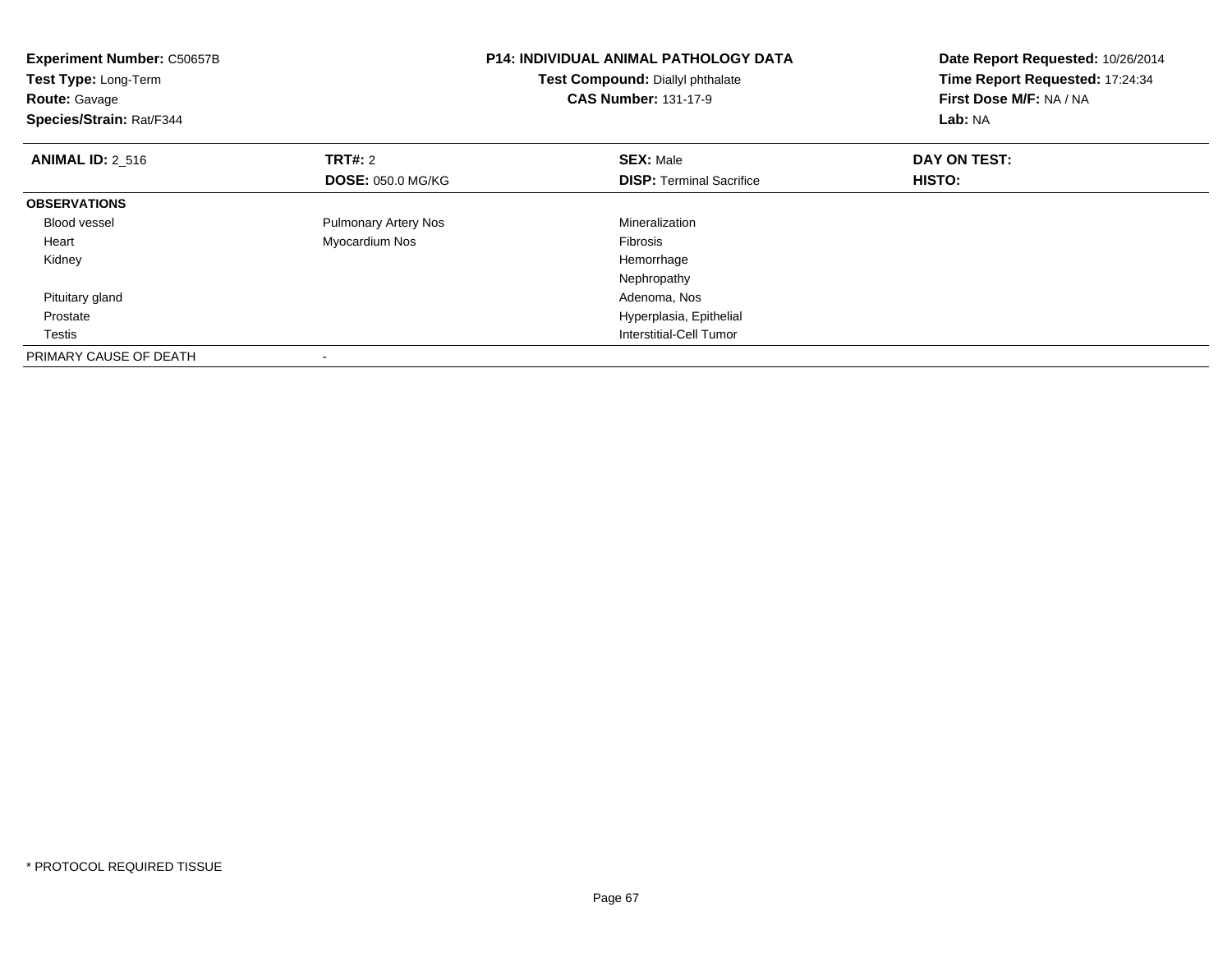| <b>Experiment Number: C50657B</b><br>Test Type: Long-Term<br><b>Route: Gavage</b><br>Species/Strain: Rat/F344 |                          | <b>P14: INDIVIDUAL ANIMAL PATHOLOGY DATA</b><br>Test Compound: Diallyl phthalate<br><b>CAS Number: 131-17-9</b> | Date Report Requested: 10/26/2014<br>Time Report Requested: 17:24:34<br>First Dose M/F: NA / NA<br>Lab: NA |  |
|---------------------------------------------------------------------------------------------------------------|--------------------------|-----------------------------------------------------------------------------------------------------------------|------------------------------------------------------------------------------------------------------------|--|
| <b>ANIMAL ID: 2 517</b>                                                                                       | <b>TRT#: 2</b>           | <b>SEX: Male</b>                                                                                                | DAY ON TEST:                                                                                               |  |
|                                                                                                               | <b>DOSE: 050.0 MG/KG</b> | <b>DISP:</b> Terminal Sacrifice                                                                                 | <b>HISTO:</b>                                                                                              |  |
| <b>OBSERVATIONS</b>                                                                                           |                          |                                                                                                                 |                                                                                                            |  |
| Adrenal gland                                                                                                 |                          | Pheochromocytoma                                                                                                |                                                                                                            |  |
| Heart                                                                                                         | Myocardium Nos           | Fibrosis                                                                                                        |                                                                                                            |  |
| Kidney                                                                                                        |                          | Nephropathy                                                                                                     |                                                                                                            |  |
| Testis                                                                                                        |                          | Interstitial-Cell Tumor                                                                                         |                                                                                                            |  |
| Thymus                                                                                                        |                          | <b>Persistent Embryonic Structure</b>                                                                           |                                                                                                            |  |
| Unspecified                                                                                                   | Multiple Organs Nos      | Leukemia, Mononuclear Cell                                                                                      |                                                                                                            |  |
| PRIMARY CAUSE OF DEATH                                                                                        |                          |                                                                                                                 |                                                                                                            |  |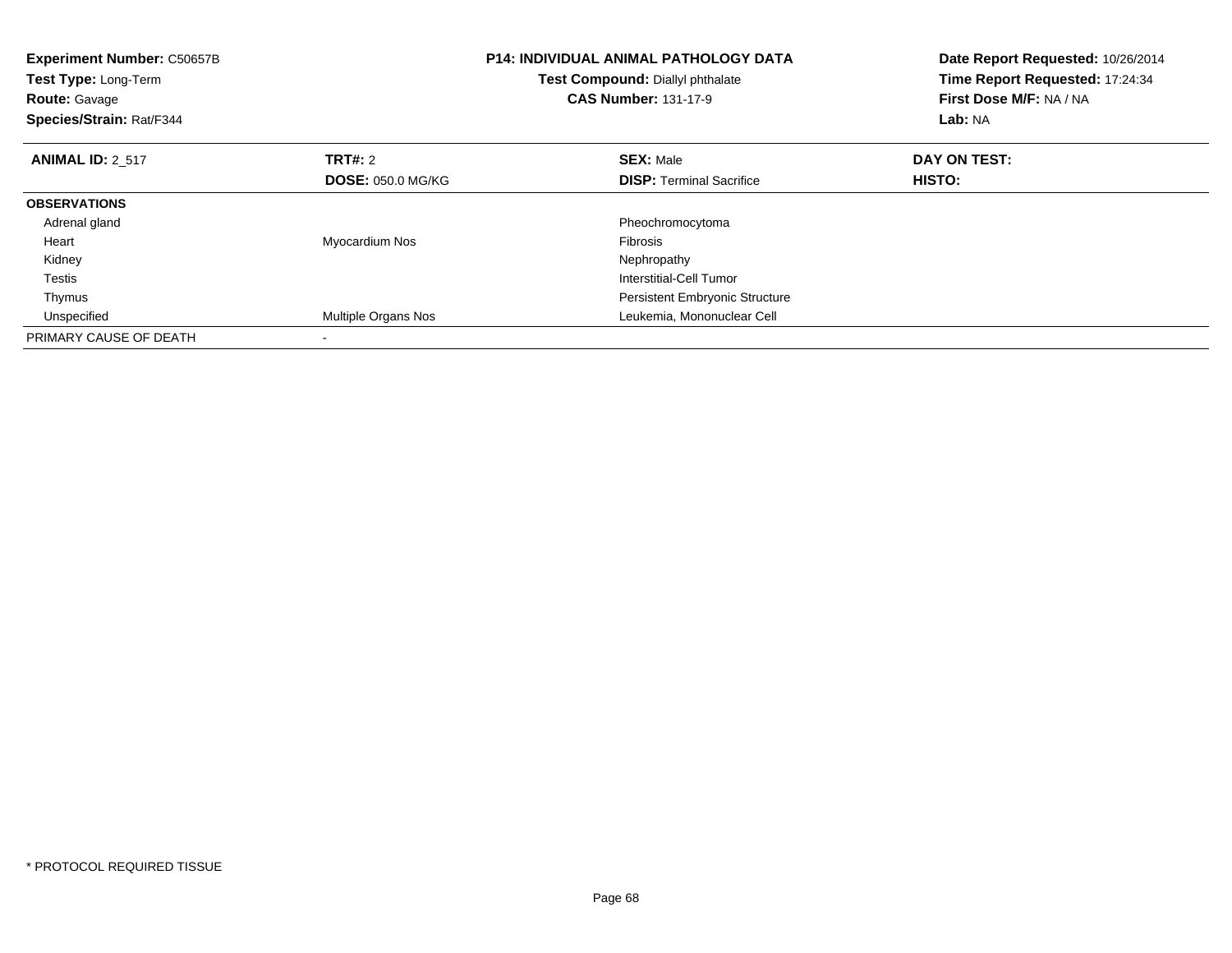| <b>Experiment Number: C50657B</b><br><b>Test Type: Long-Term</b><br><b>Route: Gavage</b><br>Species/Strain: Rat/F344 |                          | P14: INDIVIDUAL ANIMAL PATHOLOGY DATA<br>Test Compound: Diallyl phthalate<br><b>CAS Number: 131-17-9</b> | Date Report Requested: 10/26/2014<br>Time Report Requested: 17:24:34<br>First Dose M/F: NA / NA<br>Lab: NA |  |
|----------------------------------------------------------------------------------------------------------------------|--------------------------|----------------------------------------------------------------------------------------------------------|------------------------------------------------------------------------------------------------------------|--|
| <b>ANIMAL ID: 2 518</b>                                                                                              | TRT#: 2                  | <b>SEX: Male</b>                                                                                         | DAY ON TEST:                                                                                               |  |
|                                                                                                                      | <b>DOSE: 050.0 MG/KG</b> | <b>DISP:</b> Moribund Sacrifice                                                                          | <b>HISTO:</b>                                                                                              |  |
| <b>OBSERVATIONS</b>                                                                                                  |                          |                                                                                                          |                                                                                                            |  |
| Heart                                                                                                                | Myocardium Nos           | <b>Fibrosis</b>                                                                                          |                                                                                                            |  |
| Kidney                                                                                                               |                          | Nephropathy                                                                                              |                                                                                                            |  |
| Liver                                                                                                                | <b>Bile Duct</b>         | Hyperplasia, Nos                                                                                         |                                                                                                            |  |
|                                                                                                                      |                          | Thrombosis, Nos                                                                                          |                                                                                                            |  |
| Testis                                                                                                               |                          | Interstitial-Cell Tumor                                                                                  |                                                                                                            |  |
| Unspecified                                                                                                          | Multiple Organs Nos      | Leukemia, Mononuclear Cell                                                                               |                                                                                                            |  |
| PRIMARY CAUSE OF DEATH                                                                                               |                          |                                                                                                          |                                                                                                            |  |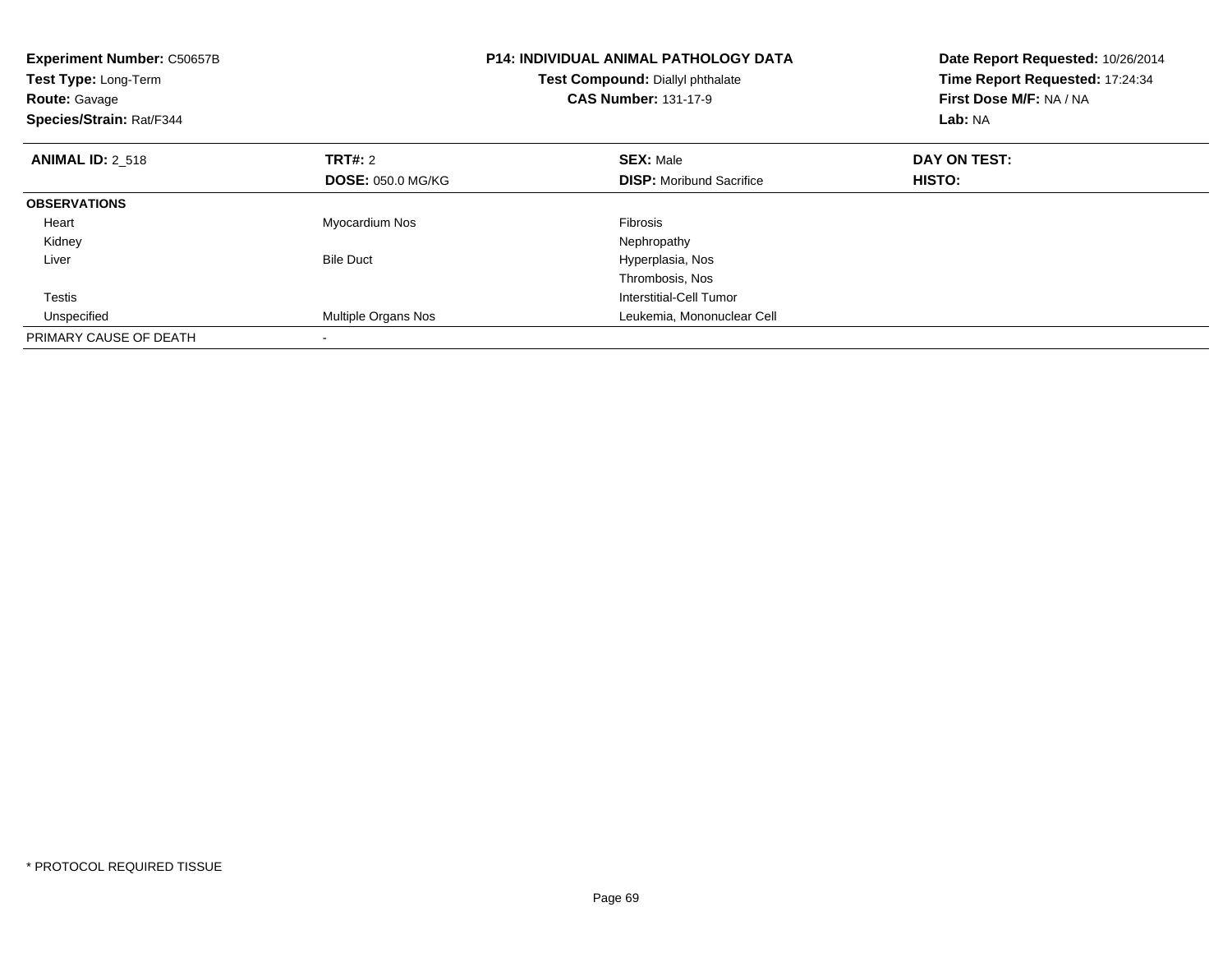**Test Type:** Long-Term**Route:** Gavage

**Species/Strain:** Rat/F344

### **P14: INDIVIDUAL ANIMAL PATHOLOGY DATATest Compound:** Diallyl phthalate

**CAS Number:** 131-17-9

| <b>ANIMAL ID: 2_519</b> | <b>TRT#: 2</b>           | <b>SEX: Male</b>                | DAY ON TEST: |
|-------------------------|--------------------------|---------------------------------|--------------|
|                         | <b>DOSE: 050.0 MG/KG</b> | <b>DISP:</b> Terminal Sacrifice | HISTO:       |
| <b>OBSERVATIONS</b>     |                          |                                 |              |
| Heart                   | Myocardium Nos           | Fibrosis                        |              |
| Kidney                  |                          | Hemorrhage                      |              |
|                         |                          | Nephropathy                     |              |
| Liver                   | <b>Bile Duct</b>         | Hyperplasia, Nos                |              |
| Lung                    |                          | Inflammation, Interstitial      |              |
| Mammary gland           |                          | Fibroadenoma                    |              |
| Pancreas                | Acinus                   | Atrophy, Nos                    |              |
| Prostate                |                          | Hyperplasia, Epithelial         |              |
|                         |                          | Inflammation, Chronic           |              |
| Testis                  |                          | Interstitial-Cell Tumor         |              |
| PRIMARY CAUSE OF DEATH  | -                        |                                 |              |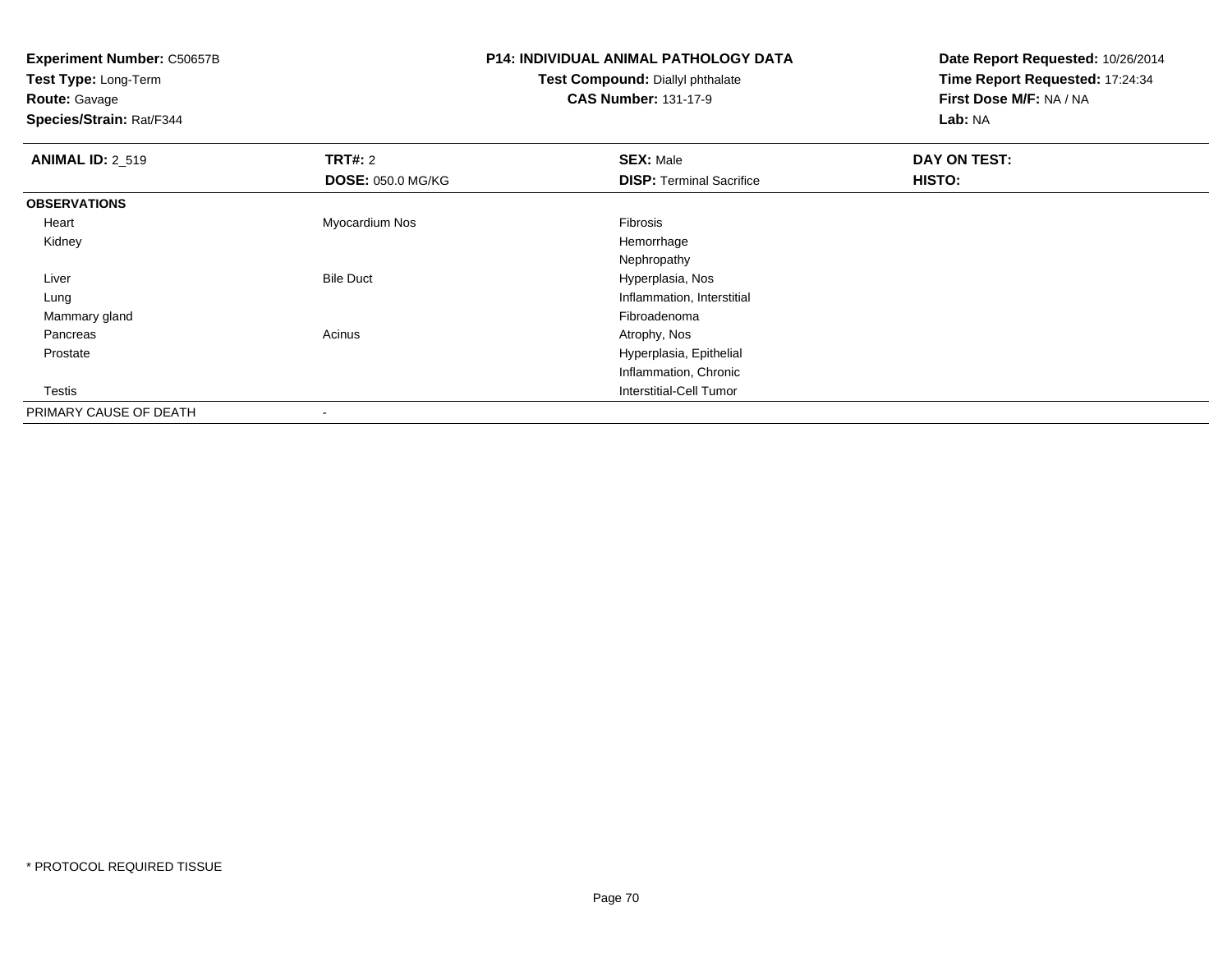**Test Type:** Long-Term

**Route:** Gavage

**Species/Strain:** Rat/F344

### **P14: INDIVIDUAL ANIMAL PATHOLOGY DATA**

**Test Compound:** Diallyl phthalate**CAS Number:** 131-17-9

| <b>ANIMAL ID: 2_520</b> | TRT#: 2                  | <b>SEX: Male</b>                | DAY ON TEST: |  |
|-------------------------|--------------------------|---------------------------------|--------------|--|
|                         | <b>DOSE: 050.0 MG/KG</b> | <b>DISP:</b> Moribund Sacrifice | HISTO:       |  |
| <b>OBSERVATIONS</b>     |                          |                                 |              |  |
| Adrenal gland           |                          | Angiectasis                     |              |  |
| Eye                     | Sclera                   | Mineralization                  |              |  |
| Kidney                  |                          | Nephropathy                     |              |  |
| Liver                   | Centrilobular            | Atrophy, Nos                    |              |  |
|                         | <b>Bile Duct</b>         | Hyperplasia, Nos                |              |  |
|                         | Periportal               | Pigmentation, Nos               |              |  |
| Prostate                |                          | Inflammation, Chronic           |              |  |
| Testis                  |                          | Interstitial-Cell Tumor         |              |  |
|                         |                          | Mineralization                  |              |  |
| Thymus                  |                          | Persistent Embryonic Structure  |              |  |
| Unspecified             | Mediastinum Nos          | Hemorrhage                      |              |  |
|                         | Multiple Organs Nos      | Leukemia, Mononuclear Cell      |              |  |
| Urinary bladder         |                          | Inflammation, Chronic           |              |  |
| PRIMARY CAUSE OF DEATH  | -                        |                                 |              |  |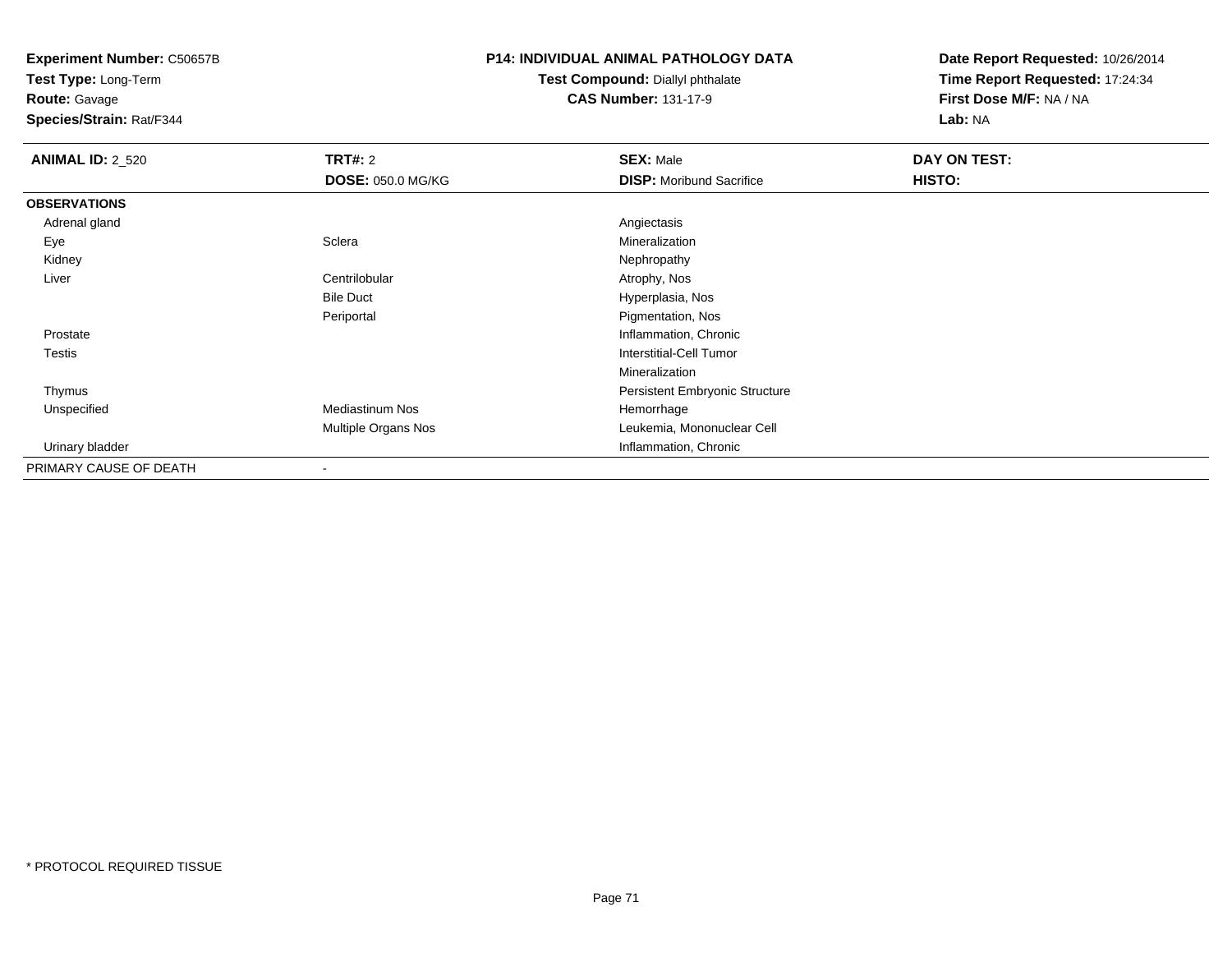**Experiment Number:** C50657B**Test Type:** Long-Term**Route:** Gavage **Species/Strain:** Rat/F344**P14: INDIVIDUAL ANIMAL PATHOLOGY DATATest Compound:** Diallyl phthalate**CAS Number:** 131-17-9**Date Report Requested:** 10/26/2014**Time Report Requested:** 17:24:34**First Dose M/F:** NA / NA**Lab:** NA**ANIMAL ID:** 2\_521**TRT#:** 2 **SEX:** Male **DAY ON TEST: DOSE:** 050.0 MG/KG**DISP:** Terminal Sacrifice **HISTO: OBSERVATIONS** Blood vessel Pulmonary Artery Nos Mineralization Eyee de la constitución de la constitución de la constitución de la constitución de la constitución de la constitución<br>En el constitución de la constitución de la constitución de la constitución de la constitución de la const Retina Degeneration, Nos Heart Myocardium Nos Fibrosis Kidneyy the control of the control of the control of the control of the control of the control of the control of the control of the control of the control of the control of the control of the control of the control of the contro Pituitary glandAnterior Pituitary **Focal Cellular Change**<br>
Hemorrhage<br>
Hemorrhage Prostatee design of the state of the state of the state of the state of the state of the state of the state of the state of the state of the state of the state of the state of the state of the state of the state of the state of th Testis Interstitial-Cell Tumor Thymus Persistent Embryonic StructurePRIMARY CAUSE OF DEATH-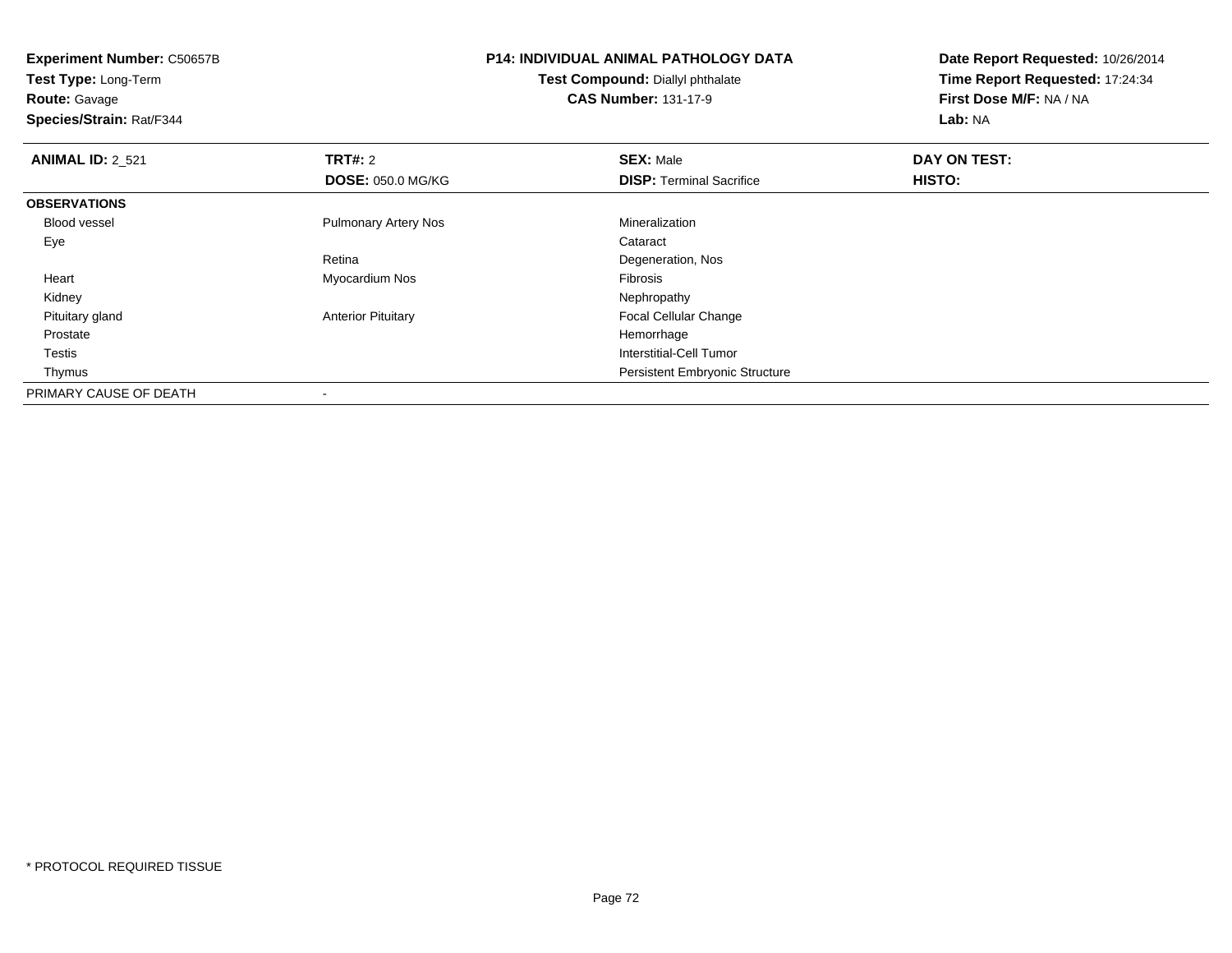**Test Type:** Long-Term

**Route:** Gavage

**Species/Strain:** Rat/F344

# **P14: INDIVIDUAL ANIMAL PATHOLOGY DATA**

**Test Compound:** Diallyl phthalate**CAS Number:** 131-17-9

| <b>ANIMAL ID: 2_522</b> | TRT#: 2                   | <b>SEX: Male</b>                | DAY ON TEST: |  |
|-------------------------|---------------------------|---------------------------------|--------------|--|
|                         | <b>DOSE: 050.0 MG/KG</b>  | <b>DISP: Terminal Sacrifice</b> | HISTO:       |  |
| <b>OBSERVATIONS</b>     |                           |                                 |              |  |
| Eye                     |                           | Cataract                        |              |  |
|                         | Retina                    | Degeneration, Nos               |              |  |
| Heart                   | Myocardium Nos            | Degeneration, Nos               |              |  |
|                         | Myocardium Nos            | Fibrosis                        |              |  |
| Kidney                  |                           | Nephropathy                     |              |  |
| Pancreas                | Acinus                    | Atrophy, Nos                    |              |  |
| Pituitary gland         | <b>Anterior Pituitary</b> | <b>Focal Cellular Change</b>    |              |  |
| Prostate                |                           | Hyperplasia, Epithelial         |              |  |
| Testis                  |                           | <b>Interstitial-Cell Tumor</b>  |              |  |
| Thyroid                 |                           | C-Cell Adenoma                  |              |  |
| Unspecified             | Abdomen                   | Fibroma                         |              |  |
| PRIMARY CAUSE OF DEATH  | $\,$                      |                                 |              |  |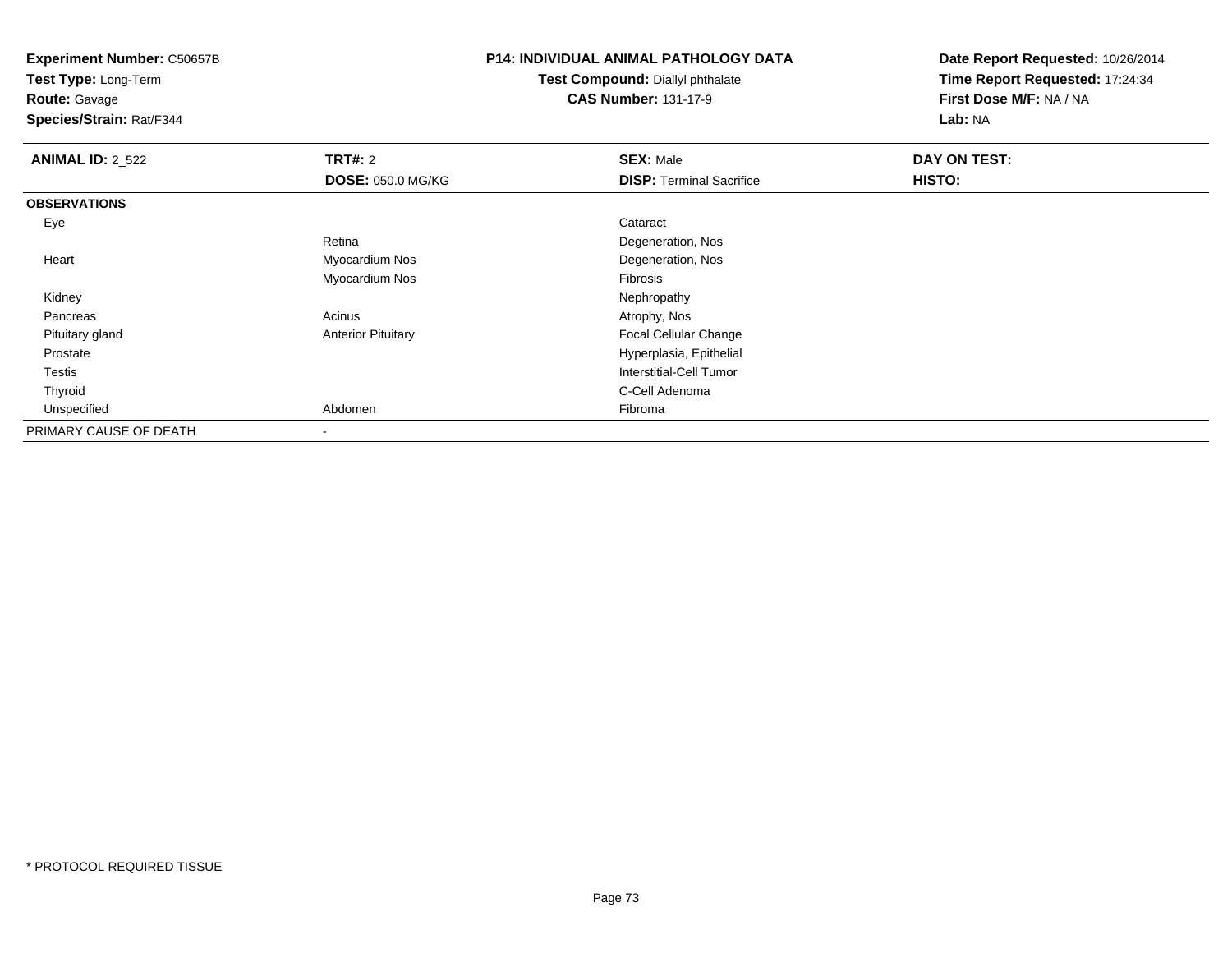**Test Type:** Long-Term

**Route:** Gavage

**Species/Strain:** Rat/F344

# **P14: INDIVIDUAL ANIMAL PATHOLOGY DATA**

**Test Compound:** Diallyl phthalate**CAS Number:** 131-17-9

| <b>ANIMAL ID: 2_523</b> | <b>TRT#: 2</b>            | <b>SEX: Male</b>                | DAY ON TEST: |  |
|-------------------------|---------------------------|---------------------------------|--------------|--|
|                         | <b>DOSE: 050.0 MG/KG</b>  | <b>DISP: Terminal Sacrifice</b> | HISTO:       |  |
| <b>OBSERVATIONS</b>     |                           |                                 |              |  |
| Adrenal gland           |                           | Pheochromocytoma                |              |  |
| Eye                     |                           | Cataract                        |              |  |
|                         | Retina                    | Degeneration, Nos               |              |  |
| Heart                   | Myocardium Nos            | Fibrosis                        |              |  |
| Kidney                  |                           | Nephropathy                     |              |  |
| Liver                   |                           | Cytoplasmic Change, Nos         |              |  |
| Lung                    |                           | Inflammation, Interstitial      |              |  |
| Pancreas                | Acinus                    | Atrophy, Nos                    |              |  |
|                         |                           | Hyperplasia, Focal              |              |  |
| Pituitary gland         | <b>Anterior Pituitary</b> | <b>Focal Cellular Change</b>    |              |  |
| Testis                  |                           | Interstitial-Cell Tumor         |              |  |
| PRIMARY CAUSE OF DEATH  | $\blacksquare$            |                                 |              |  |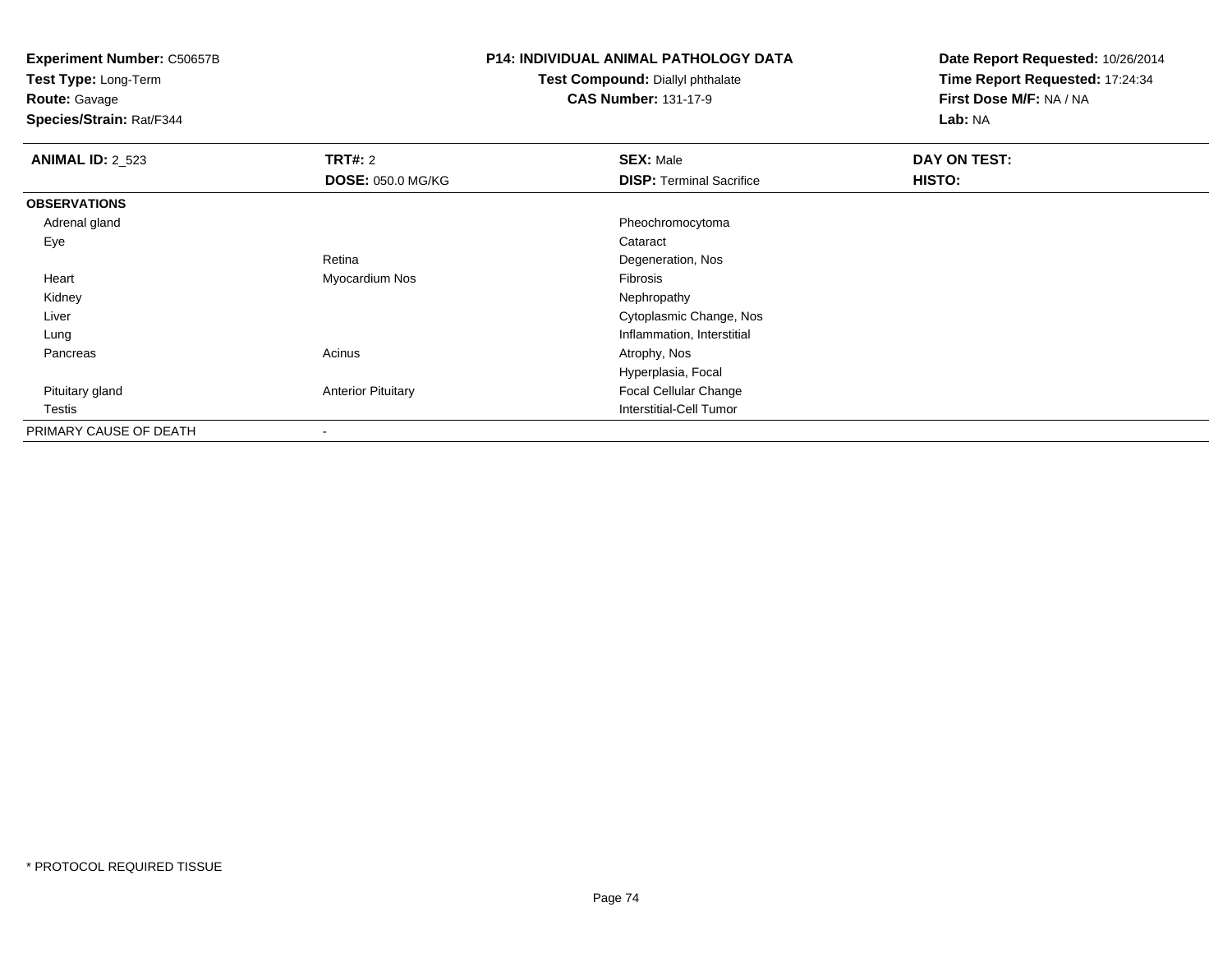**Test Type:** Long-Term**Route:** Gavage

**Species/Strain:** Rat/F344

### **P14: INDIVIDUAL ANIMAL PATHOLOGY DATATest Compound:** Diallyl phthalate

**CAS Number:** 131-17-9

| <b>ANIMAL ID: 2_524</b> | <b>TRT#: 2</b>           | <b>SEX: Male</b>                | DAY ON TEST: |  |
|-------------------------|--------------------------|---------------------------------|--------------|--|
|                         | <b>DOSE: 050.0 MG/KG</b> | <b>DISP: Terminal Sacrifice</b> | HISTO:       |  |
| <b>OBSERVATIONS</b>     |                          |                                 |              |  |
| Heart                   | Myocardium Nos           | Fibrosis                        |              |  |
| Kidney                  |                          | Hemorrhage                      |              |  |
|                         |                          | Nephropathy                     |              |  |
| Liver                   | <b>Bile Duct</b>         | Hyperplasia, Nos                |              |  |
| Lung                    |                          | Inflammation, Interstitial      |              |  |
| Pancreas                |                          | Acinar-Cell Adenoma             |              |  |
|                         | Acinus                   | Atrophy, Nos                    |              |  |
|                         | Islets                   | Islet-Cell Adenoma              |              |  |
| Prostate                |                          | Inflammation, Chronic           |              |  |
| Testis                  |                          | Interstitial-Cell Tumor         |              |  |
| PRIMARY CAUSE OF DEATH  |                          |                                 |              |  |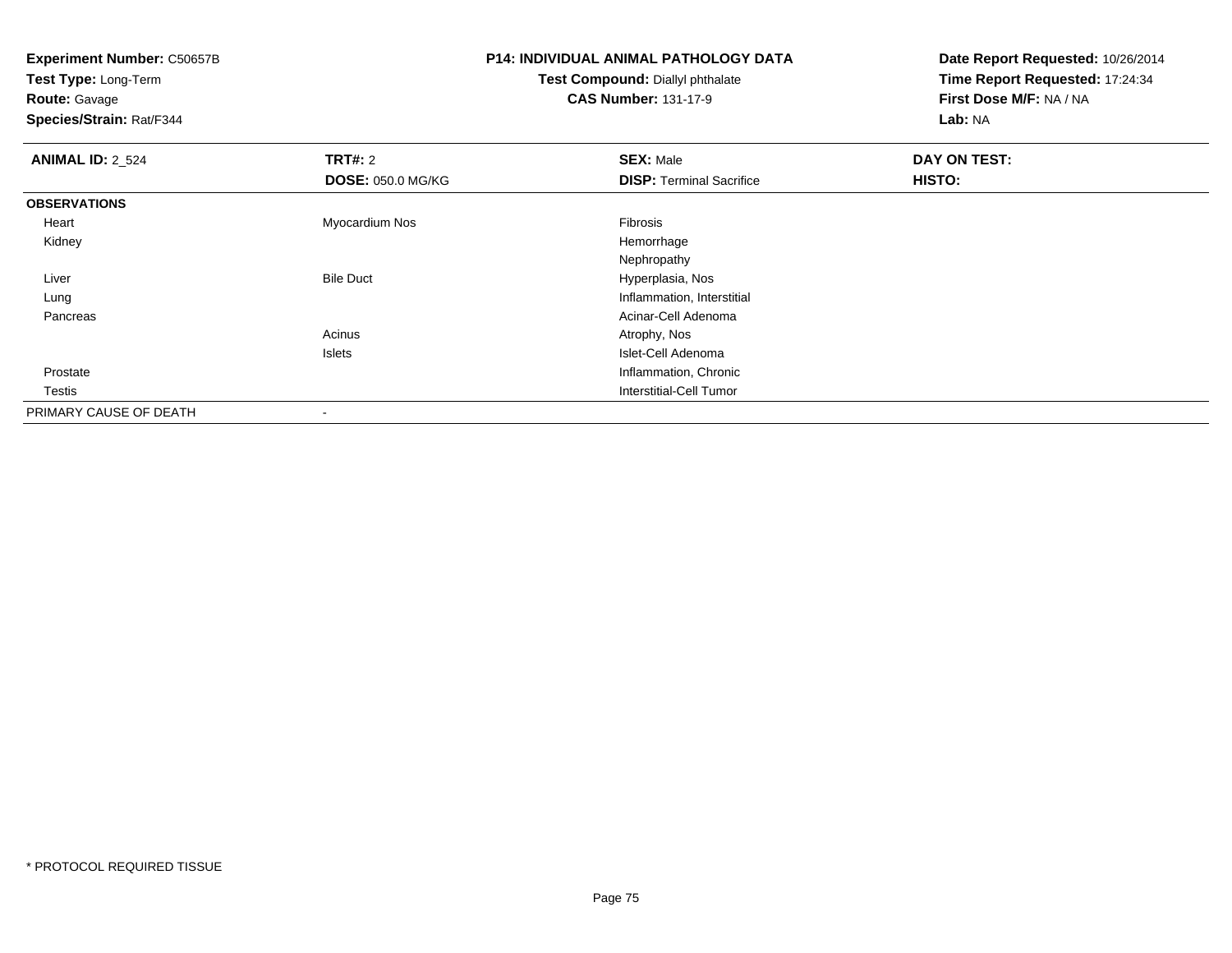**Test Type:** Long-Term**Route:** Gavage

**Species/Strain:** Rat/F344

# **P14: INDIVIDUAL ANIMAL PATHOLOGY DATA**

**Test Compound:** Diallyl phthalate**CAS Number:** 131-17-9

| <b>ANIMAL ID: 2_525</b> | TRT#: 2                     | <b>SEX: Male</b>                 | DAY ON TEST: |  |
|-------------------------|-----------------------------|----------------------------------|--------------|--|
|                         | <b>DOSE: 050.0 MG/KG</b>    | <b>DISP: Terminal Sacrifice</b>  | HISTO:       |  |
| <b>OBSERVATIONS</b>     |                             |                                  |              |  |
| Blood vessel            | <b>Pulmonary Artery Nos</b> | Mineralization                   |              |  |
| Eye                     |                             | Cataract                         |              |  |
|                         | Retina                      | Degeneration, Nos                |              |  |
| Heart                   | Myocardium Nos              | Fibrosis                         |              |  |
| Kidney                  |                             | Fibrosis, Diffuse                |              |  |
|                         |                             | Metamorphosis, Fatty             |              |  |
|                         |                             | Nephropathy                      |              |  |
| Liver                   |                             | Cytoplasmic Change, Eosinophilic |              |  |
|                         | <b>Bile Duct</b>            | Hyperplasia, Nos                 |              |  |
| Pancreas                |                             | Polyangiitis                     |              |  |
| Prostate                |                             | Hyperplasia, Epithelial          |              |  |
|                         |                             | Inflammation, Chronic            |              |  |
| PRIMARY CAUSE OF DEATH  | $\,$                        |                                  |              |  |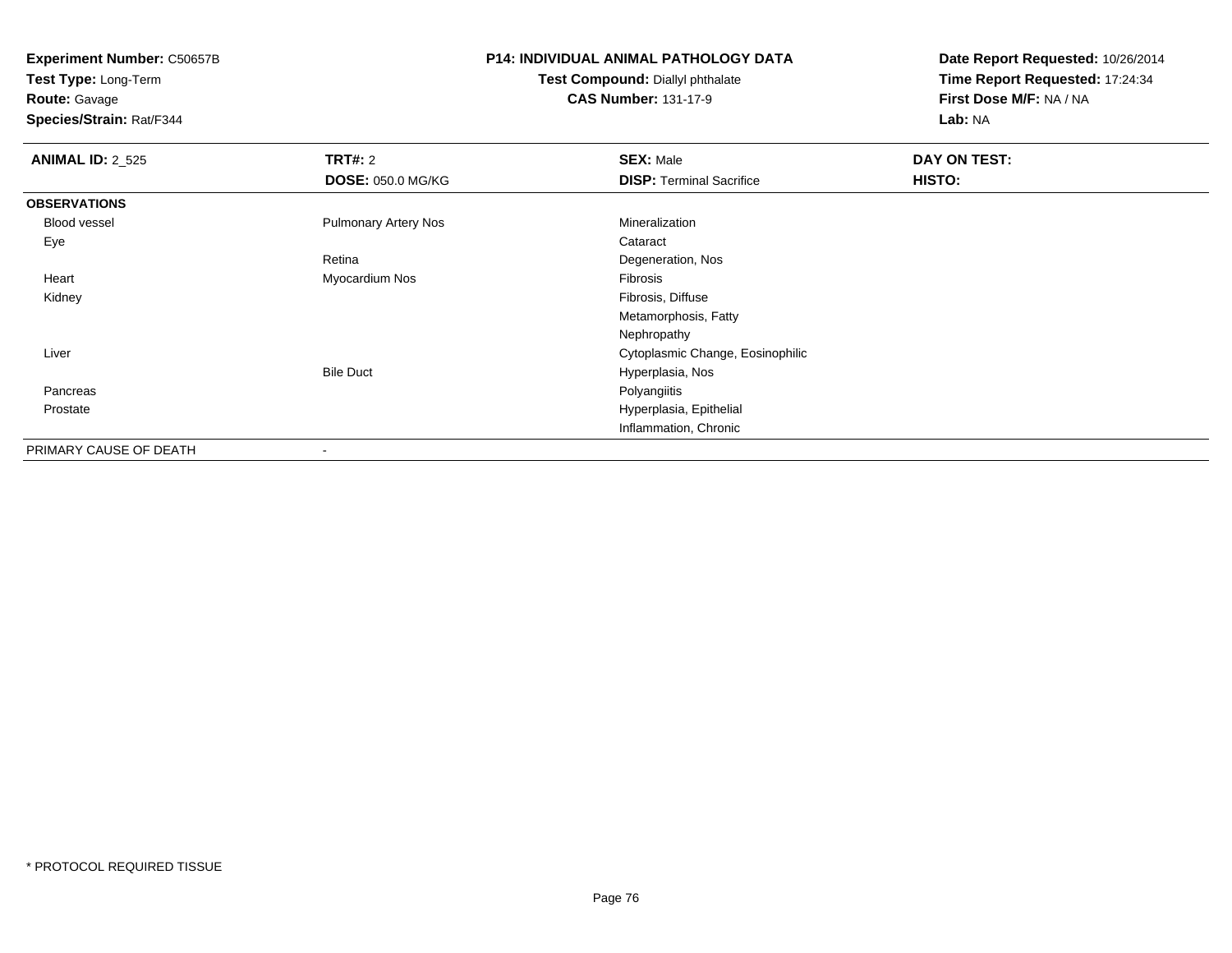**Test Type:** Long-Term

### **Route:** Gavage

**Species/Strain:** Rat/F344

### **P14: INDIVIDUAL ANIMAL PATHOLOGY DATA**

#### **Test Compound:** Diallyl phthalate**CAS Number:** 131-17-9

| <b>ANIMAL ID: 2_526</b> | <b>TRT#: 2</b>              | <b>SEX: Male</b>                | DAY ON TEST: |  |
|-------------------------|-----------------------------|---------------------------------|--------------|--|
|                         | <b>DOSE: 050.0 MG/KG</b>    | <b>DISP:</b> Moribund Sacrifice | HISTO:       |  |
| <b>OBSERVATIONS</b>     |                             |                                 |              |  |
| Adrenal gland           |                             | Pheochromocytoma                |              |  |
| <b>Blood vessel</b>     | <b>Pulmonary Artery Nos</b> | Mineralization                  |              |  |
| Heart                   | Myocardium Nos              | Fibrosis                        |              |  |
| Kidney                  |                             | Nephropathy                     |              |  |
| Liver                   | Periportal                  | Fibrosis                        |              |  |
|                         | <b>Bile Duct</b>            | Hyperplasia, Nos                |              |  |
|                         | Centrilobular               | Metamorphosis, Fatty            |              |  |
|                         |                             | Necrosis, Nos                   |              |  |
|                         | Periportal                  | Pigmentation, Nos               |              |  |
| Pituitary gland         | <b>Anterior Pituitary</b>   | Carcinoma, Nos                  |              |  |
| Stomach                 | Forestomach                 | Ulcer, Nos                      |              |  |
| Testis                  |                             | Hypospermatogenesis             |              |  |
| PRIMARY CAUSE OF DEATH  |                             |                                 |              |  |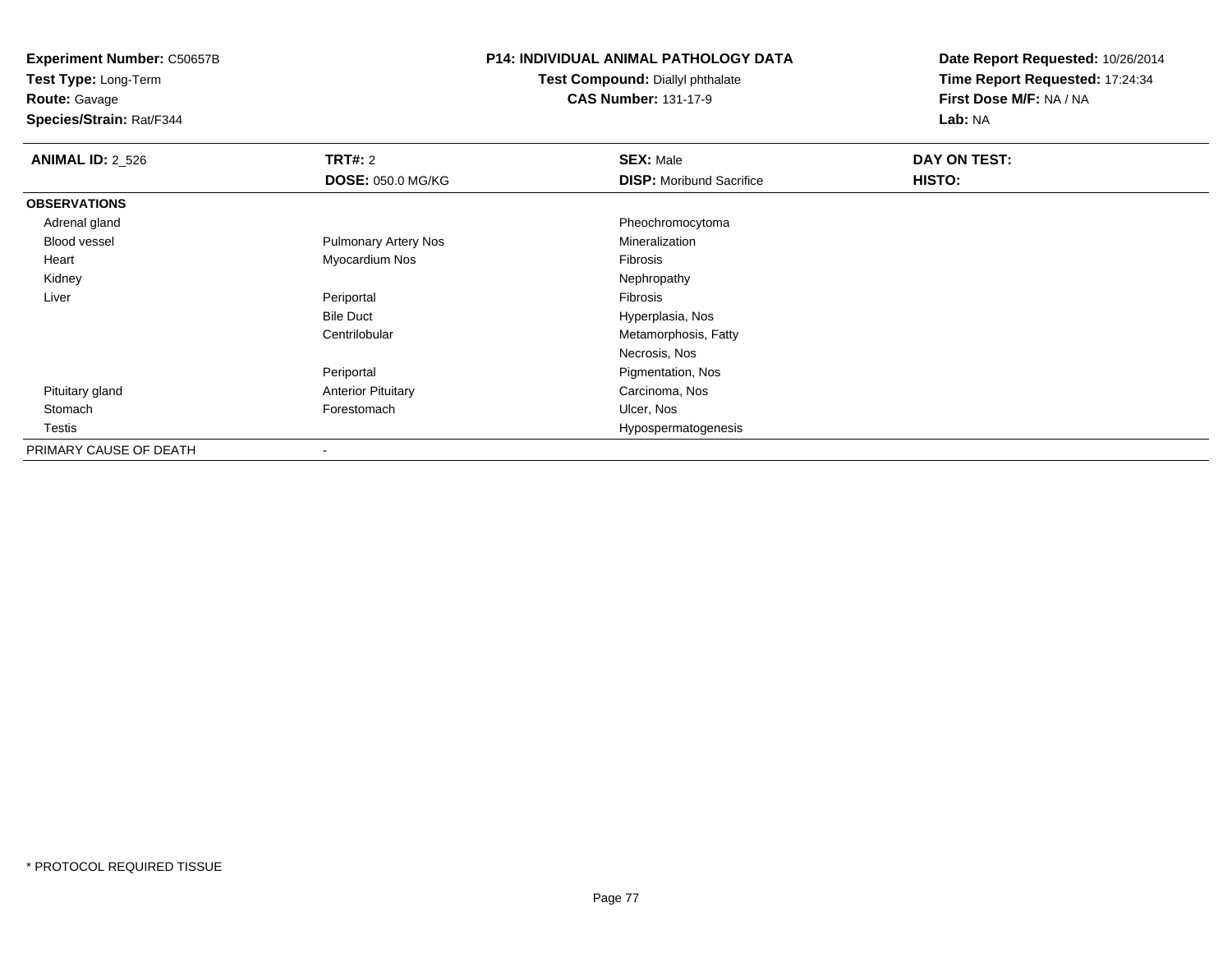| <b>Experiment Number: C50657B</b><br>Test Type: Long-Term<br><b>Route: Gavage</b><br>Species/Strain: Rat/F344 |                             | <b>P14: INDIVIDUAL ANIMAL PATHOLOGY DATA</b><br>Test Compound: Diallyl phthalate<br><b>CAS Number: 131-17-9</b> | Date Report Requested: 10/26/2014<br>Time Report Requested: 17:24:34<br>First Dose M/F: NA / NA<br>Lab: NA |
|---------------------------------------------------------------------------------------------------------------|-----------------------------|-----------------------------------------------------------------------------------------------------------------|------------------------------------------------------------------------------------------------------------|
| <b>ANIMAL ID: 2_527</b>                                                                                       | TRT#: 2                     | <b>SEX: Male</b>                                                                                                | DAY ON TEST:                                                                                               |
|                                                                                                               | <b>DOSE: 050.0 MG/KG</b>    | <b>DISP:</b> Moribund Sacrifice                                                                                 | HISTO:                                                                                                     |
| <b>OBSERVATIONS</b>                                                                                           |                             |                                                                                                                 |                                                                                                            |
| Blood vessel                                                                                                  | <b>Pulmonary Artery Nos</b> | Mineralization                                                                                                  |                                                                                                            |
| Heart                                                                                                         | Myocardium Nos              | Fibrosis                                                                                                        |                                                                                                            |
| Kidney                                                                                                        |                             | Nephropathy                                                                                                     |                                                                                                            |
| Testis                                                                                                        |                             | Interstitial-Cell Tumor                                                                                         |                                                                                                            |
|                                                                                                               |                             | Mineralization                                                                                                  |                                                                                                            |
| Thymus                                                                                                        |                             | Persistent Embryonic Structure                                                                                  |                                                                                                            |
| Unspecified                                                                                                   |                             | Myxosarcoma                                                                                                     |                                                                                                            |
| PRIMARY CAUSE OF DEATH                                                                                        |                             |                                                                                                                 |                                                                                                            |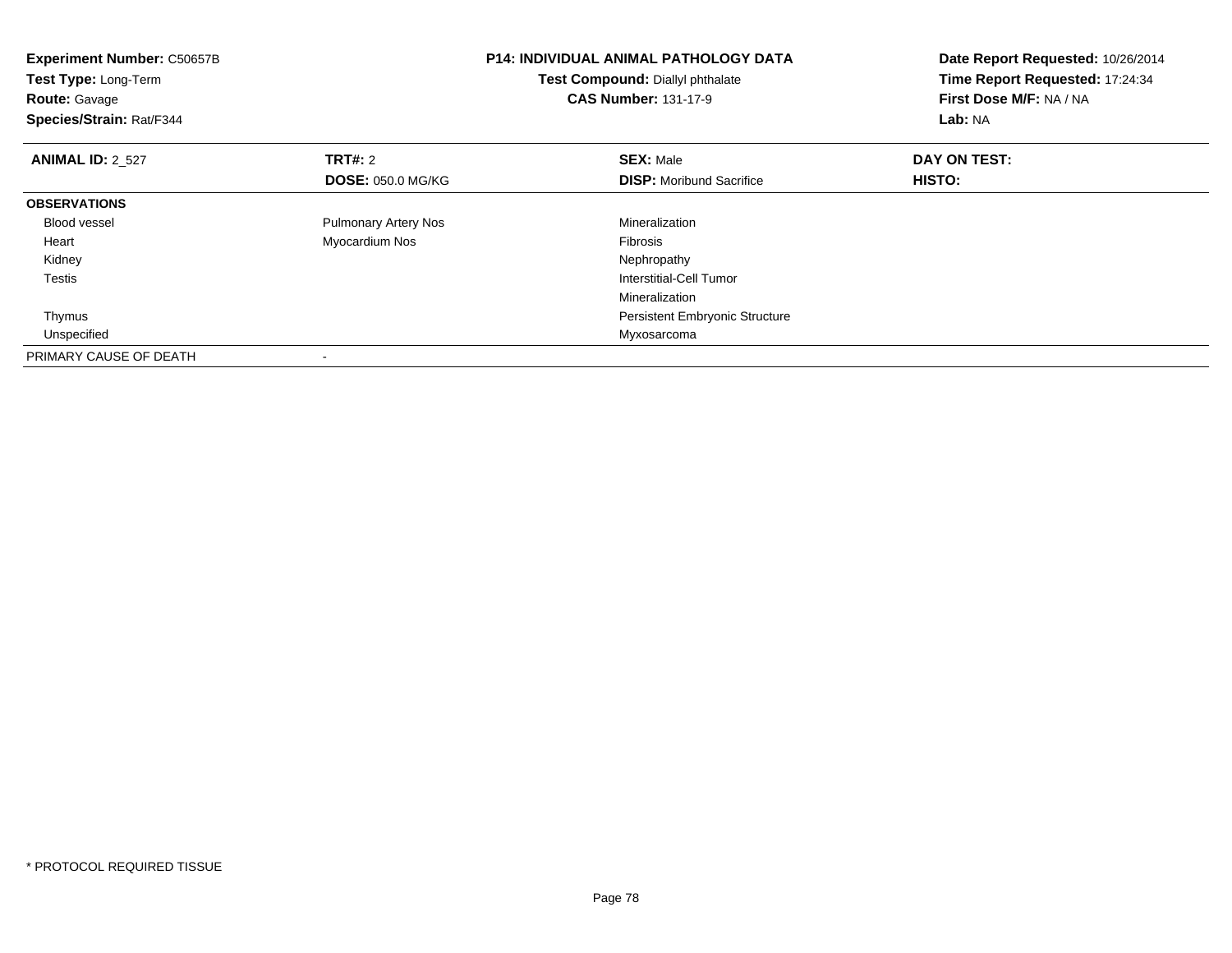| <b>Experiment Number: C50657B</b><br>Test Type: Long-Term<br><b>Route: Gavage</b><br>Species/Strain: Rat/F344 |                          | <b>P14: INDIVIDUAL ANIMAL PATHOLOGY DATA</b><br>Test Compound: Diallyl phthalate<br><b>CAS Number: 131-17-9</b> | Date Report Requested: 10/26/2014<br>Time Report Requested: 17:24:34<br>First Dose M/F: NA / NA<br>Lab: NA |
|---------------------------------------------------------------------------------------------------------------|--------------------------|-----------------------------------------------------------------------------------------------------------------|------------------------------------------------------------------------------------------------------------|
| <b>ANIMAL ID: 2 528</b>                                                                                       | <b>TRT#: 2</b>           | <b>SEX: Male</b>                                                                                                | DAY ON TEST:                                                                                               |
|                                                                                                               | <b>DOSE: 050.0 MG/KG</b> | <b>DISP: Terminal Sacrifice</b>                                                                                 | <b>HISTO:</b>                                                                                              |
| <b>OBSERVATIONS</b>                                                                                           |                          |                                                                                                                 |                                                                                                            |
| Bone                                                                                                          | Cartilage, Nos           | Necrosis, Nos                                                                                                   |                                                                                                            |
| Heart                                                                                                         | Myocardium Nos           | <b>Fibrosis</b>                                                                                                 |                                                                                                            |
| Kidney                                                                                                        |                          | Hemorrhage                                                                                                      |                                                                                                            |
|                                                                                                               |                          | Nephropathy                                                                                                     |                                                                                                            |
| Pancreas                                                                                                      | Acinus                   | Atrophy, Nos                                                                                                    |                                                                                                            |
|                                                                                                               |                          | Hyperplasia, Focal                                                                                              |                                                                                                            |
| Prostate                                                                                                      |                          | Inflammation, Chronic                                                                                           |                                                                                                            |
| Testis                                                                                                        |                          | Interstitial-Cell Tumor                                                                                         |                                                                                                            |
| PRIMARY CAUSE OF DEATH                                                                                        |                          |                                                                                                                 |                                                                                                            |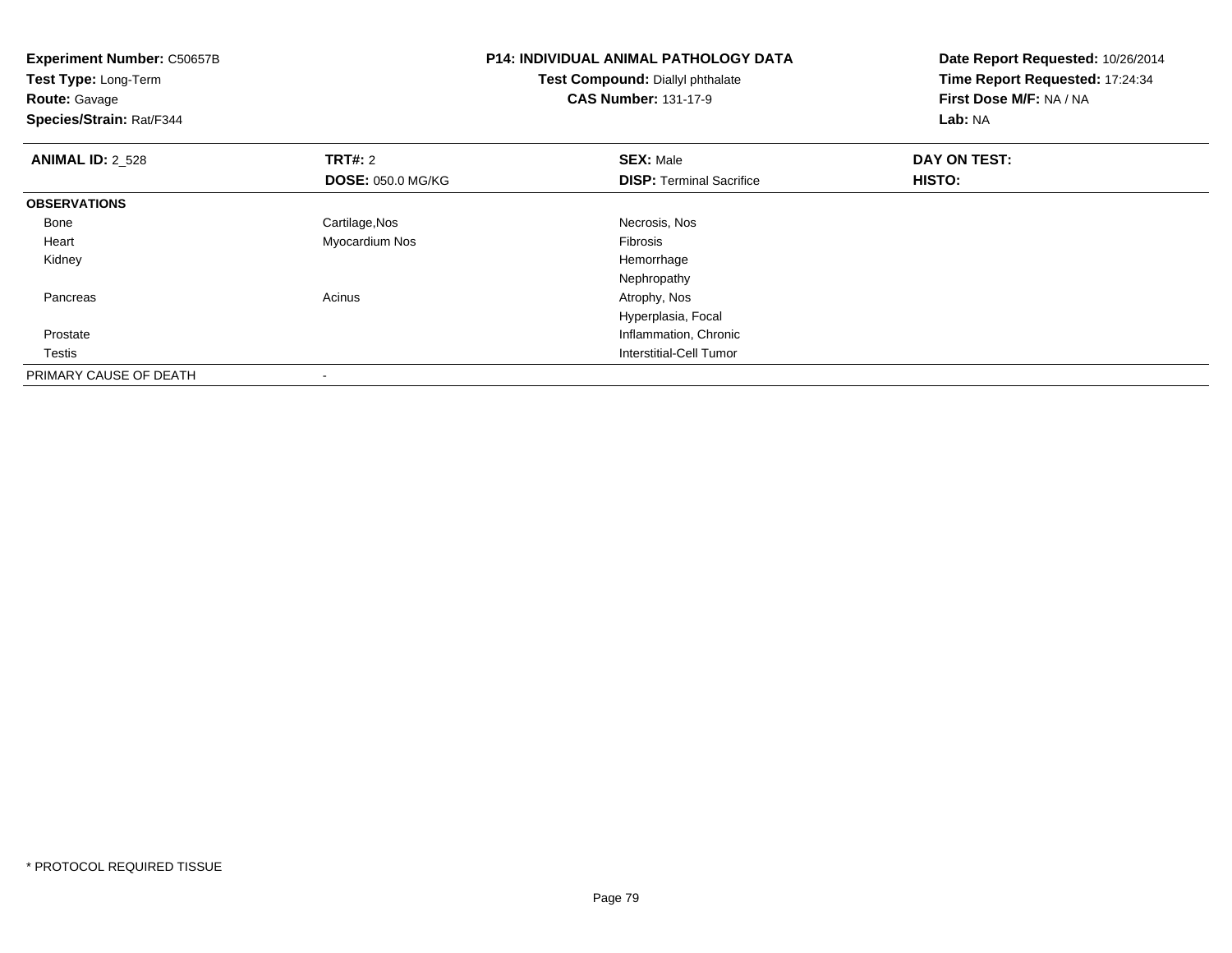**Experiment Number:** C50657B**Test Type:** Long-Term**Route:** Gavage **Species/Strain:** Rat/F344**P14: INDIVIDUAL ANIMAL PATHOLOGY DATATest Compound:** Diallyl phthalate**CAS Number:** 131-17-9**Date Report Requested:** 10/26/2014**Time Report Requested:** 17:24:34**First Dose M/F:** NA / NA**Lab:** NA**ANIMAL ID: 2 529 TRT#:** 2 **SEX:** Male **DAY ON TEST: DOSE:** 050.0 MG/KG**DISP:** Terminal Sacrifice **HISTO: OBSERVATIONS** Kidneyy the control of the control of the control of the control of the control of the control of the control of the control of the control of the control of the control of the control of the control of the control of the contro NephropathyHemorrhage Lymph nodePancreatic Lymph Node Pancreas Focal Cellular Change Pituitary gland**Anterior Pituitary**  Prostate Hyperplasia, Epithelial Testis Interstitial-Cell Tumor Thymus Persistent Embryonic StructurePRIMARY CAUSE OF DEATH-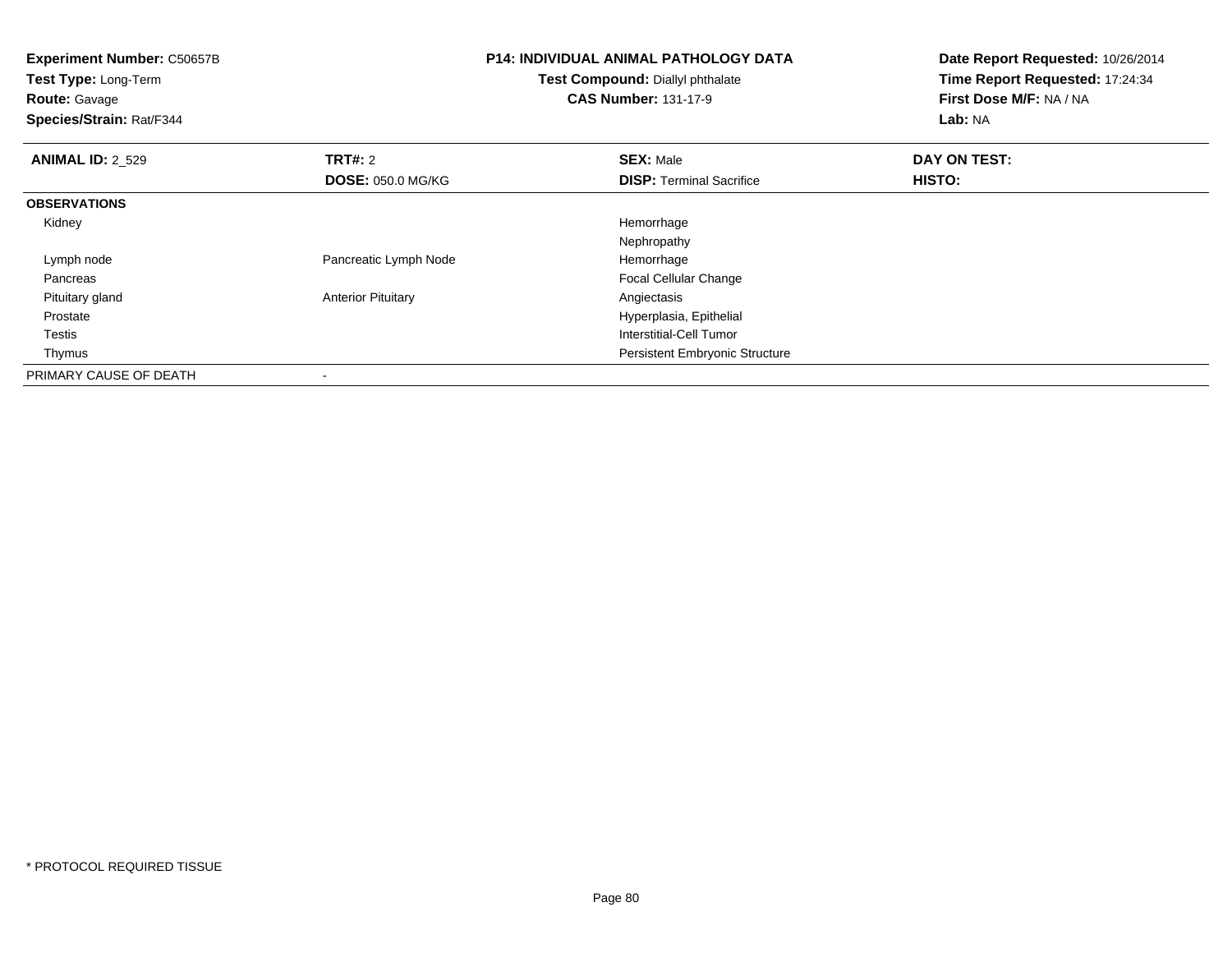**Experiment Number:** C50657B**Test Type:** Long-Term**Route:** Gavage **Species/Strain:** Rat/F344**P14: INDIVIDUAL ANIMAL PATHOLOGY DATATest Compound:** Diallyl phthalate**CAS Number:** 131-17-9**Date Report Requested:** 10/26/2014**Time Report Requested:** 17:24:34**First Dose M/F:** NA / NA**Lab:** NA**ANIMAL ID:** 2\_530**C TRT#:** 2 **SEX:** Male **DAY ON TEST: DOSE:** 050.0 MG/KG**DISP:** Terminal Sacrifice **HISTO: OBSERVATIONS** Adrenal glandCyst, Hemorrhagic<br>Nephropathy Kidneyy the control of the control of the control of the control of the control of the control of the control of the control of the control of the control of the control of the control of the control of the control of the contro LungInflammation, Interstitial<br>Degeneration, Cystic Lymph nodeMandibular Lymph Node Degeneration, Cystic Degeneration, Cystem Controller Cystem Controller Cystem Controller<br>
Reratoacanthoma Skinn and the control of the control of the control of the control of the control of the control of the control of the control of the control of the control of the control of the control of the control of the control of the co Testis Interstitial-Cell Tumor Mineralization Persistent Embryonic Structure ThymusPRIMARY CAUSE OF DEATH

-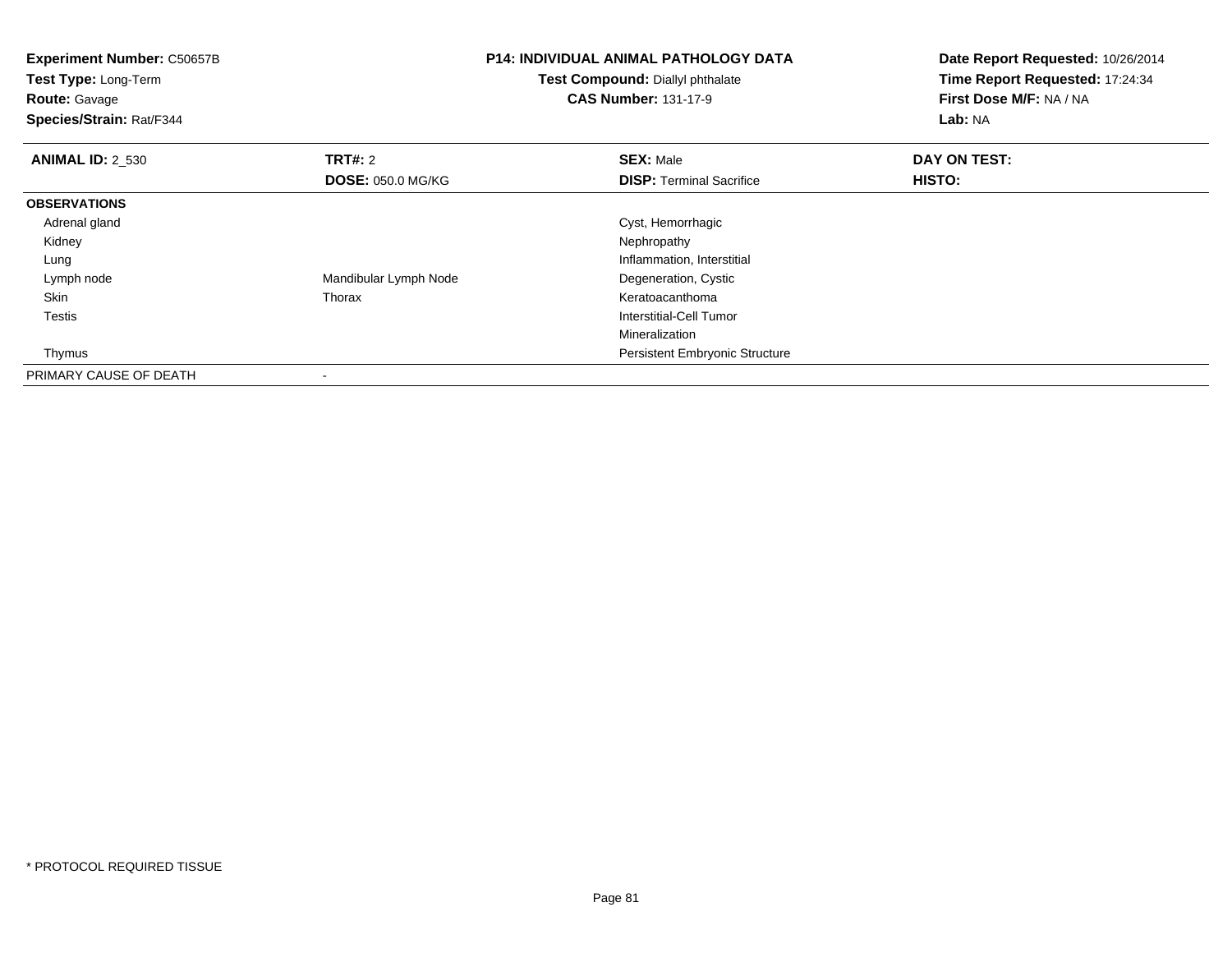**Test Type:** Long-Term**Route:** Gavage

**Species/Strain:** Rat/F344

# **P14: INDIVIDUAL ANIMAL PATHOLOGY DATA**

**Test Compound:** Diallyl phthalate**CAS Number:** 131-17-9

| <b>ANIMAL ID: 2 531</b> | <b>TRT#: 2</b>           | <b>SEX: Male</b>                      | <b>DAY ON TEST:</b> |  |
|-------------------------|--------------------------|---------------------------------------|---------------------|--|
|                         | <b>DOSE: 050.0 MG/KG</b> | <b>DISP: Terminal Sacrifice</b>       | <b>HISTO:</b>       |  |
| <b>OBSERVATIONS</b>     |                          |                                       |                     |  |
| Bone                    | Cartilage, Nos           | Necrosis, Nos                         |                     |  |
| Eye                     | Sclera                   | Mineralization                        |                     |  |
| Kidney                  |                          | Nephropathy                           |                     |  |
| Lung                    |                          | Inflammation, Granulomatous           |                     |  |
| Pituitary gland         |                          | Adenoma, Nos                          |                     |  |
| <b>Testis</b>           |                          | Hyperplasia, Interstitial Cell        |                     |  |
|                         |                          | Hypospermatogenesis                   |                     |  |
|                         |                          | Interstitial-Cell Tumor               |                     |  |
| Thymus                  |                          | <b>Persistent Embryonic Structure</b> |                     |  |
| Unspecified             | Multiple Organs Nos      | Leukemia, Mononuclear Cell            |                     |  |
| PRIMARY CAUSE OF DEATH  |                          |                                       |                     |  |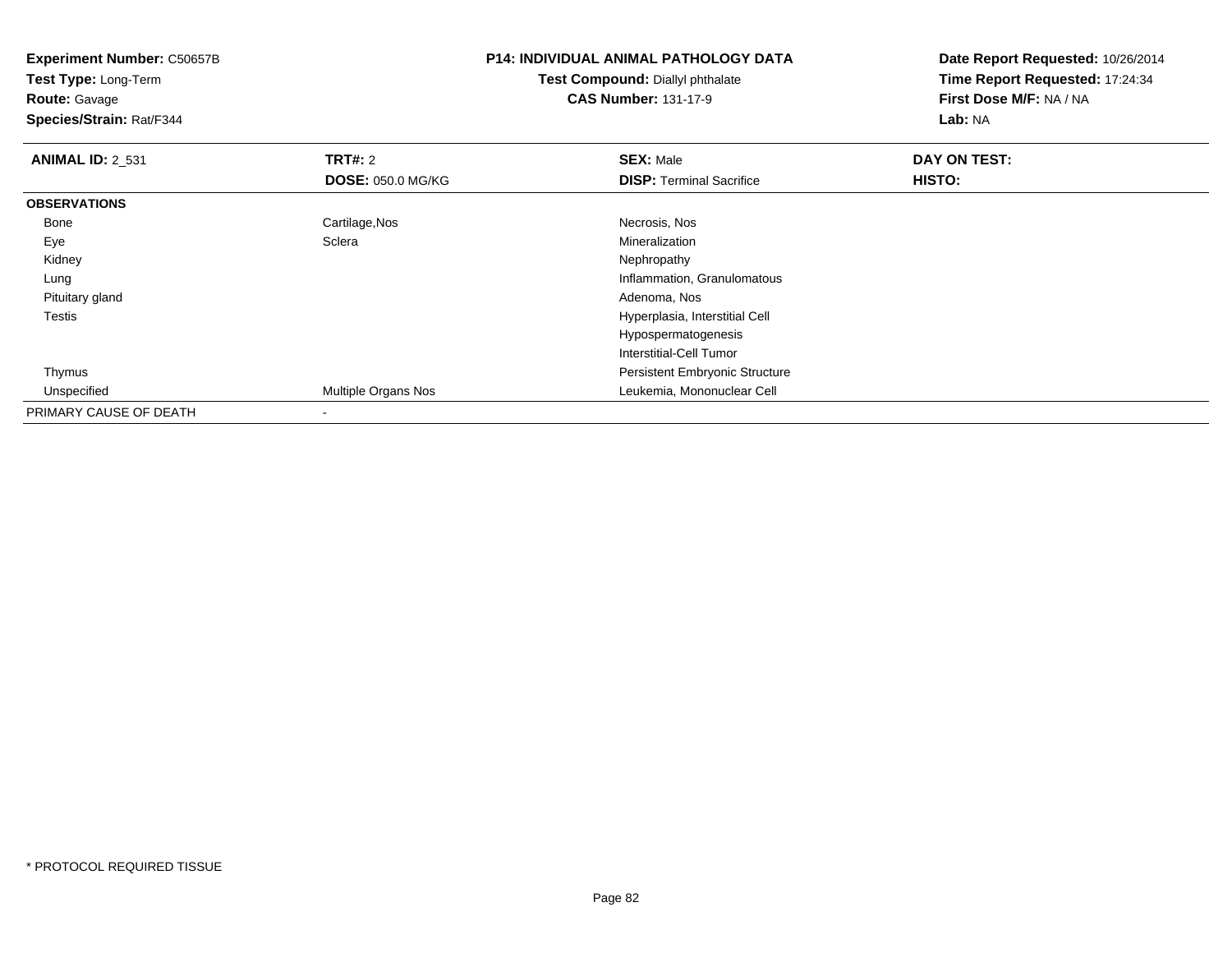| <b>Experiment Number: C50657B</b><br>Test Type: Long-Term<br><b>Route: Gavage</b><br>Species/Strain: Rat/F344 |                     | <b>P14: INDIVIDUAL ANIMAL PATHOLOGY DATA</b><br>Test Compound: Diallyl phthalate<br><b>CAS Number: 131-17-9</b> | Date Report Requested: 10/26/2014<br>Time Report Requested: 17:24:34<br>First Dose M/F: NA / NA<br>Lab: NA |
|---------------------------------------------------------------------------------------------------------------|---------------------|-----------------------------------------------------------------------------------------------------------------|------------------------------------------------------------------------------------------------------------|
| <b>ANIMAL ID: 2_532</b>                                                                                       | TRT#: 2             | <b>SEX: Male</b>                                                                                                | DAY ON TEST:                                                                                               |
|                                                                                                               | DOSE: 050.0 MG/KG   | <b>DISP: Terminal Sacrifice</b>                                                                                 | <b>HISTO:</b>                                                                                              |
| <b>OBSERVATIONS</b>                                                                                           |                     |                                                                                                                 |                                                                                                            |
| Heart                                                                                                         | Myocardium Nos      | Fibrosis                                                                                                        |                                                                                                            |
| Kidney                                                                                                        |                     | Hemorrhage                                                                                                      |                                                                                                            |
|                                                                                                               |                     | Nephropathy                                                                                                     |                                                                                                            |
| Lung                                                                                                          |                     | Hemorrhage                                                                                                      |                                                                                                            |
|                                                                                                               | Alveoli             | Histiocytosis                                                                                                   |                                                                                                            |
| Prostate                                                                                                      |                     | Hyperplasia, Epithelial                                                                                         |                                                                                                            |
|                                                                                                               |                     | Inflammation, Chronic                                                                                           |                                                                                                            |
| <b>Testis</b>                                                                                                 |                     | <b>Interstitial-Cell Tumor</b>                                                                                  |                                                                                                            |
| Unspecified                                                                                                   | Multiple Organs Nos | Leukemia, Mononuclear Cell                                                                                      |                                                                                                            |
| PRIMARY CAUSE OF DEATH                                                                                        |                     |                                                                                                                 |                                                                                                            |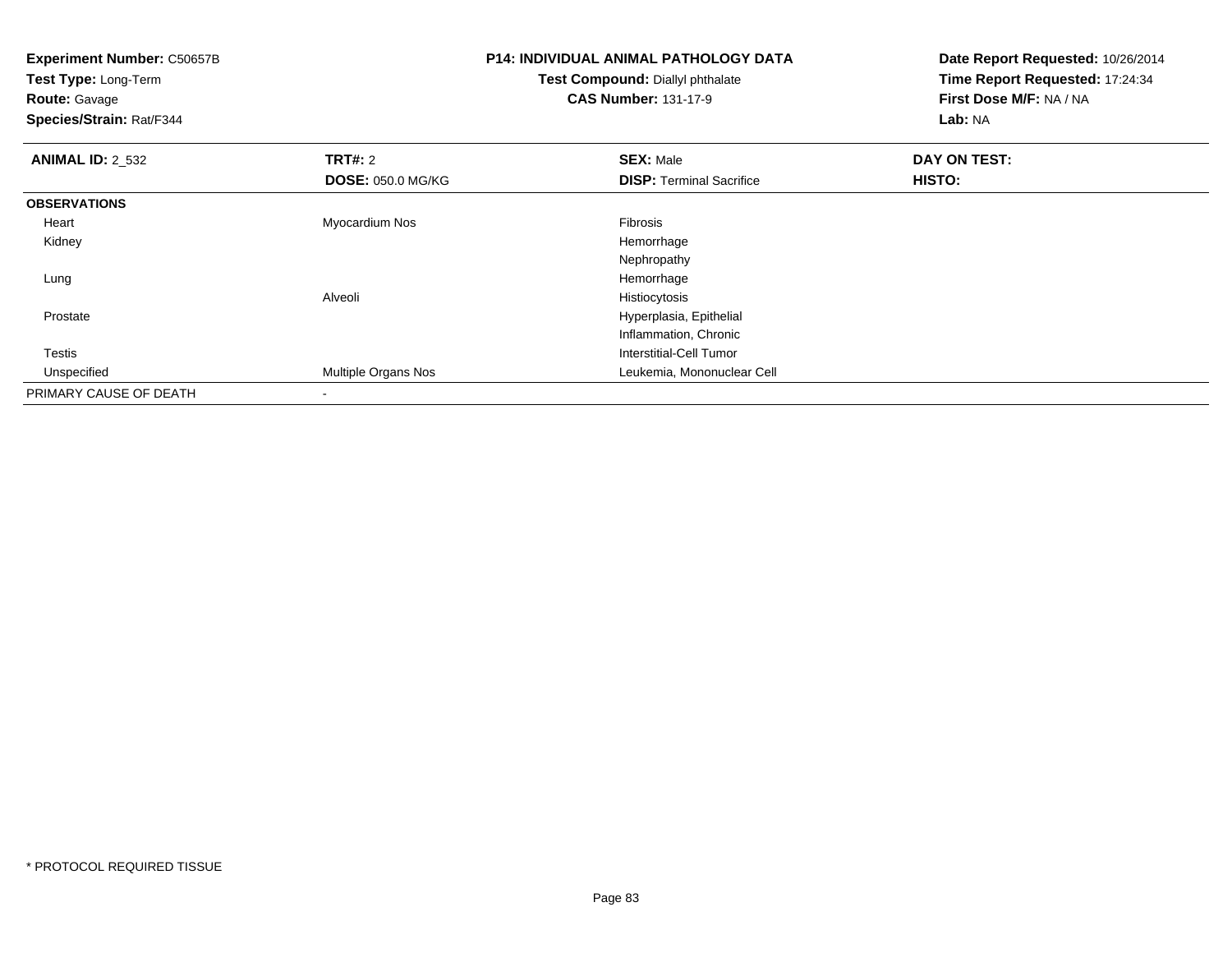**Test Type:** Long-Term

**Route:** Gavage

**Species/Strain:** Rat/F344

# **P14: INDIVIDUAL ANIMAL PATHOLOGY DATA**

#### **Test Compound:** Diallyl phthalate**CAS Number:** 131-17-9

| <b>ANIMAL ID: 2_533</b> | TRT#: 2                     | <b>SEX: Male</b>                | DAY ON TEST: |  |
|-------------------------|-----------------------------|---------------------------------|--------------|--|
|                         | <b>DOSE: 050.0 MG/KG</b>    | <b>DISP: Terminal Sacrifice</b> | HISTO:       |  |
| <b>OBSERVATIONS</b>     |                             |                                 |              |  |
| <b>Blood vessel</b>     | <b>Pulmonary Artery Nos</b> | Mineralization                  |              |  |
| Eye                     |                             | Cataract                        |              |  |
|                         | Retina                      | Degeneration, Nos               |              |  |
|                         | Sclera                      | Mineralization                  |              |  |
| Heart                   | Myocardium Nos              | Fibrosis                        |              |  |
| Kidney                  |                             | Hemorrhage                      |              |  |
|                         |                             | Nephropathy                     |              |  |
| Liver                   | <b>Bile Duct</b>            | Hyperplasia, Nos                |              |  |
|                         |                             | Inflammation, Multifocal        |              |  |
| Pancreas                | Acinus                      | Atrophy, Nos                    |              |  |
| Skin                    | Foot And Toe Nos            | Squamous Cell Carcinoma         |              |  |
| Testis                  |                             | <b>Interstitial-Cell Tumor</b>  |              |  |
| Unspecified             | Multiple Organs Nos         | Leukemia, Mononuclear Cell      |              |  |
| PRIMARY CAUSE OF DEATH  | $\overline{\phantom{a}}$    |                                 |              |  |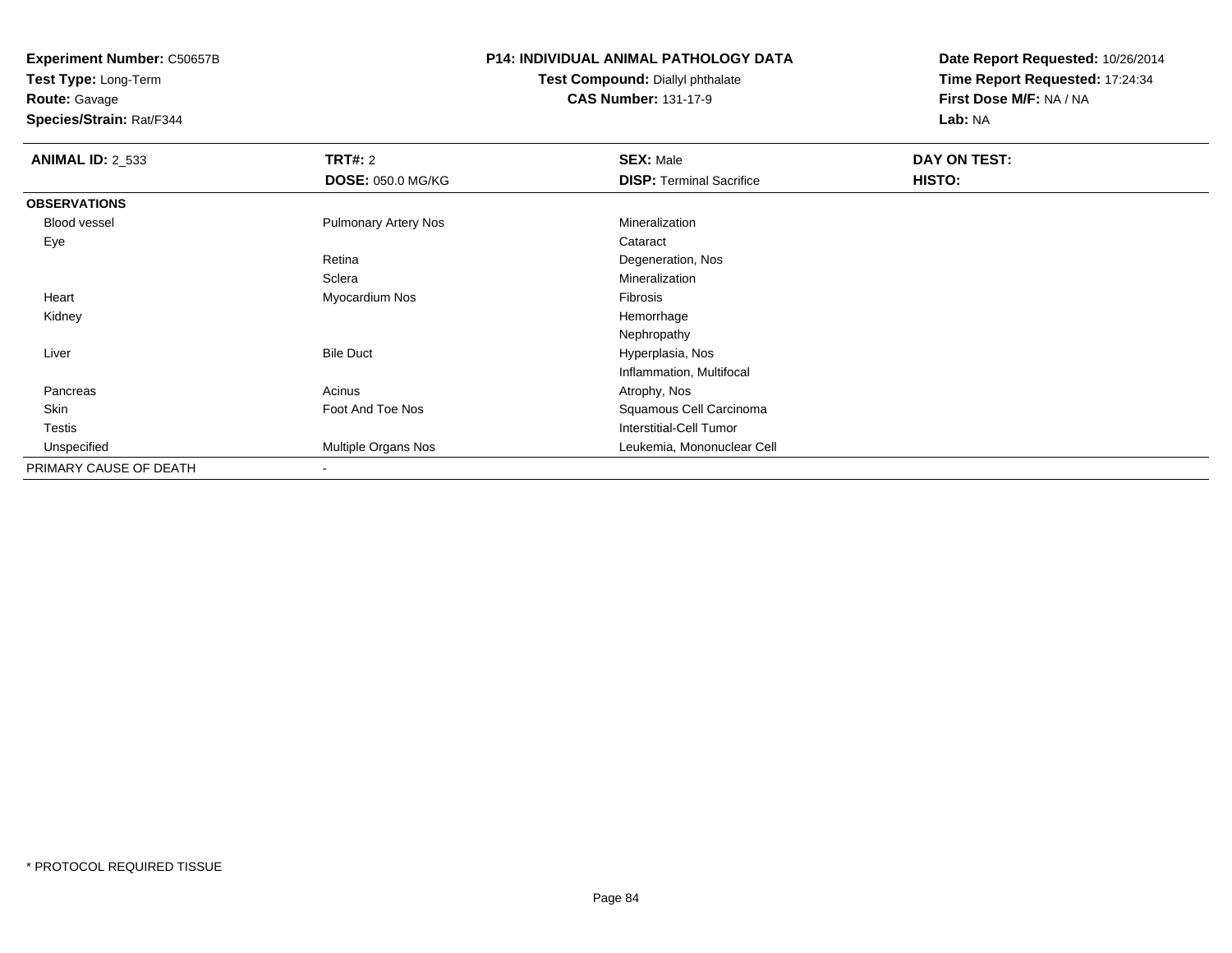| <b>Experiment Number: C50657B</b><br>Test Type: Long-Term<br><b>Route: Gavage</b><br>Species/Strain: Rat/F344 |                          | <b>P14: INDIVIDUAL ANIMAL PATHOLOGY DATA</b><br>Test Compound: Diallyl phthalate<br><b>CAS Number: 131-17-9</b> | Date Report Requested: 10/26/2014<br>Time Report Requested: 17:24:34<br>First Dose M/F: NA / NA<br>Lab: NA |
|---------------------------------------------------------------------------------------------------------------|--------------------------|-----------------------------------------------------------------------------------------------------------------|------------------------------------------------------------------------------------------------------------|
| <b>ANIMAL ID: 2 534</b>                                                                                       | <b>TRT#: 2</b>           | <b>SEX: Male</b>                                                                                                | DAY ON TEST:                                                                                               |
|                                                                                                               | <b>DOSE: 050.0 MG/KG</b> | <b>DISP:</b> Natural Death                                                                                      | <b>HISTO:</b>                                                                                              |
| <b>OBSERVATIONS</b>                                                                                           |                          |                                                                                                                 |                                                                                                            |
| <b>Brain</b>                                                                                                  |                          | Astrocytoma                                                                                                     |                                                                                                            |
| Heart                                                                                                         | Myocardium Nos           | <b>Fibrosis</b>                                                                                                 |                                                                                                            |
| Liver                                                                                                         |                          | Congestion, Nos                                                                                                 |                                                                                                            |
| Lung                                                                                                          |                          | Congestion, Nos                                                                                                 |                                                                                                            |
| Trachea                                                                                                       |                          | Inflammation, Acute                                                                                             |                                                                                                            |
| PRIMARY CAUSE OF DEATH                                                                                        |                          |                                                                                                                 |                                                                                                            |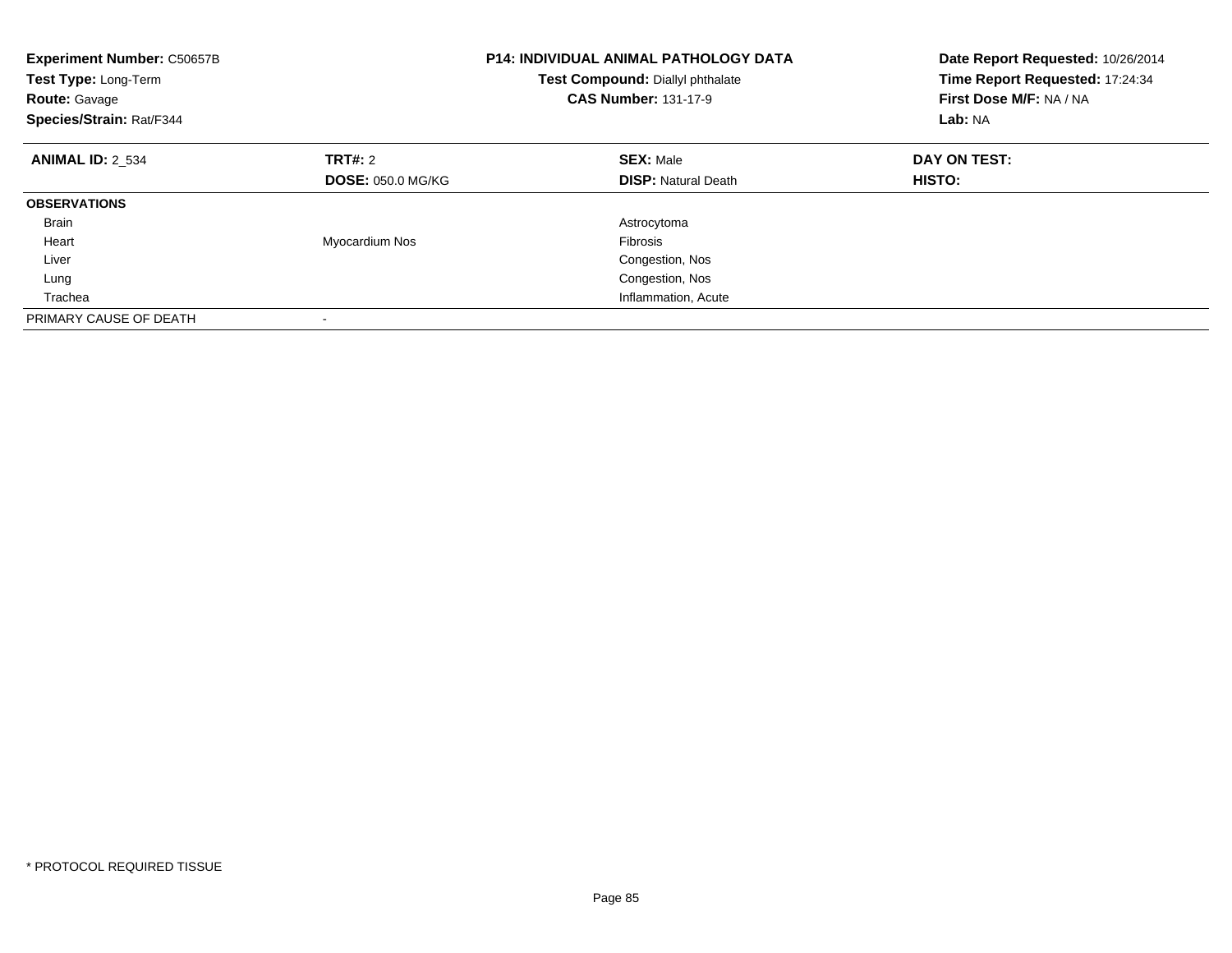| <b>Experiment Number: C50657B</b><br>Test Type: Long-Term<br><b>Route: Gavage</b> |                            | <b>P14: INDIVIDUAL ANIMAL PATHOLOGY DATA</b><br>Test Compound: Diallyl phthalate<br><b>CAS Number: 131-17-9</b> | Date Report Requested: 10/26/2014<br>Time Report Requested: 17:24:34<br>First Dose M/F: NA / NA<br>Lab: NA |
|-----------------------------------------------------------------------------------|----------------------------|-----------------------------------------------------------------------------------------------------------------|------------------------------------------------------------------------------------------------------------|
| Species/Strain: Rat/F344                                                          |                            |                                                                                                                 |                                                                                                            |
| <b>ANIMAL ID: 2 535</b>                                                           | TRT#: 2                    | <b>SEX: Male</b>                                                                                                | DAY ON TEST:                                                                                               |
|                                                                                   | <b>DOSE: 050.0 MG/KG</b>   | <b>DISP:</b> Dosing Accident                                                                                    | <b>HISTO:</b>                                                                                              |
| <b>OBSERVATIONS</b>                                                               |                            |                                                                                                                 |                                                                                                            |
| Unspecified                                                                       | <b>Thoracic Cavity Nos</b> | Foreign Material, Nos                                                                                           |                                                                                                            |
|                                                                                   | <b>Thoracic Cavity Nos</b> | Inflammation, Suppurative                                                                                       |                                                                                                            |
| PRIMARY CAUSE OF DEATH                                                            |                            |                                                                                                                 |                                                                                                            |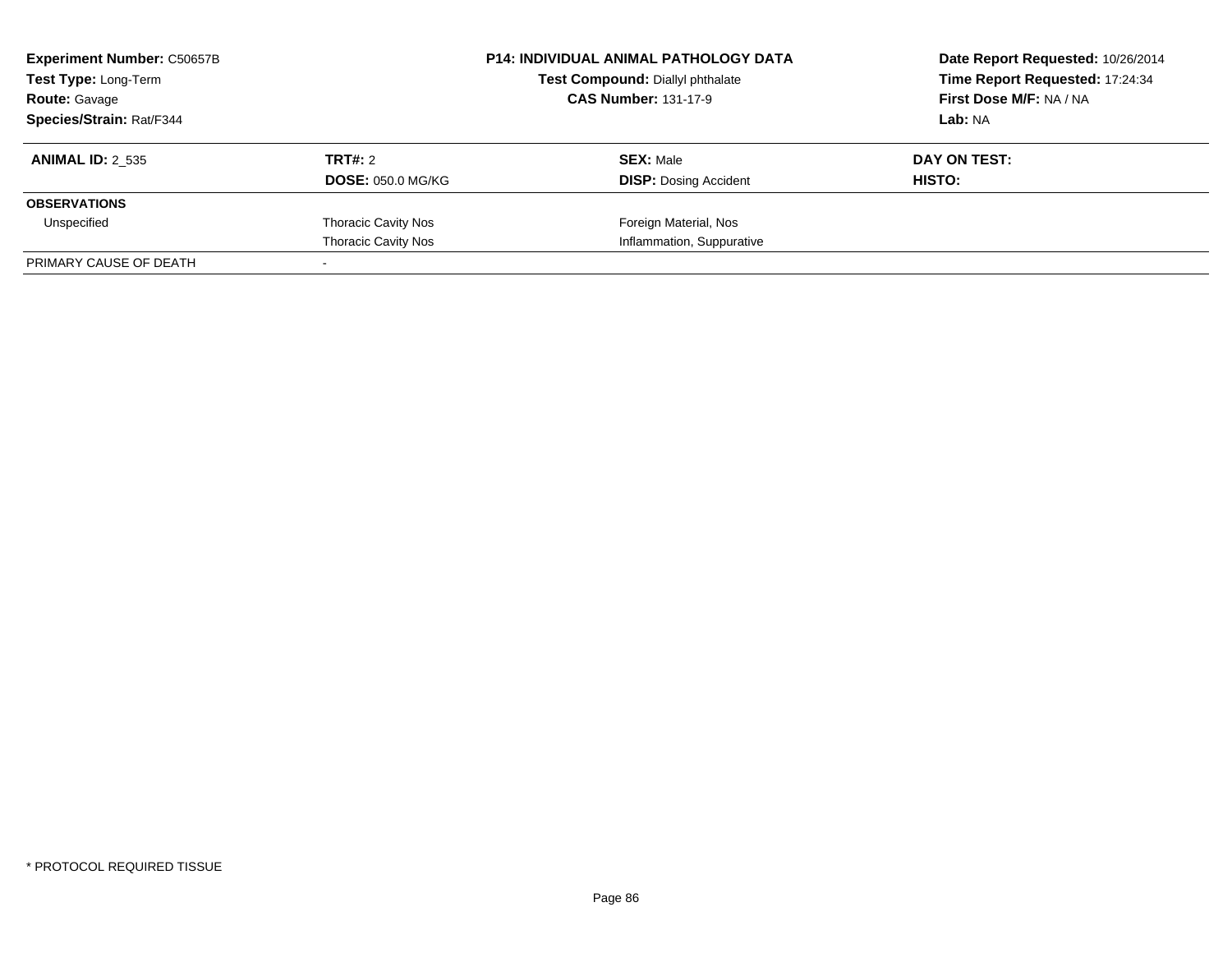| <b>Experiment Number: C50657B</b><br>Test Type: Long-Term<br><b>Route: Gavage</b><br>Species/Strain: Rat/F344 |                          | <b>P14: INDIVIDUAL ANIMAL PATHOLOGY DATA</b><br>Test Compound: Diallyl phthalate<br><b>CAS Number: 131-17-9</b> | Date Report Requested: 10/26/2014<br>Time Report Requested: 17:24:34<br>First Dose M/F: NA / NA<br>Lab: NA |
|---------------------------------------------------------------------------------------------------------------|--------------------------|-----------------------------------------------------------------------------------------------------------------|------------------------------------------------------------------------------------------------------------|
| <b>ANIMAL ID: 2 536</b>                                                                                       | <b>TRT#: 2</b>           | <b>SEX: Male</b>                                                                                                | DAY ON TEST:                                                                                               |
|                                                                                                               | <b>DOSE: 050.0 MG/KG</b> | <b>DISP:</b> Terminal Sacrifice                                                                                 | HISTO:                                                                                                     |
| <b>OBSERVATIONS</b>                                                                                           |                          |                                                                                                                 |                                                                                                            |
| Adrenal gland                                                                                                 |                          | Pheochromocytoma                                                                                                |                                                                                                            |
| Heart                                                                                                         | Myocardium Nos           | <b>Fibrosis</b>                                                                                                 |                                                                                                            |
| Kidney                                                                                                        |                          | Hemorrhage                                                                                                      |                                                                                                            |
|                                                                                                               |                          | Nephropathy                                                                                                     |                                                                                                            |
| Liver                                                                                                         | Periportal               | Pigmentation, Nos                                                                                               |                                                                                                            |
| Lung                                                                                                          | Alveoli                  | Histiocytosis                                                                                                   |                                                                                                            |
| Pancreas                                                                                                      | Acinus                   | Atrophy, Nos                                                                                                    |                                                                                                            |
| Testis                                                                                                        |                          | Interstitial-Cell Tumor                                                                                         |                                                                                                            |
| PRIMARY CAUSE OF DEATH                                                                                        |                          |                                                                                                                 |                                                                                                            |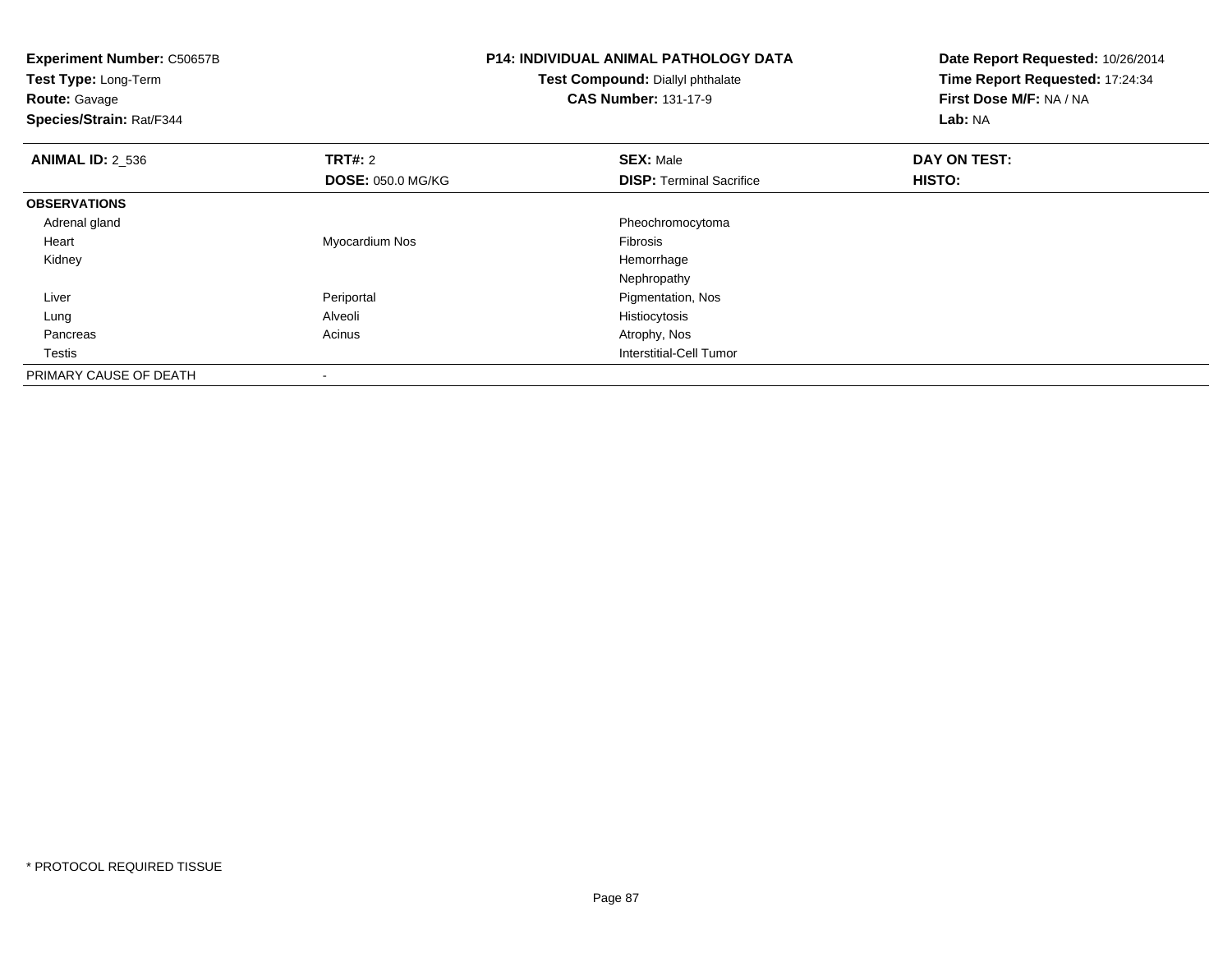| <b>Experiment Number: C50657B</b><br>Test Type: Long-Term<br><b>Route: Gavage</b><br>Species/Strain: Rat/F344 |                          | <b>P14: INDIVIDUAL ANIMAL PATHOLOGY DATA</b><br>Test Compound: Diallyl phthalate<br><b>CAS Number: 131-17-9</b> | Date Report Requested: 10/26/2014<br>Time Report Requested: 17:24:34<br>First Dose M/F: NA / NA<br>Lab: NA |
|---------------------------------------------------------------------------------------------------------------|--------------------------|-----------------------------------------------------------------------------------------------------------------|------------------------------------------------------------------------------------------------------------|
| <b>ANIMAL ID: 2 537</b>                                                                                       | TRT#: 2                  | <b>SEX: Male</b>                                                                                                | DAY ON TEST:                                                                                               |
|                                                                                                               | <b>DOSE: 050.0 MG/KG</b> | <b>DISP:</b> Terminal Sacrifice                                                                                 | HISTO:                                                                                                     |
| <b>OBSERVATIONS</b>                                                                                           |                          |                                                                                                                 |                                                                                                            |
| Adrenal gland                                                                                                 |                          | Pheochromocytoma                                                                                                |                                                                                                            |
| Heart                                                                                                         | Myocardium Nos           | Degeneration, Nos                                                                                               |                                                                                                            |
| Kidney                                                                                                        |                          | Nephropathy                                                                                                     |                                                                                                            |
| Liver                                                                                                         |                          | Cytoplasmic Change, Nos                                                                                         |                                                                                                            |
| Testis                                                                                                        |                          | Interstitial-Cell Tumor                                                                                         |                                                                                                            |
|                                                                                                               |                          | Mineralization                                                                                                  |                                                                                                            |
| PRIMARY CAUSE OF DEATH                                                                                        |                          |                                                                                                                 |                                                                                                            |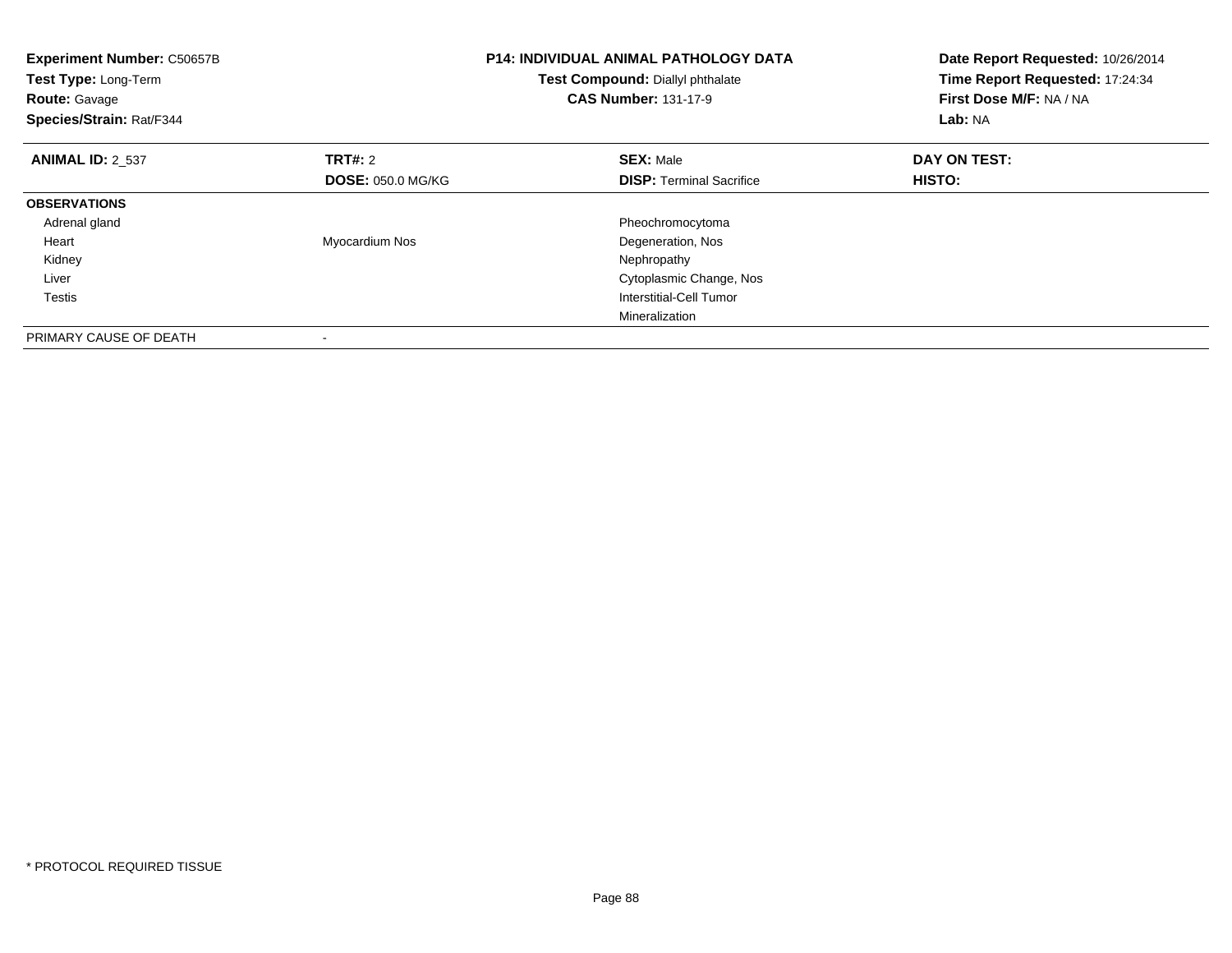| <b>Experiment Number: C50657B</b><br>Test Type: Long-Term<br><b>Route: Gavage</b><br>Species/Strain: Rat/F344 |                             | <b>P14: INDIVIDUAL ANIMAL PATHOLOGY DATA</b><br>Test Compound: Diallyl phthalate<br><b>CAS Number: 131-17-9</b> | Date Report Requested: 10/26/2014<br>Time Report Requested: 17:24:34<br>First Dose M/F: NA / NA<br>Lab: NA |
|---------------------------------------------------------------------------------------------------------------|-----------------------------|-----------------------------------------------------------------------------------------------------------------|------------------------------------------------------------------------------------------------------------|
| <b>ANIMAL ID: 2 538</b>                                                                                       | TRT#: 2                     | <b>SEX: Male</b>                                                                                                | DAY ON TEST:                                                                                               |
|                                                                                                               | <b>DOSE: 050.0 MG/KG</b>    | <b>DISP:</b> Moribund Sacrifice                                                                                 | HISTO:                                                                                                     |
| <b>OBSERVATIONS</b>                                                                                           |                             |                                                                                                                 |                                                                                                            |
| <b>Blood vessel</b>                                                                                           | <b>Pulmonary Artery Nos</b> | Mineralization                                                                                                  |                                                                                                            |
| Heart                                                                                                         | Myocardium Nos              | <b>Fibrosis</b>                                                                                                 |                                                                                                            |
| Kidney                                                                                                        |                             | Nephropathy                                                                                                     |                                                                                                            |
| Pancreas                                                                                                      |                             | Acinar-Cell Adenoma                                                                                             |                                                                                                            |
| Testis                                                                                                        |                             | Interstitial-Cell Tumor                                                                                         |                                                                                                            |
| Thymus                                                                                                        |                             | <b>Persistent Embryonic Structure</b>                                                                           |                                                                                                            |
| Unspecified                                                                                                   |                             | Fibroma                                                                                                         |                                                                                                            |
| PRIMARY CAUSE OF DEATH                                                                                        |                             |                                                                                                                 |                                                                                                            |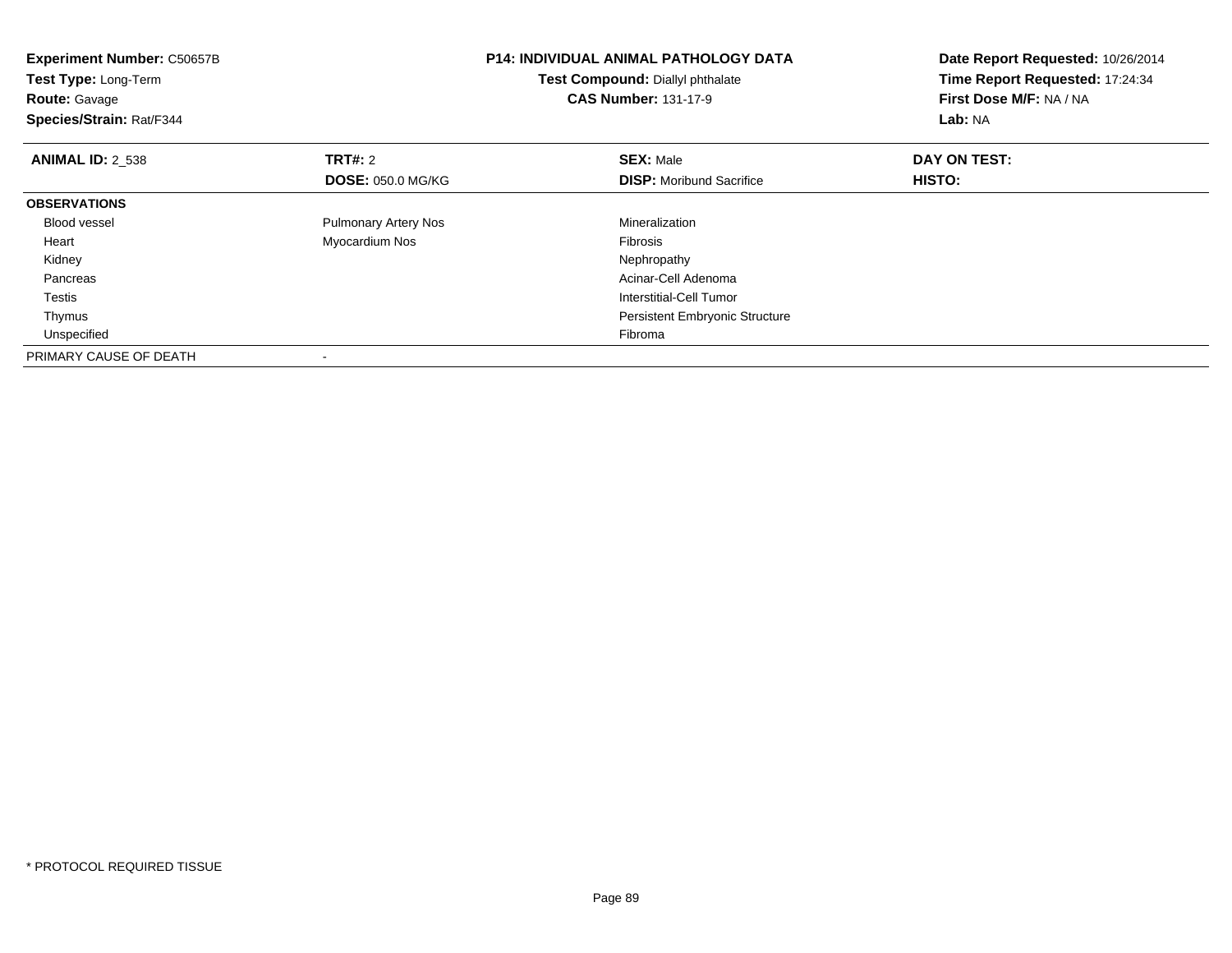| <b>Experiment Number: C50657B</b><br>Test Type: Long-Term<br><b>Route: Gavage</b><br>Species/Strain: Rat/F344 |                          | <b>P14: INDIVIDUAL ANIMAL PATHOLOGY DATA</b><br>Test Compound: Diallyl phthalate<br><b>CAS Number: 131-17-9</b> | Date Report Requested: 10/26/2014<br>Time Report Requested: 17:24:34<br>First Dose M/F: NA / NA<br>Lab: NA |
|---------------------------------------------------------------------------------------------------------------|--------------------------|-----------------------------------------------------------------------------------------------------------------|------------------------------------------------------------------------------------------------------------|
| <b>ANIMAL ID: 2 539</b>                                                                                       | TRT#: 2                  | <b>SEX: Male</b>                                                                                                | DAY ON TEST:                                                                                               |
|                                                                                                               | <b>DOSE: 050.0 MG/KG</b> | <b>DISP:</b> Natural Death                                                                                      | HISTO:                                                                                                     |
| <b>OBSERVATIONS</b>                                                                                           |                          |                                                                                                                 |                                                                                                            |
| Adrenal gland                                                                                                 |                          | Ganglioneuroma                                                                                                  |                                                                                                            |
| Unspecified                                                                                                   | Multiple Organs Nos      | Hemorrhage                                                                                                      |                                                                                                            |
|                                                                                                               | Multiple Organs Nos      | Leukemia, Mononuclear Cell                                                                                      |                                                                                                            |
| PRIMARY CAUSE OF DEATH                                                                                        |                          |                                                                                                                 |                                                                                                            |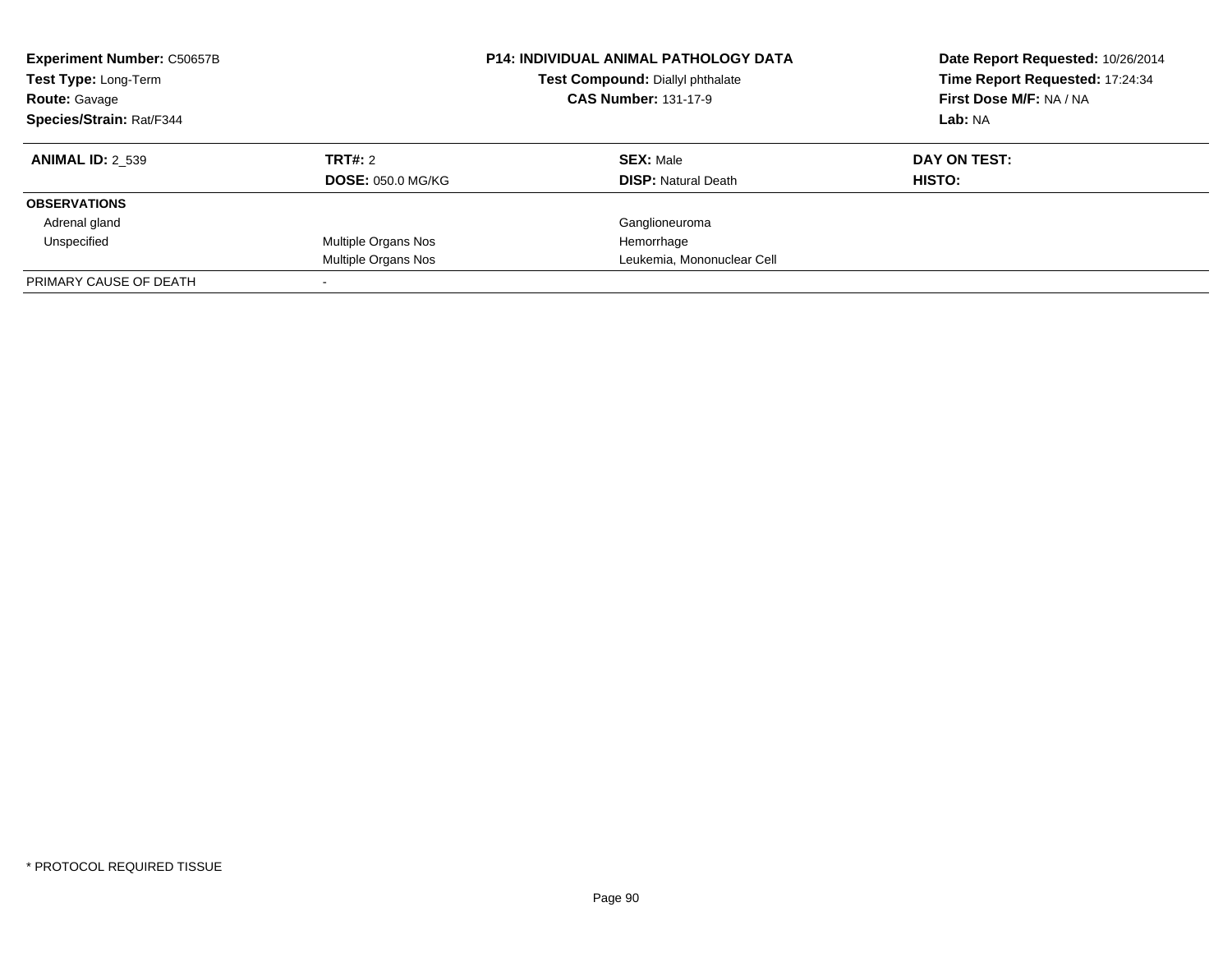| <b>Experiment Number: C50657B</b><br>Test Type: Long-Term<br><b>Route: Gavage</b><br>Species/Strain: Rat/F344 |                          | <b>P14: INDIVIDUAL ANIMAL PATHOLOGY DATA</b><br>Test Compound: Diallyl phthalate<br><b>CAS Number: 131-17-9</b> | Date Report Requested: 10/26/2014<br>Time Report Requested: 17:24:34<br>First Dose M/F: NA / NA<br>Lab: NA |
|---------------------------------------------------------------------------------------------------------------|--------------------------|-----------------------------------------------------------------------------------------------------------------|------------------------------------------------------------------------------------------------------------|
| <b>ANIMAL ID: 2 540</b>                                                                                       | <b>TRT#: 2</b>           | <b>SEX: Male</b>                                                                                                | DAY ON TEST:                                                                                               |
|                                                                                                               | <b>DOSE: 050.0 MG/KG</b> | <b>DISP: Natural Death</b>                                                                                      | <b>HISTO:</b>                                                                                              |
| <b>OBSERVATIONS</b>                                                                                           |                          |                                                                                                                 |                                                                                                            |
| Heart                                                                                                         | Myocardium Nos           | Fibrosis                                                                                                        |                                                                                                            |
| Intestine Large                                                                                               | Colon                    | Parasitism                                                                                                      |                                                                                                            |
| Kidney                                                                                                        |                          | Hemosiderosis                                                                                                   |                                                                                                            |
| Liver                                                                                                         | <b>Bile Duct</b>         | Hyperplasia, Nos                                                                                                |                                                                                                            |
| Prostate                                                                                                      |                          | Hyperplasia, Epithelial                                                                                         |                                                                                                            |
| Testis                                                                                                        |                          | <b>Interstitial-Cell Tumor</b>                                                                                  |                                                                                                            |
| Thymus                                                                                                        |                          | <b>Persistent Embryonic Structure</b>                                                                           |                                                                                                            |
| Unspecified                                                                                                   | Multiple Organs Nos      | Leukemia, Mononuclear Cell                                                                                      |                                                                                                            |
| PRIMARY CAUSE OF DEATH                                                                                        |                          |                                                                                                                 |                                                                                                            |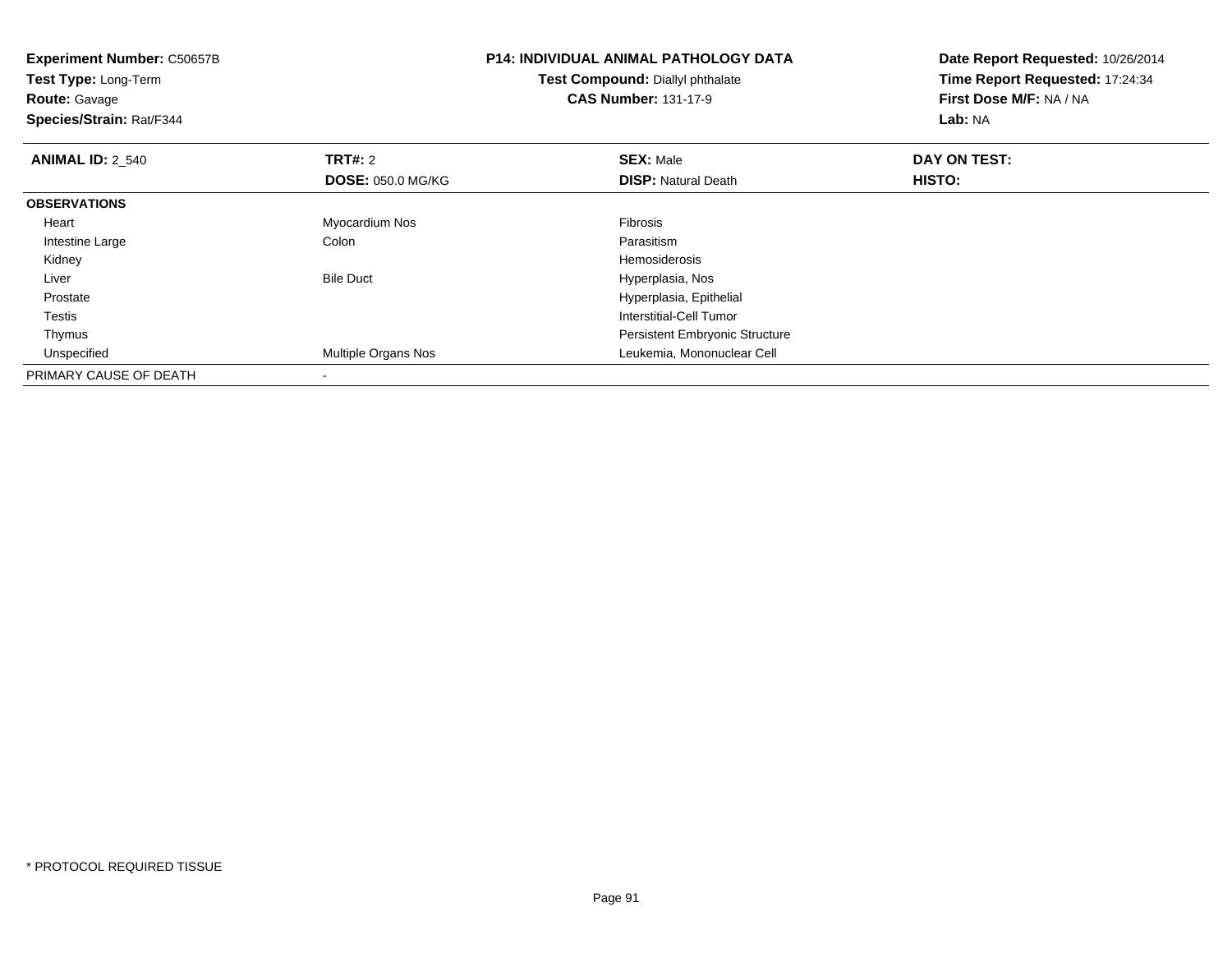| <b>P14: INDIVIDUAL ANIMAL PATHOLOGY DATA</b><br><b>Experiment Number: C50657B</b><br>Test Compound: Diallyl phthalate<br>Test Type: Long-Term |                           | Date Report Requested: 10/26/2014 |                                 |
|-----------------------------------------------------------------------------------------------------------------------------------------------|---------------------------|-----------------------------------|---------------------------------|
|                                                                                                                                               |                           |                                   | Time Report Requested: 17:24:34 |
| <b>Route: Gavage</b>                                                                                                                          |                           | <b>CAS Number: 131-17-9</b>       | First Dose M/F: NA / NA         |
| Species/Strain: Rat/F344                                                                                                                      |                           |                                   | Lab: NA                         |
| <b>ANIMAL ID: 2_541</b>                                                                                                                       | <b>TRT#: 2</b>            | <b>SEX: Male</b>                  | DAY ON TEST:                    |
|                                                                                                                                               | <b>DOSE: 050.0 MG/KG</b>  | <b>DISP:</b> Moribund Sacrifice   | HISTO:                          |
| <b>OBSERVATIONS</b>                                                                                                                           |                           |                                   |                                 |
| Heart                                                                                                                                         | Myocardium Nos            | Fibrosis                          |                                 |
| Kidney                                                                                                                                        |                           | Nephropathy                       |                                 |
| Lymph node                                                                                                                                    | Mesenteric Lymph Node     | Hemorrhage                        |                                 |
| Pituitary gland                                                                                                                               | <b>Anterior Pituitary</b> | Cyst, Nos                         |                                 |
| Spleen                                                                                                                                        | Capsule                   | Fibrosis                          |                                 |
| Stomach                                                                                                                                       | Forestomach               | Ulcer, Nos                        |                                 |
| Testis                                                                                                                                        |                           | Hyperplasia, Interstitial Cell    |                                 |
|                                                                                                                                               |                           | Hypospermatogenesis               |                                 |
|                                                                                                                                               |                           | Interstitial-Cell Tumor           |                                 |
| Unspecified                                                                                                                                   | Multiple Organs Nos       | Leukemia, Mononuclear Cell        |                                 |
| PRIMARY CAUSE OF DEATH                                                                                                                        |                           |                                   |                                 |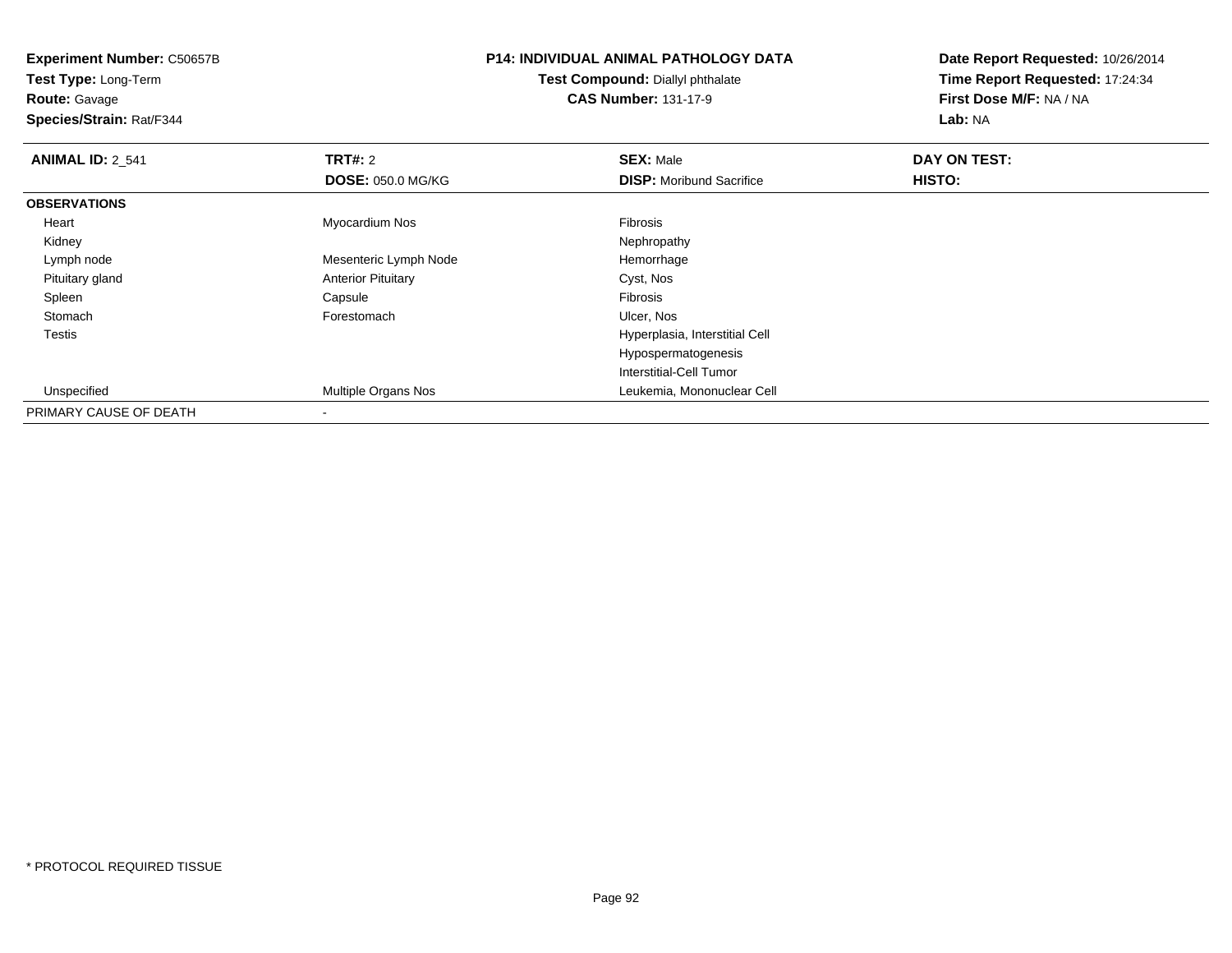**Experiment Number:** C50657B**Test Type:** Long-Term

**Route:** Gavage

**Species/Strain:** Rat/F344

### **P14: INDIVIDUAL ANIMAL PATHOLOGY DATA**

#### **Test Compound:** Diallyl phthalate**CAS Number:** 131-17-9

| <b>ANIMAL ID: 2_542</b> | TRT#: 2                  | <b>SEX: Male</b>                | DAY ON TEST: |
|-------------------------|--------------------------|---------------------------------|--------------|
|                         | <b>DOSE: 050.0 MG/KG</b> | <b>DISP: Terminal Sacrifice</b> | HISTO:       |
| <b>OBSERVATIONS</b>     |                          |                                 |              |
| Blood vessel            | Pulmonary Artery Nos     | Mineralization                  |              |
| <b>Bone</b>             | Cartilage, Nos           | Necrosis, Nos                   |              |
| Heart                   | Myocardium Nos           | Fibrosis                        |              |
| Kidney                  |                          | Hemorrhage                      |              |
|                         |                          | Nephropathy                     |              |
| Liver                   |                          | Cytoplasmic Change, Nos         |              |
|                         | <b>Bile Duct</b>         | Hyperplasia, Nos                |              |
| Lung                    |                          | Inflammation, Interstitial      |              |
| Pancreas                |                          | Focal Cellular Change           |              |
| Prostate                |                          | Inflammation, Chronic           |              |
| Spleen                  |                          | Fibrosis                        |              |
| <b>Testis</b>           |                          | <b>Interstitial-Cell Tumor</b>  |              |
| Thymus                  |                          | Persistent Embryonic Structure  |              |
| Thyroid                 |                          | <b>Cystic Follicles</b>         |              |
| PRIMARY CAUSE OF DEATH  | $\overline{\phantom{a}}$ |                                 |              |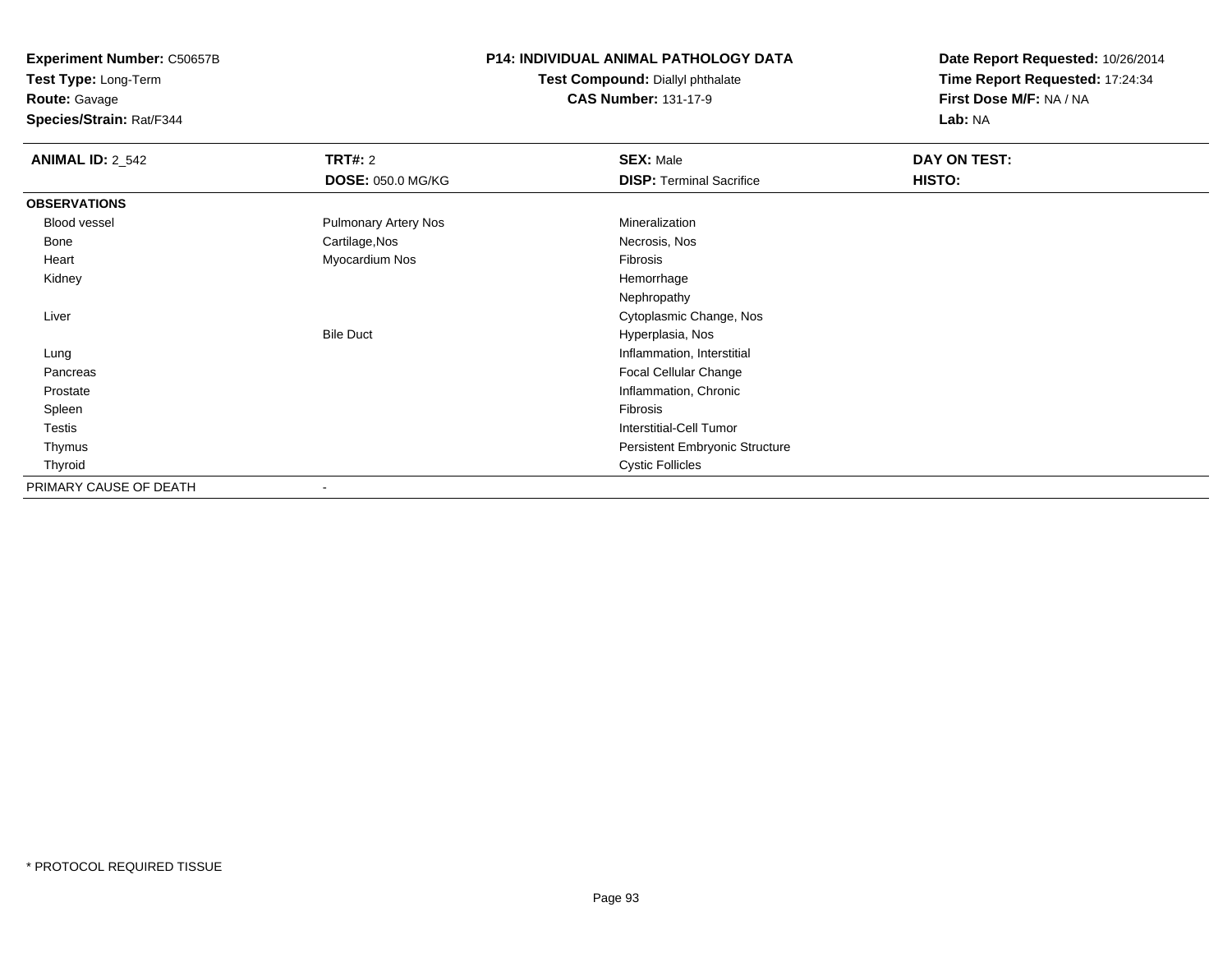**Test Type:** Long-Term

## **Route:** Gavage

**Species/Strain:** Rat/F344

## **P14: INDIVIDUAL ANIMAL PATHOLOGY DATA**

#### **Test Compound:** Diallyl phthalate**CAS Number:** 131-17-9

| <b>ANIMAL ID: 2_543</b> | TRT#: 2                     | <b>SEX: Male</b>                | DAY ON TEST: |
|-------------------------|-----------------------------|---------------------------------|--------------|
|                         | <b>DOSE: 050.0 MG/KG</b>    | <b>DISP: Terminal Sacrifice</b> | HISTO:       |
| <b>OBSERVATIONS</b>     |                             |                                 |              |
| Adrenal gland           |                             | Cyst, Nos                       |              |
|                         |                             | Pheochromocytoma                |              |
| <b>Blood vessel</b>     | <b>Pulmonary Artery Nos</b> | Mineralization                  |              |
| Heart                   | Myocardium Nos              | Fibrosis                        |              |
| Kidney                  |                             | Hemorrhage                      |              |
|                         |                             | Nephropathy                     |              |
| Liver                   | Periportal                  | Fibrosis                        |              |
|                         | Periportal                  | Pigmentation, Nos               |              |
| Pancreas                |                             | Hyperplasia, Focal              |              |
| Prostate                |                             | Inflammation, Chronic           |              |
| Testis                  |                             | Interstitial-Cell Tumor         |              |
|                         |                             | Mineralization                  |              |
| PRIMARY CAUSE OF DEATH  | -                           |                                 |              |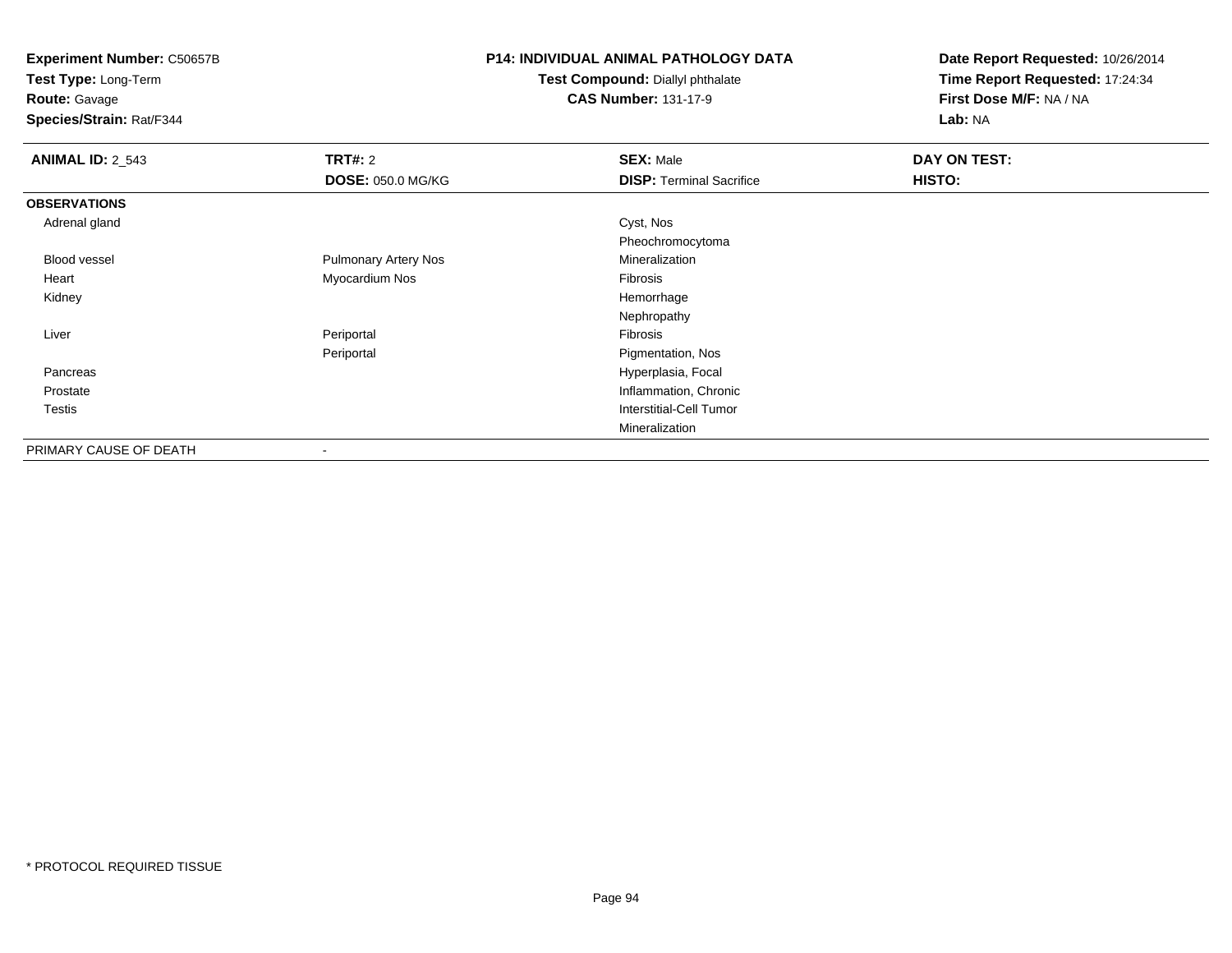**Test Type:** Long-Term

**Route:** Gavage

**Species/Strain:** Rat/F344

# **P14: INDIVIDUAL ANIMAL PATHOLOGY DATA**

#### **Test Compound:** Diallyl phthalate**CAS Number:** 131-17-9

| <b>ANIMAL ID: 2_544</b> | <b>TRT#: 2</b>           | <b>SEX: Male</b>                | <b>DAY ON TEST:</b> |
|-------------------------|--------------------------|---------------------------------|---------------------|
|                         | <b>DOSE: 050.0 MG/KG</b> | <b>DISP: Terminal Sacrifice</b> | HISTO:              |
| <b>OBSERVATIONS</b>     |                          |                                 |                     |
| Eye                     |                          | Cataract                        |                     |
|                         | Retina                   | Degeneration, Nos               |                     |
|                         |                          | Hemorrhage                      |                     |
| Heart                   | Myocardium Nos           | Fibrosis                        |                     |
| Kidney                  |                          | Hemorrhage                      |                     |
|                         |                          | Nephropathy                     |                     |
| Liver                   |                          | Cytoplasmic Change, Nos         |                     |
|                         |                          | Pigmentation, Nos               |                     |
| Lung                    | Alveoli                  | Histiocytosis                   |                     |
| Prostate                |                          | Hyperplasia, Epithelial         |                     |
|                         |                          | Inflammation, Chronic           |                     |
| Testis                  |                          | <b>Interstitial-Cell Tumor</b>  |                     |
| Thymus                  |                          | Persistent Embryonic Structure  |                     |
| PRIMARY CAUSE OF DEATH  |                          |                                 |                     |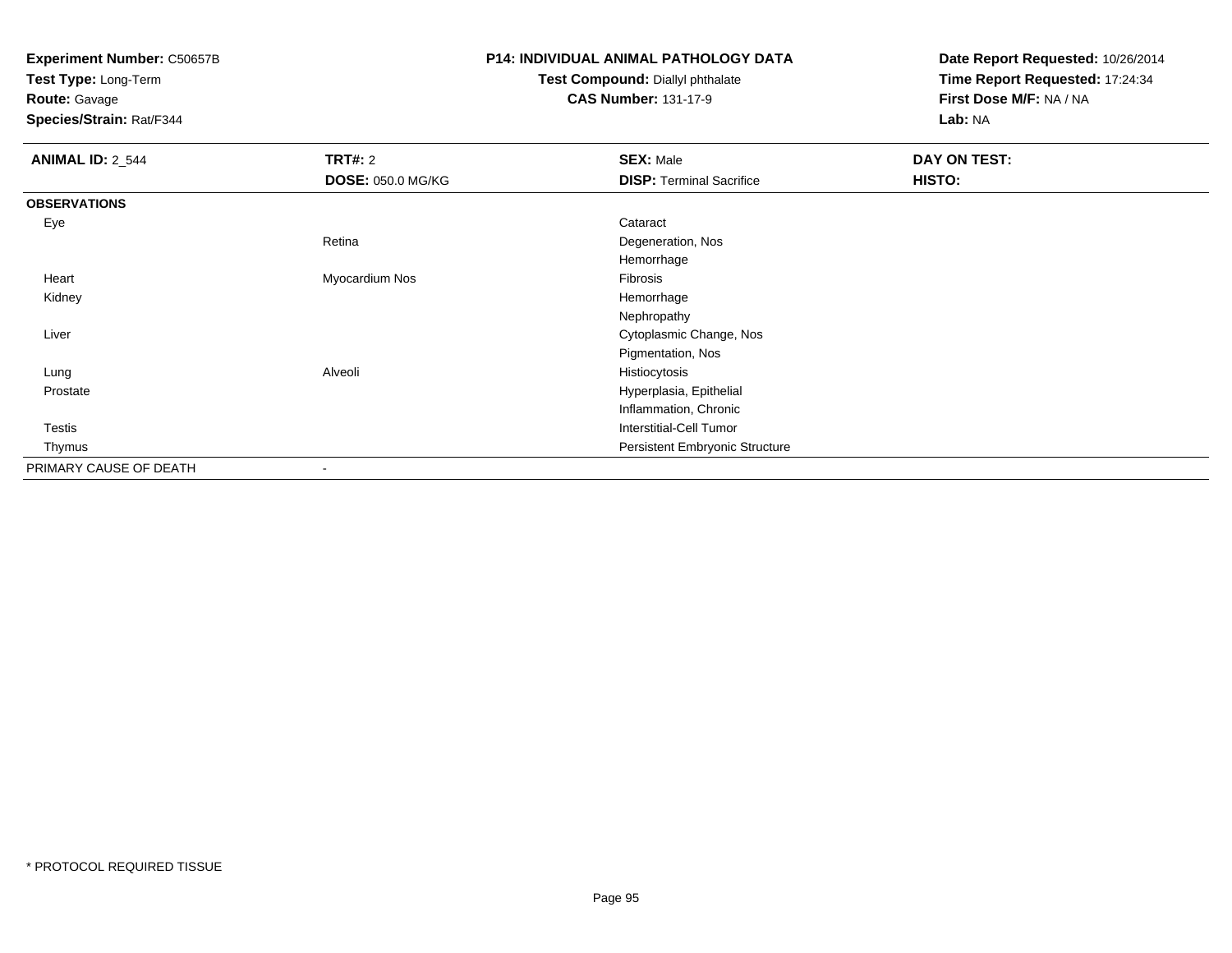**Test Type:** Long-Term

**Route:** Gavage

**Species/Strain:** Rat/F344

### **P14: INDIVIDUAL ANIMAL PATHOLOGY DATA**

**Test Compound:** Diallyl phthalate**CAS Number:** 131-17-9

| <b>ANIMAL ID: 2_545</b> | <b>TRT#: 2</b>            | <b>SEX: Male</b>                | DAY ON TEST: |  |
|-------------------------|---------------------------|---------------------------------|--------------|--|
|                         | <b>DOSE: 050.0 MG/KG</b>  | <b>DISP: Terminal Sacrifice</b> | HISTO:       |  |
| <b>OBSERVATIONS</b>     |                           |                                 |              |  |
| Adrenal gland           |                           | Pheochromocytoma                |              |  |
| Kidney                  |                           | Nephropathy                     |              |  |
| Liver                   | Periportal                | Fibrosis                        |              |  |
|                         | <b>Bile Duct</b>          | Hyperplasia, Nos                |              |  |
|                         | Periportal                | Pigmentation, Nos               |              |  |
| Pituitary gland         | <b>Anterior Pituitary</b> | Focal Cellular Change           |              |  |
| Preputial gland         |                           | Carcinoma, Nos                  |              |  |
| Prostate                |                           | Inflammation, Chronic           |              |  |
| Spleen                  |                           | Fibrosis                        |              |  |
|                         |                           | Necrosis, Nos                   |              |  |
| Testis                  |                           | <b>Interstitial-Cell Tumor</b>  |              |  |
| Thymus                  |                           | Persistent Embryonic Structure  |              |  |
| Unspecified             | Multiple Organs Nos       | Leukemia, Mononuclear Cell      |              |  |
| PRIMARY CAUSE OF DEATH  | $\overline{\phantom{a}}$  |                                 |              |  |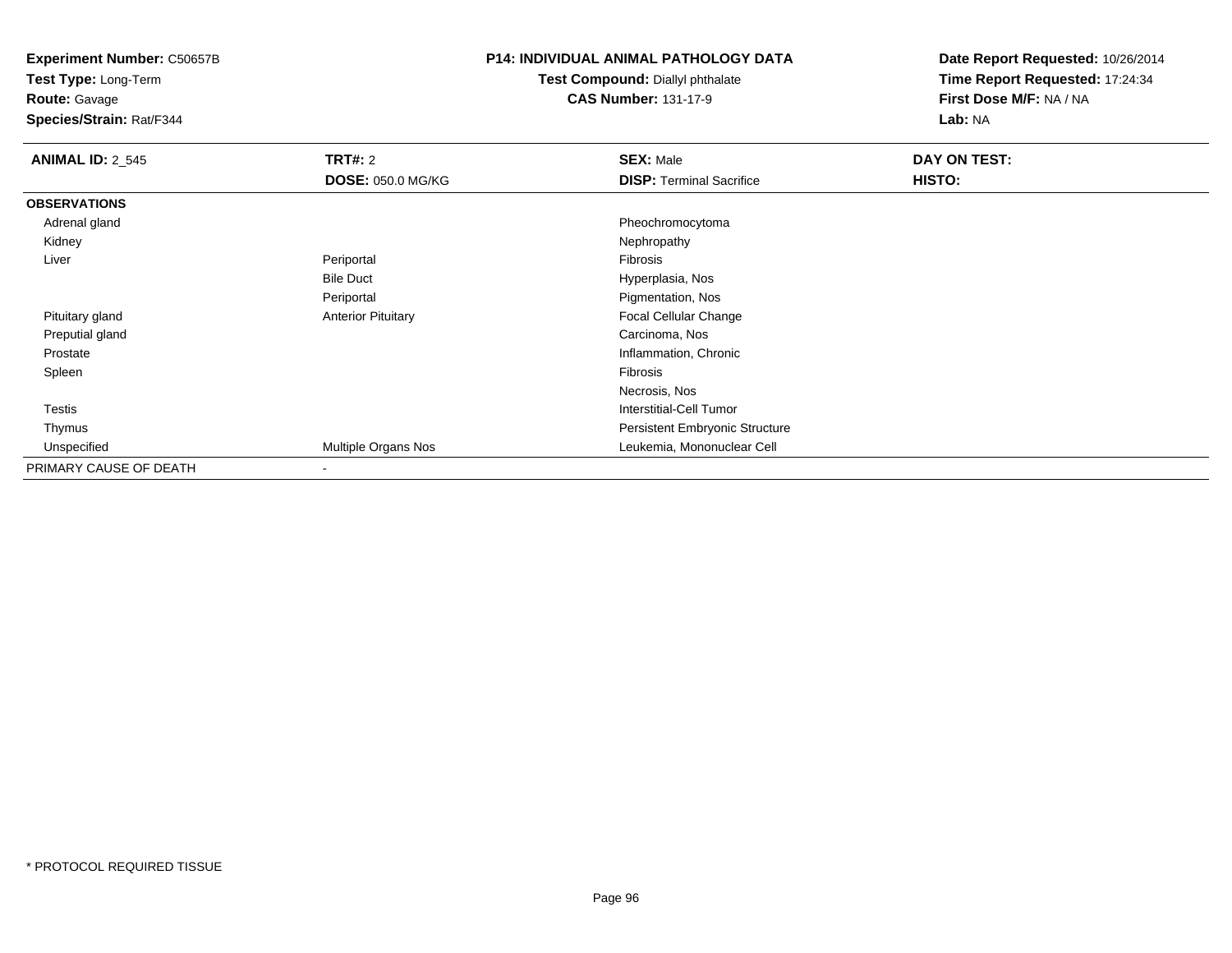| <b>Experiment Number: C50657B</b><br>Test Type: Long-Term |                             | <b>P14: INDIVIDUAL ANIMAL PATHOLOGY DATA</b> | Date Report Requested: 10/26/2014<br>Time Report Requested: 17:24:34 |
|-----------------------------------------------------------|-----------------------------|----------------------------------------------|----------------------------------------------------------------------|
|                                                           |                             | Test Compound: Diallyl phthalate             |                                                                      |
| Route: Gavage                                             |                             | <b>CAS Number: 131-17-9</b>                  | First Dose M/F: NA / NA                                              |
| Species/Strain: Rat/F344                                  |                             |                                              | Lab: NA                                                              |
| <b>ANIMAL ID: 2_546</b>                                   | <b>TRT#: 2</b>              | <b>SEX: Male</b>                             | DAY ON TEST:                                                         |
|                                                           | <b>DOSE: 050.0 MG/KG</b>    | <b>DISP:</b> Terminal Sacrifice              | HISTO:                                                               |
| <b>OBSERVATIONS</b>                                       |                             |                                              |                                                                      |
| <b>Blood vessel</b>                                       | <b>Pulmonary Artery Nos</b> | Mineralization                               |                                                                      |
| Heart                                                     | Myocardium Nos              | Fibrosis                                     |                                                                      |
| Kidney                                                    |                             | Nephropathy                                  |                                                                      |
| Lung                                                      | Alveoli                     | Histiocytosis                                |                                                                      |
| Pituitary gland                                           |                             | Adenoma, Nos                                 |                                                                      |
| Prostate                                                  |                             | Hyperplasia, Epithelial                      |                                                                      |
|                                                           |                             | Inflammation, Chronic                        |                                                                      |
| Skin                                                      | <b>Back</b>                 | Keratoacanthoma                              |                                                                      |
| Testis                                                    |                             | Interstitial-Cell Tumor                      |                                                                      |
| PRIMARY CAUSE OF DEATH                                    |                             |                                              |                                                                      |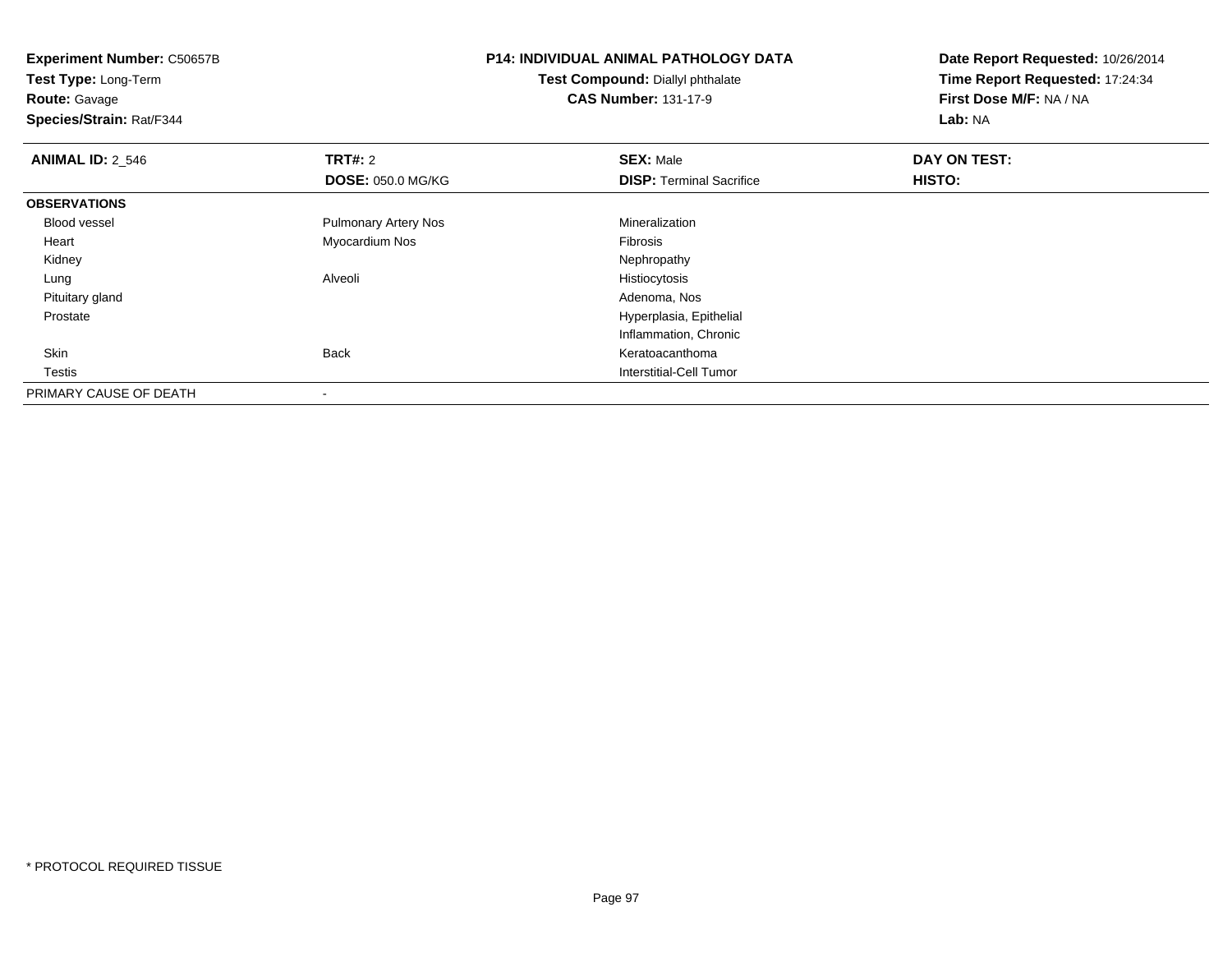| <b>Experiment Number: C50657B</b><br>Test Type: Long-Term<br><b>Route: Gavage</b><br>Species/Strain: Rat/F344 |                                            | <b>P14: INDIVIDUAL ANIMAL PATHOLOGY DATA</b><br>Test Compound: Diallyl phthalate<br><b>CAS Number: 131-17-9</b> | Date Report Requested: 10/26/2014<br>Time Report Requested: 17:24:34<br>First Dose M/F: NA / NA<br>Lab: NA |
|---------------------------------------------------------------------------------------------------------------|--------------------------------------------|-----------------------------------------------------------------------------------------------------------------|------------------------------------------------------------------------------------------------------------|
| <b>ANIMAL ID: 2 547</b>                                                                                       | <b>TRT#: 2</b><br><b>DOSE: 050.0 MG/KG</b> | <b>SEX: Male</b><br><b>DISP:</b> Terminal Sacrifice                                                             | DAY ON TEST:<br><b>HISTO:</b>                                                                              |
| <b>OBSERVATIONS</b>                                                                                           |                                            |                                                                                                                 |                                                                                                            |
| Kidney                                                                                                        |                                            | Nephropathy                                                                                                     |                                                                                                            |
| Testis                                                                                                        |                                            | Interstitial-Cell Tumor                                                                                         |                                                                                                            |
| Thymus                                                                                                        |                                            | <b>Persistent Embryonic Structure</b>                                                                           |                                                                                                            |
| Thyroid                                                                                                       |                                            | Hyperplasia, C Cell                                                                                             |                                                                                                            |
| PRIMARY CAUSE OF DEATH                                                                                        |                                            |                                                                                                                 |                                                                                                            |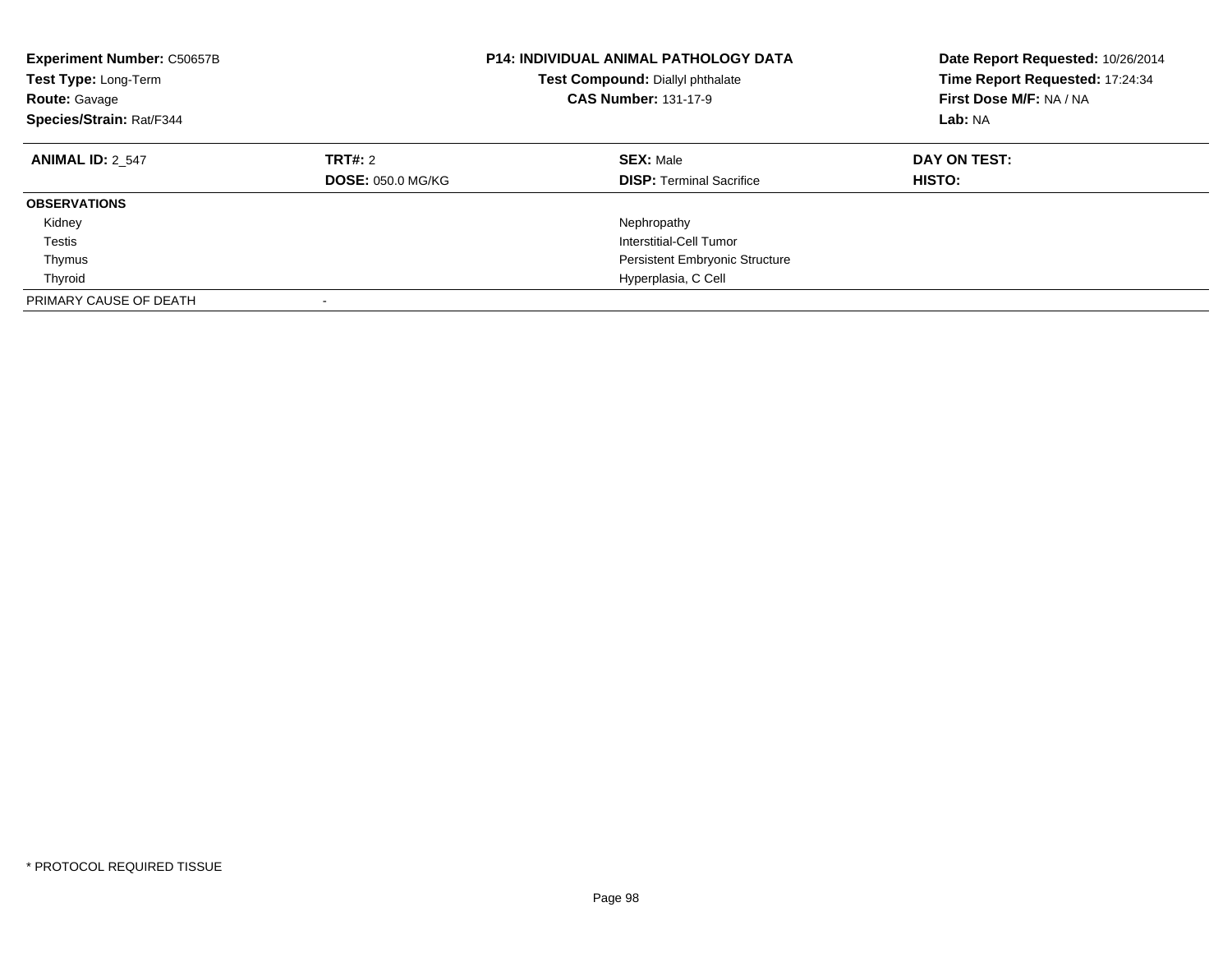**Test Type:** Long-Term**Route:** Gavage

**Species/Strain:** Rat/F344

### **P14: INDIVIDUAL ANIMAL PATHOLOGY DATA**

#### **Test Compound:** Diallyl phthalate**CAS Number:** 131-17-9

| <b>ANIMAL ID: 2_548</b> | <b>TRT#: 2</b>              | <b>SEX: Male</b>                      | DAY ON TEST: |  |
|-------------------------|-----------------------------|---------------------------------------|--------------|--|
|                         | <b>DOSE: 050.0 MG/KG</b>    | <b>DISP: Terminal Sacrifice</b>       | HISTO:       |  |
| <b>OBSERVATIONS</b>     |                             |                                       |              |  |
| Adrenal gland           |                             | Pheochromocytoma                      |              |  |
| <b>Blood vessel</b>     | <b>Pulmonary Artery Nos</b> | Mineralization                        |              |  |
| Kidney                  |                             | Nephropathy                           |              |  |
| Pituitary gland         |                             | Adenoma, Nos                          |              |  |
| Prostate                |                             | Hyperplasia, Epithelial               |              |  |
| Salivary gland          |                             | Undifferentiated Carcinoma            |              |  |
| Testis                  |                             | Hyperplasia, Interstitial Cell        |              |  |
|                         |                             | Hypospermatogenesis                   |              |  |
|                         |                             | Interstitial-Cell Tumor               |              |  |
| Thymus                  |                             | <b>Persistent Embryonic Structure</b> |              |  |
| Thyroid                 |                             | C-Cell Adenoma                        |              |  |
| Unspecified             | <b>Mediastinum Nos</b>      | Polyangiitis                          |              |  |
| PRIMARY CAUSE OF DEATH  |                             |                                       |              |  |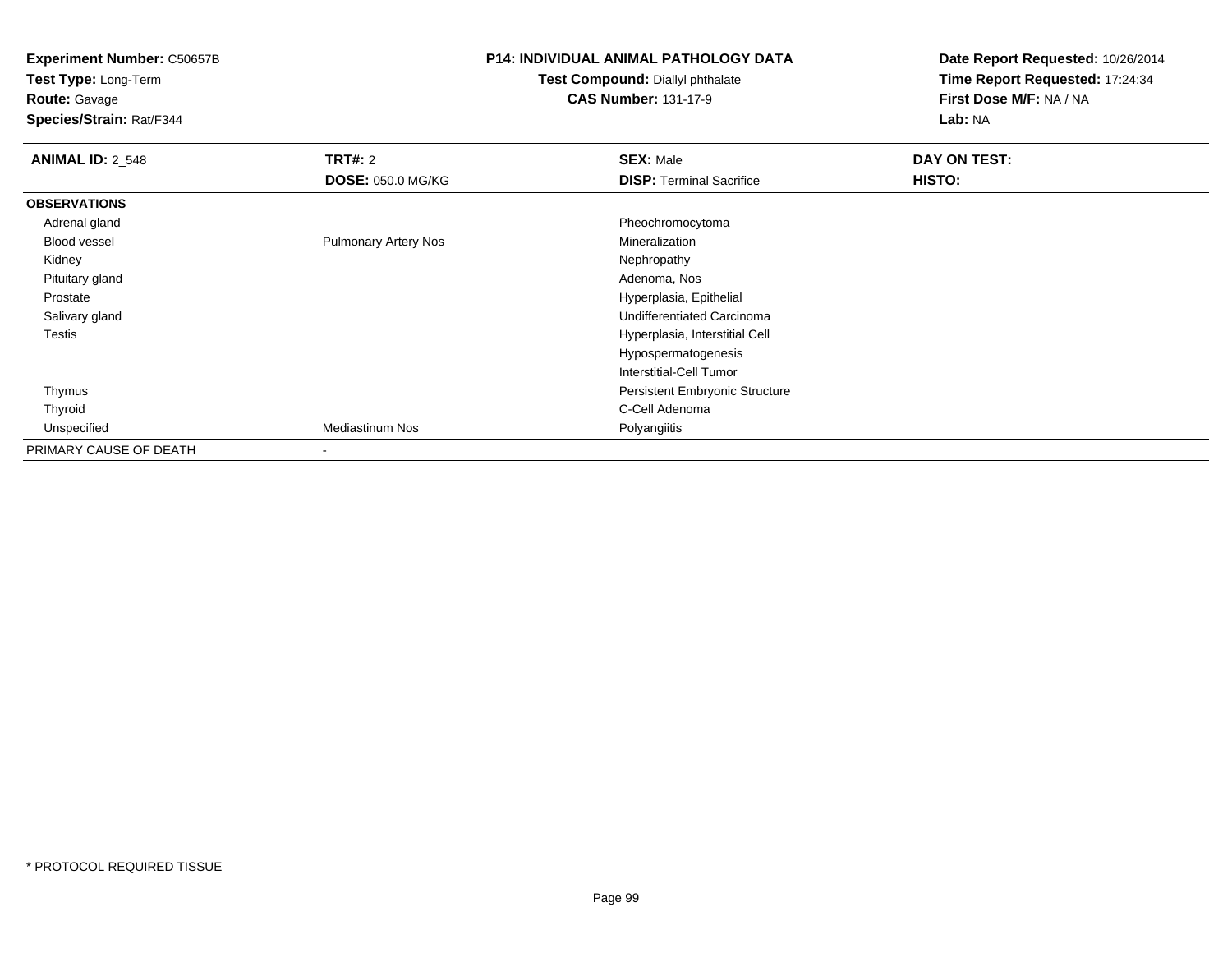| <b>Experiment Number: C50657B</b><br>Test Type: Long-Term<br><b>Route: Gavage</b><br>Species/Strain: Rat/F344 |                          | <b>P14: INDIVIDUAL ANIMAL PATHOLOGY DATA</b><br>Test Compound: Diallyl phthalate<br><b>CAS Number: 131-17-9</b> | Date Report Requested: 10/26/2014<br>Time Report Requested: 17:24:34<br>First Dose M/F: NA / NA<br>Lab: NA |  |
|---------------------------------------------------------------------------------------------------------------|--------------------------|-----------------------------------------------------------------------------------------------------------------|------------------------------------------------------------------------------------------------------------|--|
| <b>ANIMAL ID: 2 549</b>                                                                                       | <b>TRT#: 2</b>           | <b>SEX: Male</b>                                                                                                | DAY ON TEST:                                                                                               |  |
|                                                                                                               | <b>DOSE: 050.0 MG/KG</b> | <b>DISP:</b> Moribund Sacrifice                                                                                 | <b>HISTO:</b>                                                                                              |  |
| <b>OBSERVATIONS</b>                                                                                           |                          |                                                                                                                 |                                                                                                            |  |
| Bone                                                                                                          | Mandible                 | Exostosis                                                                                                       |                                                                                                            |  |
| Kidney                                                                                                        |                          | Hemorrhage                                                                                                      |                                                                                                            |  |
|                                                                                                               |                          | Nephropathy                                                                                                     |                                                                                                            |  |
| Liver                                                                                                         | <b>Bile Duct</b>         | Hyperplasia, Nos                                                                                                |                                                                                                            |  |
| Lymph node                                                                                                    | Mandibular Lymph Node    | Degeneration, Cystic                                                                                            |                                                                                                            |  |
|                                                                                                               | Mediastinal Lymph Node   | Hemorrhage                                                                                                      |                                                                                                            |  |
| Prostate                                                                                                      |                          | Hyperplasia, Epithelial                                                                                         |                                                                                                            |  |
| Testis                                                                                                        |                          | <b>Interstitial-Cell Tumor</b>                                                                                  |                                                                                                            |  |
| PRIMARY CAUSE OF DEATH                                                                                        |                          |                                                                                                                 |                                                                                                            |  |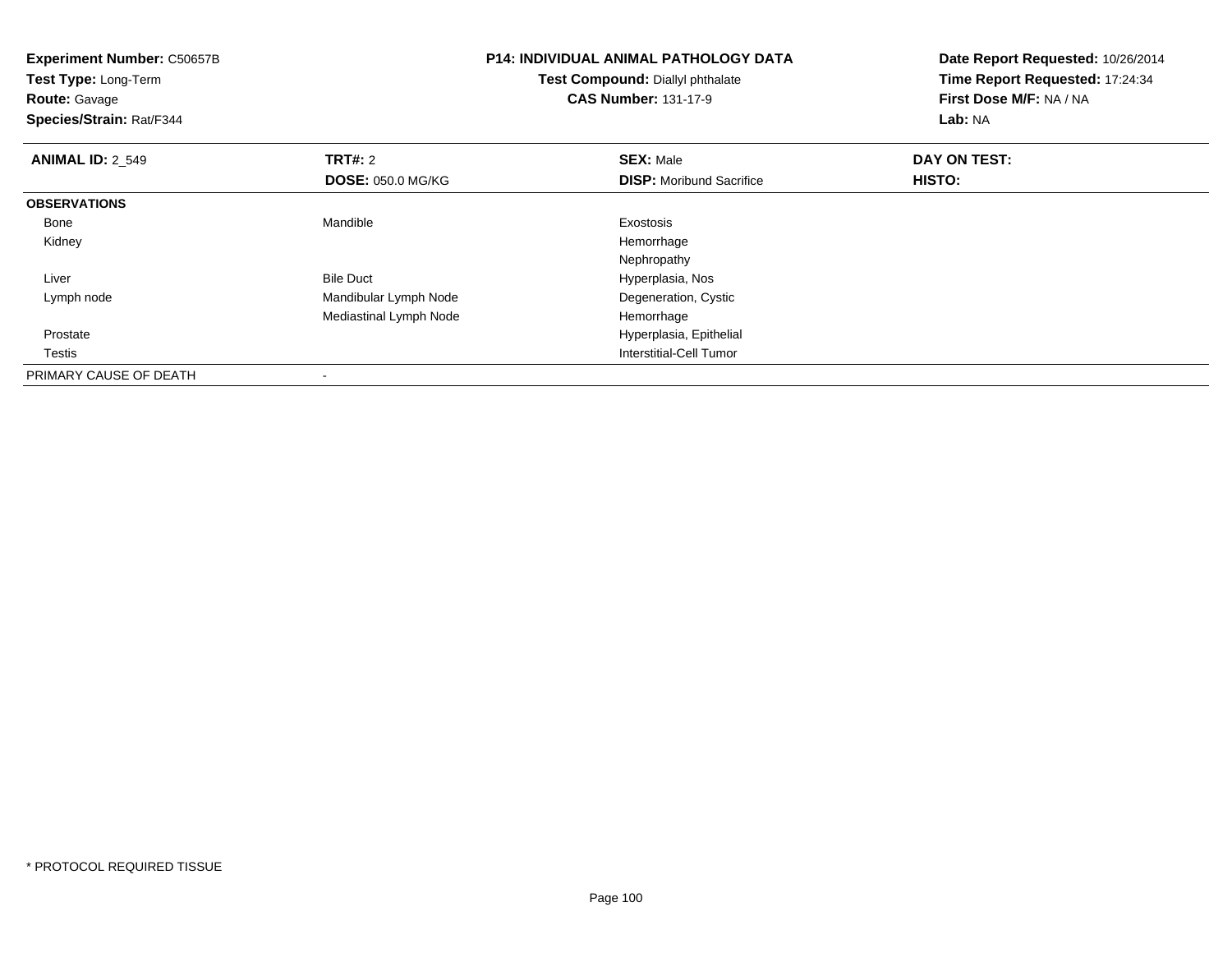| <b>Experiment Number: C50657B</b><br>Test Type: Long-Term<br><b>Route: Gavage</b><br>Species/Strain: Rat/F344 |                          | <b>P14: INDIVIDUAL ANIMAL PATHOLOGY DATA</b><br>Test Compound: Diallyl phthalate<br><b>CAS Number: 131-17-9</b> | Date Report Requested: 10/26/2014<br>Time Report Requested: 17:24:34<br>First Dose M/F: NA / NA<br>Lab: NA |
|---------------------------------------------------------------------------------------------------------------|--------------------------|-----------------------------------------------------------------------------------------------------------------|------------------------------------------------------------------------------------------------------------|
| <b>ANIMAL ID: 2_550</b>                                                                                       | <b>TRT#: 2</b>           | <b>SEX: Male</b>                                                                                                | DAY ON TEST:                                                                                               |
|                                                                                                               | <b>DOSE: 050.0 MG/KG</b> | <b>DISP:</b> Terminal Sacrifice                                                                                 | HISTO:                                                                                                     |
| <b>OBSERVATIONS</b>                                                                                           |                          |                                                                                                                 |                                                                                                            |
| Heart                                                                                                         | Myocardium Nos           | <b>Fibrosis</b>                                                                                                 |                                                                                                            |
| Kidney                                                                                                        |                          | Hemorrhage                                                                                                      |                                                                                                            |
|                                                                                                               |                          | Nephropathy                                                                                                     |                                                                                                            |
| Pituitary gland                                                                                               |                          | Adenoma, Nos                                                                                                    |                                                                                                            |
| Prostate                                                                                                      |                          | Hyperplasia, Epithelial                                                                                         |                                                                                                            |
| Testis                                                                                                        |                          | Interstitial-Cell Tumor                                                                                         |                                                                                                            |
| PRIMARY CAUSE OF DEATH                                                                                        |                          |                                                                                                                 |                                                                                                            |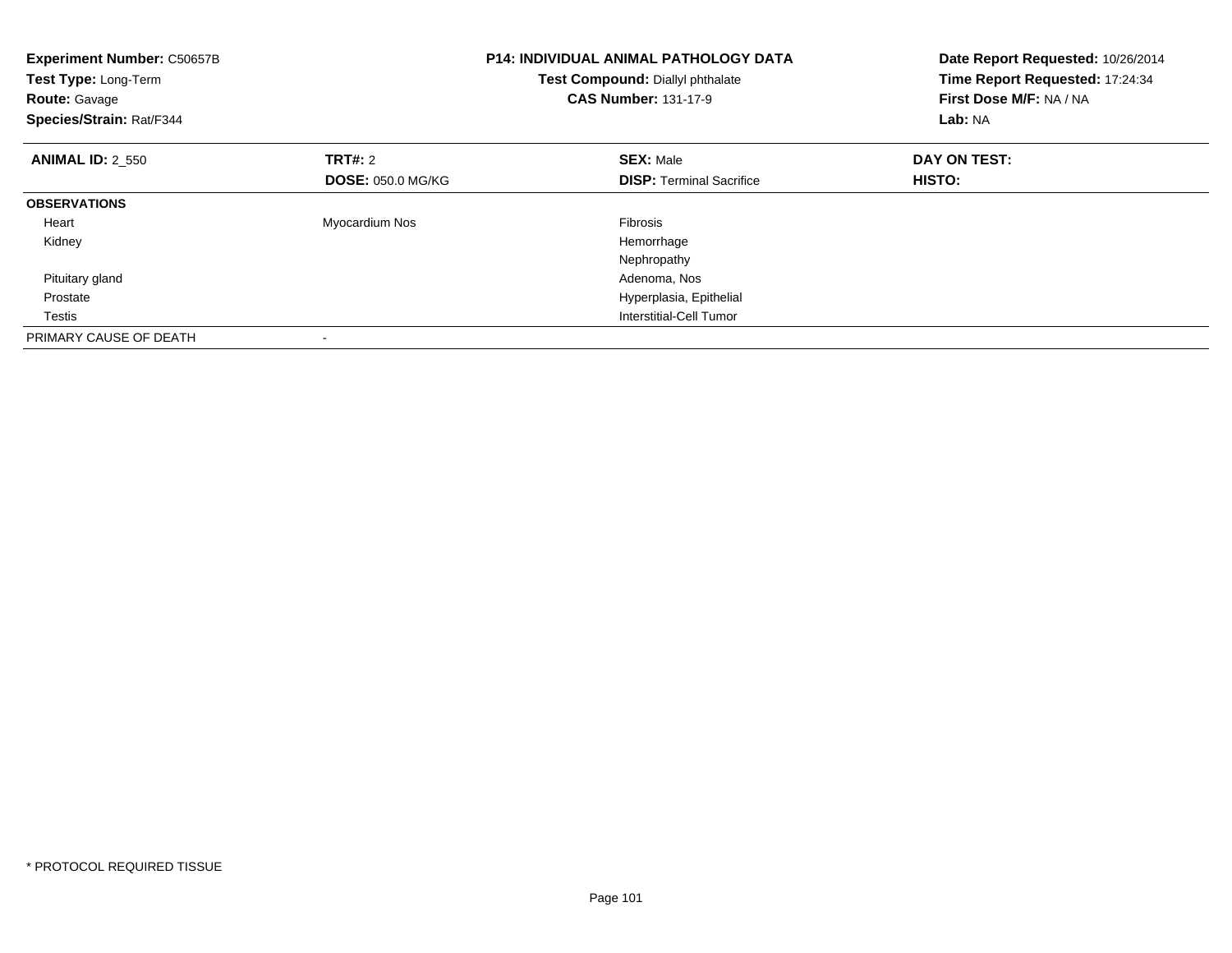| <b>Experiment Number: C50657B</b><br>Test Type: Long-Term<br><b>Route: Gavage</b><br>Species/Strain: Rat/F344 |                  | <b>P14: INDIVIDUAL ANIMAL PATHOLOGY DATA</b><br>Test Compound: Diallyl phthalate<br><b>CAS Number: 131-17-9</b> | Date Report Requested: 10/26/2014<br>Time Report Requested: 17:24:34<br>First Dose M/F: NA / NA<br>Lab: NA |
|---------------------------------------------------------------------------------------------------------------|------------------|-----------------------------------------------------------------------------------------------------------------|------------------------------------------------------------------------------------------------------------|
| <b>ANIMAL ID: 3 501</b>                                                                                       | <b>TRT#: 3</b>   | <b>SEX: Male</b>                                                                                                | DAY ON TEST:                                                                                               |
|                                                                                                               | <b>DOSE: 0</b>   | <b>DISP:</b> Terminal Sacrifice                                                                                 | <b>HISTO:</b>                                                                                              |
| <b>OBSERVATIONS</b>                                                                                           |                  |                                                                                                                 |                                                                                                            |
| Eye                                                                                                           | Retina           | Degeneration, Nos                                                                                               |                                                                                                            |
| Heart                                                                                                         | Myocardium Nos   | Degeneration, Nos                                                                                               |                                                                                                            |
| Kidney                                                                                                        |                  | Nephropathy                                                                                                     |                                                                                                            |
| Liver                                                                                                         | <b>Bile Duct</b> | Hyperplasia, Nos                                                                                                |                                                                                                            |
| <b>Testis</b>                                                                                                 |                  | Interstitial-Cell Tumor                                                                                         |                                                                                                            |
| Unspecified                                                                                                   | Groin            | Hemangioma                                                                                                      |                                                                                                            |
| PRIMARY CAUSE OF DEATH                                                                                        |                  |                                                                                                                 |                                                                                                            |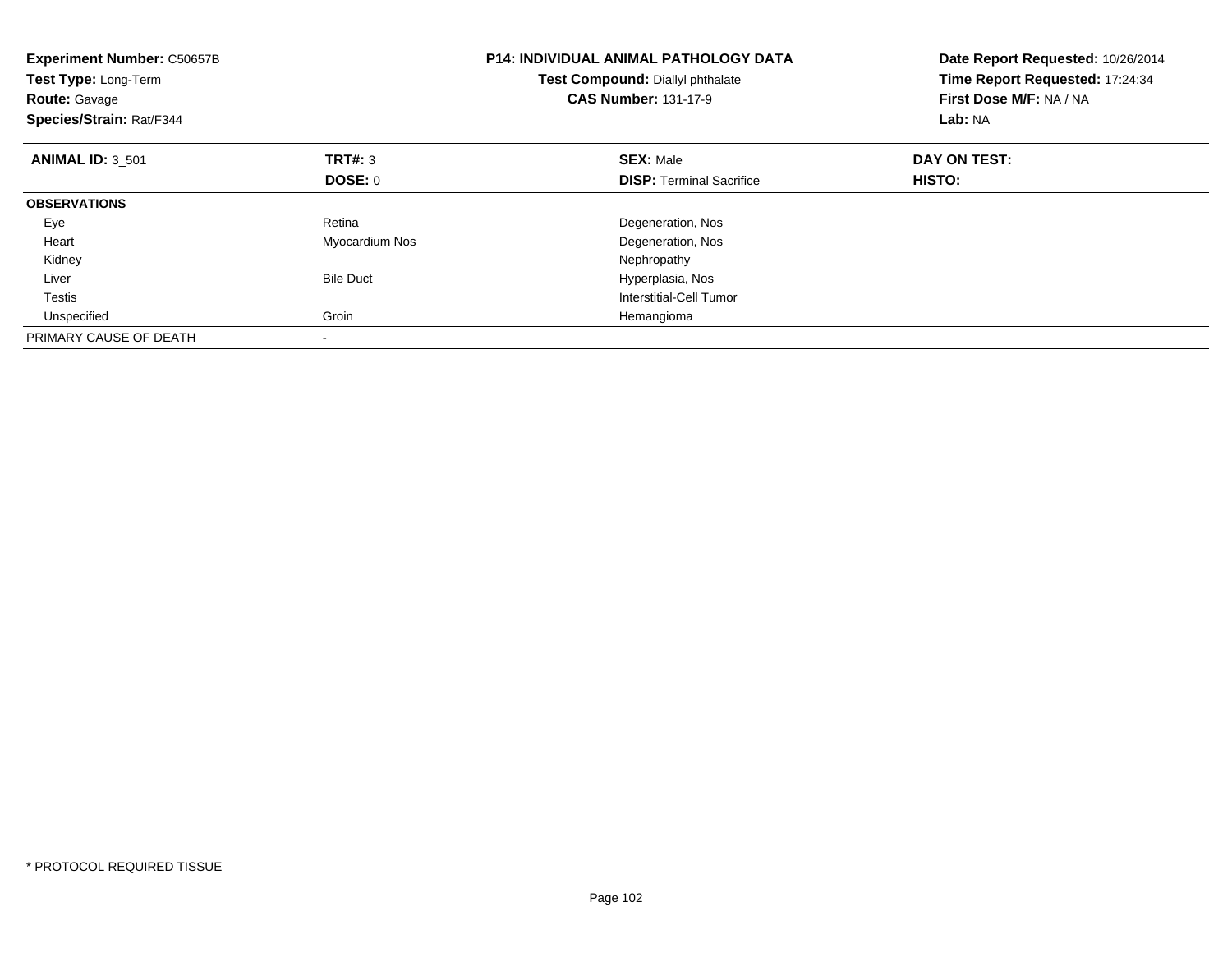| <b>Experiment Number: C50657B</b><br>Test Type: Long-Term<br><b>Route: Gavage</b><br>Species/Strain: Rat/F344 |                  | <b>P14: INDIVIDUAL ANIMAL PATHOLOGY DATA</b><br><b>Test Compound: Diallyl phthalate</b><br><b>CAS Number: 131-17-9</b> | Date Report Requested: 10/26/2014<br>Time Report Requested: 17:24:34<br>First Dose M/F: NA / NA<br>Lab: NA |
|---------------------------------------------------------------------------------------------------------------|------------------|------------------------------------------------------------------------------------------------------------------------|------------------------------------------------------------------------------------------------------------|
| <b>ANIMAL ID: 3_502</b>                                                                                       | TRT#: 3          | <b>SEX: Male</b>                                                                                                       | DAY ON TEST:                                                                                               |
|                                                                                                               | DOSE: 0          | <b>DISP: Terminal Sacrifice</b>                                                                                        | HISTO:                                                                                                     |
| <b>OBSERVATIONS</b>                                                                                           |                  |                                                                                                                        |                                                                                                            |
| Eye                                                                                                           |                  | Cataract                                                                                                               |                                                                                                            |
|                                                                                                               | Retina           | Degeneration, Nos                                                                                                      |                                                                                                            |
| Heart                                                                                                         | Myocardium Nos   | Fibrosis                                                                                                               |                                                                                                            |
| Kidney                                                                                                        |                  | Nephropathy                                                                                                            |                                                                                                            |
| Liver                                                                                                         | <b>Bile Duct</b> | Hyperplasia, Nos                                                                                                       |                                                                                                            |
| Pancreas                                                                                                      | Acinus           | Atrophy, Nos                                                                                                           |                                                                                                            |
| Testis                                                                                                        |                  | <b>Interstitial-Cell Tumor</b>                                                                                         |                                                                                                            |
| Thymus                                                                                                        |                  | Persistent Embryonic Structure                                                                                         |                                                                                                            |
| PRIMARY CAUSE OF DEATH                                                                                        |                  |                                                                                                                        |                                                                                                            |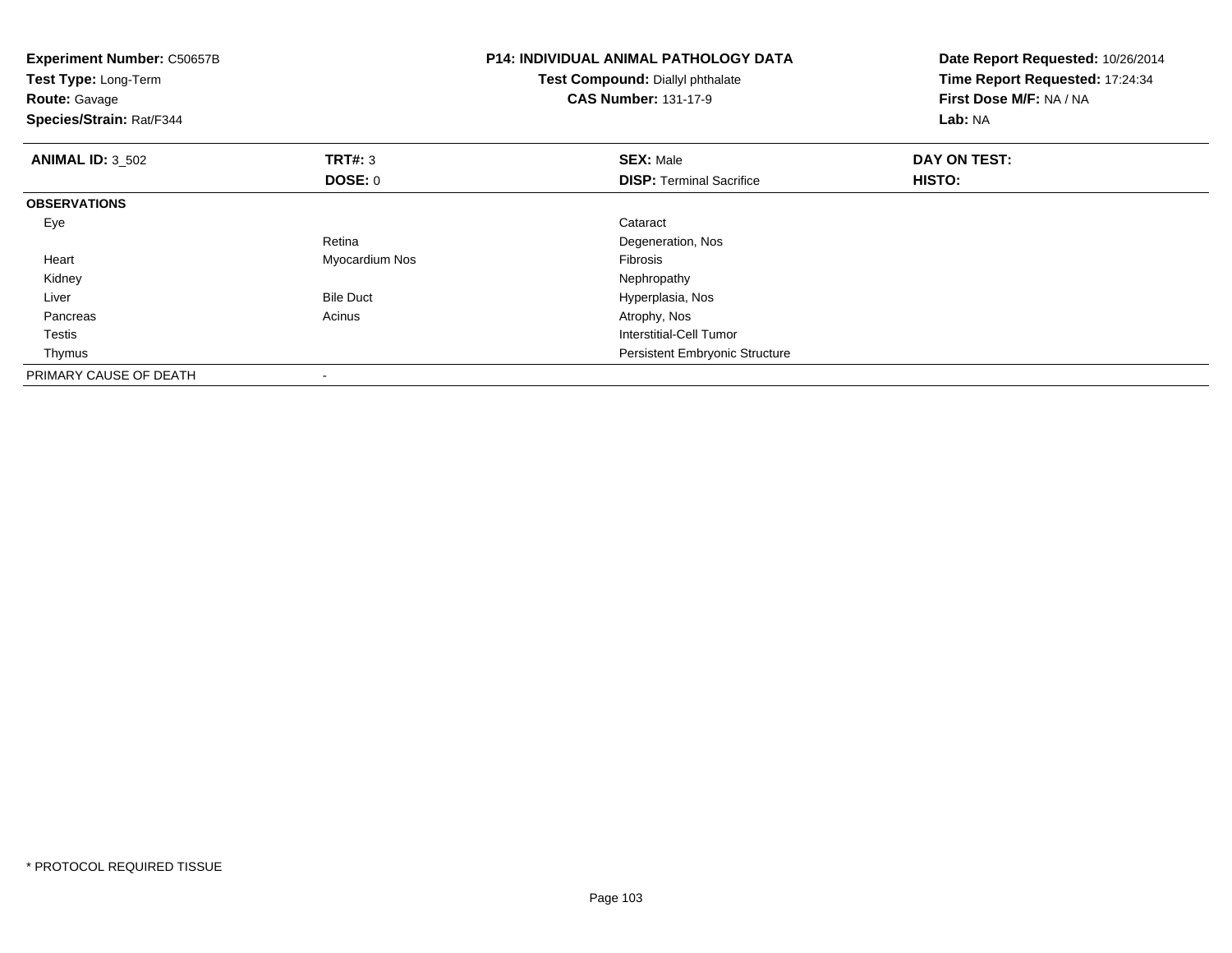**Test Type:** Long-Term

**Route:** Gavage

**Species/Strain:** Rat/F344

### **P14: INDIVIDUAL ANIMAL PATHOLOGY DATA**

#### **Test Compound:** Diallyl phthalate**CAS Number:** 131-17-9

| <b>ANIMAL ID: 3_503</b> | TRT#: 3                     | <b>SEX: Male</b>                      | DAY ON TEST: |  |
|-------------------------|-----------------------------|---------------------------------------|--------------|--|
|                         | DOSE: 0                     | <b>DISP: Terminal Sacrifice</b>       | HISTO:       |  |
| <b>OBSERVATIONS</b>     |                             |                                       |              |  |
| Adrenal gland           |                             | Pheochromocytoma                      |              |  |
| <b>Blood vessel</b>     | <b>Pulmonary Artery Nos</b> | Mineralization                        |              |  |
| Epididymis              |                             | Inflammation, Chronic                 |              |  |
| Kidney                  |                             | Nephropathy                           |              |  |
| Liver                   | <b>Bile Duct</b>            | Hyperplasia, Nos                      |              |  |
| Lung                    |                             | Foreign Material, Nos                 |              |  |
|                         |                             | Inflammation, Granulomatous           |              |  |
| Lymph node              | Mediastinal Lymph Node      | Hemorrhage                            |              |  |
| Prostate                |                             | Hyperplasia, Epithelial               |              |  |
| Testis                  |                             | Interstitial-Cell Tumor               |              |  |
| Thymus                  |                             | <b>Persistent Embryonic Structure</b> |              |  |
| PRIMARY CAUSE OF DEATH  | $\blacksquare$              |                                       |              |  |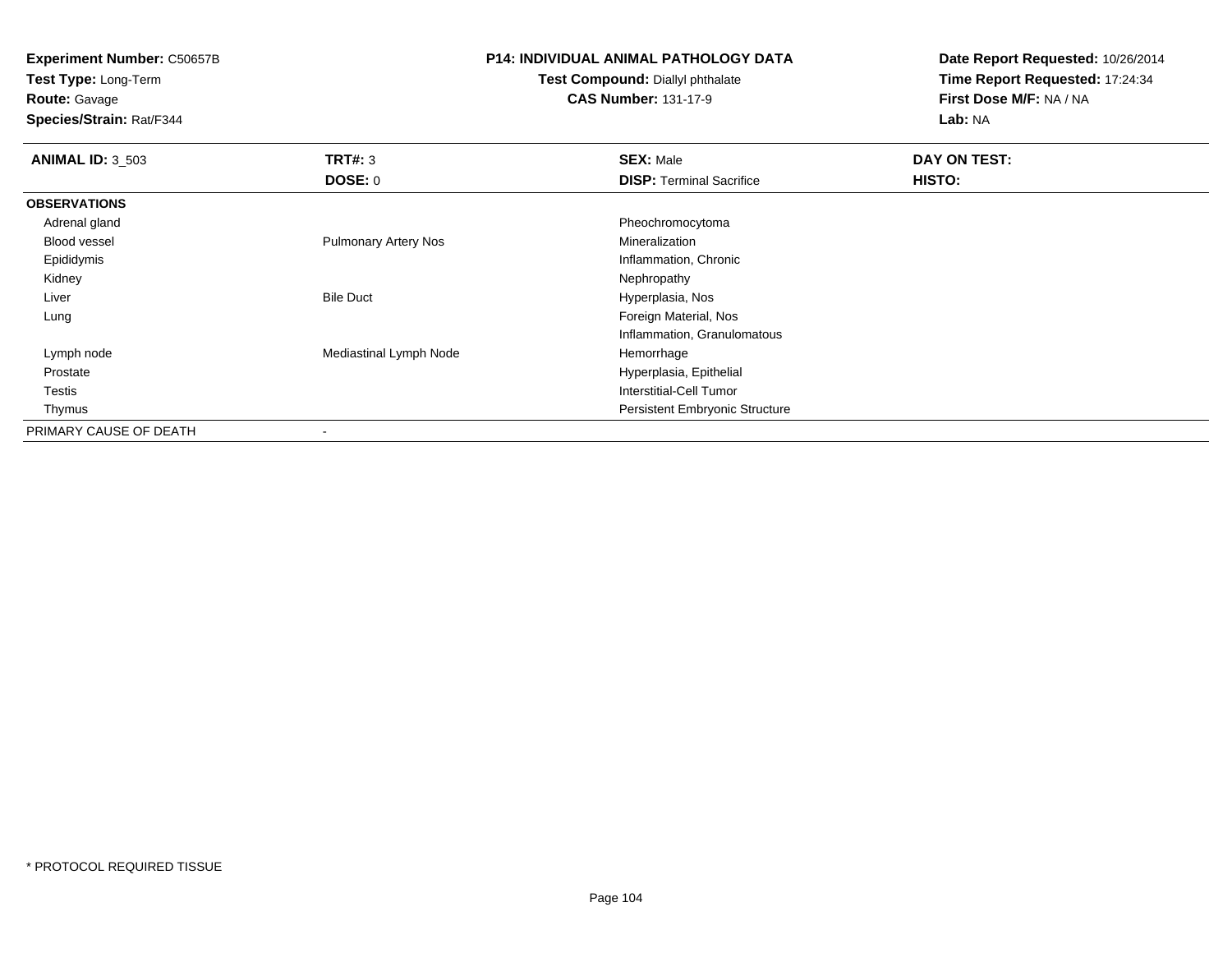| <b>Experiment Number: C50657B</b><br>Test Type: Long-Term<br><b>Route: Gavage</b><br>Species/Strain: Rat/F344 |                             | <b>P14: INDIVIDUAL ANIMAL PATHOLOGY DATA</b><br><b>Test Compound: Diallyl phthalate</b><br><b>CAS Number: 131-17-9</b> | Date Report Requested: 10/26/2014<br>Time Report Requested: 17:24:34<br>First Dose M/F: NA / NA<br>Lab: NA |  |
|---------------------------------------------------------------------------------------------------------------|-----------------------------|------------------------------------------------------------------------------------------------------------------------|------------------------------------------------------------------------------------------------------------|--|
| <b>ANIMAL ID: 3_504</b>                                                                                       | TRT#: 3                     | <b>SEX: Male</b>                                                                                                       | DAY ON TEST:                                                                                               |  |
|                                                                                                               | DOSE: 0                     | <b>DISP: Terminal Sacrifice</b>                                                                                        | <b>HISTO:</b>                                                                                              |  |
| <b>OBSERVATIONS</b>                                                                                           |                             |                                                                                                                        |                                                                                                            |  |
| <b>Blood vessel</b>                                                                                           | <b>Pulmonary Artery Nos</b> | Mineralization                                                                                                         |                                                                                                            |  |
| Kidney                                                                                                        |                             | Hemorrhage                                                                                                             |                                                                                                            |  |
|                                                                                                               |                             | Nephropathy                                                                                                            |                                                                                                            |  |
| Liver                                                                                                         | <b>Bile Duct</b>            | Hyperplasia, Nos                                                                                                       |                                                                                                            |  |
| Lung                                                                                                          | Alveoli                     | Histiocytosis                                                                                                          |                                                                                                            |  |
| Pancreas                                                                                                      | Acinus                      | Atrophy, Nos                                                                                                           |                                                                                                            |  |
| Pituitary gland                                                                                               | <b>Anterior Pituitary</b>   | <b>Focal Cellular Change</b>                                                                                           |                                                                                                            |  |
| Testis                                                                                                        |                             | <b>Interstitial-Cell Tumor</b>                                                                                         |                                                                                                            |  |
| Thymus                                                                                                        |                             | Persistent Embryonic Structure                                                                                         |                                                                                                            |  |
| PRIMARY CAUSE OF DEATH                                                                                        |                             |                                                                                                                        |                                                                                                            |  |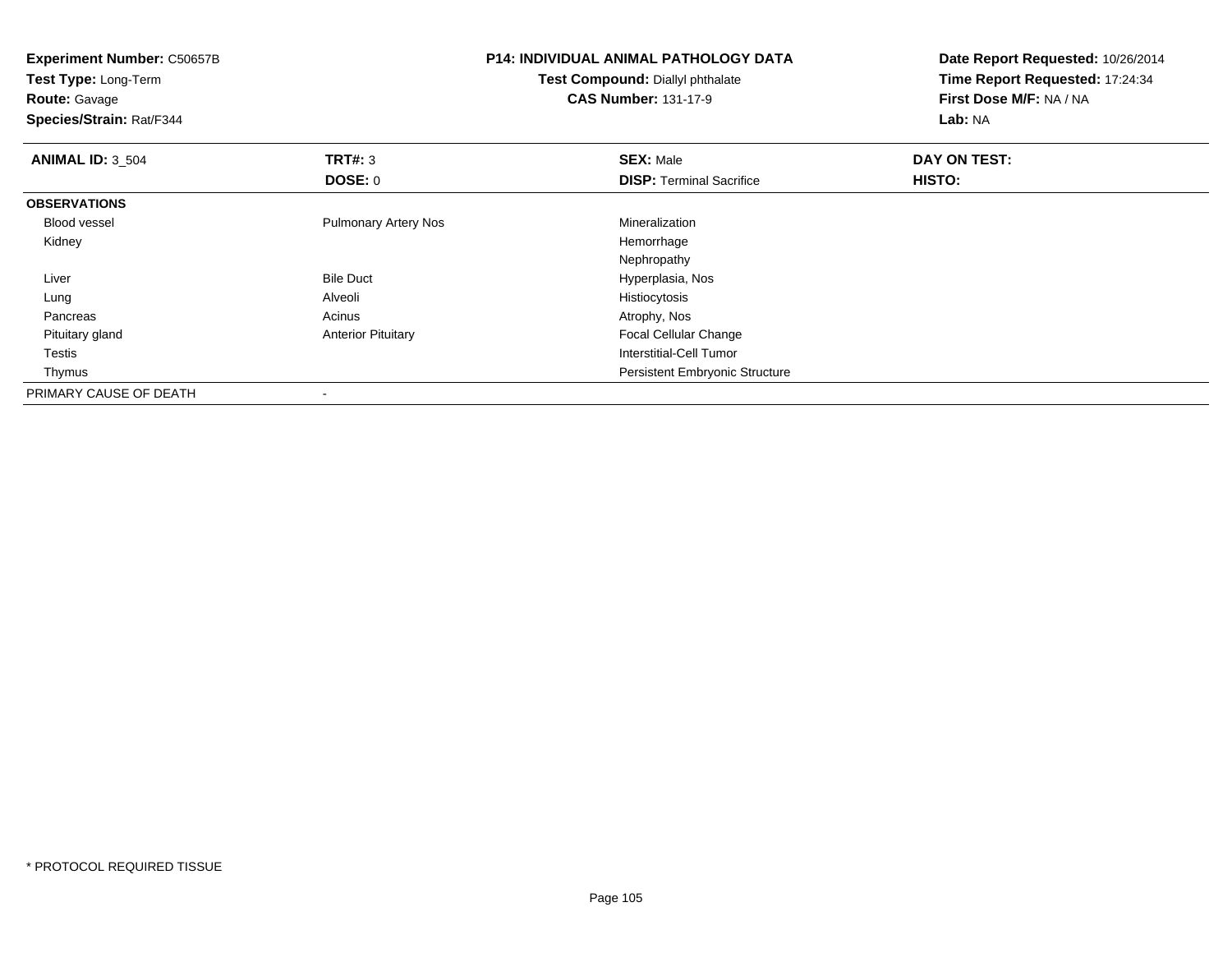**Test Type:** Long-Term

**Route:** Gavage

**Species/Strain:** Rat/F344

# **P14: INDIVIDUAL ANIMAL PATHOLOGY DATA**

**Test Compound:** Diallyl phthalate**CAS Number:** 131-17-9

| <b>ANIMAL ID: 3_505</b> | <b>TRT#: 3</b>         | <b>SEX: Male</b>                      | DAY ON TEST: |  |
|-------------------------|------------------------|---------------------------------------|--------------|--|
|                         | DOSE: 0                | <b>DISP: Terminal Sacrifice</b>       | HISTO:       |  |
| <b>OBSERVATIONS</b>     |                        |                                       |              |  |
| Bone                    | Cartilage, Nos         | Necrosis, Nos                         |              |  |
| Kidney                  |                        | Hemorrhage                            |              |  |
|                         |                        | Nephropathy                           |              |  |
| Liver                   | <b>Bile Duct</b>       | Hyperplasia, Nos                      |              |  |
| Lymph node              | Mediastinal Lymph Node | Hemorrhage                            |              |  |
| Prostate                |                        | Inflammation, Chronic                 |              |  |
| Testis                  |                        | Interstitial-Cell Tumor               |              |  |
| Thymus                  |                        | <b>Persistent Embryonic Structure</b> |              |  |
| Unspecified             | Multiple Organs Nos    | Leukemia, Mononuclear Cell            |              |  |
|                         | Multiple Organs Nos    | Mesothelioma, Nos                     |              |  |
| PRIMARY CAUSE OF DEATH  | ۰                      |                                       |              |  |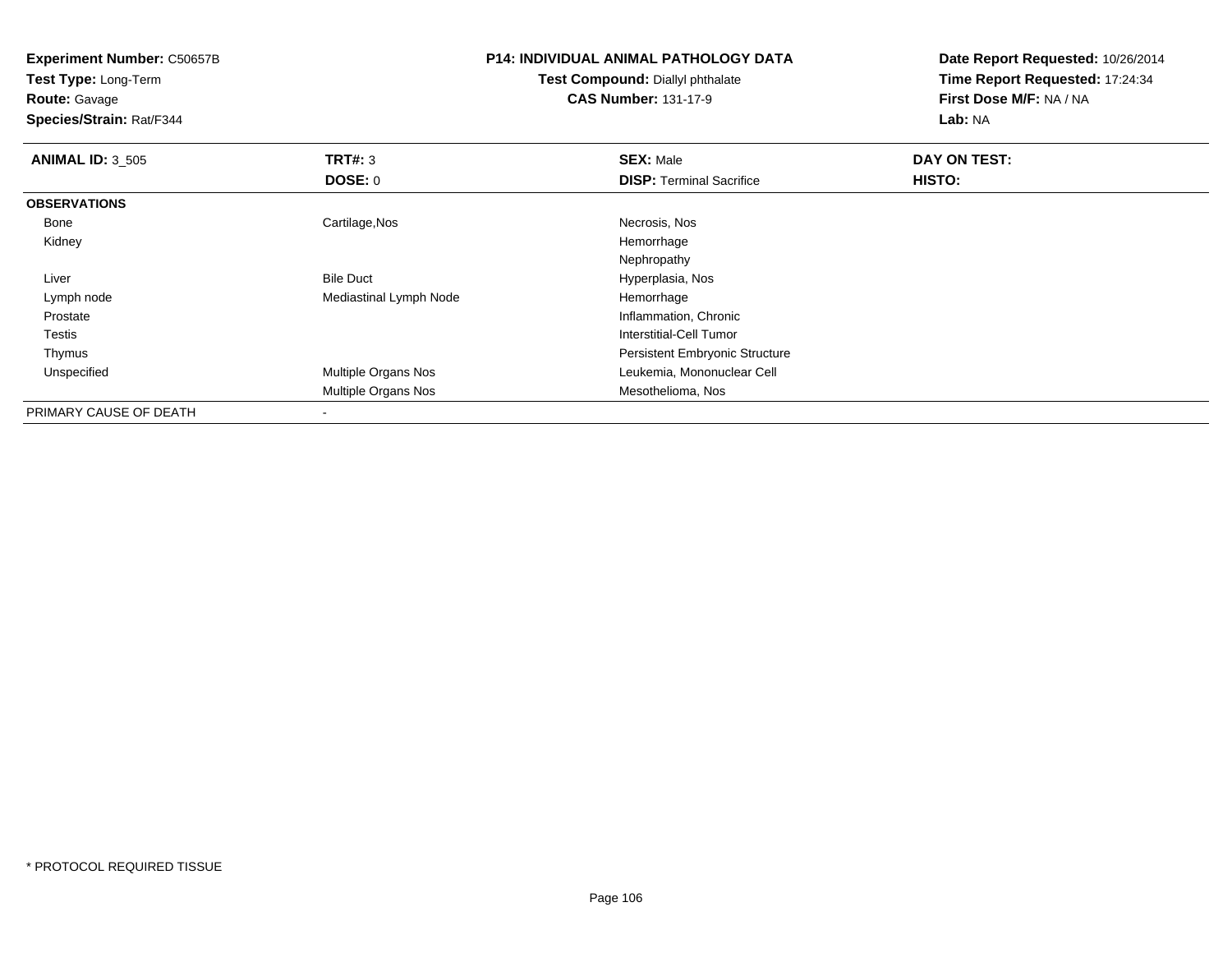| <b>Experiment Number: C50657B</b><br>Test Type: Long-Term<br><b>Route:</b> Gavage<br>Species/Strain: Rat/F344 |                     | <b>P14: INDIVIDUAL ANIMAL PATHOLOGY DATA</b><br>Test Compound: Diallyl phthalate<br><b>CAS Number: 131-17-9</b> | Date Report Requested: 10/26/2014<br>Time Report Requested: 17:24:34<br>First Dose M/F: NA / NA<br>Lab: NA |  |
|---------------------------------------------------------------------------------------------------------------|---------------------|-----------------------------------------------------------------------------------------------------------------|------------------------------------------------------------------------------------------------------------|--|
| <b>ANIMAL ID: 3 506</b>                                                                                       | TRT#: 3             | <b>SEX: Male</b>                                                                                                | DAY ON TEST:                                                                                               |  |
|                                                                                                               | DOSE: 0             | <b>DISP:</b> Natural Death                                                                                      | HISTO:                                                                                                     |  |
| <b>OBSERVATIONS</b>                                                                                           |                     |                                                                                                                 |                                                                                                            |  |
| Heart                                                                                                         | Myocardium Nos      | <b>Fibrosis</b>                                                                                                 |                                                                                                            |  |
| Liver                                                                                                         | <b>Bile Duct</b>    | Hyperplasia, Nos                                                                                                |                                                                                                            |  |
| <b>Testis</b>                                                                                                 |                     | Hypospermatogenesis                                                                                             |                                                                                                            |  |
|                                                                                                               |                     | Interstitial-Cell Tumor                                                                                         |                                                                                                            |  |
| Unspecified                                                                                                   | Multiple Organs Nos | Congestion, Nos                                                                                                 |                                                                                                            |  |
| PRIMARY CAUSE OF DEATH                                                                                        |                     |                                                                                                                 |                                                                                                            |  |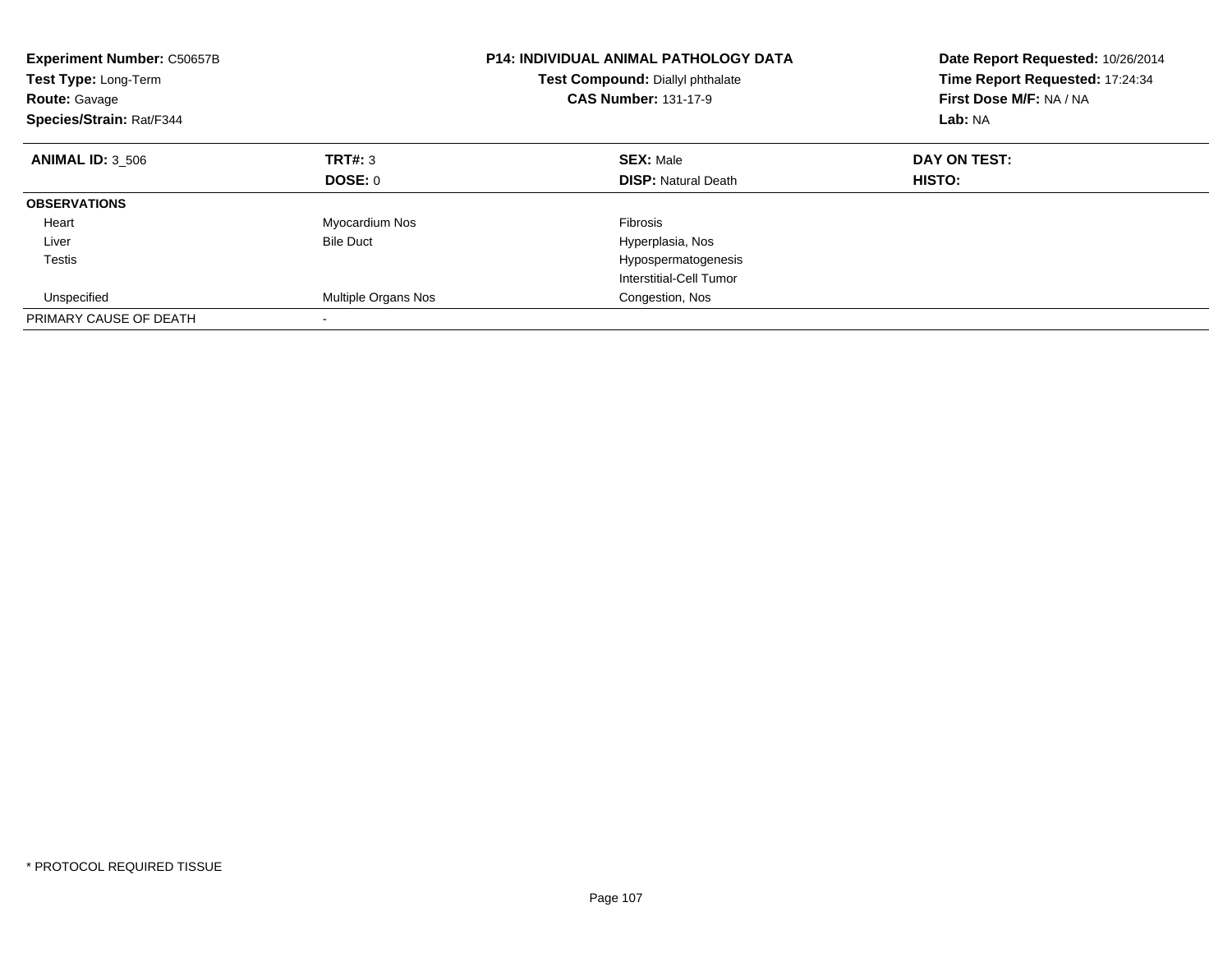**Experiment Number:** C50657B**Test Type:** Long-Term**Route:** Gavage **Species/Strain:** Rat/F344**P14: INDIVIDUAL ANIMAL PATHOLOGY DATATest Compound:** Diallyl phthalate**CAS Number:** 131-17-9**Date Report Requested:** 10/26/2014**Time Report Requested:** 17:24:34**First Dose M/F:** NA / NA**Lab:** NA**ANIMAL ID:** 3\_507 **TRT#:** <sup>3</sup> **SEX:** Male **DAY ON TEST: DOSE:** 0**DISP:** Terminal Sacrifice **HISTO: OBSERVATIONS** Adrenal gland Pheochromocytoma Blood vessel Pulmonary Artery Nos Mineralization Heart Myocardium Nos Fibrosis Kidneyy the control of the control of the control of the control of the control of the control of the control of the control of the control of the control of the control of the control of the control of the control of the contro Nephropathy Hepatocellular Carcinoma LiverBile Duct Hyperplasia, Nos Pituitary glandd and the control of the control of the control of the control of the control of the control of the control of the control of the control of the control of the control of the control of the control of the control of the co Testis Interstitial-Cell Tumor Thymus Persistent Embryonic StructurePRIMARY CAUSE OF DEATH-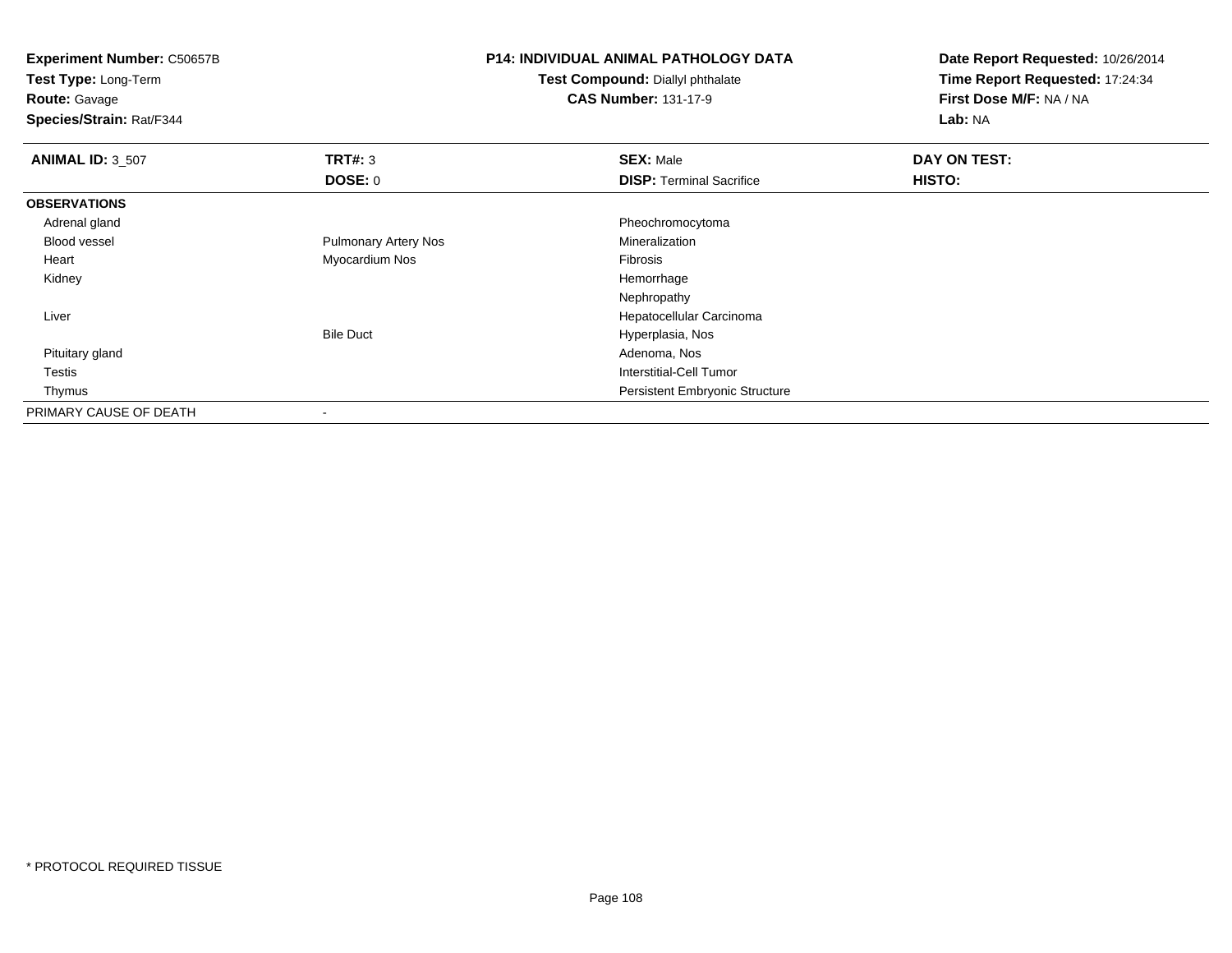| <b>Experiment Number: C50657B</b><br>Test Type: Long-Term<br><b>Route: Gavage</b><br>Species/Strain: Rat/F344 |                             | <b>P14: INDIVIDUAL ANIMAL PATHOLOGY DATA</b><br>Test Compound: Diallyl phthalate<br><b>CAS Number: 131-17-9</b> | Date Report Requested: 10/26/2014<br>Time Report Requested: 17:24:34<br>First Dose M/F: NA / NA<br>Lab: NA |
|---------------------------------------------------------------------------------------------------------------|-----------------------------|-----------------------------------------------------------------------------------------------------------------|------------------------------------------------------------------------------------------------------------|
| <b>ANIMAL ID: 3_508</b>                                                                                       | <b>TRT#: 3</b>              | <b>SEX: Male</b>                                                                                                | DAY ON TEST:                                                                                               |
|                                                                                                               | DOSE: 0                     | <b>DISP:</b> Terminal Sacrifice                                                                                 | HISTO:                                                                                                     |
| <b>OBSERVATIONS</b>                                                                                           |                             |                                                                                                                 |                                                                                                            |
| Adrenal gland                                                                                                 |                             | Pheochromocytoma                                                                                                |                                                                                                            |
| <b>Blood vessel</b>                                                                                           | <b>Pulmonary Artery Nos</b> | Mineralization                                                                                                  |                                                                                                            |
| Heart                                                                                                         | Myocardium Nos              | Fibrosis                                                                                                        |                                                                                                            |
| Kidney                                                                                                        |                             | Hemorrhage                                                                                                      |                                                                                                            |
|                                                                                                               |                             | Nephropathy                                                                                                     |                                                                                                            |
| Liver                                                                                                         |                             | Metamorphosis, Fatty                                                                                            |                                                                                                            |
| Prostate                                                                                                      |                             | Hyperplasia, Epithelial                                                                                         |                                                                                                            |
| Testis                                                                                                        |                             | Interstitial-Cell Tumor                                                                                         |                                                                                                            |
| PRIMARY CAUSE OF DEATH                                                                                        |                             |                                                                                                                 |                                                                                                            |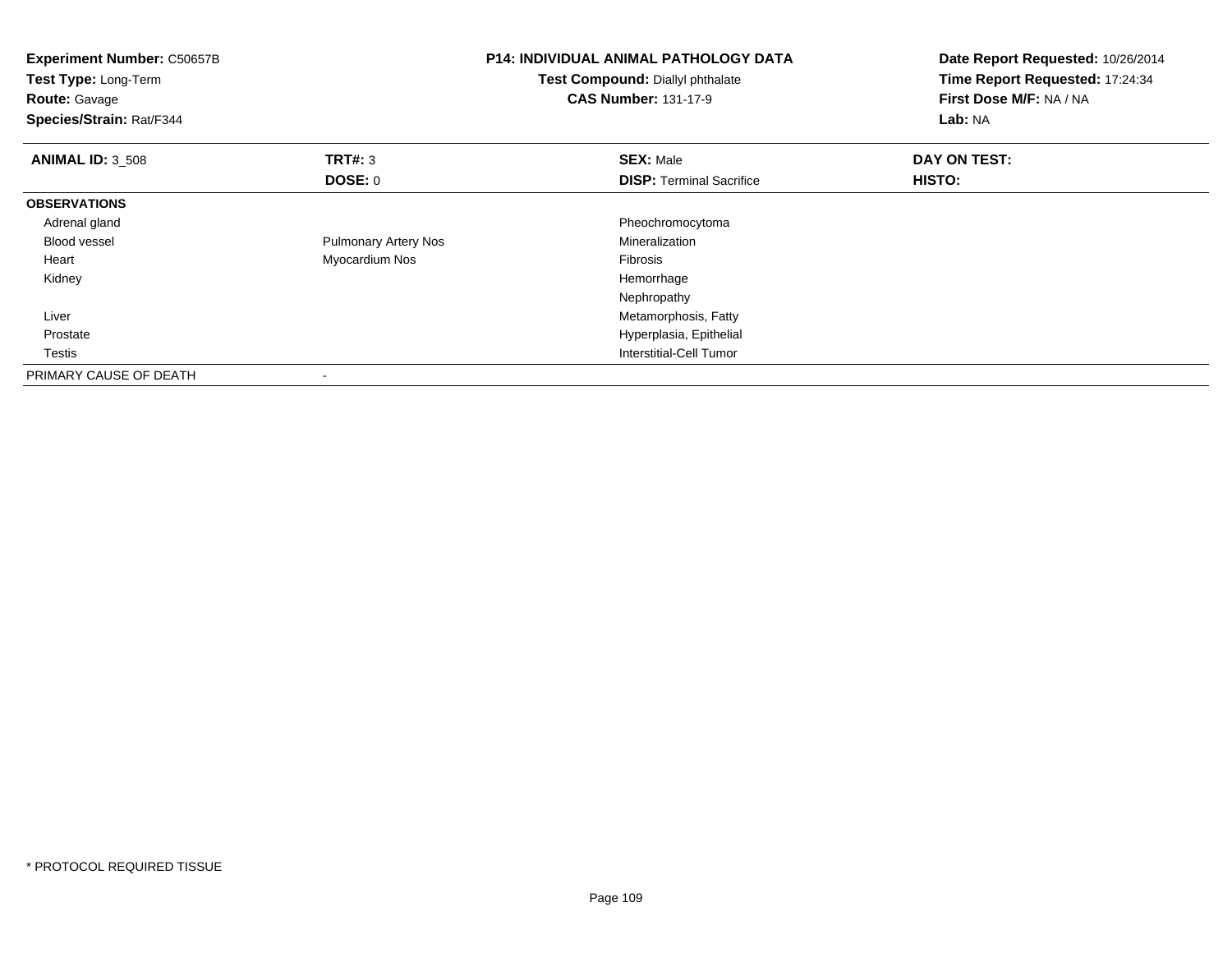**Test Type:** Long-Term

**Route:** Gavage

**Species/Strain:** Rat/F344

## **P14: INDIVIDUAL ANIMAL PATHOLOGY DATA**

#### **Test Compound:** Diallyl phthalate**CAS Number:** 131-17-9

| <b>ANIMAL ID: 3_509</b> | TRT#: 3          | <b>SEX: Male</b>                | DAY ON TEST: |
|-------------------------|------------------|---------------------------------|--------------|
|                         | <b>DOSE: 0</b>   | <b>DISP: Terminal Sacrifice</b> | HISTO:       |
| <b>OBSERVATIONS</b>     |                  |                                 |              |
| Adrenal gland           |                  | Angiectasis                     |              |
|                         |                  | Degeneration, Lipoid            |              |
| Heart                   | Myocardium Nos   | Fibrosis                        |              |
| Kidney                  |                  | Fibrosis, Diffuse               |              |
|                         |                  | Hemorrhage                      |              |
|                         |                  | Nephropathy                     |              |
| Liver                   | <b>Bile Duct</b> | Hyperplasia, Nos                |              |
| Lung                    |                  | Fibrosarcoma, Metastatic        |              |
| Prostate                |                  | Hyperplasia, Epithelial         |              |
| Salivary gland          |                  | Fibrosarcoma, Invasive          |              |
| <b>Testis</b>           |                  | <b>Interstitial-Cell Tumor</b>  |              |
| Unspecified             | Abdomen          | Fibroma                         |              |
|                         | Head             | Fibrosarcoma                    |              |
| PRIMARY CAUSE OF DEATH  | ٠                |                                 |              |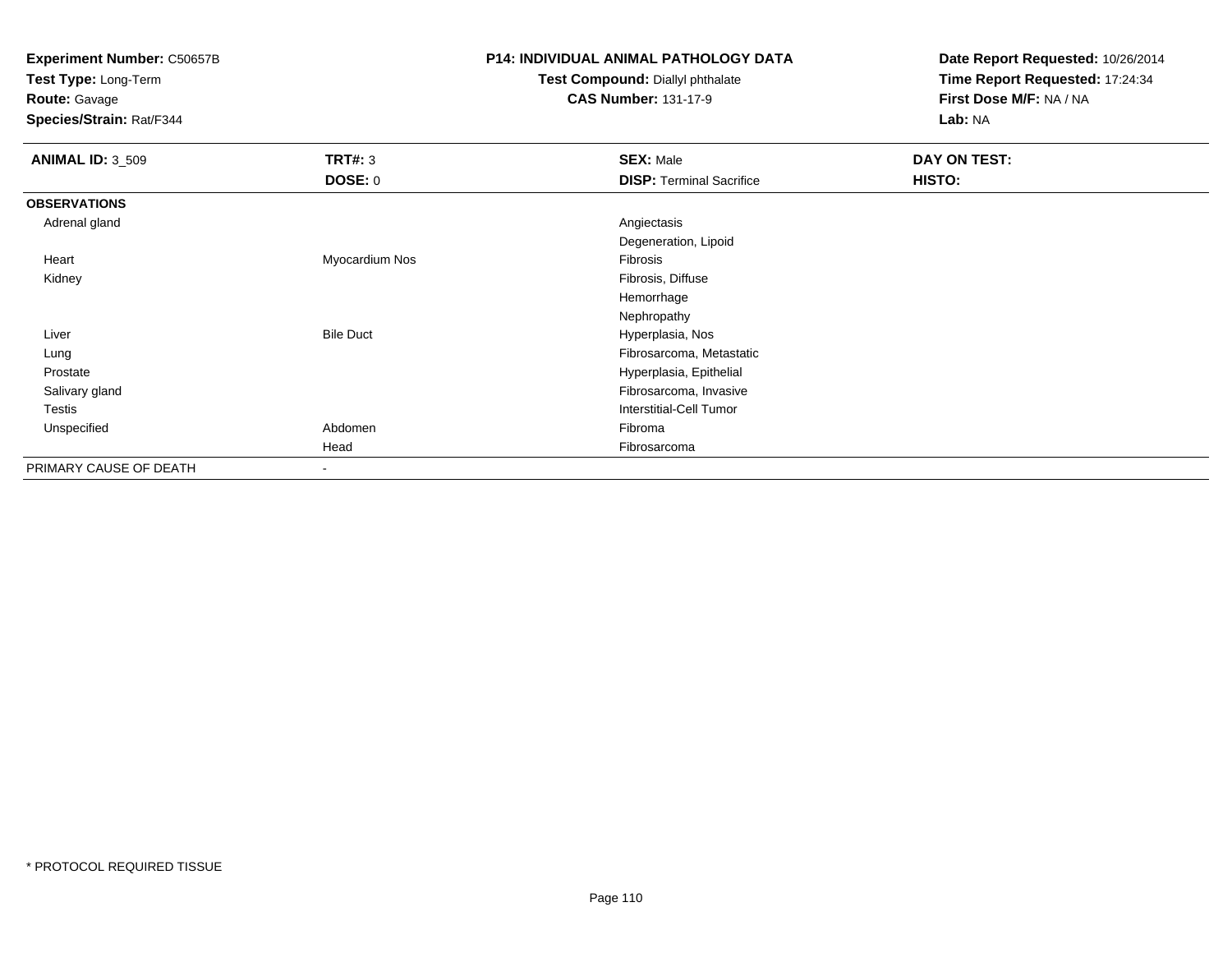**Test Type:** Long-Term

**Route:** Gavage

**Species/Strain:** Rat/F344

## **P14: INDIVIDUAL ANIMAL PATHOLOGY DATA**

**Test Compound:** Diallyl phthalate**CAS Number:** 131-17-9

| <b>ANIMAL ID: 3_510</b> | TRT#: 3                     | <b>SEX: Male</b>                      | DAY ON TEST: |
|-------------------------|-----------------------------|---------------------------------------|--------------|
|                         | <b>DOSE: 0</b>              | <b>DISP: Terminal Sacrifice</b>       | HISTO:       |
| <b>OBSERVATIONS</b>     |                             |                                       |              |
| Adrenal gland           |                             | Pheochromocytoma                      |              |
| Blood vessel            | <b>Pulmonary Artery Nos</b> | Mineralization                        |              |
| Heart                   | Myocardium Nos              | Fibrosis                              |              |
| Kidney                  |                             | Metamorphosis, Fatty                  |              |
|                         |                             | Nephropathy                           |              |
| Liver                   | <b>Bile Duct</b>            | Hyperplasia, Nos                      |              |
| Pituitary gland         | <b>Anterior Pituitary</b>   | Angiectasis                           |              |
| Prostate                |                             | Inflammation, Chronic                 |              |
| Testis                  |                             | Hyperplasia, Interstitial Cell        |              |
|                         |                             | <b>Interstitial-Cell Tumor</b>        |              |
|                         |                             | Mineralization                        |              |
| Thymus                  |                             | <b>Persistent Embryonic Structure</b> |              |
| PRIMARY CAUSE OF DEATH  |                             |                                       |              |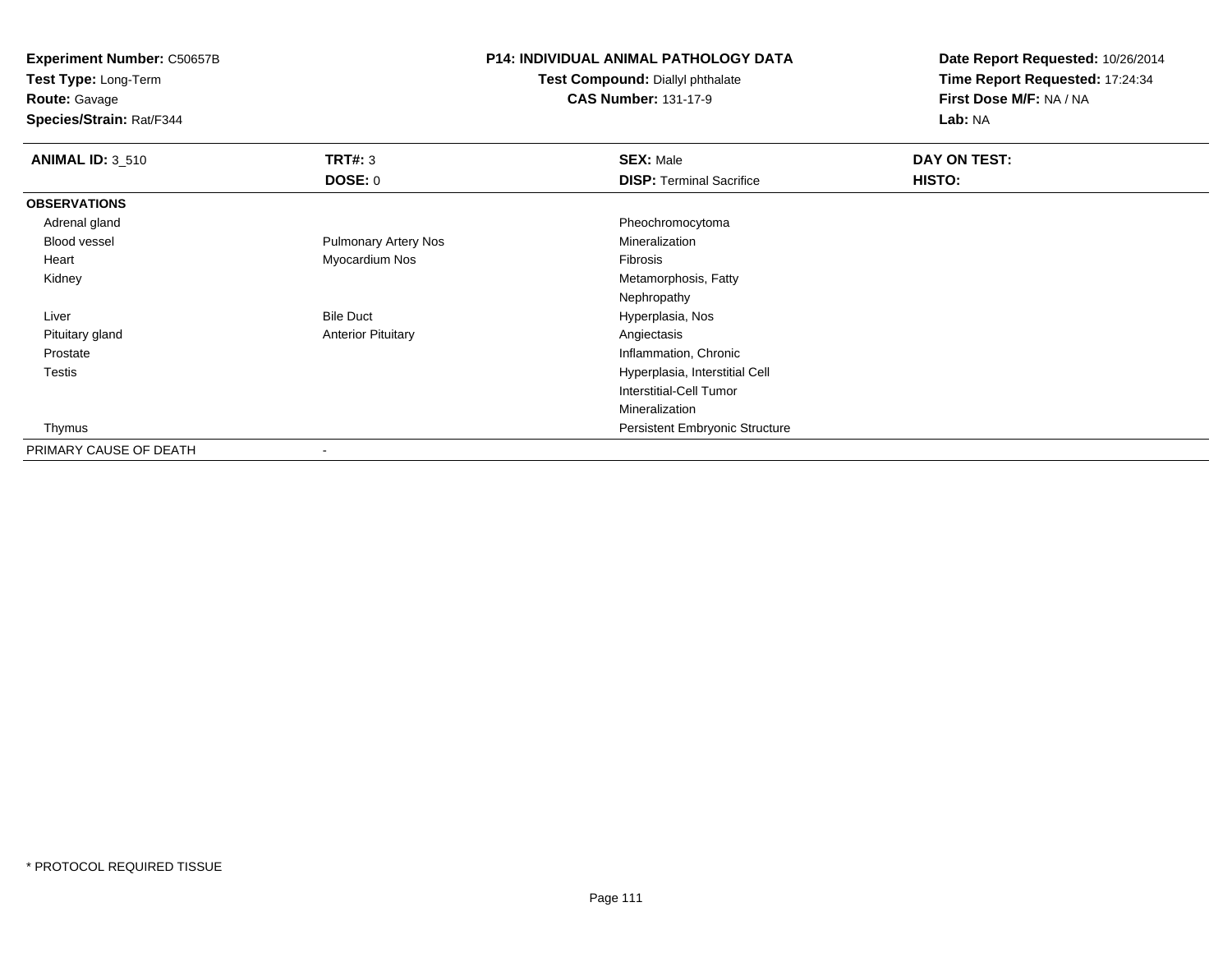| <b>Experiment Number: C50657B</b><br>Test Type: Long-Term<br><b>Route: Gavage</b><br>Species/Strain: Rat/F344 |                  | <b>P14: INDIVIDUAL ANIMAL PATHOLOGY DATA</b><br>Test Compound: Diallyl phthalate<br><b>CAS Number: 131-17-9</b> | Date Report Requested: 10/26/2014<br>Time Report Requested: 17:24:34<br>First Dose M/F: NA / NA<br>Lab: NA |
|---------------------------------------------------------------------------------------------------------------|------------------|-----------------------------------------------------------------------------------------------------------------|------------------------------------------------------------------------------------------------------------|
| <b>ANIMAL ID: 3 511</b>                                                                                       | <b>TRT#: 3</b>   | <b>SEX: Male</b>                                                                                                | DAY ON TEST:                                                                                               |
|                                                                                                               | DOSE: 0          | <b>DISP:</b> Terminal Sacrifice                                                                                 | HISTO:                                                                                                     |
| <b>OBSERVATIONS</b>                                                                                           |                  |                                                                                                                 |                                                                                                            |
| Bone                                                                                                          | Cartilage, Nos   | Necrosis, Nos                                                                                                   |                                                                                                            |
| Kidney                                                                                                        |                  | Nephropathy                                                                                                     |                                                                                                            |
| Liver                                                                                                         | <b>Bile Duct</b> | Hyperplasia, Nos                                                                                                |                                                                                                            |
| Skin                                                                                                          | Thorax           | <b>Basal-Cell Tumor</b>                                                                                         |                                                                                                            |
| Testis                                                                                                        |                  | Interstitial-Cell Tumor                                                                                         |                                                                                                            |
| Thymus                                                                                                        |                  | <b>Persistent Embryonic Structure</b>                                                                           |                                                                                                            |
| PRIMARY CAUSE OF DEATH                                                                                        |                  |                                                                                                                 |                                                                                                            |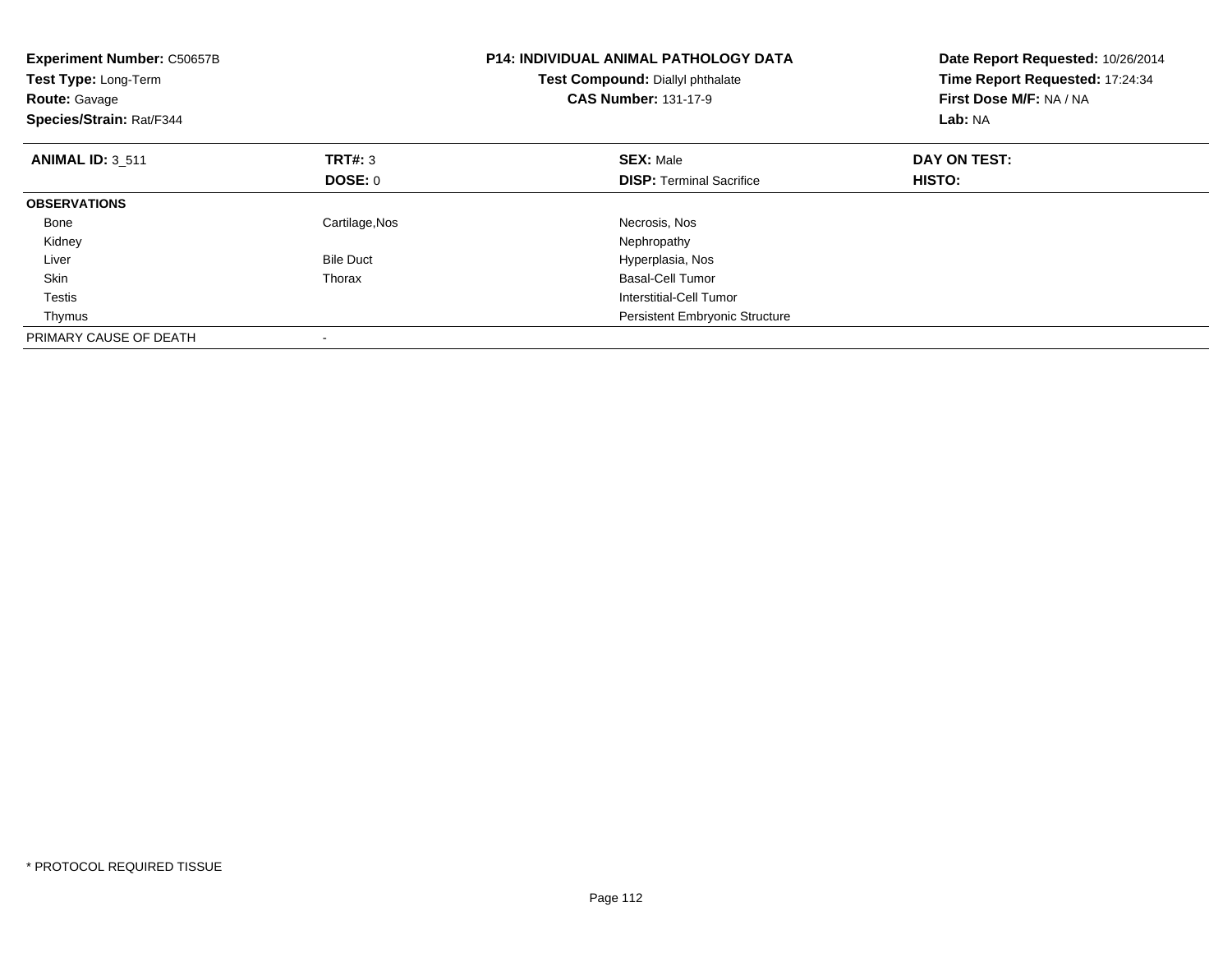| <b>Experiment Number: C50657B</b><br>Test Type: Long-Term<br><b>Route:</b> Gavage<br>Species/Strain: Rat/F344 |                             | <b>P14: INDIVIDUAL ANIMAL PATHOLOGY DATA</b><br>Test Compound: Diallyl phthalate<br><b>CAS Number: 131-17-9</b> | Date Report Requested: 10/26/2014<br>Time Report Requested: 17:24:34<br>First Dose M/F: NA / NA<br>Lab: NA |
|---------------------------------------------------------------------------------------------------------------|-----------------------------|-----------------------------------------------------------------------------------------------------------------|------------------------------------------------------------------------------------------------------------|
| <b>ANIMAL ID: 3_512</b>                                                                                       | TRT#: 3                     | <b>SEX: Male</b>                                                                                                | DAY ON TEST:                                                                                               |
|                                                                                                               | DOSE: 0                     | <b>DISP:</b> Moribund Sacrifice                                                                                 | <b>HISTO:</b>                                                                                              |
| <b>OBSERVATIONS</b>                                                                                           |                             |                                                                                                                 |                                                                                                            |
| Adrenal gland                                                                                                 |                             | Pheochromocytoma                                                                                                |                                                                                                            |
| <b>Blood vessel</b>                                                                                           | <b>Pulmonary Artery Nos</b> | Mineralization                                                                                                  |                                                                                                            |
| Kidney                                                                                                        |                             | Hemosiderosis                                                                                                   |                                                                                                            |
|                                                                                                               |                             | Nephropathy                                                                                                     |                                                                                                            |
| Pituitary gland                                                                                               | <b>Anterior Pituitary</b>   | Cyst, Nos                                                                                                       |                                                                                                            |
| Testis                                                                                                        |                             | Hyperplasia, Interstitial Cell                                                                                  |                                                                                                            |
|                                                                                                               |                             | Interstitial-Cell Tumor                                                                                         |                                                                                                            |
| Unspecified                                                                                                   | Multiple Organs Nos         | Leukemia, Mononuclear Cell                                                                                      |                                                                                                            |
| PRIMARY CAUSE OF DEATH                                                                                        |                             |                                                                                                                 |                                                                                                            |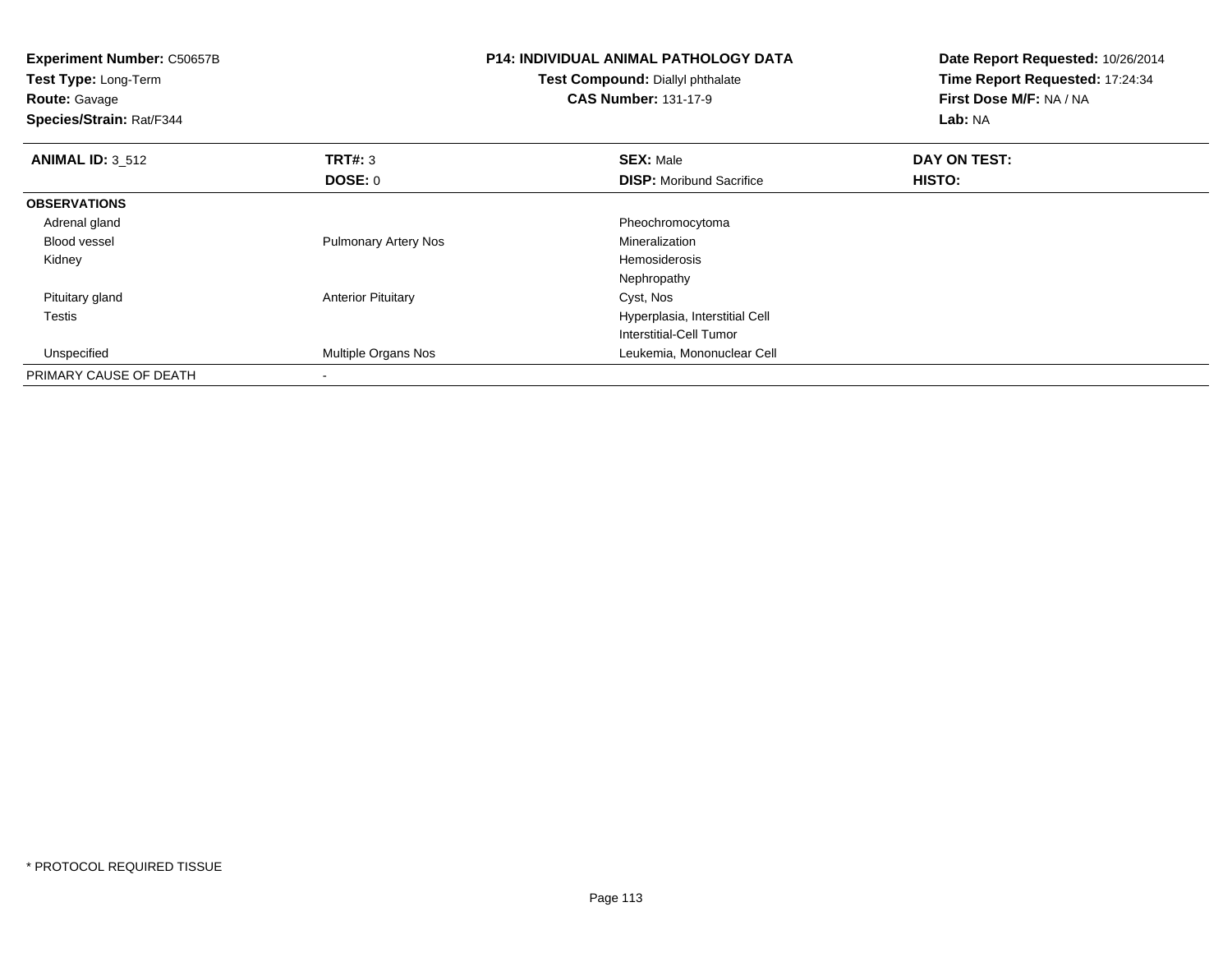| <b>Experiment Number: C50657B</b><br>Test Type: Long-Term<br><b>Route: Gavage</b><br>Species/Strain: Rat/F344 |                  | <b>P14: INDIVIDUAL ANIMAL PATHOLOGY DATA</b><br>Test Compound: Diallyl phthalate<br><b>CAS Number: 131-17-9</b> | Date Report Requested: 10/26/2014<br>Time Report Requested: 17:24:34<br>First Dose M/F: NA / NA<br>Lab: NA |
|---------------------------------------------------------------------------------------------------------------|------------------|-----------------------------------------------------------------------------------------------------------------|------------------------------------------------------------------------------------------------------------|
| <b>ANIMAL ID: 3_513</b>                                                                                       | TRT#: 3          | <b>SEX: Male</b>                                                                                                | DAY ON TEST:                                                                                               |
|                                                                                                               | <b>DOSE: 0</b>   | <b>DISP: Terminal Sacrifice</b>                                                                                 | HISTO:                                                                                                     |
| <b>OBSERVATIONS</b>                                                                                           |                  |                                                                                                                 |                                                                                                            |
| Kidney                                                                                                        |                  | Cyst, Nos                                                                                                       |                                                                                                            |
|                                                                                                               |                  | Hemorrhage                                                                                                      |                                                                                                            |
|                                                                                                               |                  | Nephropathy                                                                                                     |                                                                                                            |
| Liver                                                                                                         | <b>Bile Duct</b> | Hyperplasia, Nos                                                                                                |                                                                                                            |
| Skin                                                                                                          | Thorax           | Keratoacanthoma                                                                                                 |                                                                                                            |
| Testis                                                                                                        |                  | Hypospermatogenesis                                                                                             |                                                                                                            |
|                                                                                                               |                  | Interstitial-Cell Tumor                                                                                         |                                                                                                            |
|                                                                                                               |                  | Mineralization                                                                                                  |                                                                                                            |
| Thymus                                                                                                        |                  | <b>Persistent Embryonic Structure</b>                                                                           |                                                                                                            |
| Thyroid                                                                                                       |                  | Hyperplasia, C Cell                                                                                             |                                                                                                            |
| PRIMARY CAUSE OF DEATH                                                                                        |                  |                                                                                                                 |                                                                                                            |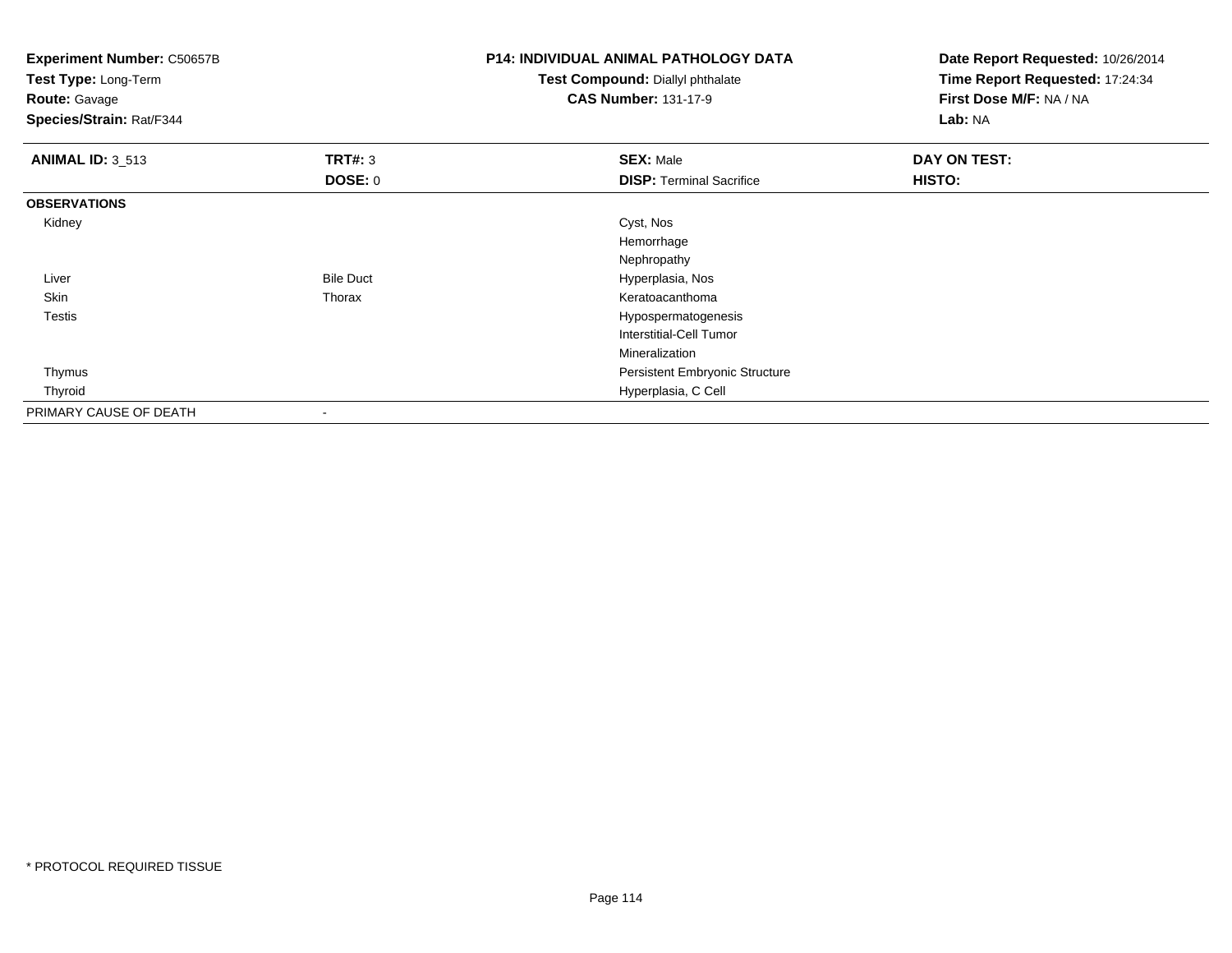| <b>Experiment Number: C50657B</b><br>Test Type: Long-Term<br><b>Route: Gavage</b><br>Species/Strain: Rat/F344 |                          | <b>P14: INDIVIDUAL ANIMAL PATHOLOGY DATA</b><br>Test Compound: Diallyl phthalate<br><b>CAS Number: 131-17-9</b> | Date Report Requested: 10/26/2014<br>Time Report Requested: 17:24:34<br>First Dose M/F: NA / NA<br>Lab: NA |
|---------------------------------------------------------------------------------------------------------------|--------------------------|-----------------------------------------------------------------------------------------------------------------|------------------------------------------------------------------------------------------------------------|
| <b>ANIMAL ID: 3_514</b>                                                                                       | TRT#: 3                  | <b>SEX: Male</b>                                                                                                | DAY ON TEST:                                                                                               |
|                                                                                                               | <b>DOSE: 0</b>           | <b>DISP: Terminal Sacrifice</b>                                                                                 | HISTO:                                                                                                     |
| <b>OBSERVATIONS</b>                                                                                           |                          |                                                                                                                 |                                                                                                            |
| Eye                                                                                                           |                          | Cataract                                                                                                        |                                                                                                            |
| Heart                                                                                                         | Myocardium Nos           | Fibrosis                                                                                                        |                                                                                                            |
| Kidney                                                                                                        |                          | Nephropathy                                                                                                     |                                                                                                            |
| Liver                                                                                                         | <b>Bile Duct</b>         | Hyperplasia, Nos                                                                                                |                                                                                                            |
| Pituitary gland                                                                                               |                          | Adenoma, Nos                                                                                                    |                                                                                                            |
| Prostate                                                                                                      |                          | Hyperplasia, Epithelial                                                                                         |                                                                                                            |
|                                                                                                               |                          | Inflammation, Chronic                                                                                           |                                                                                                            |
| Testis                                                                                                        |                          | <b>Interstitial-Cell Tumor</b>                                                                                  |                                                                                                            |
| Trachea                                                                                                       |                          | Inflammation, Suppurative                                                                                       |                                                                                                            |
| PRIMARY CAUSE OF DEATH                                                                                        | $\overline{\phantom{a}}$ |                                                                                                                 |                                                                                                            |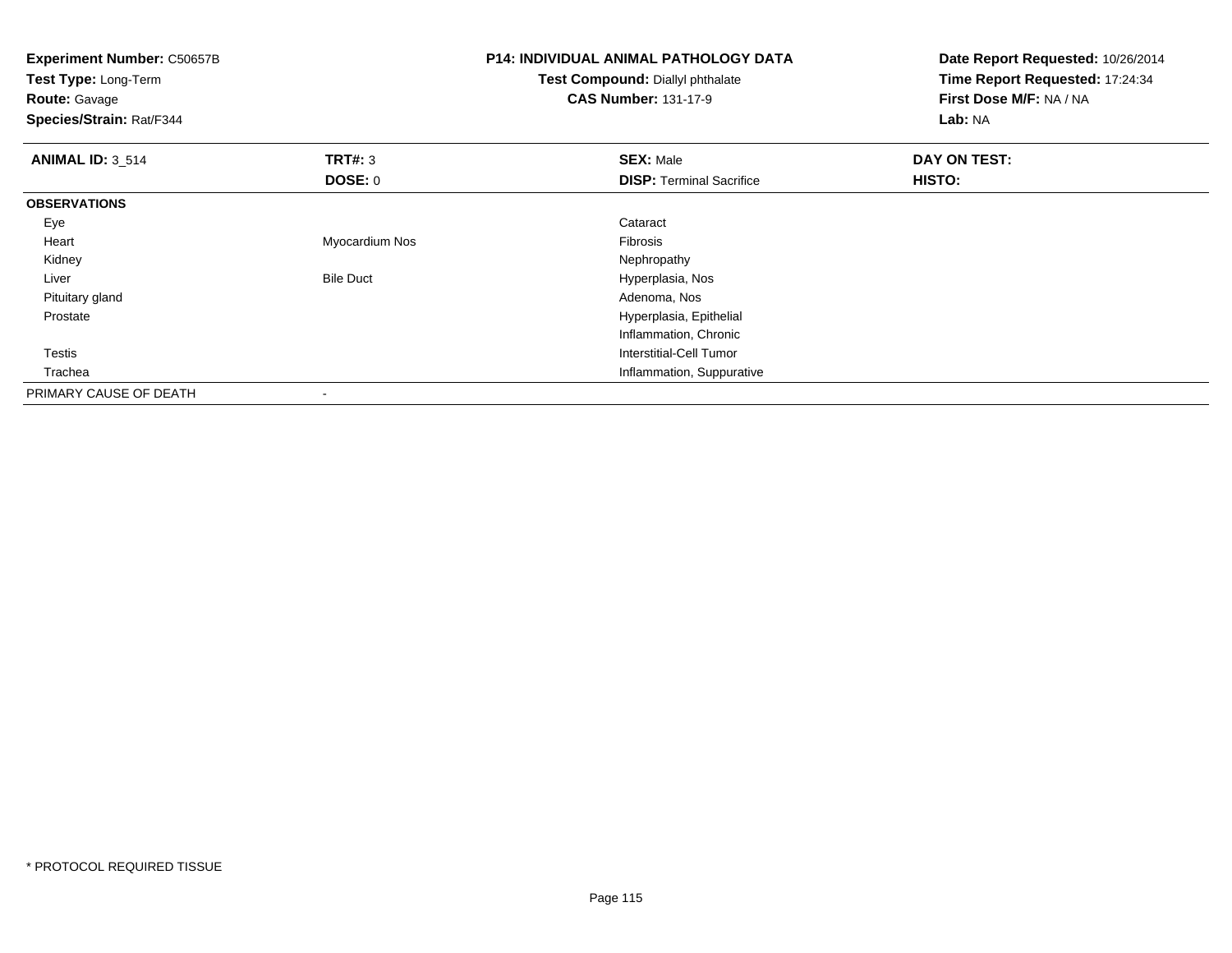**Test Type:** Long-Term

**Route:** Gavage

**Species/Strain:** Rat/F344

## **P14: INDIVIDUAL ANIMAL PATHOLOGY DATA**

**Test Compound:** Diallyl phthalate**CAS Number:** 131-17-9

| <b>ANIMAL ID: 3_515</b> | TRT#: 3                | <b>SEX: Male</b>                | DAY ON TEST: |  |
|-------------------------|------------------------|---------------------------------|--------------|--|
|                         | <b>DOSE: 0</b>         | <b>DISP: Terminal Sacrifice</b> | HISTO:       |  |
| <b>OBSERVATIONS</b>     |                        |                                 |              |  |
| Adrenal gland           | Medulla                | Hyperplasia, Focal              |              |  |
| Heart                   | Myocardium Nos         | Fibrosis                        |              |  |
| Kidney                  |                        | Nephropathy                     |              |  |
| Liver                   | <b>Bile Duct</b>       | Hyperplasia, Nos                |              |  |
| Lymph node              | Mediastinal Lymph Node | Hemorrhage                      |              |  |
| Pancreas                |                        | Polyangiitis                    |              |  |
| Pituitary gland         |                        | Adenoma, Nos                    |              |  |
| Prostate                |                        | Hyperplasia, Epithelial         |              |  |
|                         |                        | Inflammation, Chronic           |              |  |
| Skin                    | <b>Back</b>            | Keratoacanthoma                 |              |  |
| Testis                  |                        | Interstitial-Cell Tumor         |              |  |
| Zymbal gland            |                        | Carcinoma, Nos                  |              |  |
| PRIMARY CAUSE OF DEATH  |                        |                                 |              |  |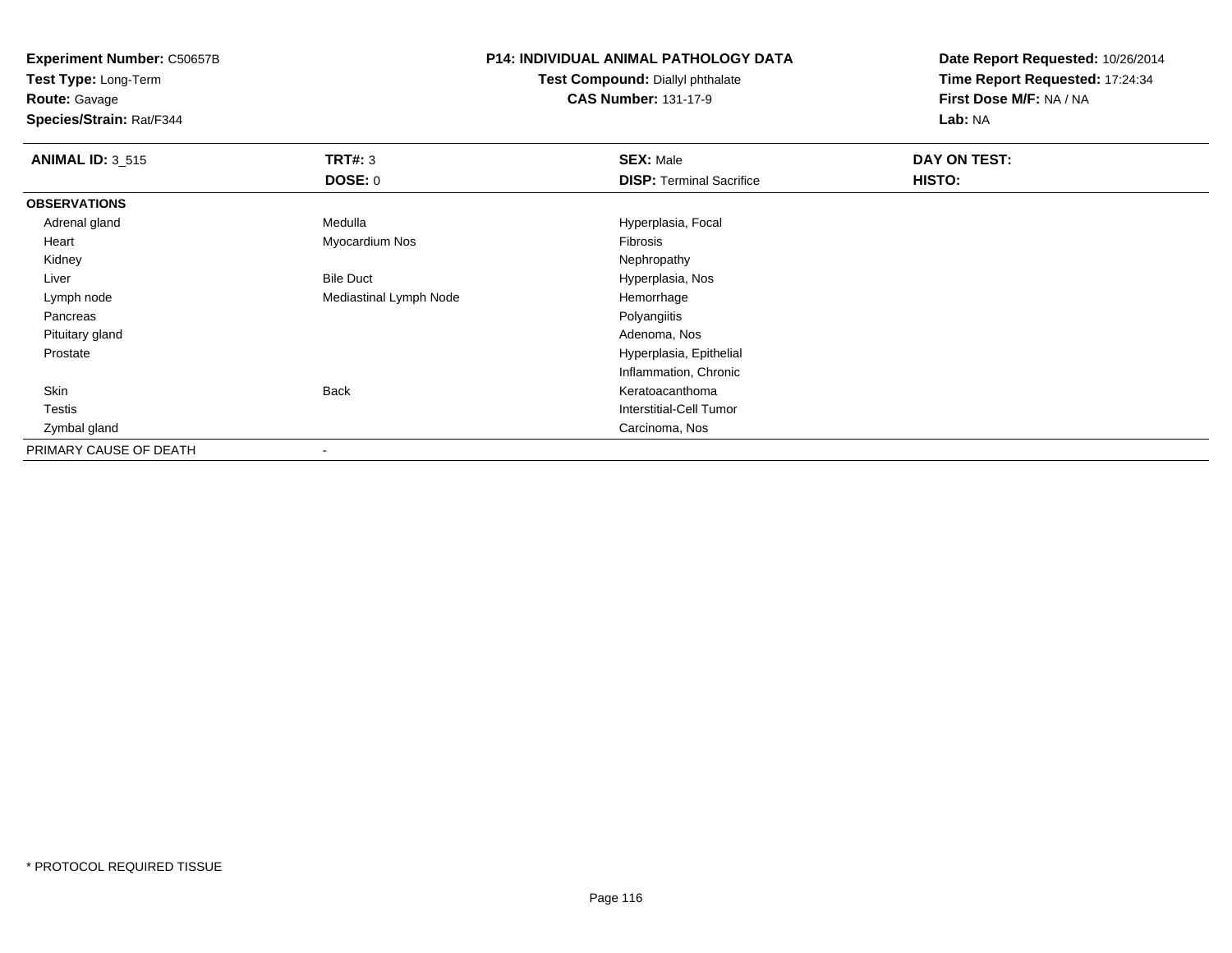| <b>Experiment Number: C50657B</b><br>Test Type: Long-Term<br><b>Route: Gavage</b><br>Species/Strain: Rat/F344 |                             | <b>P14: INDIVIDUAL ANIMAL PATHOLOGY DATA</b><br><b>Test Compound: Diallyl phthalate</b><br><b>CAS Number: 131-17-9</b> | Date Report Requested: 10/26/2014<br>Time Report Requested: 17:24:34<br>First Dose M/F: NA / NA<br>Lab: NA |
|---------------------------------------------------------------------------------------------------------------|-----------------------------|------------------------------------------------------------------------------------------------------------------------|------------------------------------------------------------------------------------------------------------|
| <b>ANIMAL ID: 3_516</b>                                                                                       | TRT#: 3                     | <b>SEX: Male</b>                                                                                                       | DAY ON TEST:                                                                                               |
|                                                                                                               | <b>DOSE: 0</b>              | <b>DISP:</b> Terminal Sacrifice                                                                                        | HISTO:                                                                                                     |
| <b>OBSERVATIONS</b>                                                                                           |                             |                                                                                                                        |                                                                                                            |
| <b>Blood vessel</b>                                                                                           | <b>Pulmonary Artery Nos</b> | Mineralization                                                                                                         |                                                                                                            |
| Kidney                                                                                                        |                             | Infarct, Nos                                                                                                           |                                                                                                            |
|                                                                                                               |                             | Nephropathy                                                                                                            |                                                                                                            |
| Liver                                                                                                         | <b>Bile Duct</b>            | Hyperplasia, Nos                                                                                                       |                                                                                                            |
| Lymph node                                                                                                    | Mandibular Lymph Node       | Degeneration, Cystic                                                                                                   |                                                                                                            |
| Prostate                                                                                                      |                             | Hyperplasia, Epithelial                                                                                                |                                                                                                            |
| Skin                                                                                                          | Back                        | Keratoacanthoma                                                                                                        |                                                                                                            |
| <b>Testis</b>                                                                                                 |                             | Interstitial-Cell Tumor                                                                                                |                                                                                                            |
| Unspecified                                                                                                   | Multiple Organs Nos         | Leukemia, Mononuclear Cell                                                                                             |                                                                                                            |
| PRIMARY CAUSE OF DEATH                                                                                        |                             |                                                                                                                        |                                                                                                            |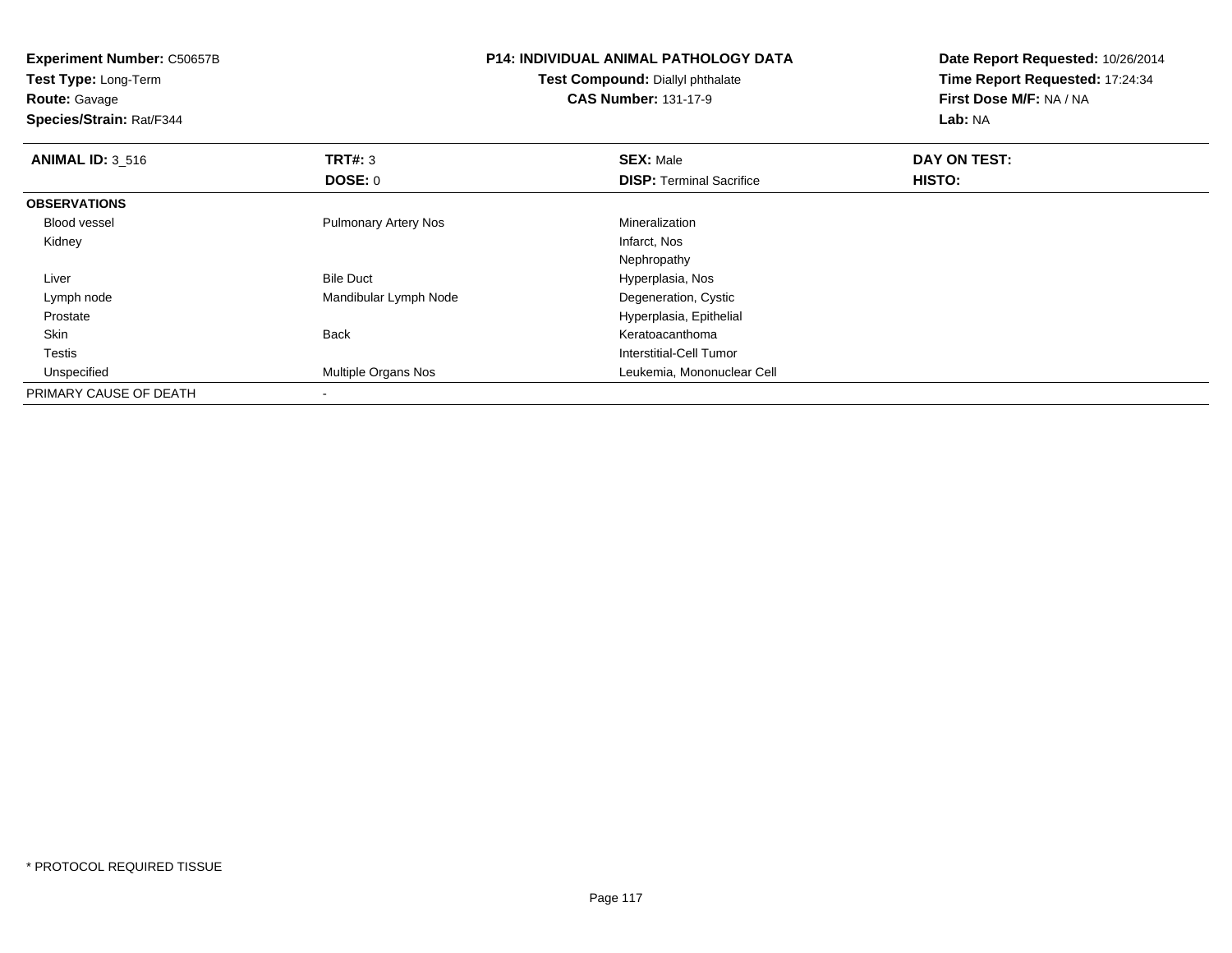| <b>Experiment Number: C50657B</b><br>Test Type: Long-Term<br><b>Route: Gavage</b><br>Species/Strain: Rat/F344 |                           | <b>P14: INDIVIDUAL ANIMAL PATHOLOGY DATA</b><br><b>Test Compound: Diallyl phthalate</b><br><b>CAS Number: 131-17-9</b> | Date Report Requested: 10/26/2014<br>Time Report Requested: 17:24:34<br>First Dose M/F: NA / NA<br>Lab: NA |
|---------------------------------------------------------------------------------------------------------------|---------------------------|------------------------------------------------------------------------------------------------------------------------|------------------------------------------------------------------------------------------------------------|
| <b>ANIMAL ID: 3_517</b>                                                                                       | TRT#: 3                   | <b>SEX: Male</b>                                                                                                       | DAY ON TEST:                                                                                               |
|                                                                                                               | DOSE: 0                   | <b>DISP: Terminal Sacrifice</b>                                                                                        | HISTO:                                                                                                     |
| <b>OBSERVATIONS</b>                                                                                           |                           |                                                                                                                        |                                                                                                            |
| Heart                                                                                                         | Myocardium Nos            | Fibrosis                                                                                                               |                                                                                                            |
| Kidney                                                                                                        |                           | Nephropathy                                                                                                            |                                                                                                            |
| Liver                                                                                                         | <b>Bile Duct</b>          | Hyperplasia, Nos                                                                                                       |                                                                                                            |
| Pituitary gland                                                                                               | <b>Anterior Pituitary</b> | Focal Cellular Change                                                                                                  |                                                                                                            |
| Skin                                                                                                          | Shoulder                  | Keratoacanthoma                                                                                                        |                                                                                                            |
| Testis                                                                                                        |                           | Hypospermatogenesis                                                                                                    |                                                                                                            |
|                                                                                                               |                           | Interstitial-Cell Tumor                                                                                                |                                                                                                            |
| Thymus                                                                                                        |                           | <b>Persistent Embryonic Structure</b>                                                                                  |                                                                                                            |
| Unspecified                                                                                                   | Multiple Organs Nos       | Leukemia, Mononuclear Cell                                                                                             |                                                                                                            |
| PRIMARY CAUSE OF DEATH                                                                                        |                           |                                                                                                                        |                                                                                                            |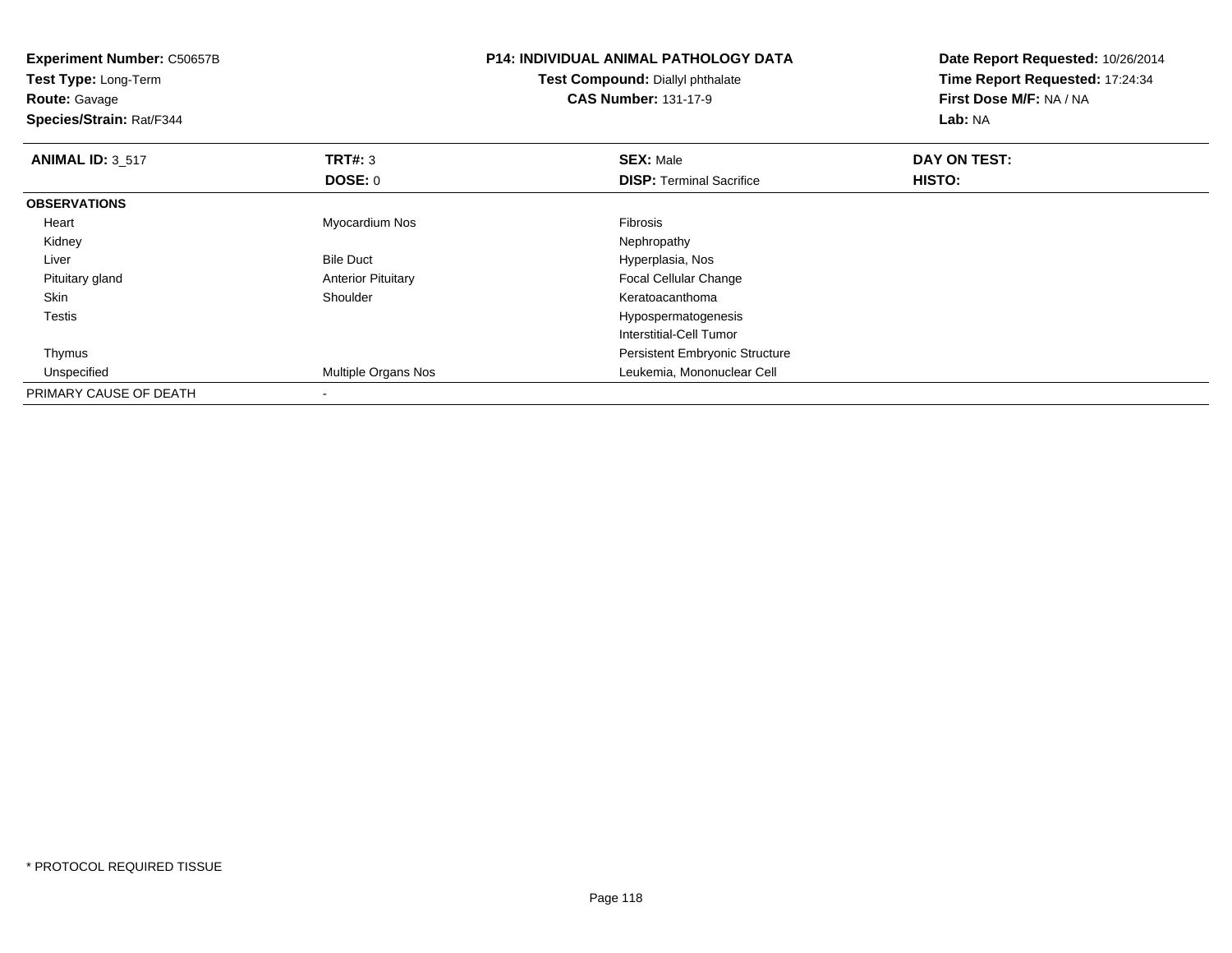| <b>Experiment Number: C50657B</b><br>Test Type: Long-Term<br>Route: Gavage<br>Species/Strain: Rat/F344 |                  | <b>P14: INDIVIDUAL ANIMAL PATHOLOGY DATA</b><br>Test Compound: Diallyl phthalate<br><b>CAS Number: 131-17-9</b> | Date Report Requested: 10/26/2014<br>Time Report Requested: 17:24:34<br>First Dose M/F: NA / NA<br>Lab: NA |
|--------------------------------------------------------------------------------------------------------|------------------|-----------------------------------------------------------------------------------------------------------------|------------------------------------------------------------------------------------------------------------|
| <b>ANIMAL ID: 3_518</b>                                                                                | <b>TRT#: 3</b>   | <b>SEX: Male</b>                                                                                                | DAY ON TEST:                                                                                               |
|                                                                                                        | <b>DOSE: 0</b>   | <b>DISP:</b> Terminal Sacrifice                                                                                 | HISTO:                                                                                                     |
| <b>OBSERVATIONS</b>                                                                                    |                  |                                                                                                                 |                                                                                                            |
| Adrenal gland                                                                                          |                  | Lipoidosis                                                                                                      |                                                                                                            |
| Heart                                                                                                  | Myocardium Nos   | Fibrosis                                                                                                        |                                                                                                            |
| Kidney                                                                                                 |                  | Hemorrhage                                                                                                      |                                                                                                            |
|                                                                                                        |                  | Nephropathy                                                                                                     |                                                                                                            |
| Liver                                                                                                  |                  | Angiectasis                                                                                                     |                                                                                                            |
|                                                                                                        | <b>Bile Duct</b> | Hyperplasia, Nos                                                                                                |                                                                                                            |
| <b>Testis</b>                                                                                          |                  | Interstitial-Cell Tumor                                                                                         |                                                                                                            |
| PRIMARY CAUSE OF DEATH                                                                                 |                  |                                                                                                                 |                                                                                                            |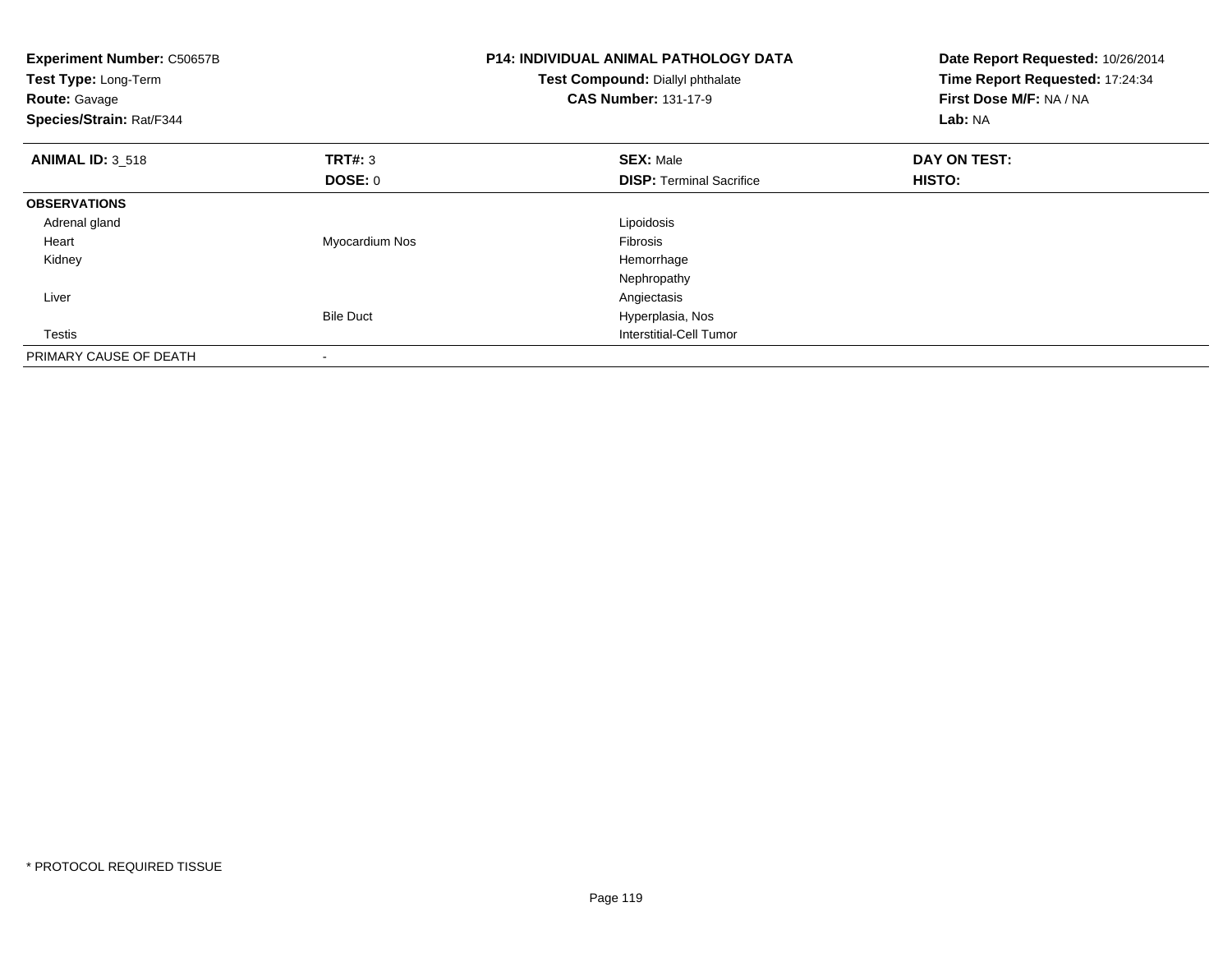| <b>Experiment Number: C50657B</b><br>Test Type: Long-Term<br><b>Route: Gavage</b><br>Species/Strain: Rat/F344 |                             | <b>P14: INDIVIDUAL ANIMAL PATHOLOGY DATA</b><br>Test Compound: Diallyl phthalate<br><b>CAS Number: 131-17-9</b> | Date Report Requested: 10/26/2014<br>Time Report Requested: 17:24:34<br>First Dose M/F: NA / NA<br>Lab: NA |
|---------------------------------------------------------------------------------------------------------------|-----------------------------|-----------------------------------------------------------------------------------------------------------------|------------------------------------------------------------------------------------------------------------|
| <b>ANIMAL ID: 3 519</b>                                                                                       | TRT#: 3                     | <b>SEX: Male</b>                                                                                                | DAY ON TEST:                                                                                               |
|                                                                                                               | DOSE: 0                     | <b>DISP:</b> Terminal Sacrifice                                                                                 | HISTO:                                                                                                     |
| <b>OBSERVATIONS</b>                                                                                           |                             |                                                                                                                 |                                                                                                            |
| <b>Blood vessel</b>                                                                                           | <b>Pulmonary Artery Nos</b> | Mineralization                                                                                                  |                                                                                                            |
| Heart                                                                                                         | Myocardium Nos              | Fibrosis                                                                                                        |                                                                                                            |
| Kidney                                                                                                        |                             | Nephropathy                                                                                                     |                                                                                                            |
| Liver                                                                                                         | <b>Bile Duct</b>            | Hyperplasia, Nos                                                                                                |                                                                                                            |
|                                                                                                               |                             | Metamorphosis, Fatty                                                                                            |                                                                                                            |
| Testis                                                                                                        |                             | Interstitial-Cell Tumor                                                                                         |                                                                                                            |
| Thymus                                                                                                        |                             | <b>Persistent Embryonic Structure</b>                                                                           |                                                                                                            |
| PRIMARY CAUSE OF DEATH                                                                                        |                             |                                                                                                                 |                                                                                                            |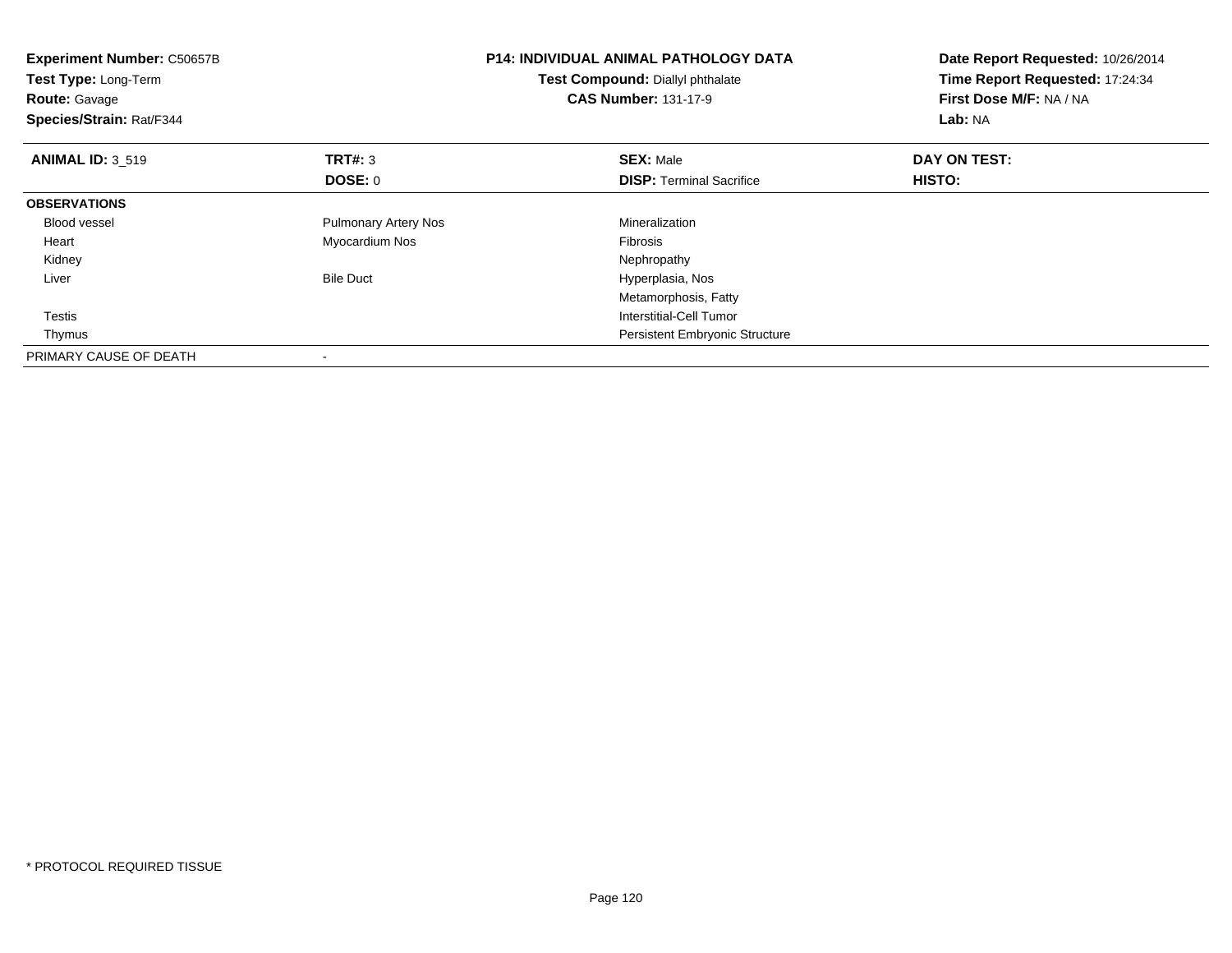**Test Type:** Long-Term

**Route:** Gavage

**Species/Strain:** Rat/F344

## **P14: INDIVIDUAL ANIMAL PATHOLOGY DATA**

**Test Compound:** Diallyl phthalate**CAS Number:** 131-17-9

| <b>ANIMAL ID: 3 520</b> | TRT#: 3                  | <b>SEX: Male</b>                      | DAY ON TEST: |  |
|-------------------------|--------------------------|---------------------------------------|--------------|--|
|                         | DOSE: 0                  | <b>DISP: Terminal Sacrifice</b>       | HISTO:       |  |
| <b>OBSERVATIONS</b>     |                          |                                       |              |  |
| Adrenal gland           |                          | Pheochromocytoma                      |              |  |
| Bone marrow             |                          | Angiectasis                           |              |  |
| Heart                   | Myocardium Nos           | Fibrosis                              |              |  |
| Kidney                  |                          | Nephropathy                           |              |  |
| Liver                   | <b>Bile Duct</b>         | Hyperplasia, Nos                      |              |  |
| Lung                    |                          | Inflammation, Granulomatous           |              |  |
| Lymph node              | Mediastinal Lymph Node   | Hemorrhage                            |              |  |
| <b>Testis</b>           |                          | Interstitial-Cell Tumor               |              |  |
| Thymus                  |                          | <b>Persistent Embryonic Structure</b> |              |  |
| Unspecified             | Thorax                   | Fibroma                               |              |  |
| PRIMARY CAUSE OF DEATH  | $\overline{\phantom{a}}$ |                                       |              |  |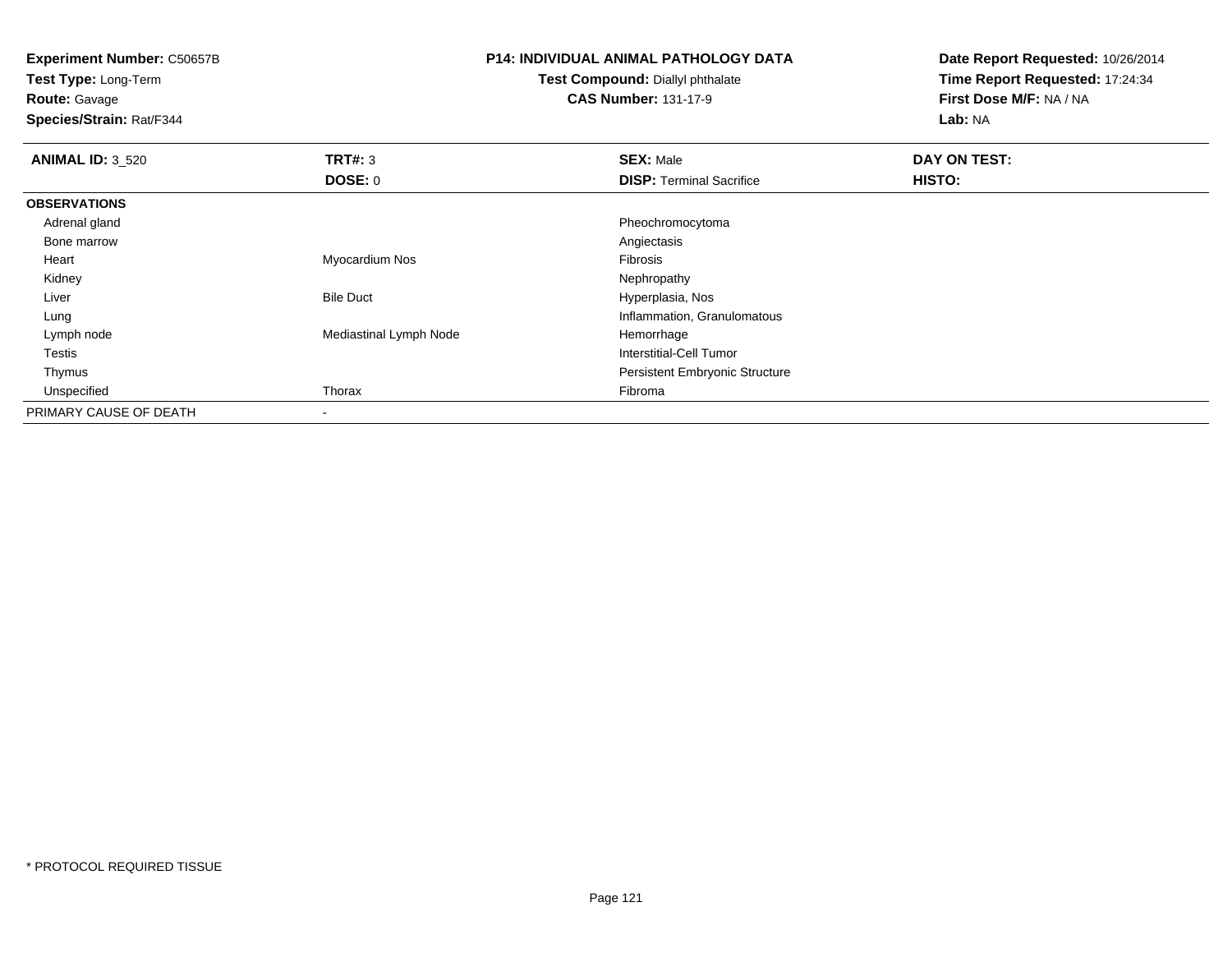| <b>Experiment Number: C50657B</b><br>Test Type: Long-Term<br><b>Route: Gavage</b><br>Species/Strain: Rat/F344 |                  | <b>P14: INDIVIDUAL ANIMAL PATHOLOGY DATA</b><br>Test Compound: Diallyl phthalate<br><b>CAS Number: 131-17-9</b> | Date Report Requested: 10/26/2014<br>Time Report Requested: 17:24:34<br>First Dose M/F: NA / NA<br>Lab: NA |  |
|---------------------------------------------------------------------------------------------------------------|------------------|-----------------------------------------------------------------------------------------------------------------|------------------------------------------------------------------------------------------------------------|--|
| <b>ANIMAL ID: 3 521</b>                                                                                       | TRT#: 3          | <b>SEX: Male</b>                                                                                                | DAY ON TEST:                                                                                               |  |
|                                                                                                               | <b>DOSE: 0</b>   | <b>DISP:</b> Terminal Sacrifice                                                                                 | <b>HISTO:</b>                                                                                              |  |
| <b>OBSERVATIONS</b>                                                                                           |                  |                                                                                                                 |                                                                                                            |  |
| Adrenal gland                                                                                                 |                  | Pheochromocytoma                                                                                                |                                                                                                            |  |
| Heart                                                                                                         | Myocardium Nos   | <b>Fibrosis</b>                                                                                                 |                                                                                                            |  |
| Kidney                                                                                                        |                  | Nephropathy                                                                                                     |                                                                                                            |  |
| Liver                                                                                                         | <b>Bile Duct</b> | Hyperplasia, Nos                                                                                                |                                                                                                            |  |
| Pituitary gland                                                                                               |                  | Adenoma, Nos                                                                                                    |                                                                                                            |  |
| <b>Testis</b>                                                                                                 |                  | Hyperplasia, Interstitial Cell                                                                                  |                                                                                                            |  |
|                                                                                                               |                  | Interstitial-Cell Tumor                                                                                         |                                                                                                            |  |
| Thyroid                                                                                                       |                  | Hyperplasia, C Cell                                                                                             |                                                                                                            |  |
| PRIMARY CAUSE OF DEATH                                                                                        |                  |                                                                                                                 |                                                                                                            |  |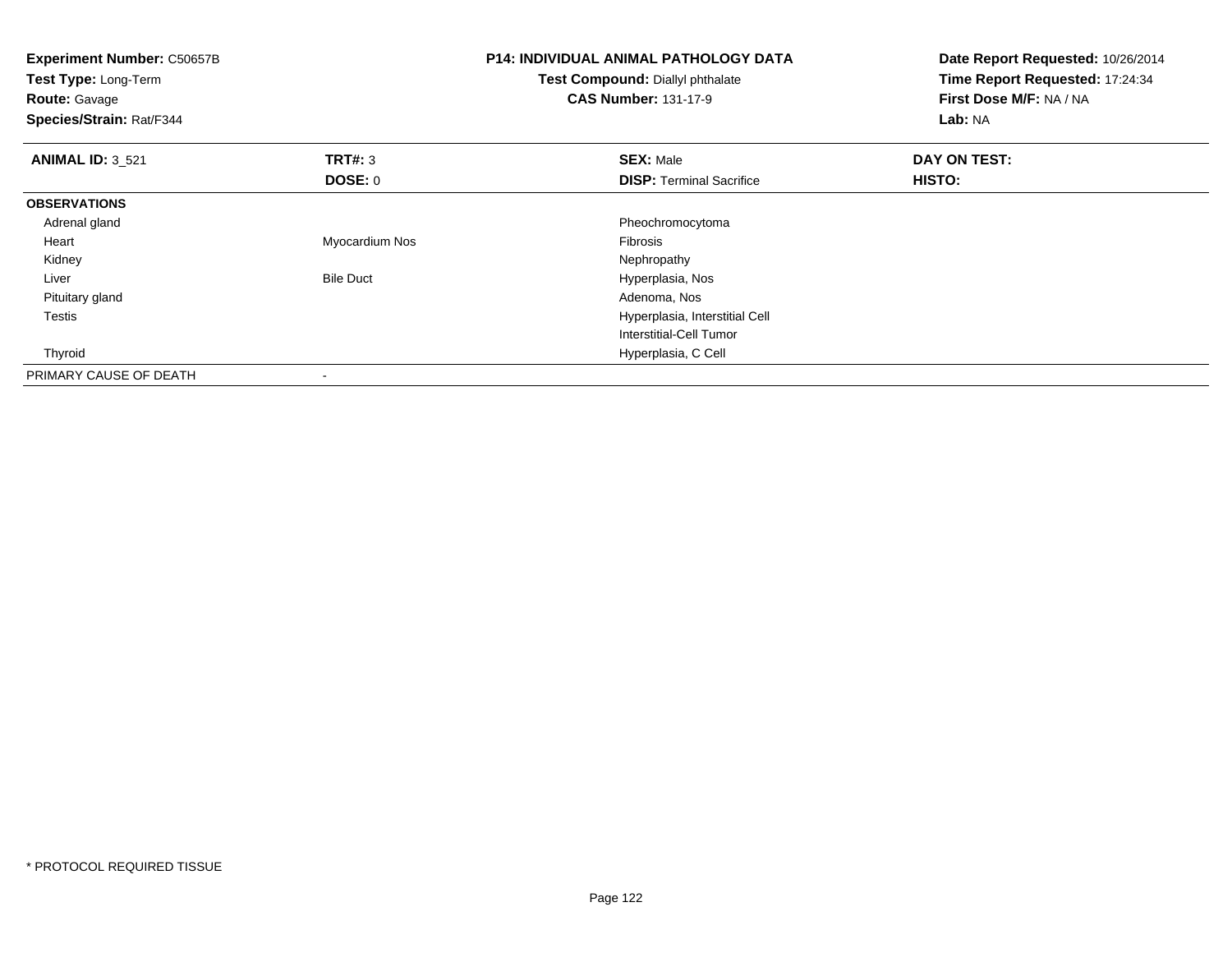| <b>Experiment Number: C50657B</b><br>Test Type: Long-Term<br>Route: Gavage<br>Species/Strain: Rat/F344 |                             | <b>P14: INDIVIDUAL ANIMAL PATHOLOGY DATA</b><br>Test Compound: Diallyl phthalate<br><b>CAS Number: 131-17-9</b> | Date Report Requested: 10/26/2014<br>Time Report Requested: 17:24:34<br>First Dose M/F: NA / NA<br>Lab: NA |
|--------------------------------------------------------------------------------------------------------|-----------------------------|-----------------------------------------------------------------------------------------------------------------|------------------------------------------------------------------------------------------------------------|
| <b>ANIMAL ID: 3_522</b>                                                                                | <b>TRT#: 3</b>              | <b>SEX: Male</b>                                                                                                | DAY ON TEST:                                                                                               |
|                                                                                                        | <b>DOSE: 0</b>              | <b>DISP:</b> Terminal Sacrifice                                                                                 | <b>HISTO:</b>                                                                                              |
| <b>OBSERVATIONS</b>                                                                                    |                             |                                                                                                                 |                                                                                                            |
| Blood vessel                                                                                           | <b>Pulmonary Artery Nos</b> | Mineralization                                                                                                  |                                                                                                            |
| Heart                                                                                                  | Myocardium Nos              | Fibrosis                                                                                                        |                                                                                                            |
|                                                                                                        | Myocardium Nos              | Hemosiderosis                                                                                                   |                                                                                                            |
| Kidney                                                                                                 |                             | Hemorrhage                                                                                                      |                                                                                                            |
|                                                                                                        |                             | Nephropathy                                                                                                     |                                                                                                            |
| Liver                                                                                                  | <b>Bile Duct</b>            | Hyperplasia, Nos                                                                                                |                                                                                                            |
| <b>Testis</b>                                                                                          |                             | Interstitial-Cell Tumor                                                                                         |                                                                                                            |
| PRIMARY CAUSE OF DEATH                                                                                 |                             |                                                                                                                 |                                                                                                            |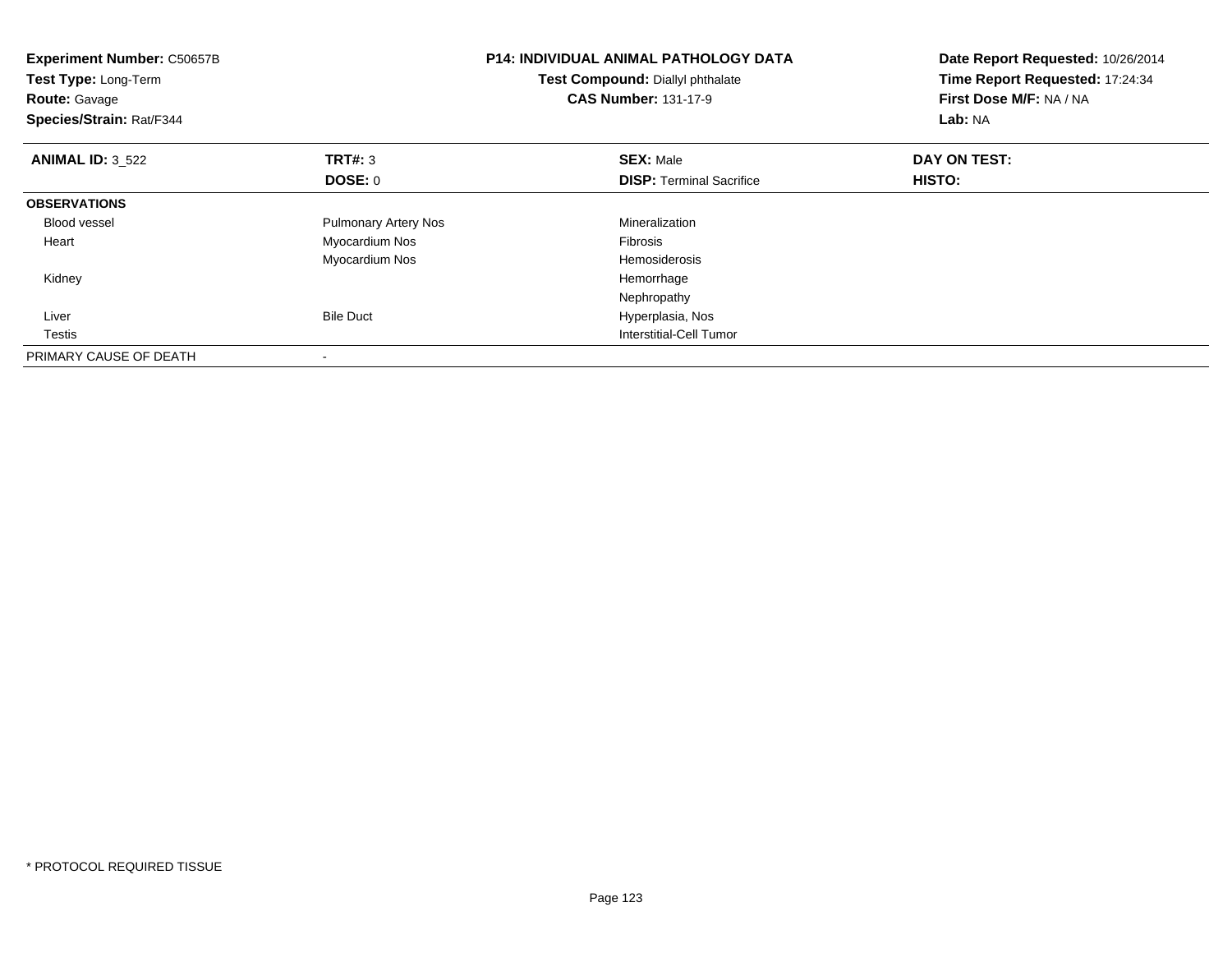**Test Type:** Long-Term

**Route:** Gavage

**Species/Strain:** Rat/F344

## **P14: INDIVIDUAL ANIMAL PATHOLOGY DATA**

**Test Compound:** Diallyl phthalate**CAS Number:** 131-17-9

| <b>ANIMAL ID: 3_523</b> | TRT#: 3                     | <b>SEX: Male</b>                | DAY ON TEST: |  |
|-------------------------|-----------------------------|---------------------------------|--------------|--|
|                         | DOSE: 0                     | <b>DISP: Terminal Sacrifice</b> | HISTO:       |  |
| <b>OBSERVATIONS</b>     |                             |                                 |              |  |
| Adrenal gland           |                             | Lipoidosis                      |              |  |
| Blood vessel            | <b>Pulmonary Artery Nos</b> | Mineralization                  |              |  |
| Bone                    | Cartilage, Nos              | Necrosis, Nos                   |              |  |
| Heart                   | Myocardium Nos              | Fibrosis                        |              |  |
| Kidney                  |                             | Hemorrhage                      |              |  |
|                         |                             | Nephropathy                     |              |  |
| Liver                   | <b>Bile Duct</b>            | Hyperplasia, Nos                |              |  |
| Lymph node              | Mandibular Lymph Node       | Degeneration, Cystic            |              |  |
| Prostate                |                             | Hyperplasia, Epithelial         |              |  |
| <b>Testis</b>           |                             | <b>Interstitial-Cell Tumor</b>  |              |  |
|                         |                             | Mineralization                  |              |  |
| Thymus                  |                             | Persistent Embryonic Structure  |              |  |
| PRIMARY CAUSE OF DEATH  | $\,$                        |                                 |              |  |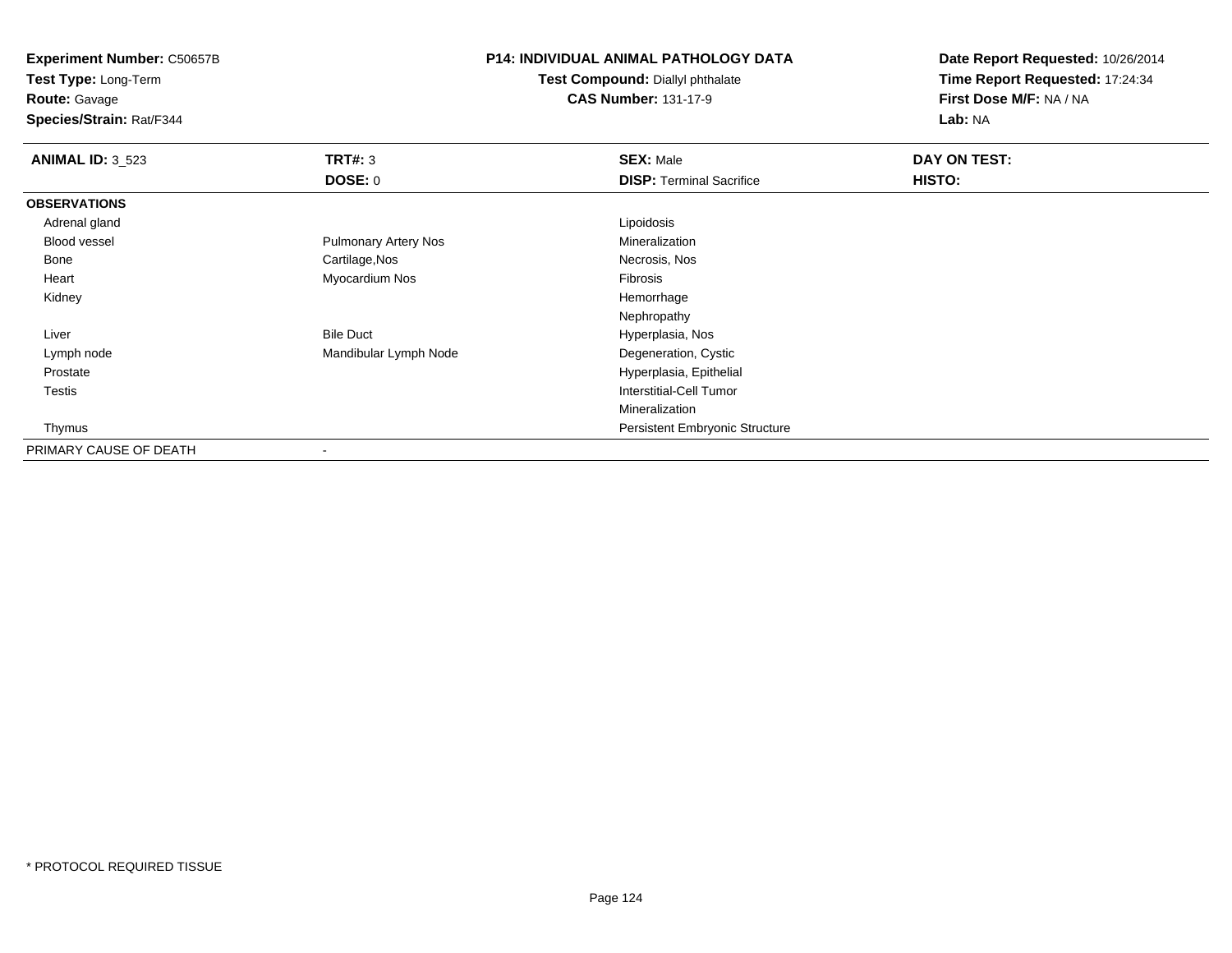| <b>Experiment Number: C50657B</b><br><b>Test Type: Long-Term</b><br><b>Route: Gavage</b><br>Species/Strain: Rat/F344 |                             | <b>P14: INDIVIDUAL ANIMAL PATHOLOGY DATA</b><br>Test Compound: Diallyl phthalate<br><b>CAS Number: 131-17-9</b> | Date Report Requested: 10/26/2014<br>Time Report Requested: 17:24:34<br>First Dose M/F: NA / NA<br>Lab: NA |
|----------------------------------------------------------------------------------------------------------------------|-----------------------------|-----------------------------------------------------------------------------------------------------------------|------------------------------------------------------------------------------------------------------------|
| <b>ANIMAL ID: 3 524</b>                                                                                              | TRT#: 3                     | <b>SEX: Male</b>                                                                                                | DAY ON TEST:                                                                                               |
|                                                                                                                      | DOSE: 0                     | <b>DISP:</b> Moribund Sacrifice                                                                                 | HISTO:                                                                                                     |
| <b>OBSERVATIONS</b>                                                                                                  |                             |                                                                                                                 |                                                                                                            |
| <b>Blood vessel</b>                                                                                                  | <b>Pulmonary Artery Nos</b> | Mineralization                                                                                                  |                                                                                                            |
| <b>Brain</b>                                                                                                         |                             | Hemorrhage                                                                                                      |                                                                                                            |
| Testis                                                                                                               |                             | Hyperplasia, Interstitial Cell                                                                                  |                                                                                                            |
|                                                                                                                      |                             | Interstitial-Cell Tumor                                                                                         |                                                                                                            |
| Unspecified                                                                                                          | Multiple Organs Nos         | Leukemia, Mononuclear Cell                                                                                      |                                                                                                            |
| PRIMARY CAUSE OF DEATH                                                                                               |                             |                                                                                                                 |                                                                                                            |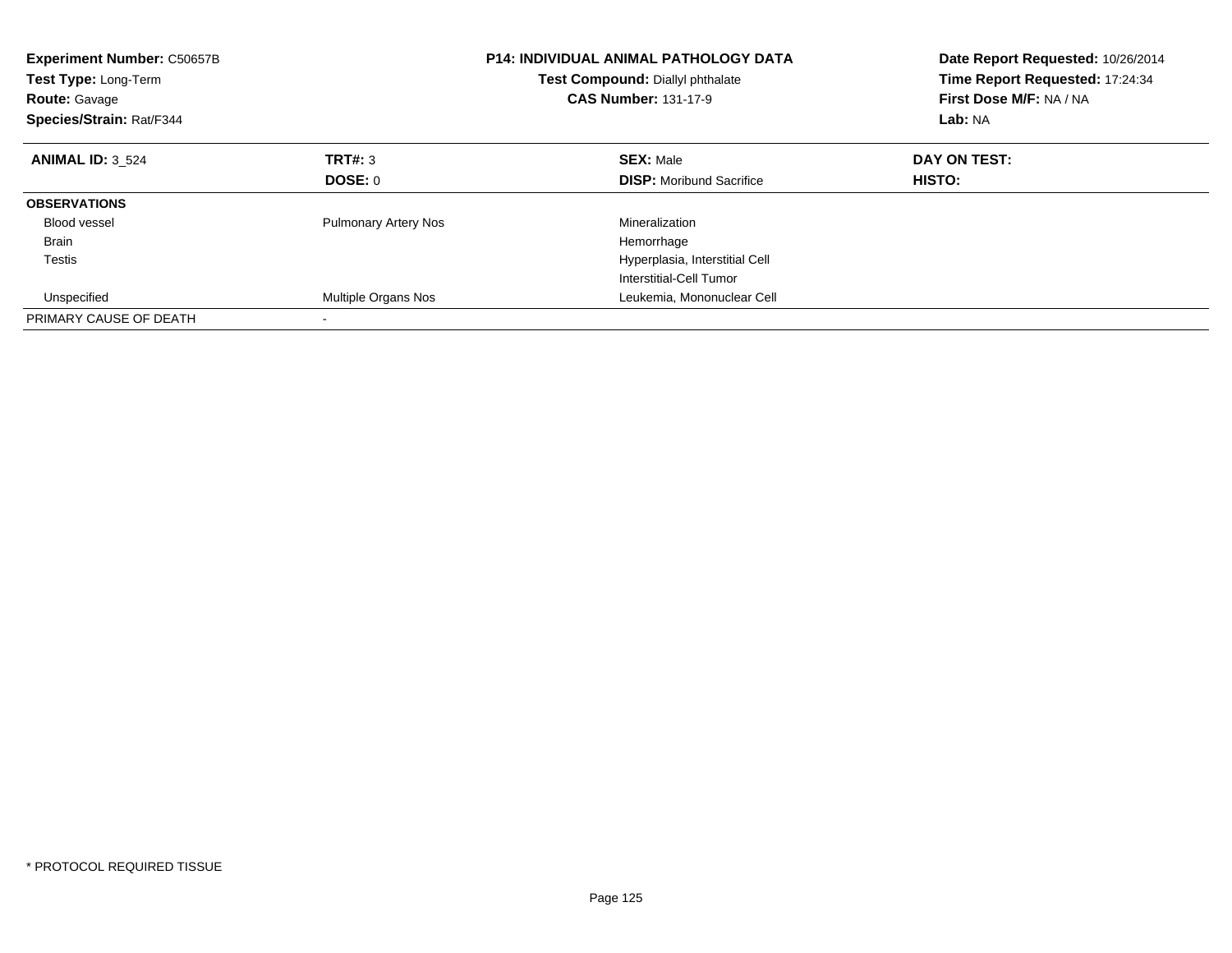**Test Type:** Long-Term

## **Route:** Gavage

**Species/Strain:** Rat/F344

## **P14: INDIVIDUAL ANIMAL PATHOLOGY DATA**

#### **Test Compound:** Diallyl phthalate**CAS Number:** 131-17-9

| <b>ANIMAL ID: 3_525</b> | TRT#: 3                     | <b>SEX: Male</b>                      | DAY ON TEST: |  |
|-------------------------|-----------------------------|---------------------------------------|--------------|--|
|                         | DOSE: 0                     | <b>DISP: Terminal Sacrifice</b>       | HISTO:       |  |
| <b>OBSERVATIONS</b>     |                             |                                       |              |  |
| Adrenal gland           |                             | Angiectasis                           |              |  |
| Blood vessel            | <b>Pulmonary Artery Nos</b> | Mineralization                        |              |  |
| Heart                   | Myocardium Nos              | Fibrosis                              |              |  |
| Kidney                  |                             | Hemorrhage                            |              |  |
|                         |                             | Nephropathy                           |              |  |
| Liver                   |                             | Cytoplasmic Change, Ground-Glass      |              |  |
|                         | <b>Bile Duct</b>            | Hyperplasia, Nos                      |              |  |
|                         |                             | Inflammation, Multifocal              |              |  |
| Lymph node              | Mediastinal Lymph Node      | Hemorrhage                            |              |  |
| Testis                  |                             | Interstitial-Cell Tumor               |              |  |
| Thymus                  |                             | <b>Persistent Embryonic Structure</b> |              |  |
| Thyroid                 |                             | Hyperplasia, C Cell                   |              |  |
| PRIMARY CAUSE OF DEATH  | $\overline{\phantom{a}}$    |                                       |              |  |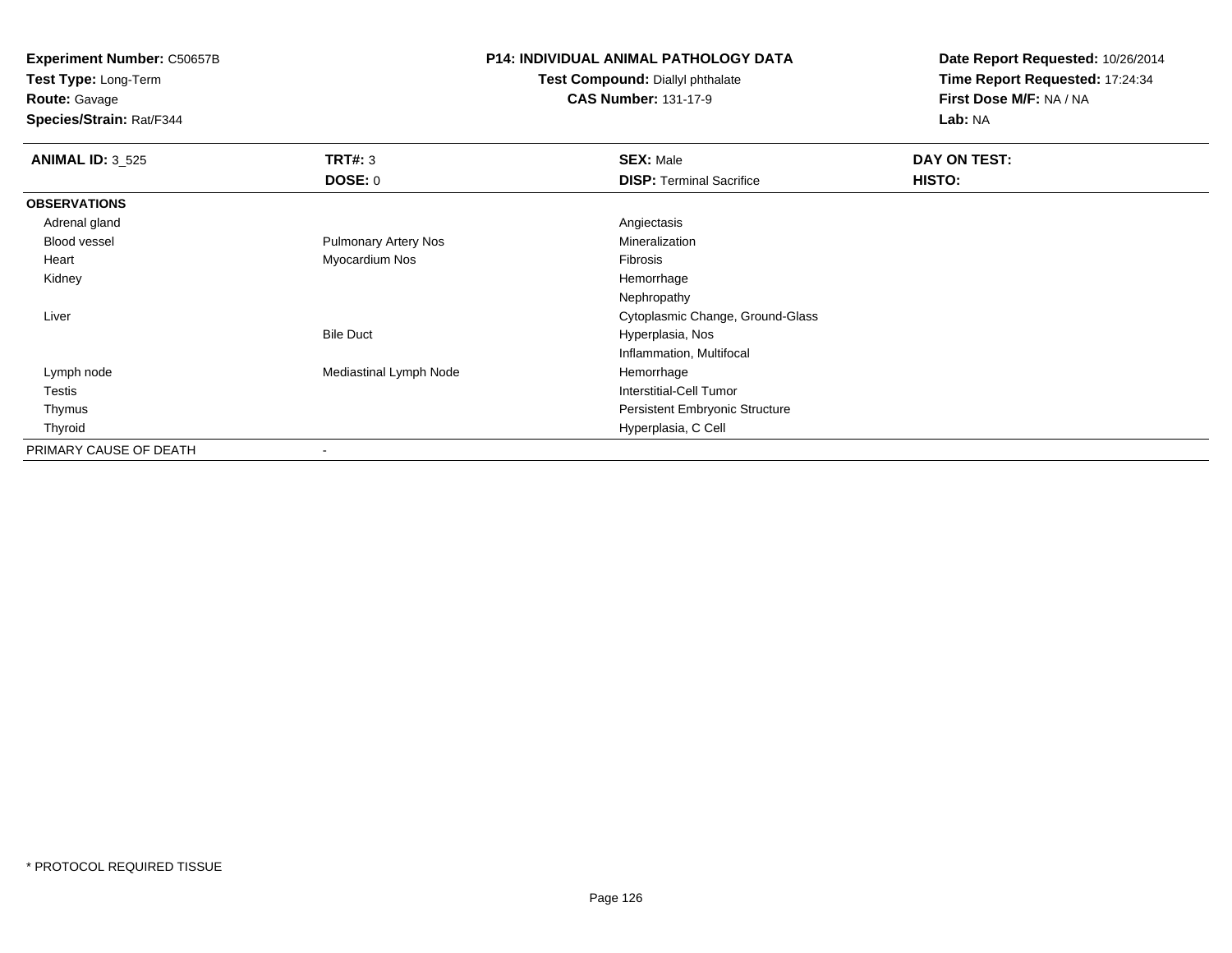**Experiment Number:** C50657B**Test Type:** Long-Term

**Route:** Gavage

**Species/Strain:** Rat/F344

# **P14: INDIVIDUAL ANIMAL PATHOLOGY DATA**

**Test Compound:** Diallyl phthalate**CAS Number:** 131-17-9

| <b>ANIMAL ID: 3_526</b> | TRT#: 3                    | <b>SEX: Male</b>                | DAY ON TEST: |  |
|-------------------------|----------------------------|---------------------------------|--------------|--|
|                         | <b>DOSE: 0</b>             | <b>DISP:</b> Moribund Sacrifice | HISTO:       |  |
| <b>OBSERVATIONS</b>     |                            |                                 |              |  |
| Heart                   | Myocardium Nos             | Fibrosis                        |              |  |
| Kidney                  |                            | Nephropathy                     |              |  |
| Liver                   | <b>Bile Duct</b>           | Hyperplasia, Nos                |              |  |
| Pancreas                | Acinus                     | Atrophy, Nos                    |              |  |
| Prostate                |                            | Inflammation, Chronic           |              |  |
| Stomach                 | Forestomach                | Ulcer, Nos                      |              |  |
| <b>Testis</b>           |                            | Hyperplasia, Interstitial Cell  |              |  |
|                         |                            | Interstitial-Cell Tumor         |              |  |
| Unspecified             | <b>Multiple Organs Nos</b> | Leukemia, Mononuclear Cell      |              |  |
|                         | <b>Abdominal Cavity</b>    | Necrosis, Fat                   |              |  |
| PRIMARY CAUSE OF DEATH  |                            |                                 |              |  |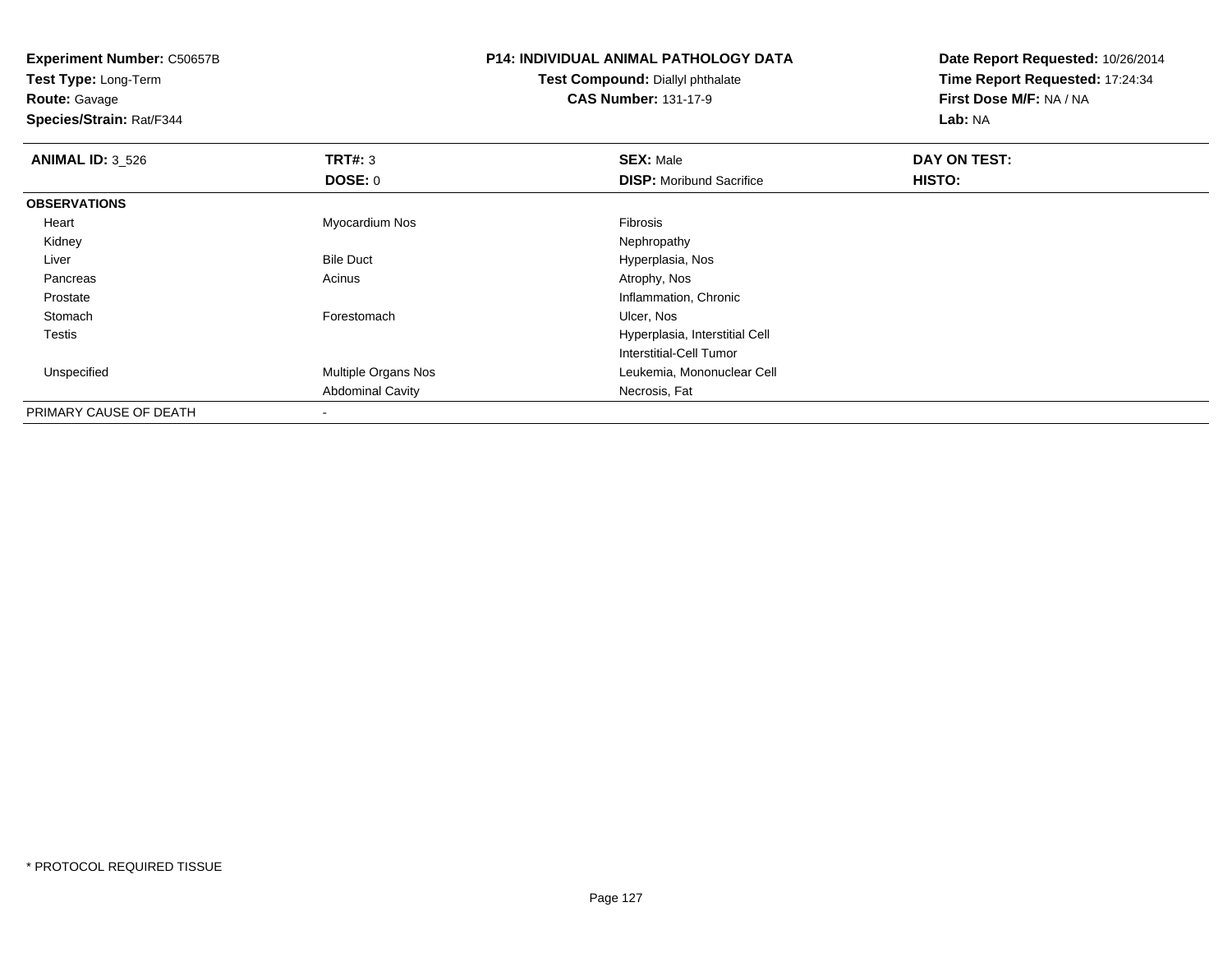**Test Type:** Long-Term

**Route:** Gavage

**Species/Strain:** Rat/F344

## **P14: INDIVIDUAL ANIMAL PATHOLOGY DATA**

**Test Compound:** Diallyl phthalate**CAS Number:** 131-17-9

| <b>ANIMAL ID: 3_527</b> | TRT#: 3                     | <b>SEX: Male</b>                | DAY ON TEST: |  |
|-------------------------|-----------------------------|---------------------------------|--------------|--|
|                         | DOSE: 0                     | <b>DISP: Terminal Sacrifice</b> | HISTO:       |  |
| <b>OBSERVATIONS</b>     |                             |                                 |              |  |
| Adrenal gland           |                             | Pheochromocytoma                |              |  |
| <b>Blood vessel</b>     | <b>Pulmonary Artery Nos</b> | Mineralization                  |              |  |
| Bone                    | Cartilage, Nos              | Necrosis, Nos                   |              |  |
| Heart                   | Myocardium Nos              | <b>Fibrosis</b>                 |              |  |
| Kidney                  |                             | Nephropathy                     |              |  |
| Liver                   | <b>Bile Duct</b>            | Hyperplasia, Nos                |              |  |
| Lymph node              | Mediastinal Lymph Node      | Hemorrhage                      |              |  |
| Pituitary gland         | <b>Anterior Pituitary</b>   | <b>Focal Cellular Change</b>    |              |  |
| Prostate                |                             | Hyperplasia, Epithelial         |              |  |
| <b>Testis</b>           |                             | Interstitial-Cell Tumor         |              |  |
| Unspecified             | <b>Multiple Organs Nos</b>  | Leukemia, Mononuclear Cell      |              |  |
| PRIMARY CAUSE OF DEATH  |                             |                                 |              |  |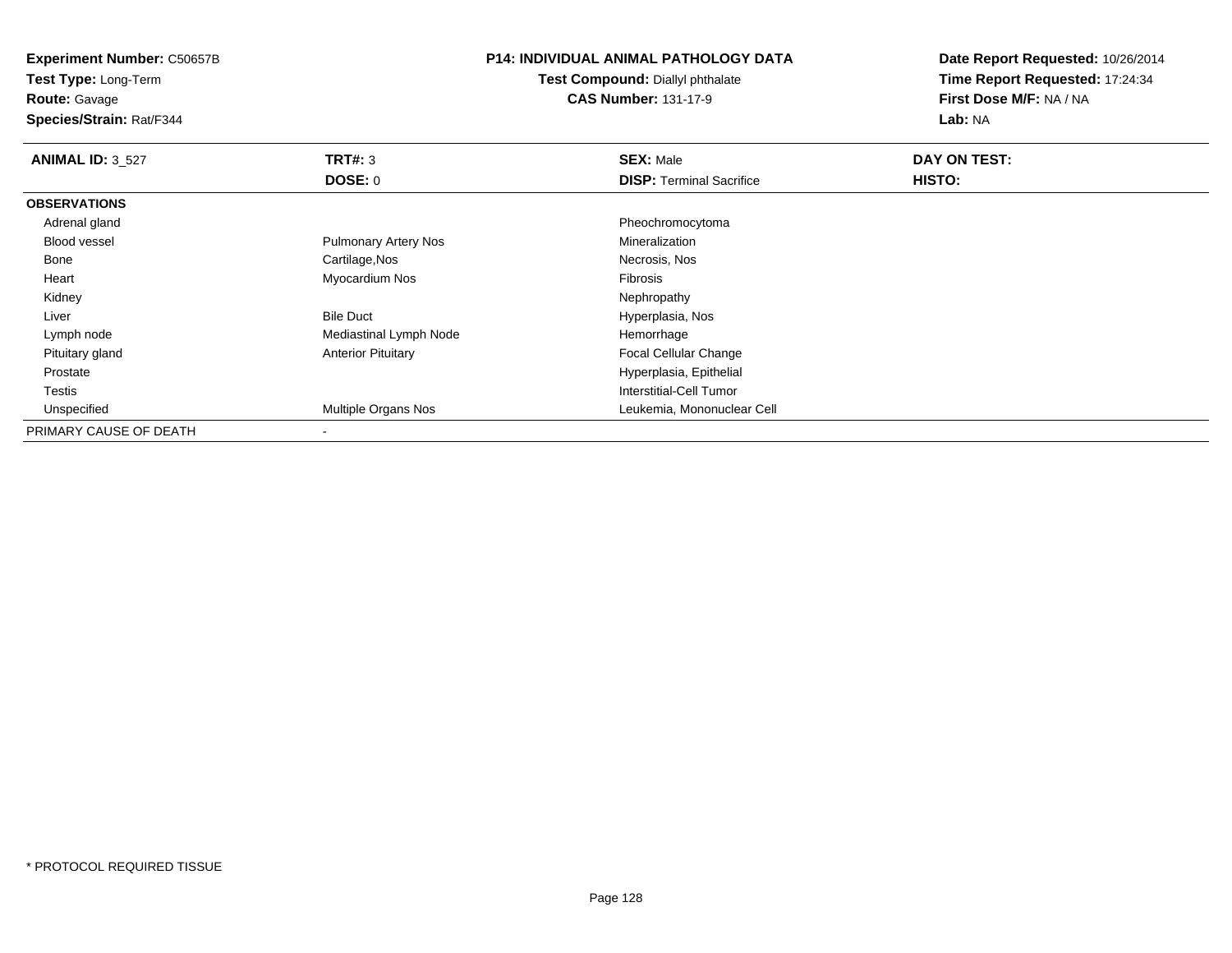**Test Type:** Long-Term

**Route:** Gavage

**Species/Strain:** Rat/F344

## **P14: INDIVIDUAL ANIMAL PATHOLOGY DATA**

**Test Compound:** Diallyl phthalate**CAS Number:** 131-17-9

| <b>ANIMAL ID: 3_528</b> | TRT#: 3                     | <b>SEX: Male</b>                | DAY ON TEST: |  |
|-------------------------|-----------------------------|---------------------------------|--------------|--|
|                         | <b>DOSE: 0</b>              | <b>DISP:</b> Moribund Sacrifice | HISTO:       |  |
| <b>OBSERVATIONS</b>     |                             |                                 |              |  |
| Blood vessel            | <b>Pulmonary Artery Nos</b> | Mineralization                  |              |  |
| Heart                   | Myocardium Nos              | Fibrosis                        |              |  |
| Kidney                  |                             | Cyst, Nos                       |              |  |
|                         |                             | Nephropathy                     |              |  |
| Liver                   | <b>Bile Duct</b>            | Hyperplasia, Nos                |              |  |
|                         |                             | Inflammation, Multifocal        |              |  |
| Pituitary gland         |                             | Adenoma, Nos                    |              |  |
| Prostate                |                             | Inflammation, Suppurative       |              |  |
| Testis                  |                             | Hyperplasia, Interstitial Cell  |              |  |
|                         |                             | Interstitial-Cell Tumor         |              |  |
| Thymus                  |                             | Persistent Embryonic Structure  |              |  |
| PRIMARY CAUSE OF DEATH  |                             |                                 |              |  |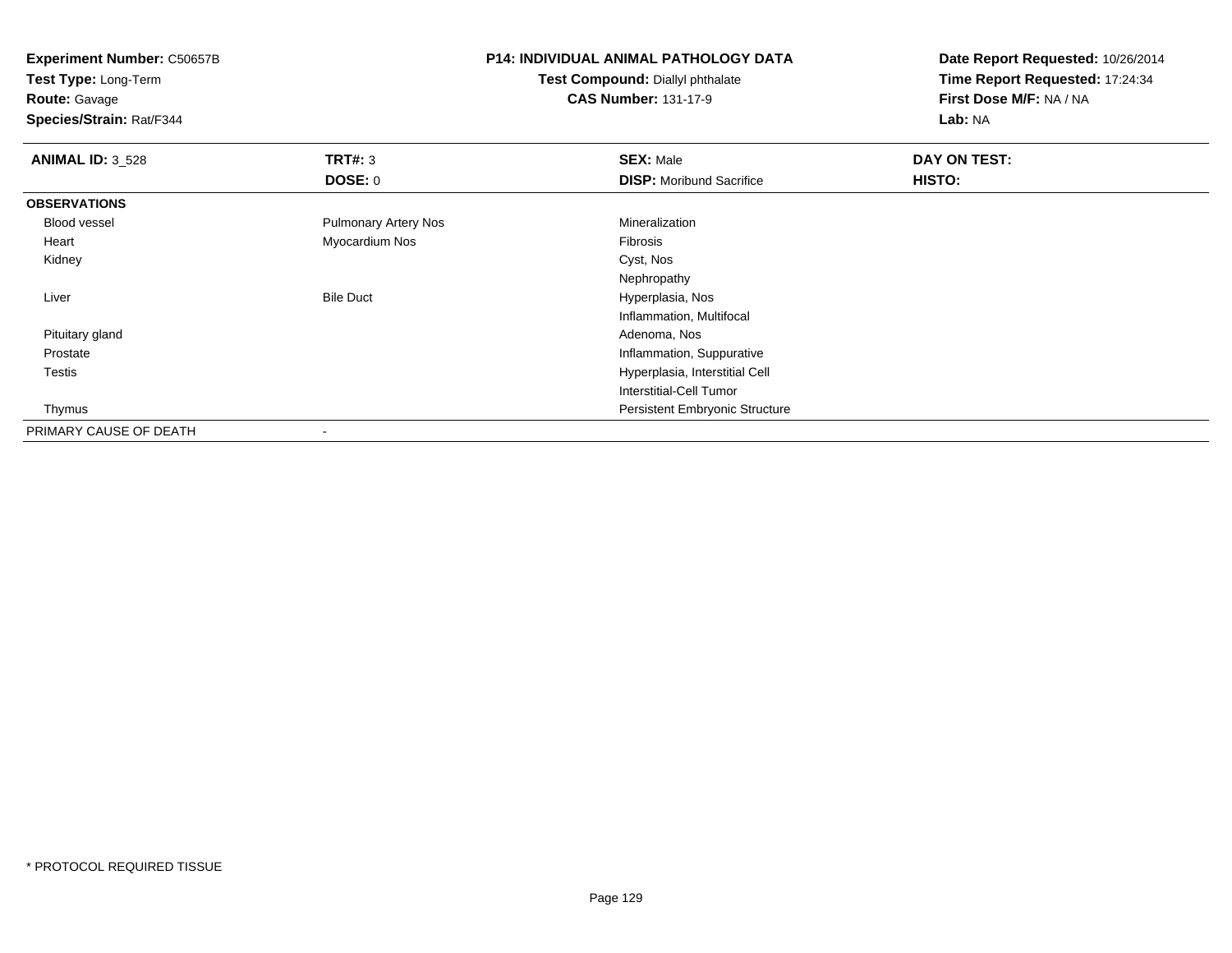| <b>Experiment Number: C50657B</b><br>Test Type: Long-Term<br><b>Route: Gavage</b><br>Species/Strain: Rat/F344 |                  | <b>P14: INDIVIDUAL ANIMAL PATHOLOGY DATA</b><br>Test Compound: Diallyl phthalate<br><b>CAS Number: 131-17-9</b> | Date Report Requested: 10/26/2014<br>Time Report Requested: 17:24:34<br>First Dose M/F: NA / NA<br>Lab: NA |
|---------------------------------------------------------------------------------------------------------------|------------------|-----------------------------------------------------------------------------------------------------------------|------------------------------------------------------------------------------------------------------------|
| <b>ANIMAL ID: 3 529</b>                                                                                       | TRT#: 3          | <b>SEX: Male</b>                                                                                                | DAY ON TEST:                                                                                               |
|                                                                                                               | <b>DOSE: 0</b>   | <b>DISP:</b> Terminal Sacrifice                                                                                 | HISTO:                                                                                                     |
| <b>OBSERVATIONS</b>                                                                                           |                  |                                                                                                                 |                                                                                                            |
| Adrenal gland                                                                                                 |                  | Angiectasis                                                                                                     |                                                                                                            |
| Heart                                                                                                         | Myocardium Nos   | Fibrosis                                                                                                        |                                                                                                            |
| Kidney                                                                                                        |                  | Nephropathy                                                                                                     |                                                                                                            |
| Liver                                                                                                         | <b>Bile Duct</b> | Hyperplasia, Nos                                                                                                |                                                                                                            |
| Pancreas                                                                                                      | Acinus           | Atrophy, Nos                                                                                                    |                                                                                                            |
| Testis                                                                                                        |                  | Interstitial-Cell Tumor                                                                                         |                                                                                                            |
| PRIMARY CAUSE OF DEATH                                                                                        |                  |                                                                                                                 |                                                                                                            |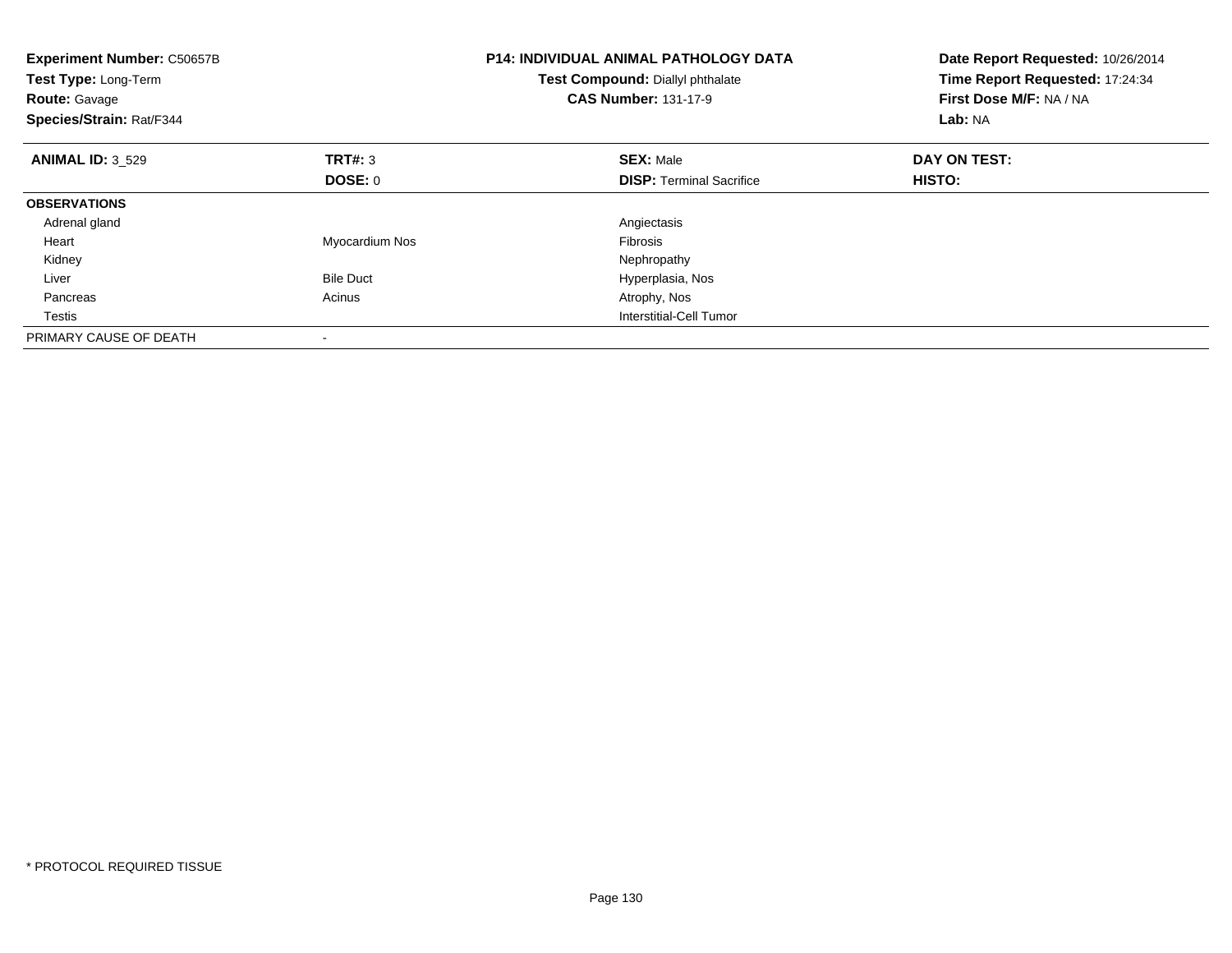| <b>Experiment Number: C50657B</b><br>Test Type: Long-Term<br><b>Route: Gavage</b><br>Species/Strain: Rat/F344 |                  | <b>P14: INDIVIDUAL ANIMAL PATHOLOGY DATA</b><br>Test Compound: Diallyl phthalate<br><b>CAS Number: 131-17-9</b> | Date Report Requested: 10/26/2014<br>Time Report Requested: 17:24:34<br>First Dose M/F: NA / NA<br>Lab: NA |
|---------------------------------------------------------------------------------------------------------------|------------------|-----------------------------------------------------------------------------------------------------------------|------------------------------------------------------------------------------------------------------------|
| <b>ANIMAL ID: 3_530</b>                                                                                       | TRT#: 3          | <b>SEX: Male</b>                                                                                                | DAY ON TEST:                                                                                               |
|                                                                                                               | <b>DOSE: 0</b>   | <b>DISP:</b> Terminal Sacrifice                                                                                 | <b>HISTO:</b>                                                                                              |
| <b>OBSERVATIONS</b>                                                                                           |                  |                                                                                                                 |                                                                                                            |
| Kidney                                                                                                        |                  | Cyst, Nos                                                                                                       |                                                                                                            |
|                                                                                                               |                  | Nephropathy                                                                                                     |                                                                                                            |
| Liver                                                                                                         | <b>Bile Duct</b> | Hyperplasia, Nos                                                                                                |                                                                                                            |
| Testis                                                                                                        |                  | Interstitial-Cell Tumor                                                                                         |                                                                                                            |
| Thyroid                                                                                                       |                  | C-Cell Adenoma                                                                                                  |                                                                                                            |
|                                                                                                               |                  | Hyperplasia, C Cell                                                                                             |                                                                                                            |
| PRIMARY CAUSE OF DEATH                                                                                        |                  |                                                                                                                 |                                                                                                            |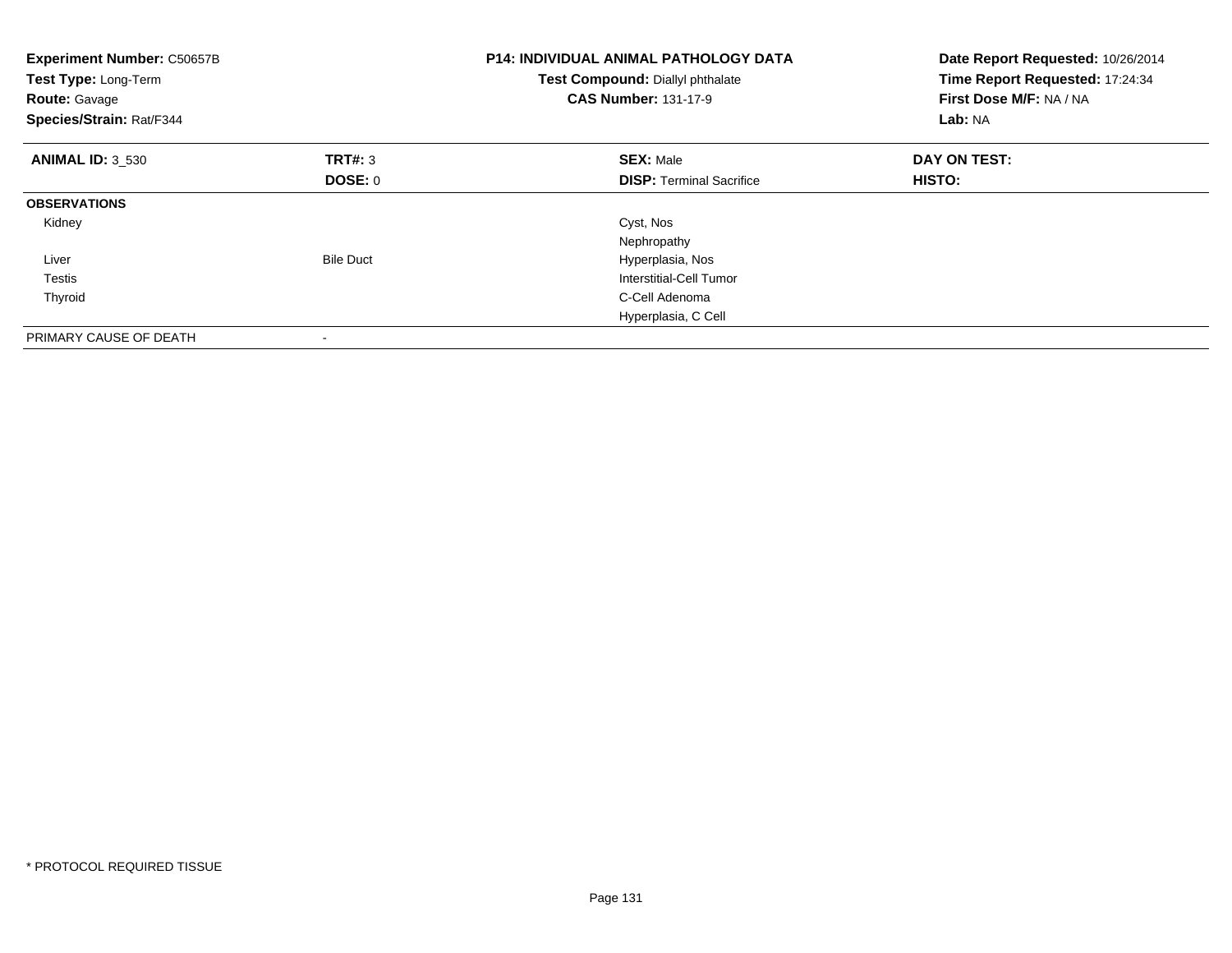| Experiment Number: C50657B<br>Test Type: Long-Term<br><b>Route: Gavage</b><br>Species/Strain: Rat/F344 |                  | <b>P14: INDIVIDUAL ANIMAL PATHOLOGY DATA</b><br>Test Compound: Diallyl phthalate<br><b>CAS Number: 131-17-9</b> | Date Report Requested: 10/26/2014<br>Time Report Requested: 17:24:34<br>First Dose M/F: NA / NA<br>Lab: NA |
|--------------------------------------------------------------------------------------------------------|------------------|-----------------------------------------------------------------------------------------------------------------|------------------------------------------------------------------------------------------------------------|
| <b>ANIMAL ID: 3 531</b>                                                                                | <b>TRT#: 3</b>   | <b>SEX: Male</b>                                                                                                | DAY ON TEST:                                                                                               |
|                                                                                                        | <b>DOSE: 0</b>   | <b>DISP: Terminal Sacrifice</b>                                                                                 | <b>HISTO:</b>                                                                                              |
| <b>OBSERVATIONS</b>                                                                                    |                  |                                                                                                                 |                                                                                                            |
| Adrenal gland                                                                                          |                  | Angiectasis                                                                                                     |                                                                                                            |
| Eye                                                                                                    |                  | Cataract                                                                                                        |                                                                                                            |
|                                                                                                        | Retina           | Degeneration, Nos                                                                                               |                                                                                                            |
| Heart                                                                                                  | Myocardium Nos   | <b>Fibrosis</b>                                                                                                 |                                                                                                            |
| Kidney                                                                                                 |                  | Hemorrhage                                                                                                      |                                                                                                            |
|                                                                                                        |                  | Nephropathy                                                                                                     |                                                                                                            |
| Liver                                                                                                  | <b>Bile Duct</b> | Hyperplasia, Nos                                                                                                |                                                                                                            |
| Testis                                                                                                 |                  | <b>Interstitial-Cell Tumor</b>                                                                                  |                                                                                                            |
| Thymus                                                                                                 |                  | <b>Persistent Embryonic Structure</b>                                                                           |                                                                                                            |
| PRIMARY CAUSE OF DEATH                                                                                 |                  |                                                                                                                 |                                                                                                            |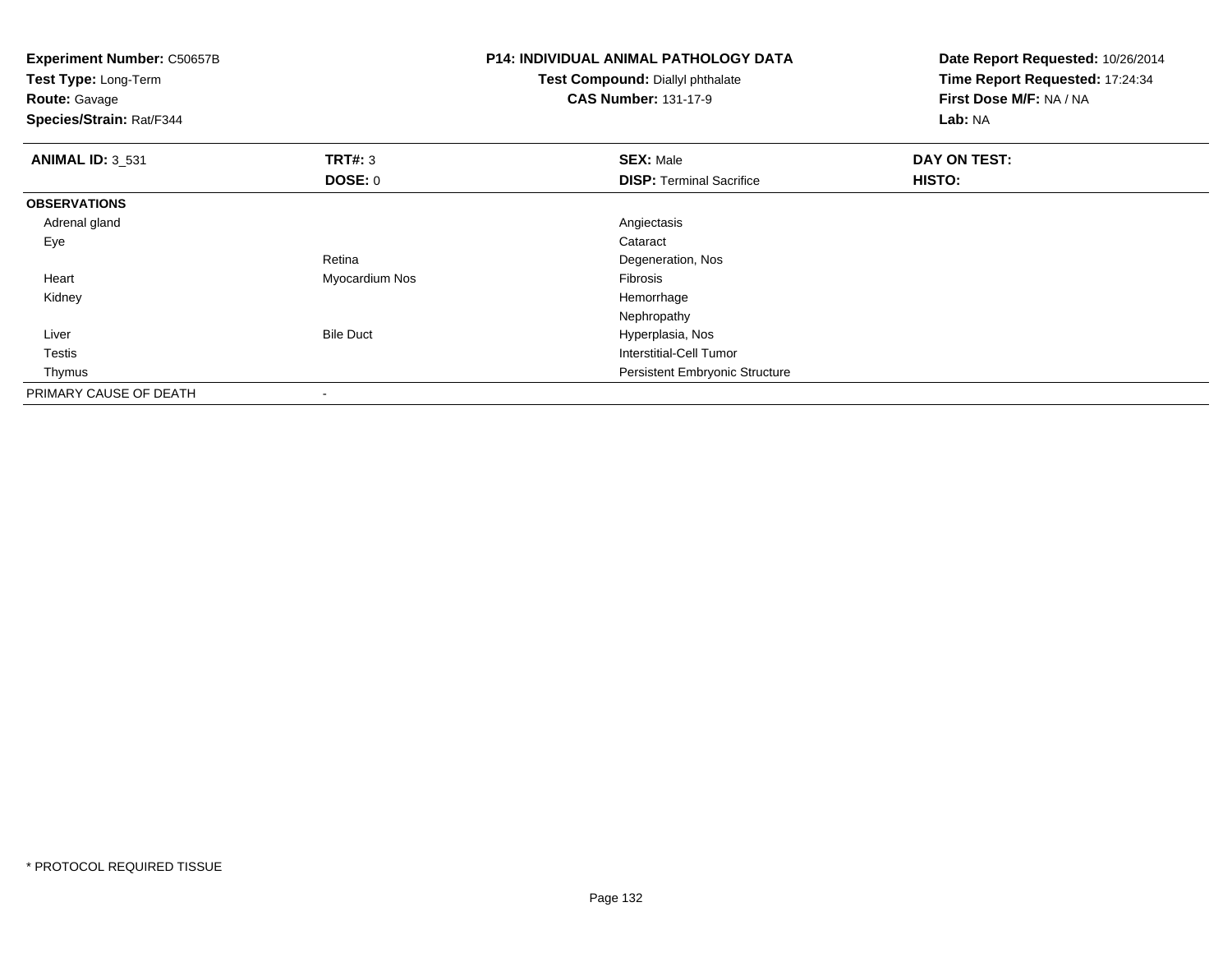| <b>Experiment Number: C50657B</b><br><b>Test Type: Long-Term</b><br><b>Route: Gavage</b><br>Species/Strain: Rat/F344 |                           | <b>P14: INDIVIDUAL ANIMAL PATHOLOGY DATA</b><br>Test Compound: Diallyl phthalate<br><b>CAS Number: 131-17-9</b> | Date Report Requested: 10/26/2014<br>Time Report Requested: 17:24:34<br>First Dose M/F: NA / NA<br>Lab: NA |
|----------------------------------------------------------------------------------------------------------------------|---------------------------|-----------------------------------------------------------------------------------------------------------------|------------------------------------------------------------------------------------------------------------|
| <b>ANIMAL ID: 3 532</b>                                                                                              | <b>TRT#: 3</b>            | <b>SEX: Male</b>                                                                                                | DAY ON TEST:                                                                                               |
|                                                                                                                      | DOSE: 0                   | <b>DISP: Natural Death</b>                                                                                      | <b>HISTO:</b>                                                                                              |
| <b>OBSERVATIONS</b>                                                                                                  |                           |                                                                                                                 |                                                                                                            |
| Eye                                                                                                                  |                           | Cataract                                                                                                        |                                                                                                            |
| Heart                                                                                                                | Myocardium Nos            | <b>Fibrosis</b>                                                                                                 |                                                                                                            |
| Liver                                                                                                                | <b>Bile Duct</b>          | Hyperplasia, Nos                                                                                                |                                                                                                            |
| Pituitary gland                                                                                                      | <b>Anterior Pituitary</b> | <b>Focal Cellular Change</b>                                                                                    |                                                                                                            |
| Testis                                                                                                               |                           | Interstitial-Cell Tumor                                                                                         |                                                                                                            |
| Unspecified                                                                                                          | Multiple Organs Nos       | Leukemia, Mononuclear Cell                                                                                      |                                                                                                            |
| PRIMARY CAUSE OF DEATH                                                                                               |                           |                                                                                                                 |                                                                                                            |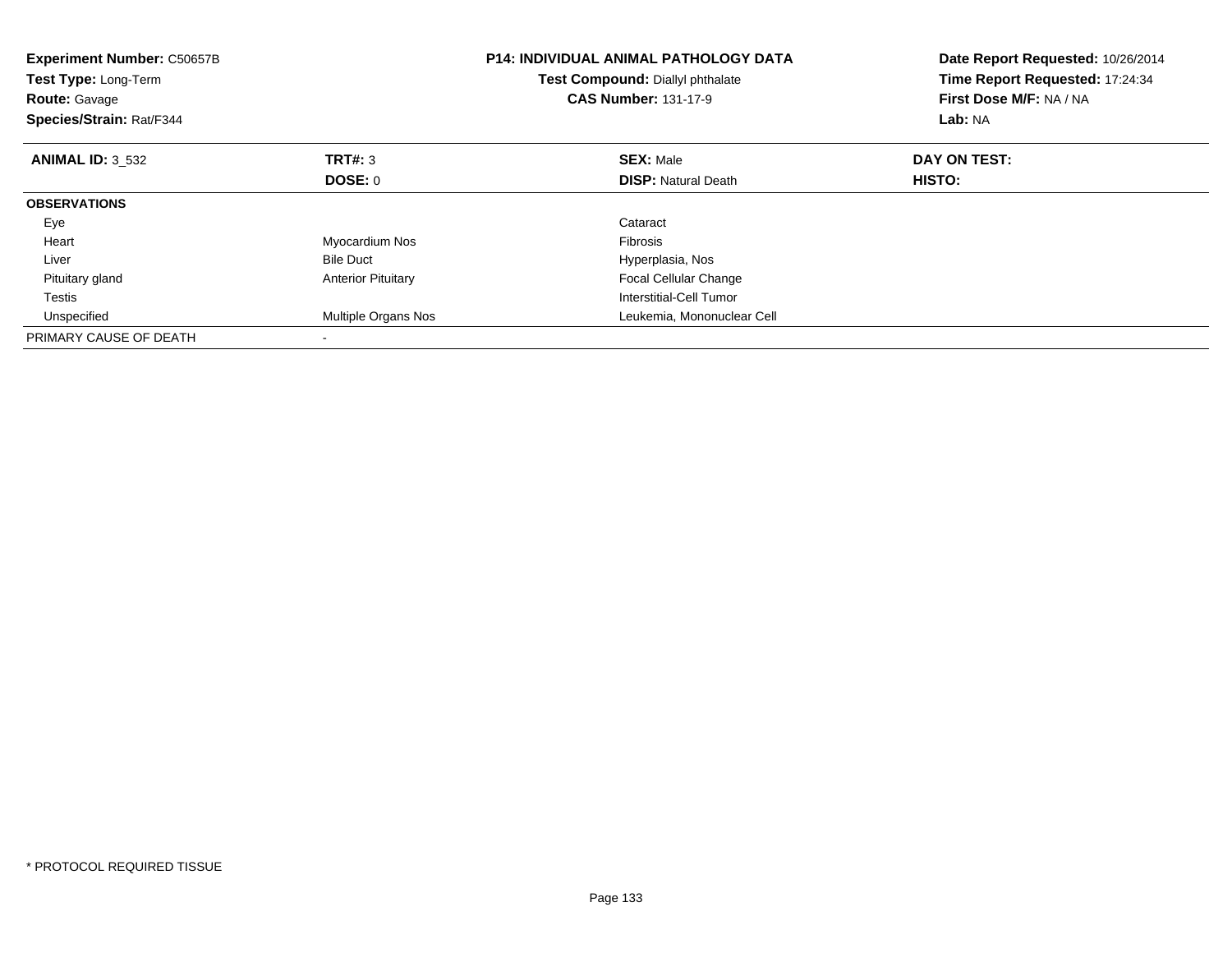| <b>Experiment Number: C50657B</b><br>Test Type: Long-Term<br><b>Route: Gavage</b><br>Species/Strain: Rat/F344 |                     | <b>P14: INDIVIDUAL ANIMAL PATHOLOGY DATA</b><br><b>Test Compound: Diallyl phthalate</b><br><b>CAS Number: 131-17-9</b> | Date Report Requested: 10/26/2014<br>Time Report Requested: 17:24:34<br>First Dose M/F: NA / NA<br>Lab: NA |
|---------------------------------------------------------------------------------------------------------------|---------------------|------------------------------------------------------------------------------------------------------------------------|------------------------------------------------------------------------------------------------------------|
| <b>ANIMAL ID: 3_533</b>                                                                                       | TRT#: 3             | <b>SEX: Male</b>                                                                                                       | DAY ON TEST:                                                                                               |
|                                                                                                               | <b>DOSE: 0</b>      | <b>DISP: Terminal Sacrifice</b>                                                                                        | HISTO:                                                                                                     |
| <b>OBSERVATIONS</b>                                                                                           |                     |                                                                                                                        |                                                                                                            |
| Eye                                                                                                           |                     | Cataract                                                                                                               |                                                                                                            |
|                                                                                                               | Retina              | Degeneration, Nos                                                                                                      |                                                                                                            |
| Heart                                                                                                         | Myocardium Nos      | Fibrosis                                                                                                               |                                                                                                            |
| Kidney                                                                                                        |                     | Pyelonephritis, Nos                                                                                                    |                                                                                                            |
| Lung                                                                                                          |                     | Inflammation, Granulomatous                                                                                            |                                                                                                            |
| Testis                                                                                                        |                     | Interstitial-Cell Tumor                                                                                                |                                                                                                            |
| Thymus                                                                                                        |                     | Persistent Embryonic Structure                                                                                         |                                                                                                            |
| Unspecified                                                                                                   | Abdomen             | Fibroma                                                                                                                |                                                                                                            |
|                                                                                                               | Multiple Organs Nos | Hematopoiesis                                                                                                          |                                                                                                            |
| PRIMARY CAUSE OF DEATH                                                                                        |                     |                                                                                                                        |                                                                                                            |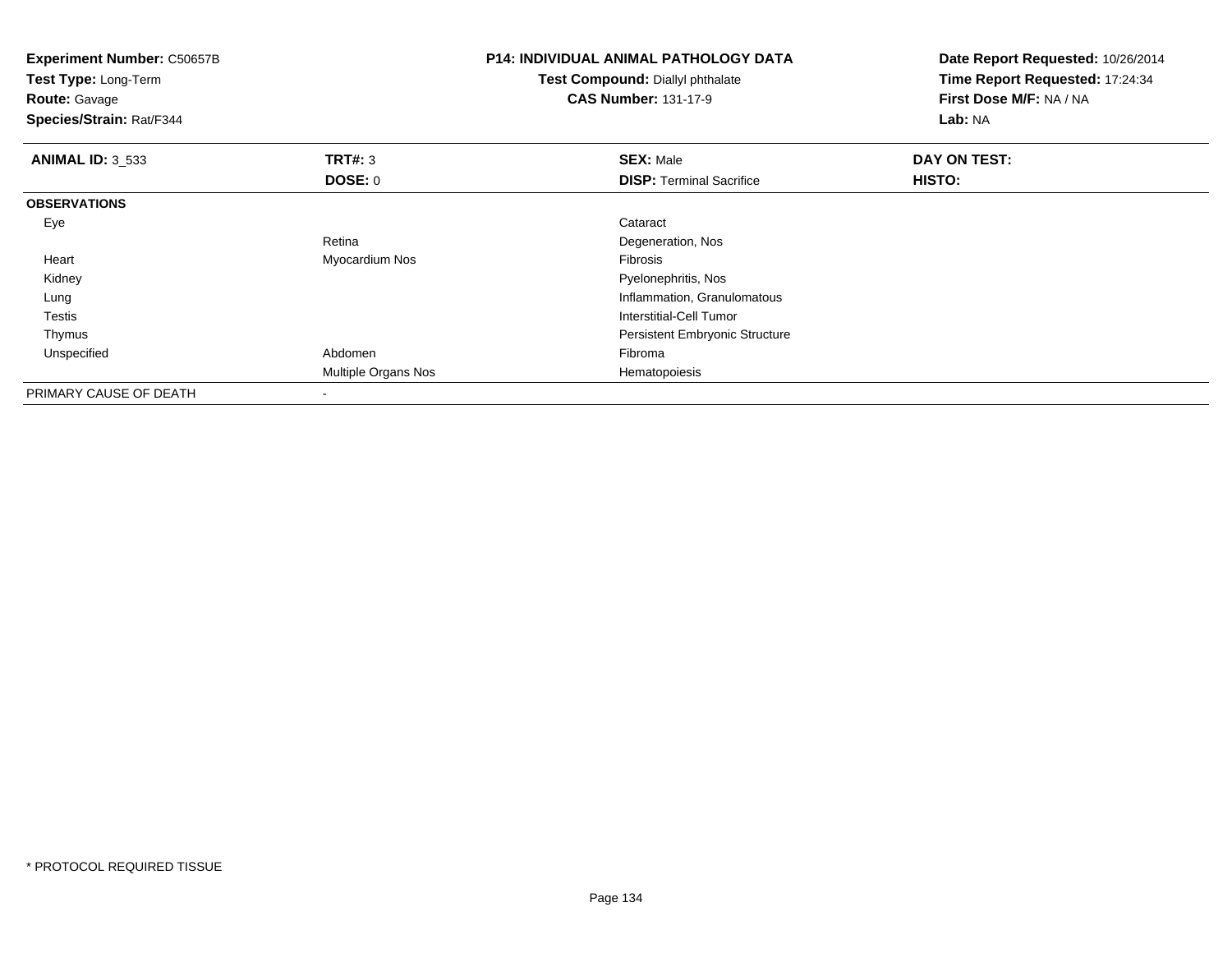| Experiment Number: C50657B<br>Test Type: Long-Term<br><b>Route: Gavage</b><br>Species/Strain: Rat/F344 |                           | <b>P14: INDIVIDUAL ANIMAL PATHOLOGY DATA</b><br>Test Compound: Diallyl phthalate<br><b>CAS Number: 131-17-9</b> | Date Report Requested: 10/26/2014<br>Time Report Requested: 17:24:34<br>First Dose M/F: NA / NA<br>Lab: NA |
|--------------------------------------------------------------------------------------------------------|---------------------------|-----------------------------------------------------------------------------------------------------------------|------------------------------------------------------------------------------------------------------------|
| <b>ANIMAL ID: 3_534</b>                                                                                | <b>TRT#: 3</b>            | <b>SEX: Male</b>                                                                                                | DAY ON TEST:                                                                                               |
|                                                                                                        | <b>DOSE: 0</b>            | <b>DISP:</b> Terminal Sacrifice                                                                                 | <b>HISTO:</b>                                                                                              |
| <b>OBSERVATIONS</b>                                                                                    |                           |                                                                                                                 |                                                                                                            |
| Adrenal gland                                                                                          |                           | Pheochromocytoma                                                                                                |                                                                                                            |
| Kidney                                                                                                 |                           | Hemorrhage                                                                                                      |                                                                                                            |
|                                                                                                        |                           | Nephropathy                                                                                                     |                                                                                                            |
| Liver                                                                                                  | <b>Bile Duct</b>          | Hyperplasia, Nos                                                                                                |                                                                                                            |
| Pituitary gland                                                                                        | <b>Anterior Pituitary</b> | Cyst, Nos                                                                                                       |                                                                                                            |
| Prostate                                                                                               |                           | Hyperplasia, Epithelial                                                                                         |                                                                                                            |
| Salivary gland                                                                                         |                           | Ectopia                                                                                                         |                                                                                                            |
| Testis                                                                                                 |                           | <b>Interstitial-Cell Tumor</b>                                                                                  |                                                                                                            |
| PRIMARY CAUSE OF DEATH                                                                                 | $\,$                      |                                                                                                                 |                                                                                                            |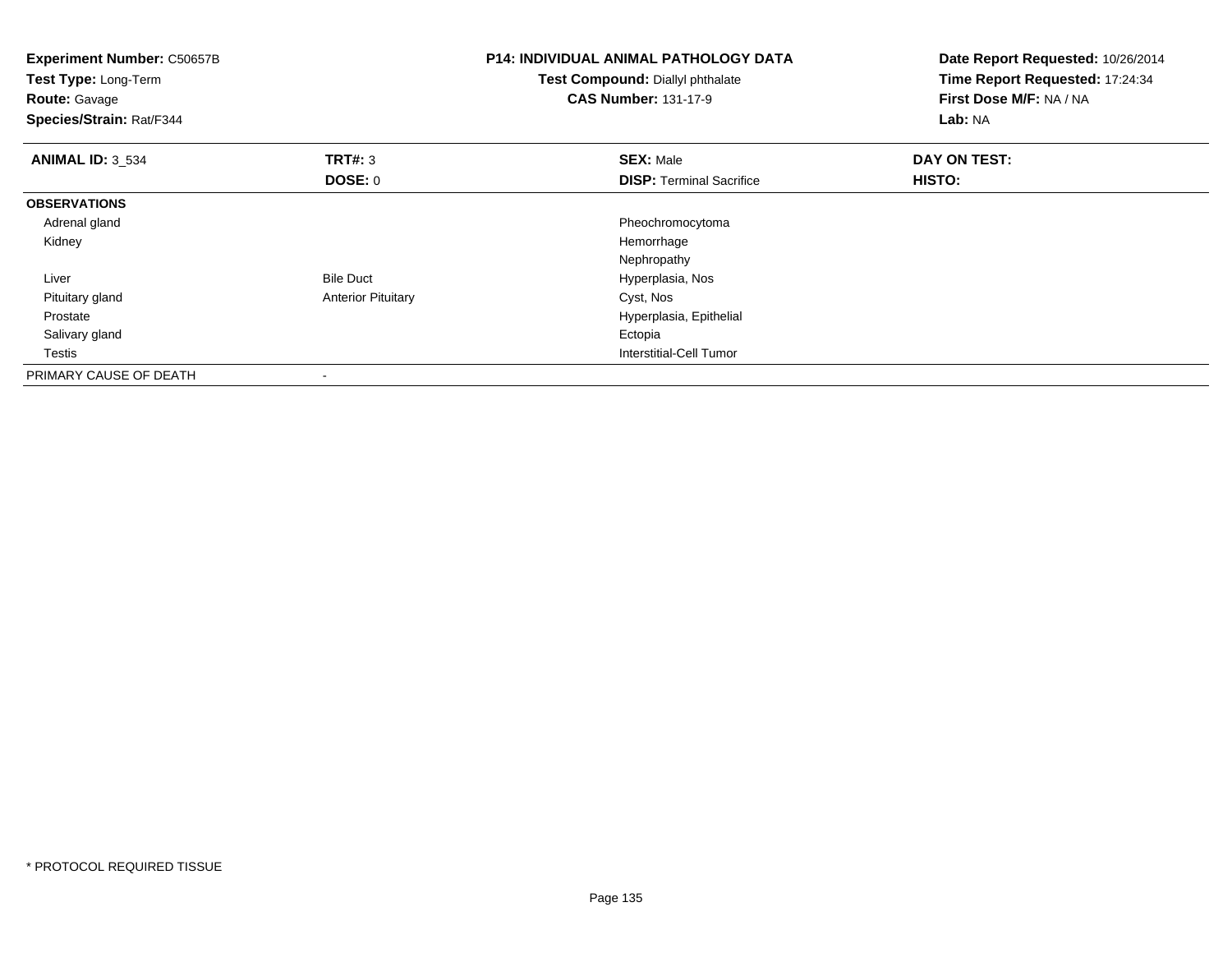**Test Type:** Long-Term

**Route:** Gavage

**Species/Strain:** Rat/F344

## **P14: INDIVIDUAL ANIMAL PATHOLOGY DATA**

#### **Test Compound:** Diallyl phthalate**CAS Number:** 131-17-9

| <b>ANIMAL ID: 3_535</b> | <b>TRT#: 3</b>   | <b>SEX: Male</b>                | <b>DAY ON TEST:</b> |  |
|-------------------------|------------------|---------------------------------|---------------------|--|
|                         | DOSE: 0          | <b>DISP: Terminal Sacrifice</b> | HISTO:              |  |
| <b>OBSERVATIONS</b>     |                  |                                 |                     |  |
| Adrenal gland           |                  | Pheochromocytoma                |                     |  |
| Bone                    | Cartilage, Nos   | Necrosis, Nos                   |                     |  |
| <b>Brain</b>            |                  | Astrocytoma                     |                     |  |
| Eye                     |                  | Cataract                        |                     |  |
|                         | Retina           | Degeneration, Nos               |                     |  |
| Heart                   | Myocardium Nos   | Degeneration, Nos               |                     |  |
| Kidney                  |                  | Hemorrhage                      |                     |  |
|                         |                  | Nephropathy                     |                     |  |
| Liver                   |                  | Angiectasis                     |                     |  |
|                         | <b>Bile Duct</b> | Hyperplasia, Nos                |                     |  |
| Pancreas                | Acinus           | Atrophy, Nos                    |                     |  |
| Testis                  |                  | <b>Interstitial-Cell Tumor</b>  |                     |  |
| Thyroid                 |                  | C-Cell Adenoma                  |                     |  |
| PRIMARY CAUSE OF DEATH  |                  |                                 |                     |  |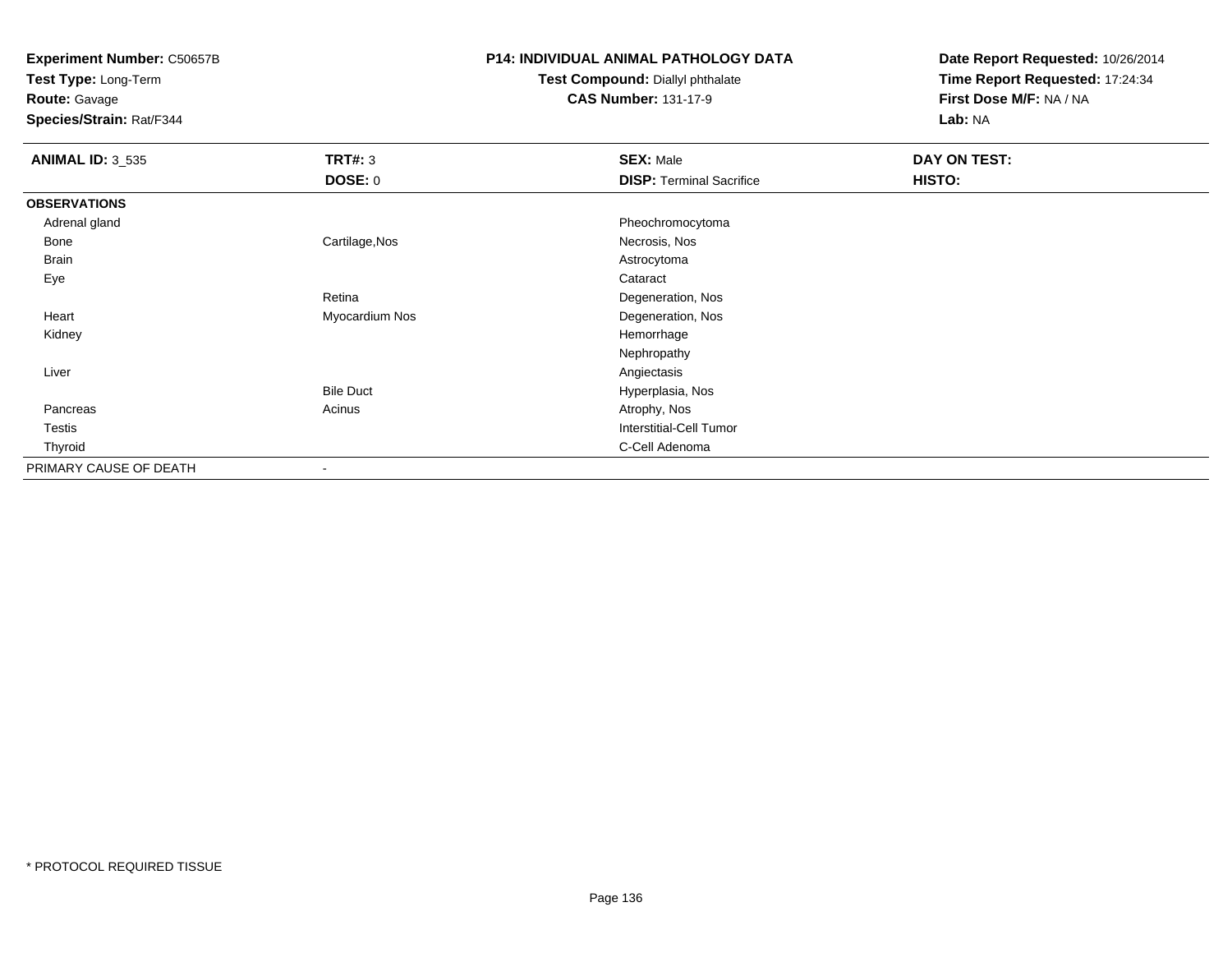| Experiment Number: C50657B<br>Test Type: Long-Term<br><b>Route: Gavage</b><br>Species/Strain: Rat/F344 |                     | <b>P14: INDIVIDUAL ANIMAL PATHOLOGY DATA</b><br>Test Compound: Diallyl phthalate<br><b>CAS Number: 131-17-9</b> | Date Report Requested: 10/26/2014<br>Time Report Requested: 17:24:34<br>First Dose M/F: NA / NA<br>Lab: NA |
|--------------------------------------------------------------------------------------------------------|---------------------|-----------------------------------------------------------------------------------------------------------------|------------------------------------------------------------------------------------------------------------|
| <b>ANIMAL ID: 3 536</b>                                                                                | TRT#: 3             | <b>SEX: Male</b>                                                                                                | DAY ON TEST:                                                                                               |
|                                                                                                        | DOSE: 0             | <b>DISP:</b> Terminal Sacrifice                                                                                 | HISTO:                                                                                                     |
| <b>OBSERVATIONS</b>                                                                                    |                     |                                                                                                                 |                                                                                                            |
| Bone                                                                                                   | Cartilage, Nos      | Necrosis, Nos                                                                                                   |                                                                                                            |
| Heart                                                                                                  | Myocardium Nos      | Fibrosis                                                                                                        |                                                                                                            |
| Kidney                                                                                                 |                     | Hemorrhage                                                                                                      |                                                                                                            |
|                                                                                                        |                     | Nephropathy                                                                                                     |                                                                                                            |
| Lung                                                                                                   | Alveoli             | Histiocytosis                                                                                                   |                                                                                                            |
| <b>Testis</b>                                                                                          |                     | Interstitial-Cell Tumor                                                                                         |                                                                                                            |
| Unspecified                                                                                            | Groin               | Abscess, Nos                                                                                                    |                                                                                                            |
|                                                                                                        | Multiple Organs Nos | Leukemia, Mononuclear Cell                                                                                      |                                                                                                            |
| PRIMARY CAUSE OF DEATH                                                                                 |                     |                                                                                                                 |                                                                                                            |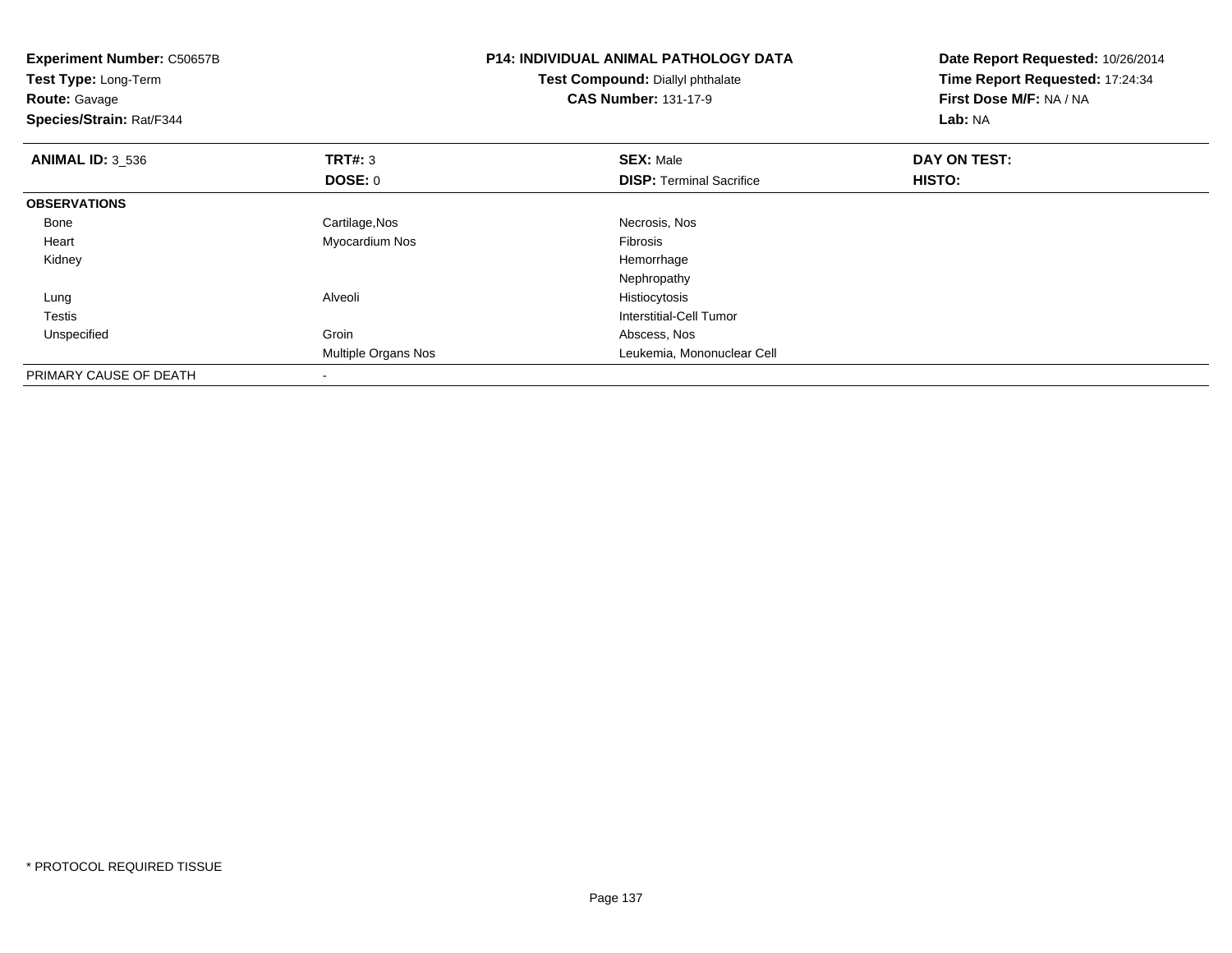| <b>Experiment Number: C50657B</b><br>Test Type: Long-Term<br><b>Route: Gavage</b><br>Species/Strain: Rat/F344 |                    | <b>P14: INDIVIDUAL ANIMAL PATHOLOGY DATA</b><br>Test Compound: Diallyl phthalate<br><b>CAS Number: 131-17-9</b> | Date Report Requested: 10/26/2014<br>Time Report Requested: 17:24:34<br>First Dose M/F: NA / NA<br>Lab: NA |
|---------------------------------------------------------------------------------------------------------------|--------------------|-----------------------------------------------------------------------------------------------------------------|------------------------------------------------------------------------------------------------------------|
| <b>ANIMAL ID: 3 537</b>                                                                                       | TRT#: 3<br>DOSE: 0 | <b>SEX: Male</b><br><b>DISP:</b> Terminal Sacrifice                                                             | DAY ON TEST:<br>HISTO:                                                                                     |
| <b>OBSERVATIONS</b>                                                                                           |                    |                                                                                                                 |                                                                                                            |
| Adrenal gland                                                                                                 |                    | Pheochromocytoma                                                                                                |                                                                                                            |
| Kidney                                                                                                        |                    | Hemorrhage                                                                                                      |                                                                                                            |
|                                                                                                               |                    | Nephropathy                                                                                                     |                                                                                                            |
| Liver                                                                                                         | <b>Bile Duct</b>   | Hyperplasia, Nos                                                                                                |                                                                                                            |
| Pancreas                                                                                                      | Islets             | Islet-Cell Carcinoma                                                                                            |                                                                                                            |
| Testis                                                                                                        |                    | Interstitial-Cell Tumor                                                                                         |                                                                                                            |
|                                                                                                               |                    | Mineralization                                                                                                  |                                                                                                            |
| PRIMARY CAUSE OF DEATH                                                                                        |                    |                                                                                                                 |                                                                                                            |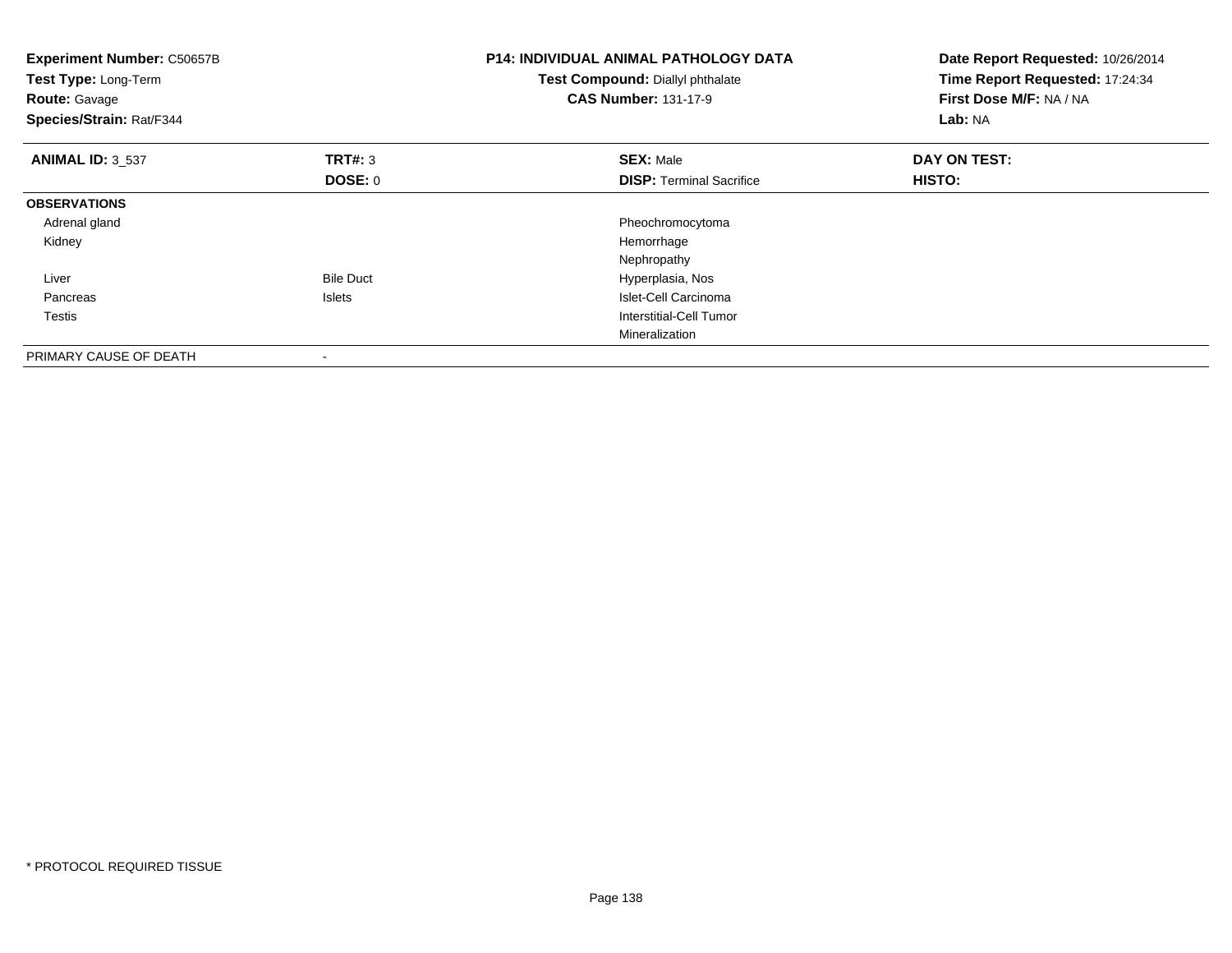| <b>Experiment Number: C50657B</b><br>Test Type: Long-Term<br><b>Route: Gavage</b><br>Species/Strain: Rat/F344 |                  | <b>P14: INDIVIDUAL ANIMAL PATHOLOGY DATA</b><br>Test Compound: Diallyl phthalate<br><b>CAS Number: 131-17-9</b> | Date Report Requested: 10/26/2014<br>Time Report Requested: 17:24:34<br>First Dose M/F: NA / NA<br>Lab: NA |
|---------------------------------------------------------------------------------------------------------------|------------------|-----------------------------------------------------------------------------------------------------------------|------------------------------------------------------------------------------------------------------------|
| <b>ANIMAL ID: 3 538</b>                                                                                       | <b>TRT#: 3</b>   | <b>SEX: Male</b>                                                                                                | DAY ON TEST:                                                                                               |
|                                                                                                               | DOSE: 0          | <b>DISP:</b> Terminal Sacrifice                                                                                 | <b>HISTO:</b>                                                                                              |
| <b>OBSERVATIONS</b>                                                                                           |                  |                                                                                                                 |                                                                                                            |
| Heart                                                                                                         | Myocardium Nos   | Degeneration, Nos                                                                                               |                                                                                                            |
| Kidney                                                                                                        |                  | Hemorrhage                                                                                                      |                                                                                                            |
|                                                                                                               |                  | Nephropathy                                                                                                     |                                                                                                            |
| Liver                                                                                                         | <b>Bile Duct</b> | Hyperplasia, Nos                                                                                                |                                                                                                            |
| Testis                                                                                                        |                  | Interstitial-Cell Tumor                                                                                         |                                                                                                            |
| Thymus                                                                                                        |                  | <b>Persistent Embryonic Structure</b>                                                                           |                                                                                                            |
| PRIMARY CAUSE OF DEATH                                                                                        |                  |                                                                                                                 |                                                                                                            |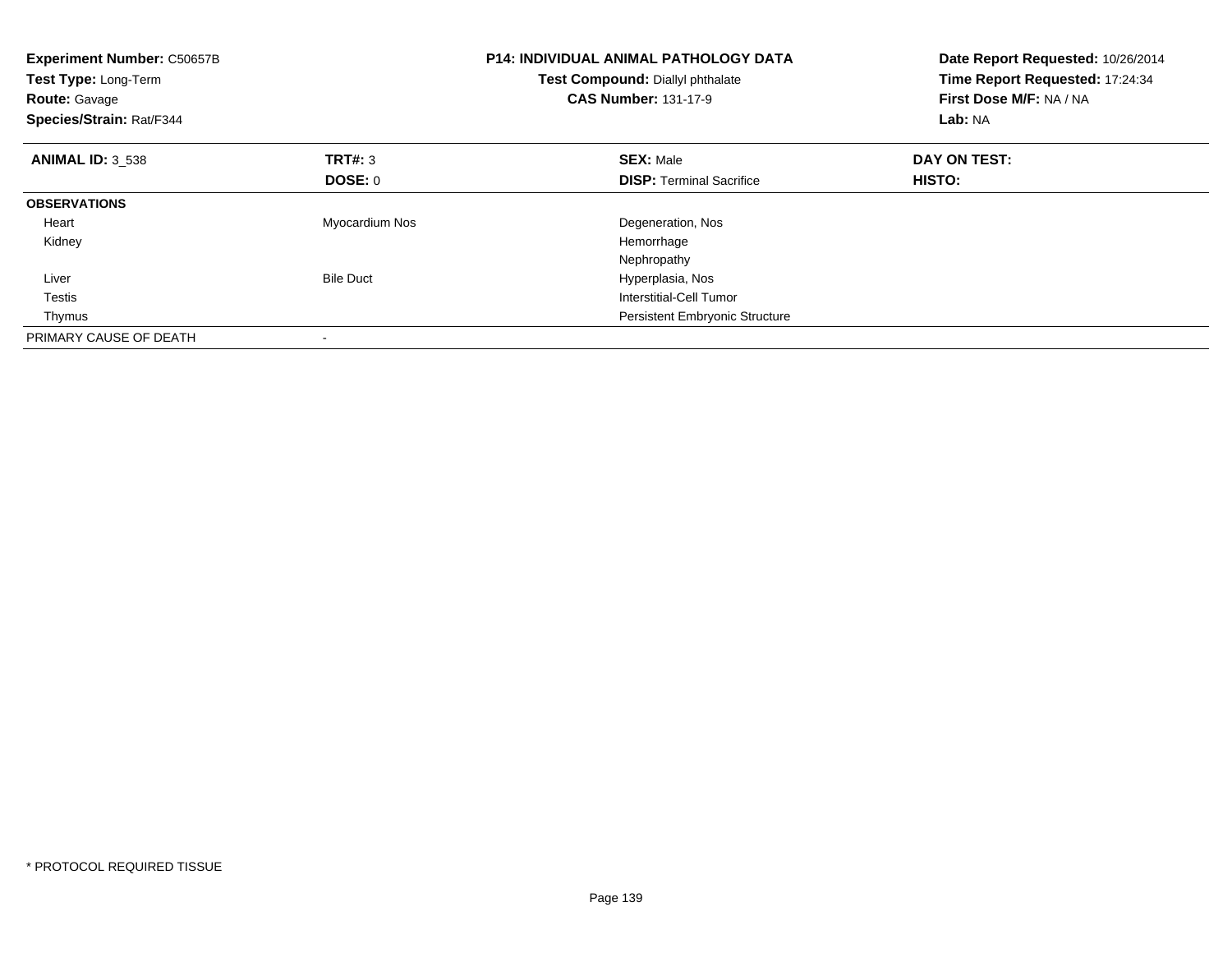| <b>Experiment Number: C50657B</b><br>Test Type: Long-Term<br><b>Route: Gavage</b><br>Species/Strain: Rat/F344 |         | <b>P14: INDIVIDUAL ANIMAL PATHOLOGY DATA</b><br>Test Compound: Diallyl phthalate<br><b>CAS Number: 131-17-9</b> | Date Report Requested: 10/26/2014<br>Time Report Requested: 17:24:34<br>First Dose M/F: NA / NA<br>Lab: NA |
|---------------------------------------------------------------------------------------------------------------|---------|-----------------------------------------------------------------------------------------------------------------|------------------------------------------------------------------------------------------------------------|
| <b>ANIMAL ID: 3 539</b>                                                                                       | TRT#: 3 | <b>SEX: Male</b>                                                                                                | DAY ON TEST:                                                                                               |
|                                                                                                               | DOSE: 0 | <b>DISP:</b> Terminal Sacrifice                                                                                 | <b>HISTO:</b>                                                                                              |
| <b>OBSERVATIONS</b>                                                                                           |         |                                                                                                                 |                                                                                                            |
| Adrenal gland                                                                                                 |         | Lipoidosis                                                                                                      |                                                                                                            |
| Kidney                                                                                                        |         | Nephropathy                                                                                                     |                                                                                                            |
| Testis                                                                                                        |         | Interstitial-Cell Tumor                                                                                         |                                                                                                            |
| PRIMARY CAUSE OF DEATH                                                                                        |         |                                                                                                                 |                                                                                                            |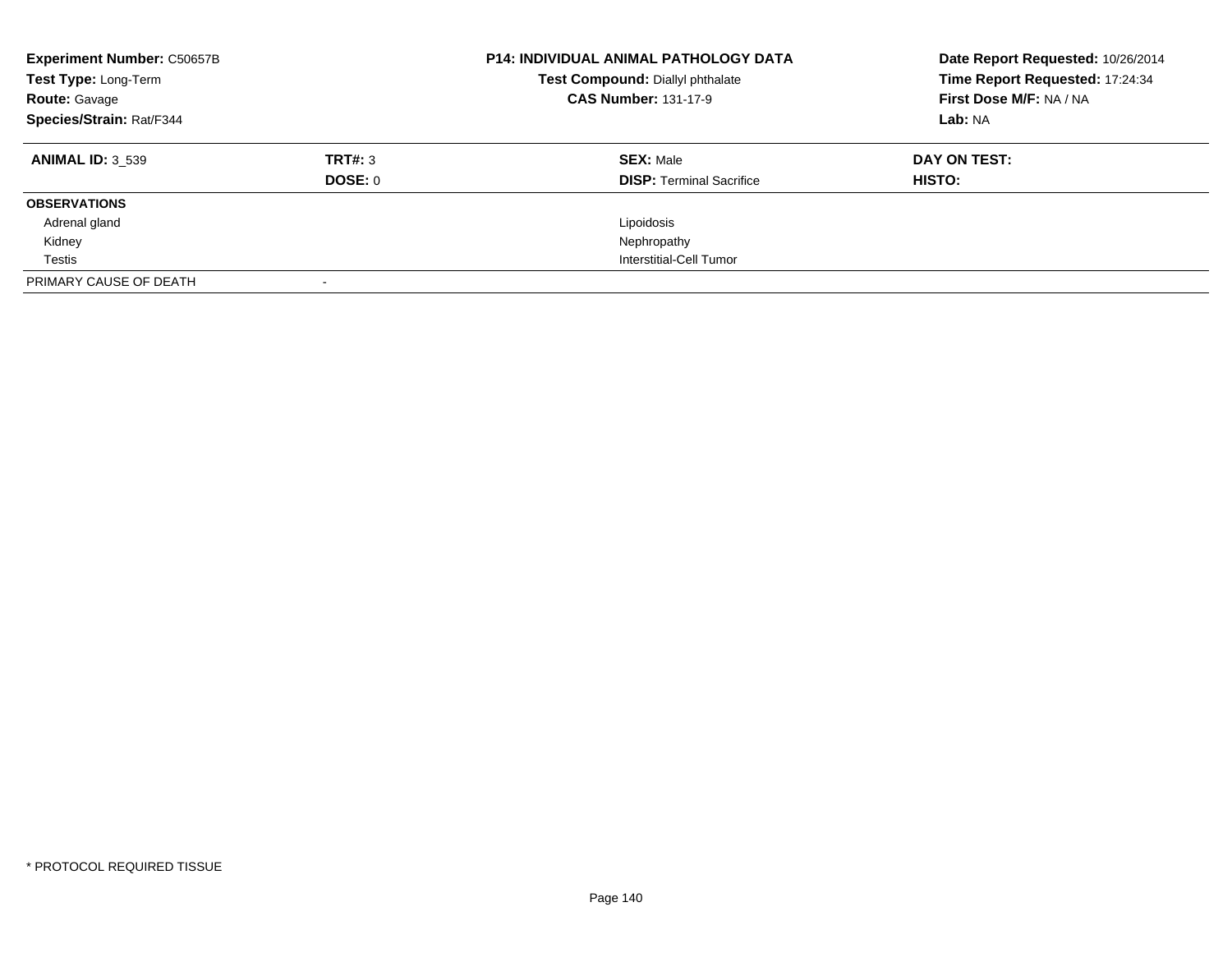**Experiment Number:** C50657B**Test Type:** Long-Term**Route:** Gavage **Species/Strain:** Rat/F344**P14: INDIVIDUAL ANIMAL PATHOLOGY DATATest Compound:** Diallyl phthalate**CAS Number:** 131-17-9**Date Report Requested:** 10/26/2014**Time Report Requested:** 17:24:34**First Dose M/F:** NA / NA**Lab:** NA**ANIMAL ID:** 3\_540**C DAY ON TEST: TRT#:** 3 **SEX:** Male **SEX:** Male **DOSE:** 0**DISP:** Terminal Sacrifice **HISTO: OBSERVATIONS** Bonee and the control of the Cartilage,Nos and the control of the control of the control of the Cartilage,Nos and the control of the control of the control of the control of the control of the control of the control of the con Heart Myocardium Nos Fibrosis Kidneyy the control of the control of the control of the control of the control of the control of the control of the control of the control of the control of the control of the control of the control of the control of the contro Nephropathy Bile Duct Hyperplasia, Nos LiverDegeneration, Cystic Lymph nodeMandibular Lymph Node<br>
Acinus<br>
Atrophy, Nos Pancreass and the contract of the contract of the contract of the contract of the contract  $\mathsf{A}$  at  $\mathsf{A}$  and  $\mathsf{A}$  and  $\mathsf{A}$  and  $\mathsf{A}$  and  $\mathsf{A}$  are contract of  $\mathsf{A}$  and  $\mathsf{A}$  and  $\mathsf{A}$  are contract of Pituitary glandd and the control of the control of the control of the control of the control of the control of the control of the control of the control of the control of the control of the control of the control of the control of the co Testis Hyperplasia, Interstitial Cell Interstitial-Cell Tumor

PRIMARY CAUSE OF DEATH-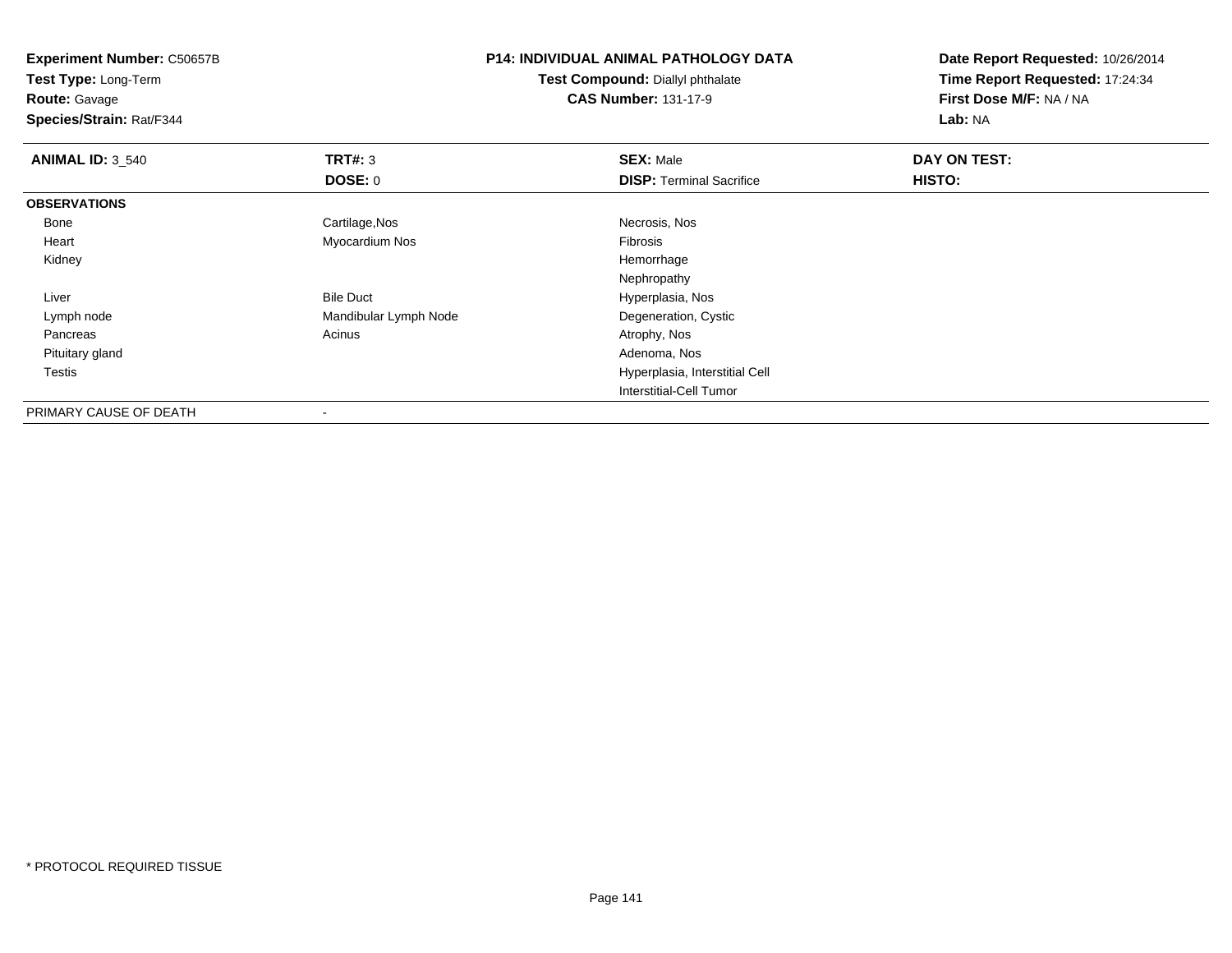| <b>Experiment Number: C50657B</b><br>Test Type: Long-Term<br><b>Route: Gavage</b><br>Species/Strain: Rat/F344 |                        | <b>P14: INDIVIDUAL ANIMAL PATHOLOGY DATA</b><br>Test Compound: Diallyl phthalate<br><b>CAS Number: 131-17-9</b> | Date Report Requested: 10/26/2014<br>Time Report Requested: 17:24:34<br>First Dose M/F: NA / NA<br>Lab: NA |
|---------------------------------------------------------------------------------------------------------------|------------------------|-----------------------------------------------------------------------------------------------------------------|------------------------------------------------------------------------------------------------------------|
| <b>ANIMAL ID: 3 541</b>                                                                                       | TRT#: 3                | <b>SEX: Male</b>                                                                                                | DAY ON TEST:                                                                                               |
|                                                                                                               | DOSE: 0                | <b>DISP:</b> Terminal Sacrifice                                                                                 | HISTO:                                                                                                     |
| <b>OBSERVATIONS</b>                                                                                           |                        |                                                                                                                 |                                                                                                            |
| Kidney                                                                                                        |                        | Nephropathy                                                                                                     |                                                                                                            |
| Liver                                                                                                         | <b>Bile Duct</b>       | Hyperplasia, Nos                                                                                                |                                                                                                            |
| Lymph node                                                                                                    | Mediastinal Lymph Node | Hemorrhage                                                                                                      |                                                                                                            |
| Prostate                                                                                                      |                        | Hyperplasia, Epithelial                                                                                         |                                                                                                            |
| Testis                                                                                                        |                        | Interstitial-Cell Tumor                                                                                         |                                                                                                            |
| PRIMARY CAUSE OF DEATH                                                                                        |                        |                                                                                                                 |                                                                                                            |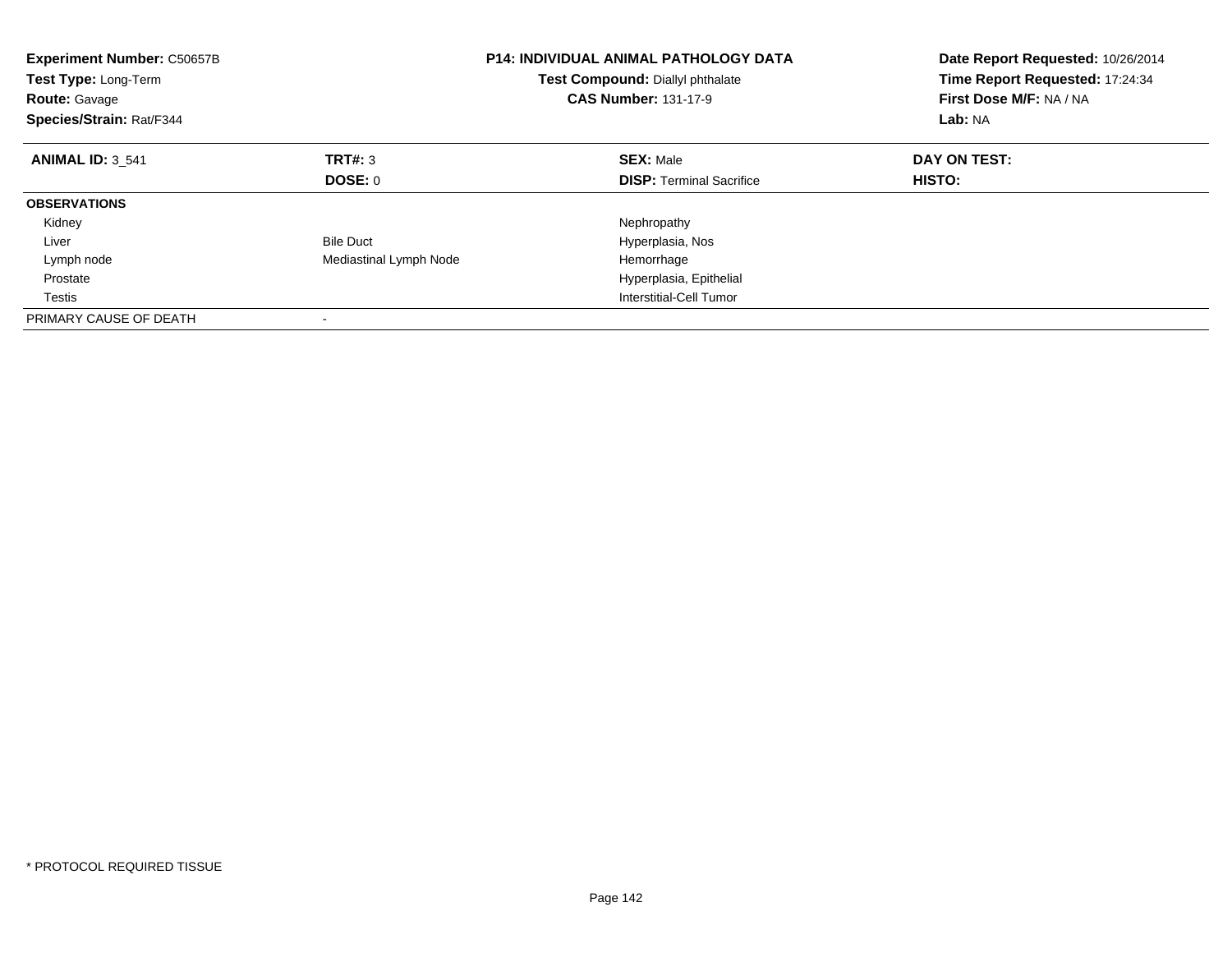**Test Type:** Long-Term

**Route:** Gavage

**Species/Strain:** Rat/F344

## **P14: INDIVIDUAL ANIMAL PATHOLOGY DATA**

**Test Compound:** Diallyl phthalate**CAS Number:** 131-17-9

| <b>ANIMAL ID: 3_542</b> | <b>TRT#: 3</b>           | <b>SEX: Male</b>                | <b>DAY ON TEST:</b> |  |
|-------------------------|--------------------------|---------------------------------|---------------------|--|
|                         | DOSE: 0                  | <b>DISP: Terminal Sacrifice</b> | HISTO:              |  |
| <b>OBSERVATIONS</b>     |                          |                                 |                     |  |
| Adrenal gland           |                          | Pheochromocytoma                |                     |  |
| Kidney                  |                          | Hemorrhage                      |                     |  |
|                         |                          | Nephropathy                     |                     |  |
| Liver                   | <b>Bile Duct</b>         | Hyperplasia, Nos                |                     |  |
| Lung                    | Alveoli                  | Histiocytosis                   |                     |  |
| Mammary gland           |                          | Fibroadenoma                    |                     |  |
| Pituitary gland         |                          | Adenoma, Nos                    |                     |  |
| Preputial gland         |                          | Dilatation, Ducts               |                     |  |
|                         |                          | Hyperplasia, Epithelial         |                     |  |
| Prostate                |                          | Hyperplasia, Epithelial         |                     |  |
| <b>Testis</b>           |                          | Hypospermatogenesis             |                     |  |
|                         |                          | Mineralization                  |                     |  |
| Thymus                  |                          | Persistent Embryonic Structure  |                     |  |
| PRIMARY CAUSE OF DEATH  | $\overline{\phantom{a}}$ |                                 |                     |  |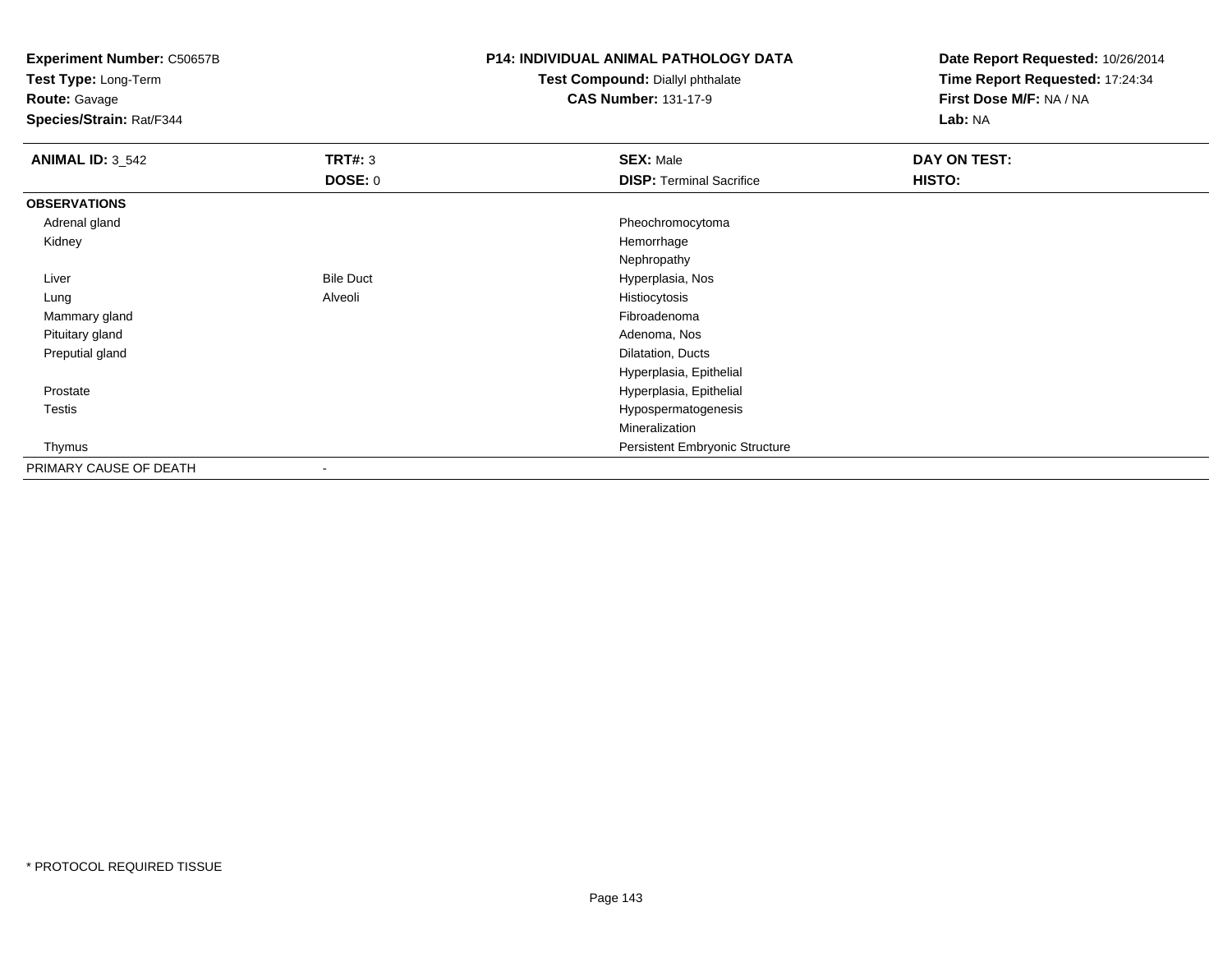| <b>Experiment Number: C50657B</b><br>Test Type: Long-Term<br><b>Route: Gavage</b><br>Species/Strain: Rat/F344 |                             | <b>P14: INDIVIDUAL ANIMAL PATHOLOGY DATA</b><br>Test Compound: Diallyl phthalate<br><b>CAS Number: 131-17-9</b> | Date Report Requested: 10/26/2014<br>Time Report Requested: 17:24:34<br>First Dose M/F: NA / NA<br>Lab: NA |
|---------------------------------------------------------------------------------------------------------------|-----------------------------|-----------------------------------------------------------------------------------------------------------------|------------------------------------------------------------------------------------------------------------|
| <b>ANIMAL ID: 3 543</b>                                                                                       | TRT#: 3                     | <b>SEX: Male</b>                                                                                                | DAY ON TEST:                                                                                               |
|                                                                                                               | DOSE: 0                     | <b>DISP:</b> Moribund Sacrifice                                                                                 | <b>HISTO:</b>                                                                                              |
| <b>OBSERVATIONS</b>                                                                                           |                             |                                                                                                                 |                                                                                                            |
| <b>Blood vessel</b>                                                                                           | <b>Pulmonary Artery Nos</b> | Mineralization                                                                                                  |                                                                                                            |
| Eye                                                                                                           |                             | Cataract                                                                                                        |                                                                                                            |
|                                                                                                               | Retina                      | Degeneration, Nos                                                                                               |                                                                                                            |
| Liver                                                                                                         | <b>Bile Duct</b>            | Hyperplasia, Nos                                                                                                |                                                                                                            |
| Lung                                                                                                          |                             | Alveolar/Bronchiolar Adenoma                                                                                    |                                                                                                            |
| Testis                                                                                                        |                             | Interstitial-Cell Tumor                                                                                         |                                                                                                            |
| Thymus                                                                                                        |                             | <b>Persistent Embryonic Structure</b>                                                                           |                                                                                                            |
| Unspecified                                                                                                   |                             | Fibrosarcoma                                                                                                    |                                                                                                            |
| PRIMARY CAUSE OF DEATH                                                                                        |                             |                                                                                                                 |                                                                                                            |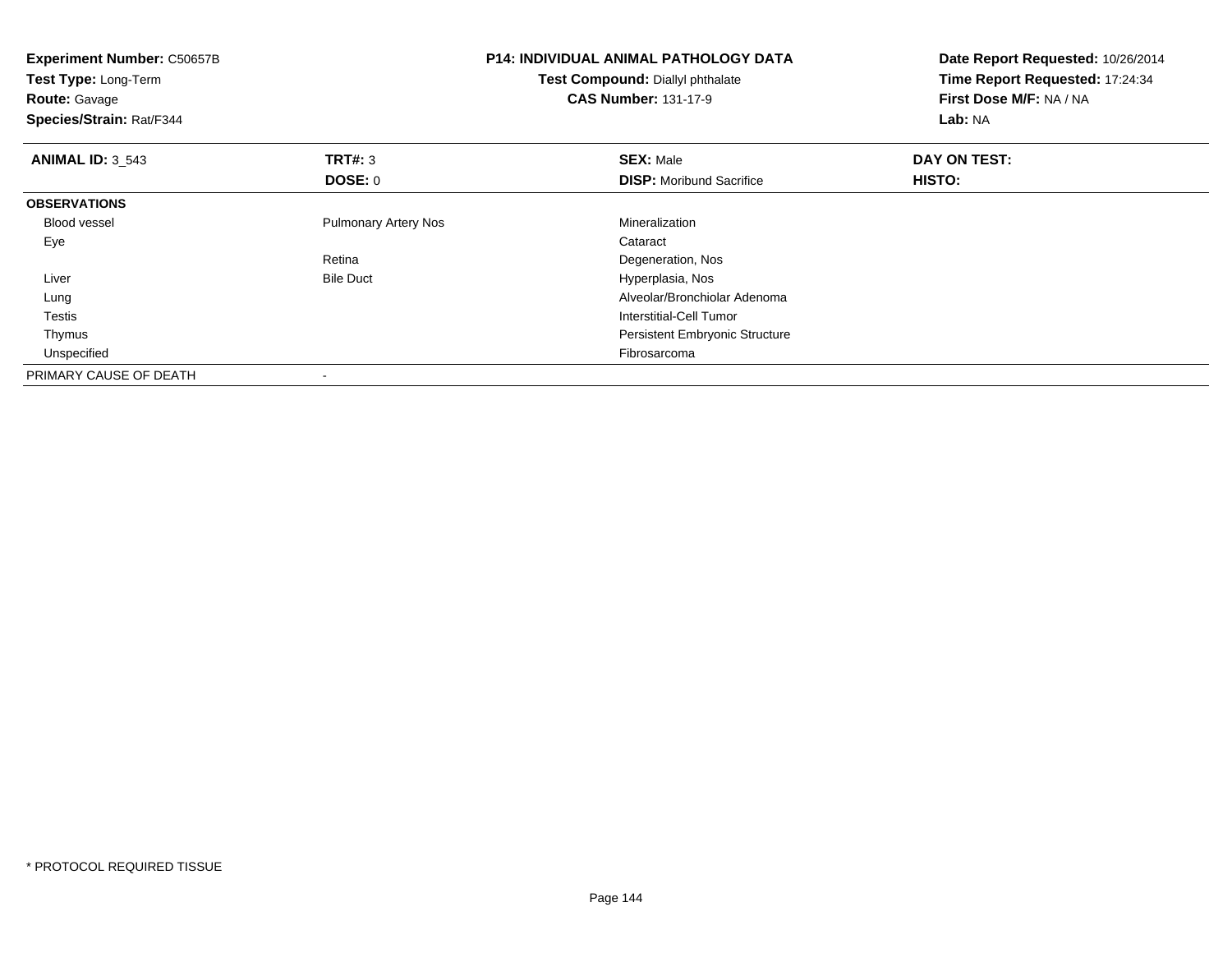**Experiment Number:** C50657B**Test Type:** Long-Term**Route:** Gavage **Species/Strain:** Rat/F344**P14: INDIVIDUAL ANIMAL PATHOLOGY DATATest Compound:** Diallyl phthalate**CAS Number:** 131-17-9**Date Report Requested:** 10/26/2014**Time Report Requested:** 17:24:34**First Dose M/F:** NA / NA**Lab:** NA**ANIMAL ID:** 3\_544 **TRT#:** <sup>3</sup> **SEX:** Male **DAY ON TEST: DOSE:** 0**DISP:** Moribund Sacrifice **HISTO: OBSERVATIONS** Heart Myocardium Nos Fibrosis Kidneyy the control of the control of the control of the control of the control of the control of the control of the control of the control of the control of the control of the control of the control of the control of the contro Liver Cytoplasmic Change, NosBile Duct Hyperplasia, Nosd<sub>d</sub> Carcinoma, Nos Preputial gland ProstateHyperplasia, Epithelial<br>Chest Chest (Chest and Chest and Chest and Chest and Chest and Chest and Chest and Chest and Chest and Chest and Chest and Chest and Chest and Chest and Chest and Chest and Chest and Chest and Chest SkinKeratoacanthoma Testis Interstitial-Cell Tumor UnspecifiedFoot Nos **Inflammation**, Chronic PRIMARY CAUSE OF DEATH-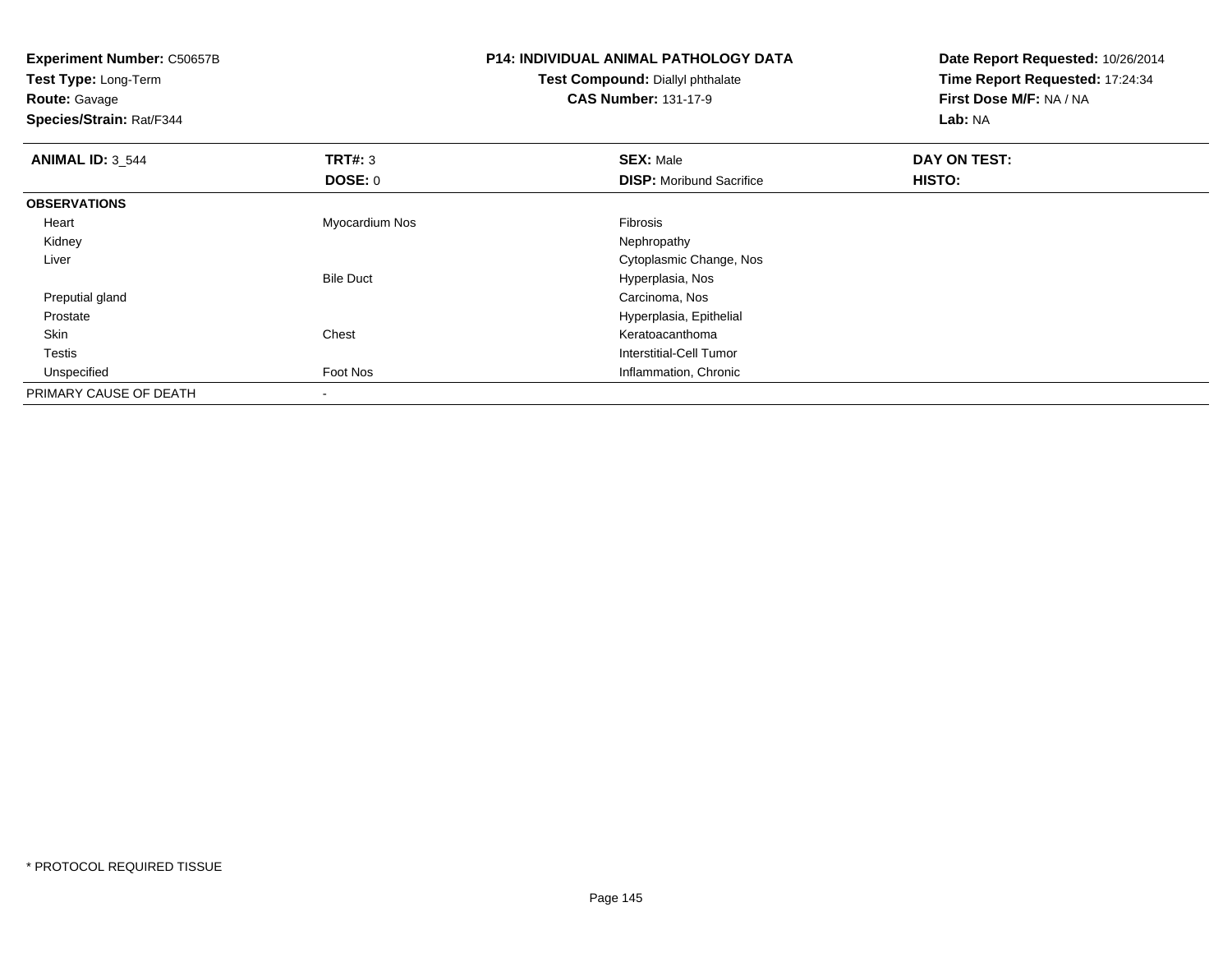**Experiment Number:** C50657B**Test Type:** Long-Term**Route:** Gavage **Species/Strain:** Rat/F344**P14: INDIVIDUAL ANIMAL PATHOLOGY DATATest Compound:** Diallyl phthalate**CAS Number:** 131-17-9**Date Report Requested:** 10/26/2014**Time Report Requested:** 17:24:34**First Dose M/F:** NA / NA**Lab:** NA**ANIMAL ID: 3 545 TRT#:** <sup>3</sup> **SEX:** Male **DAY ON TEST: DOSE:** 0**DISP:** Terminal Sacrifice **HISTO: OBSERVATIONS** Adrenal glandd <u>Lipoidosis and the second of the second of the second of the second of the second of the second of the second of the second of the second of the second of the second of the second of the second of the second of the seco</u> Blood vessel Pulmonary Artery Nos MineralizationHemorrhage Kidneyy the control of the control of the control of the control of the control of the control of the control of the control of the control of the control of the control of the control of the control of the control of the contro Nephropathy Bile Duct Hyperplasia, Nos Liver Neoplastic Nodule Focal Cellular Change Parathyroid gland Testis Interstitial-Cell Tumor Thyroid Hyperplasia, C Cell UnspecifiedLeukemia, Mononuclear Cell PRIMARY CAUSE OF DEATH-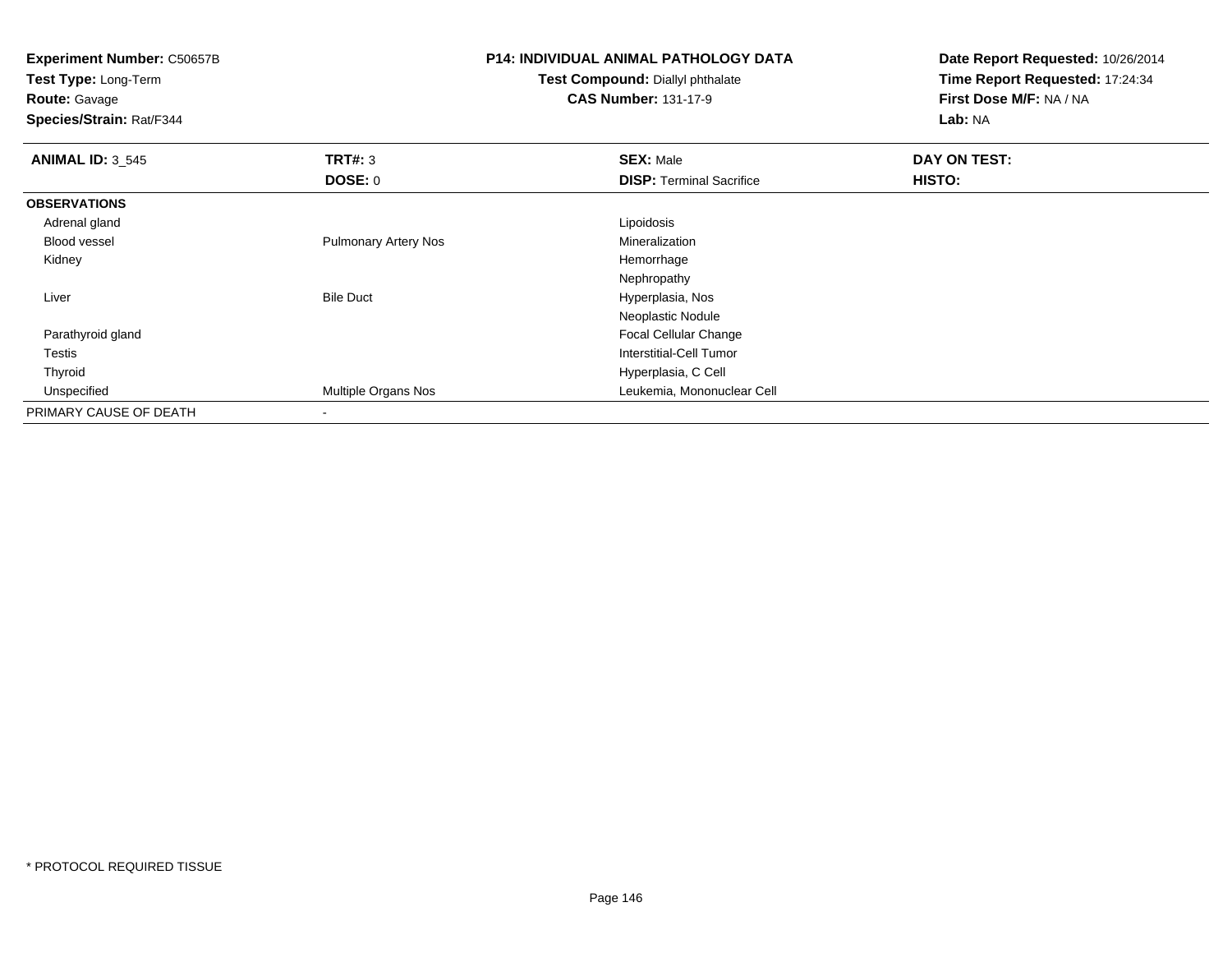| <b>Experiment Number: C50657B</b><br>Test Type: Long-Term<br><b>Route: Gavage</b><br>Species/Strain: Rat/F344 |                            | <b>P14: INDIVIDUAL ANIMAL PATHOLOGY DATA</b><br>Test Compound: Diallyl phthalate<br><b>CAS Number: 131-17-9</b> | Date Report Requested: 10/26/2014<br>Time Report Requested: 17:24:34<br>First Dose M/F: NA / NA<br>Lab: NA |  |
|---------------------------------------------------------------------------------------------------------------|----------------------------|-----------------------------------------------------------------------------------------------------------------|------------------------------------------------------------------------------------------------------------|--|
| <b>ANIMAL ID: 3_546</b>                                                                                       | TRT#: 3                    | <b>SEX: Male</b>                                                                                                | DAY ON TEST:                                                                                               |  |
|                                                                                                               | <b>DOSE: 0</b>             | <b>DISP:</b> Moribund Sacrifice                                                                                 | <b>HISTO:</b>                                                                                              |  |
| <b>OBSERVATIONS</b>                                                                                           |                            |                                                                                                                 |                                                                                                            |  |
| Bone marrow                                                                                                   |                            | Fibrosis, Myelo                                                                                                 |                                                                                                            |  |
| Heart                                                                                                         | Myocardium Nos             | <b>Fibrosis</b>                                                                                                 |                                                                                                            |  |
| Kidney                                                                                                        |                            | Nephropathy                                                                                                     |                                                                                                            |  |
| Liver                                                                                                         | <b>Bile Duct</b>           | Hyperplasia, Nos                                                                                                |                                                                                                            |  |
| Pancreas                                                                                                      | Acinus                     | Atrophy, Nos                                                                                                    |                                                                                                            |  |
| Preputial gland                                                                                               |                            | Inflammation, Chronic                                                                                           |                                                                                                            |  |
| Testis                                                                                                        |                            | Interstitial-Cell Tumor                                                                                         |                                                                                                            |  |
| Unspecified                                                                                                   | <b>Multiple Organs Nos</b> | Leukemia, Mononuclear Cell                                                                                      |                                                                                                            |  |
| PRIMARY CAUSE OF DEATH                                                                                        |                            |                                                                                                                 |                                                                                                            |  |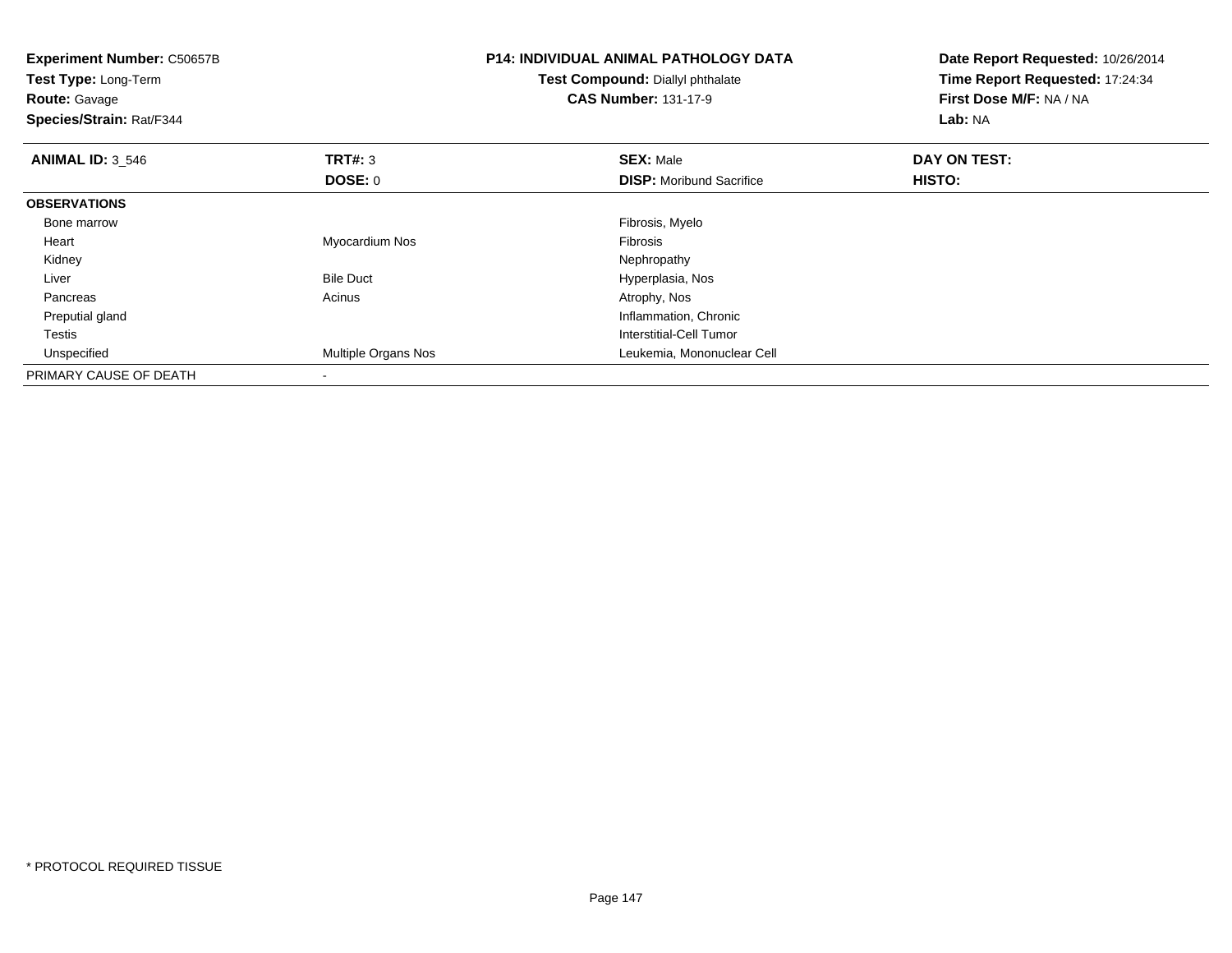| <b>Experiment Number: C50657B</b><br>Test Type: Long-Term<br><b>Route: Gavage</b><br>Species/Strain: Rat/F344 |                  | <b>P14: INDIVIDUAL ANIMAL PATHOLOGY DATA</b><br>Test Compound: Diallyl phthalate<br><b>CAS Number: 131-17-9</b> | Date Report Requested: 10/26/2014<br>Time Report Requested: 17:24:34<br>First Dose M/F: NA / NA<br>Lab: NA |  |
|---------------------------------------------------------------------------------------------------------------|------------------|-----------------------------------------------------------------------------------------------------------------|------------------------------------------------------------------------------------------------------------|--|
| <b>ANIMAL ID: 3_547</b>                                                                                       | TRT#: 3          | <b>SEX: Male</b>                                                                                                | DAY ON TEST:                                                                                               |  |
|                                                                                                               | DOSE: 0          | <b>DISP: Terminal Sacrifice</b>                                                                                 | HISTO:                                                                                                     |  |
| <b>OBSERVATIONS</b>                                                                                           |                  |                                                                                                                 |                                                                                                            |  |
| Adrenal gland                                                                                                 |                  | Angiectasis                                                                                                     |                                                                                                            |  |
| Heart                                                                                                         | Myocardium Nos   | Fibrosis                                                                                                        |                                                                                                            |  |
| Kidney                                                                                                        |                  | Hemorrhage                                                                                                      |                                                                                                            |  |
|                                                                                                               |                  | Nephropathy                                                                                                     |                                                                                                            |  |
| Liver                                                                                                         |                  | Cytoplasmic Change, Ground-Glass                                                                                |                                                                                                            |  |
|                                                                                                               | <b>Bile Duct</b> | Hyperplasia, Nos                                                                                                |                                                                                                            |  |
| <b>Testis</b>                                                                                                 |                  | <b>Interstitial-Cell Tumor</b>                                                                                  |                                                                                                            |  |
| Thyroid                                                                                                       |                  | Hyperplasia, C Cell                                                                                             |                                                                                                            |  |
| PRIMARY CAUSE OF DEATH                                                                                        |                  |                                                                                                                 |                                                                                                            |  |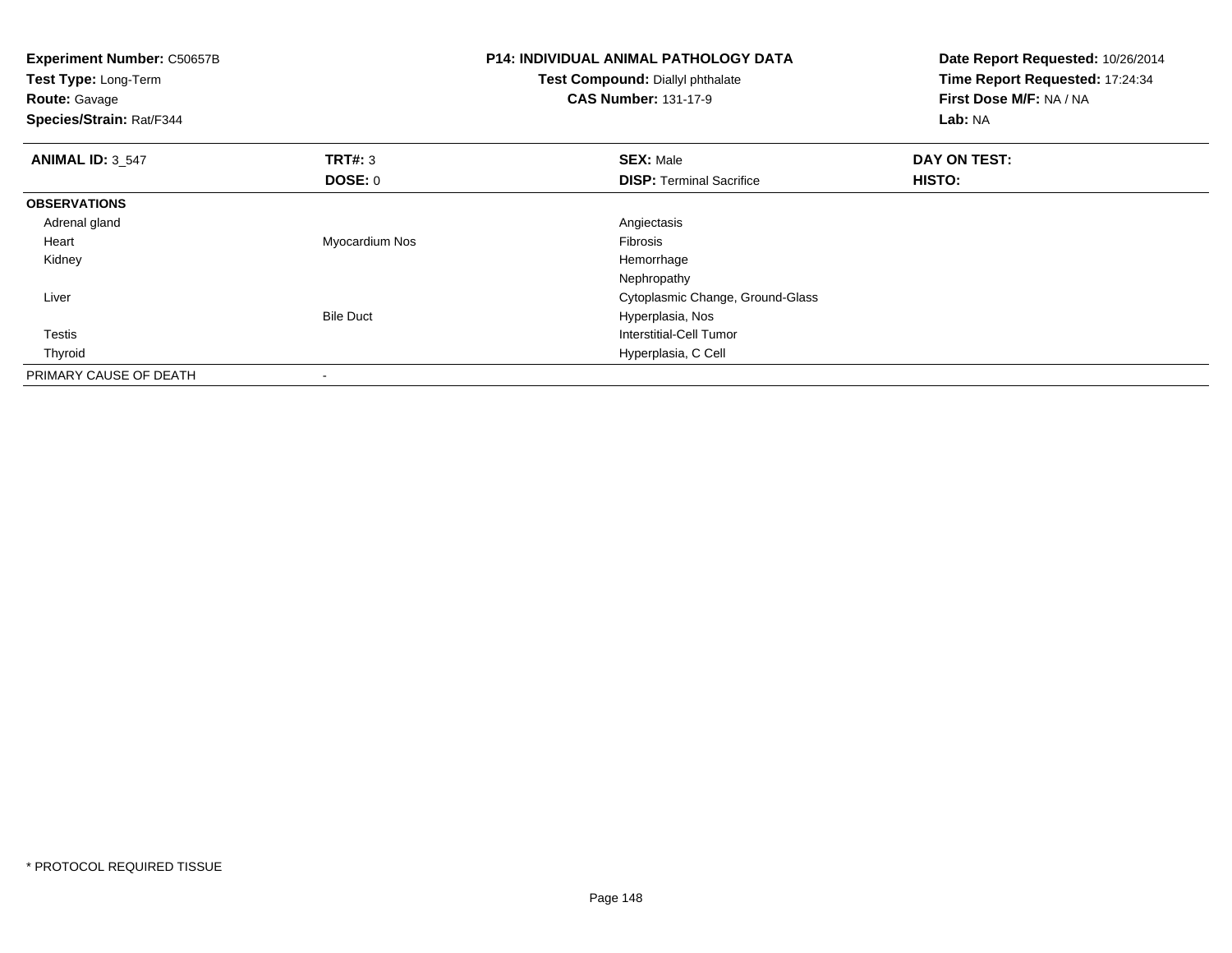| <b>Experiment Number: C50657B</b><br>Test Type: Long-Term<br><b>Route: Gavage</b><br>Species/Strain: Rat/F344 |                            | <b>P14: INDIVIDUAL ANIMAL PATHOLOGY DATA</b><br>Test Compound: Diallyl phthalate<br><b>CAS Number: 131-17-9</b> | Date Report Requested: 10/26/2014<br>Time Report Requested: 17:24:34<br>First Dose M/F: NA / NA<br>Lab: NA |  |
|---------------------------------------------------------------------------------------------------------------|----------------------------|-----------------------------------------------------------------------------------------------------------------|------------------------------------------------------------------------------------------------------------|--|
| <b>ANIMAL ID: 3_548</b>                                                                                       | TRT#: 3                    | <b>SEX: Male</b>                                                                                                | DAY ON TEST:                                                                                               |  |
|                                                                                                               | <b>DOSE: 0</b>             | <b>DISP:</b> Moribund Sacrifice                                                                                 | <b>HISTO:</b>                                                                                              |  |
| <b>OBSERVATIONS</b>                                                                                           |                            |                                                                                                                 |                                                                                                            |  |
| Adrenal gland                                                                                                 | Cortex Nos                 | <b>Focal Cellular Change</b>                                                                                    |                                                                                                            |  |
|                                                                                                               | Medulla                    | <b>Focal Cellular Change</b>                                                                                    |                                                                                                            |  |
| <b>Brain</b>                                                                                                  |                            | Hemorrhage                                                                                                      |                                                                                                            |  |
| Heart                                                                                                         | Myocardium Nos             | <b>Fibrosis</b>                                                                                                 |                                                                                                            |  |
| Kidney                                                                                                        |                            | Nephropathy                                                                                                     |                                                                                                            |  |
| Liver                                                                                                         |                            | Fibrosis, Cholangio                                                                                             |                                                                                                            |  |
| Pancreas                                                                                                      | <b>Islets</b>              | Islet-Cell Carcinoma                                                                                            |                                                                                                            |  |
| Testis                                                                                                        |                            | Interstitial-Cell Tumor                                                                                         |                                                                                                            |  |
| Unspecified                                                                                                   | <b>Multiple Organs Nos</b> | Leukemia, Mononuclear Cell                                                                                      |                                                                                                            |  |
| PRIMARY CAUSE OF DEATH                                                                                        |                            |                                                                                                                 |                                                                                                            |  |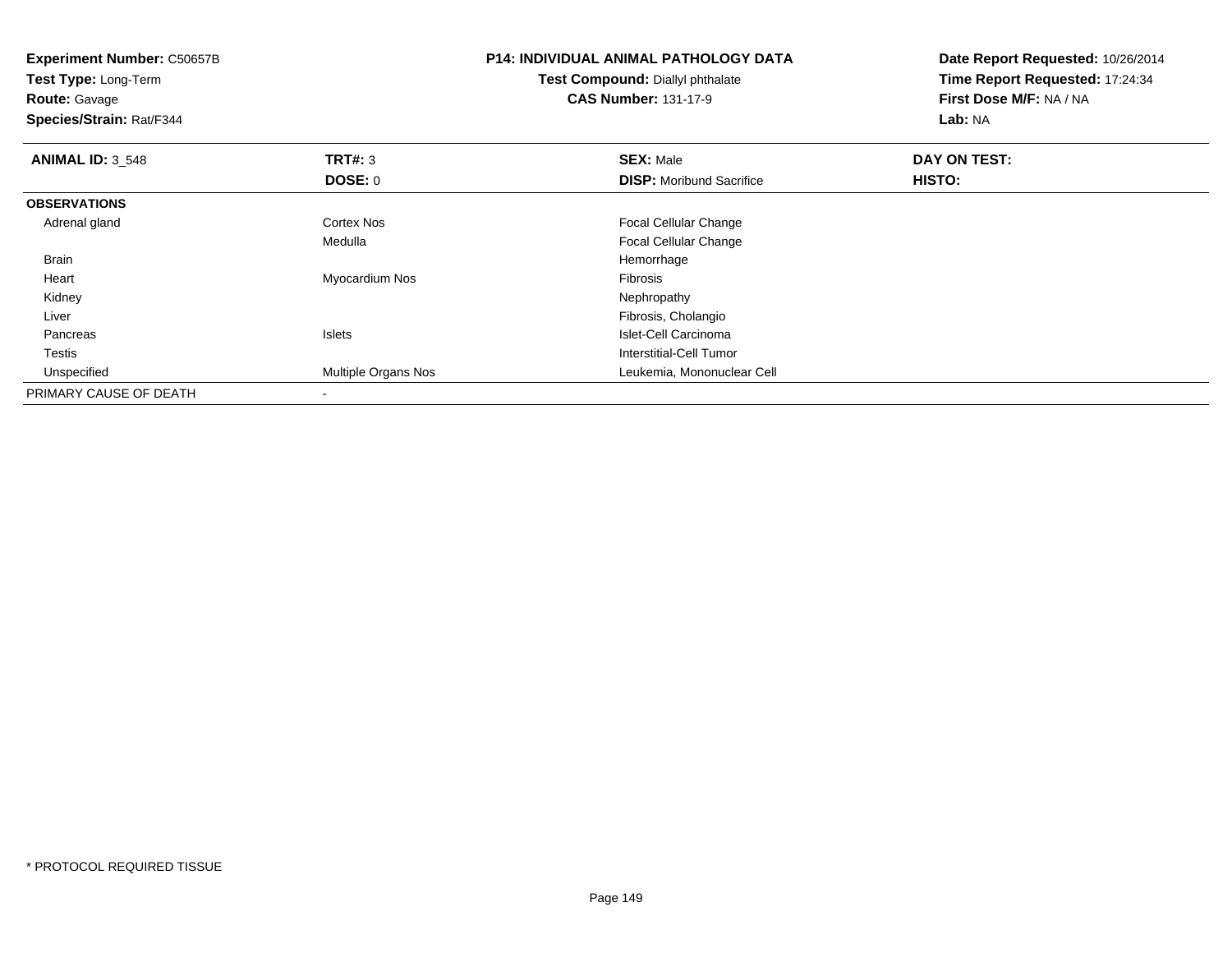| <b>Experiment Number: C50657B</b><br>Test Type: Long-Term<br><b>Route: Gavage</b><br>Species/Strain: Rat/F344 |                     | <b>P14: INDIVIDUAL ANIMAL PATHOLOGY DATA</b><br>Test Compound: Diallyl phthalate<br><b>CAS Number: 131-17-9</b> | Date Report Requested: 10/26/2014<br>Time Report Requested: 17:24:34<br>First Dose M/F: NA / NA<br>Lab: NA |  |
|---------------------------------------------------------------------------------------------------------------|---------------------|-----------------------------------------------------------------------------------------------------------------|------------------------------------------------------------------------------------------------------------|--|
| <b>ANIMAL ID: 3_549</b>                                                                                       | <b>TRT#: 3</b>      | <b>SEX: Male</b>                                                                                                | DAY ON TEST:                                                                                               |  |
|                                                                                                               | DOSE: 0             | <b>DISP: Terminal Sacrifice</b>                                                                                 | <b>HISTO:</b>                                                                                              |  |
| <b>OBSERVATIONS</b>                                                                                           |                     |                                                                                                                 |                                                                                                            |  |
| Heart                                                                                                         | Myocardium Nos      | Fibrosis                                                                                                        |                                                                                                            |  |
| Kidney                                                                                                        |                     | Hemorrhage                                                                                                      |                                                                                                            |  |
|                                                                                                               |                     | Nephropathy                                                                                                     |                                                                                                            |  |
| Liver                                                                                                         | <b>Bile Duct</b>    | Hyperplasia, Nos                                                                                                |                                                                                                            |  |
| Pancreas                                                                                                      | Islets              | Islet-Cell Adenoma                                                                                              |                                                                                                            |  |
| Prostate                                                                                                      |                     | Hyperplasia, Epithelial                                                                                         |                                                                                                            |  |
| Testis                                                                                                        |                     | Interstitial-Cell Tumor                                                                                         |                                                                                                            |  |
| Unspecified                                                                                                   | Multiple Organs Nos | Leukemia, Mononuclear Cell                                                                                      |                                                                                                            |  |
| PRIMARY CAUSE OF DEATH                                                                                        |                     |                                                                                                                 |                                                                                                            |  |